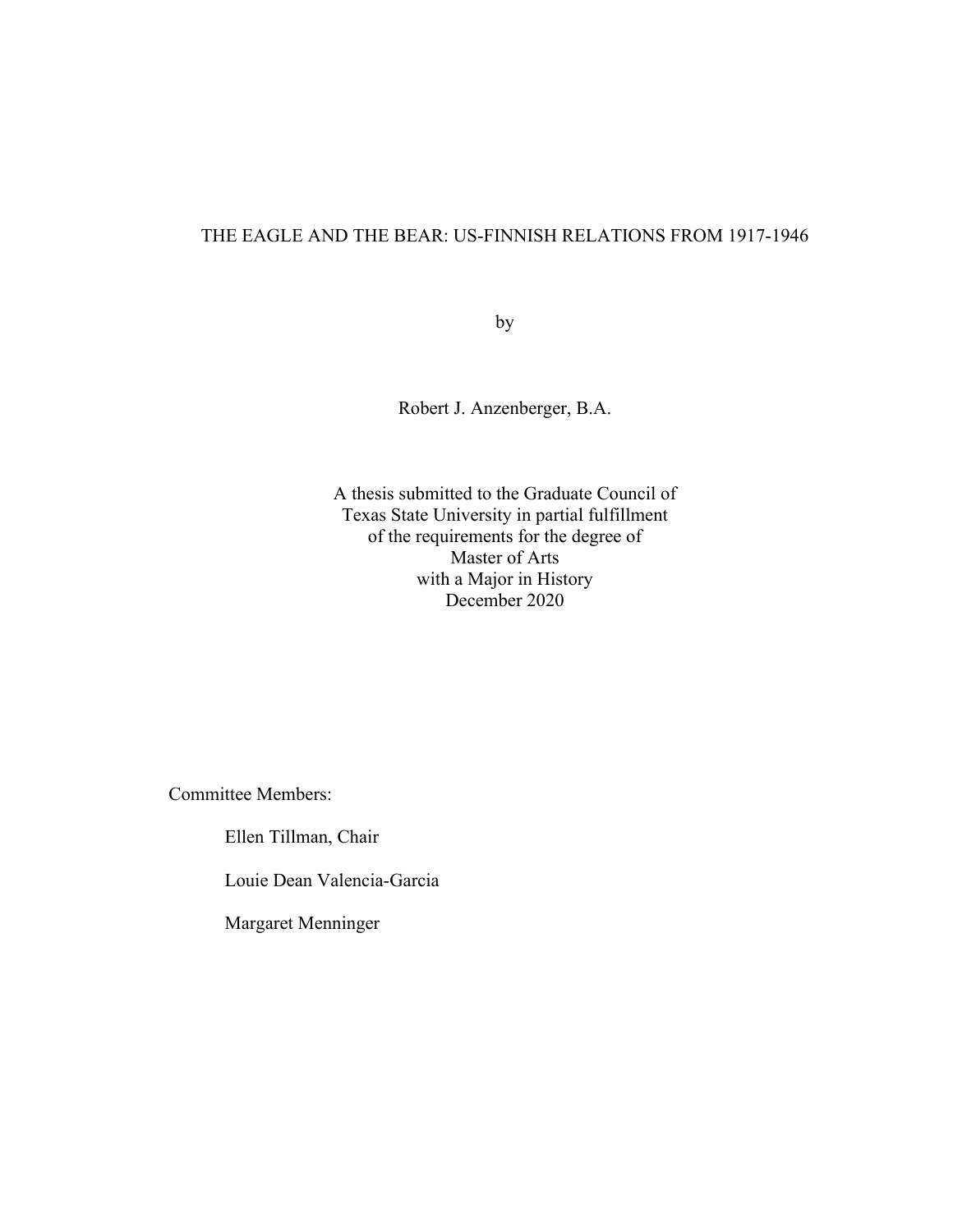# **COPYRIGHT**

by

Robert J. Anzenberger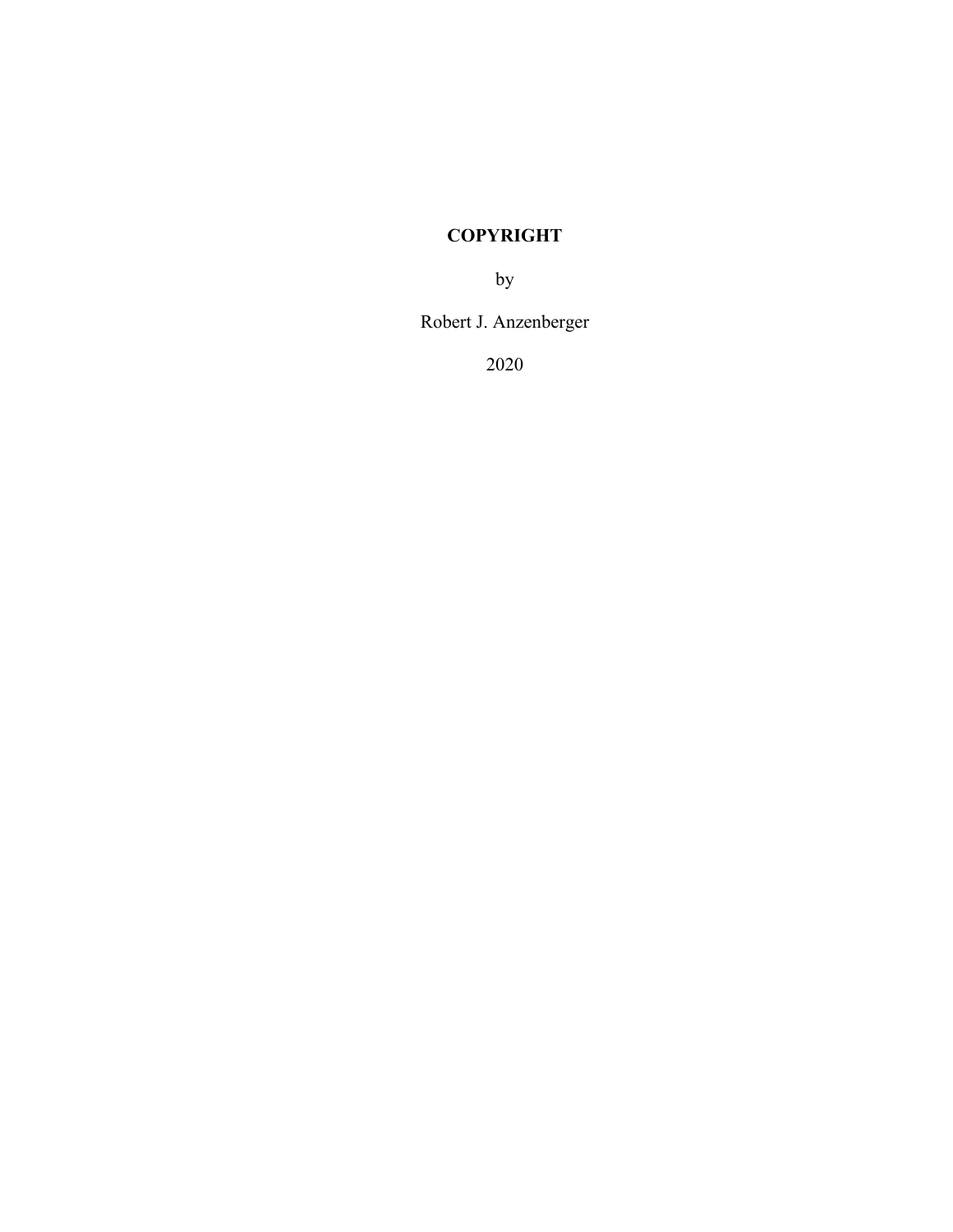# **FAIR USE AND AUTHOR'S PERMISSION STATEMENT**

### **Fair Use**

This work is protected by the Copyright Laws of the United States (Public Law 94-553, section 107). Consistent with fair use as defined in the Copyright Laws, brief quotations from this material are allowed with proper acknowledgement. Use of this material for financial gain without the author's express written permission is not allowed.

## **Duplication Permission**

As the copyright holder of this work I, Robert J. Anzenberger, authorize duplication of this work, in whole or in part, for educational or scholarly purposes only.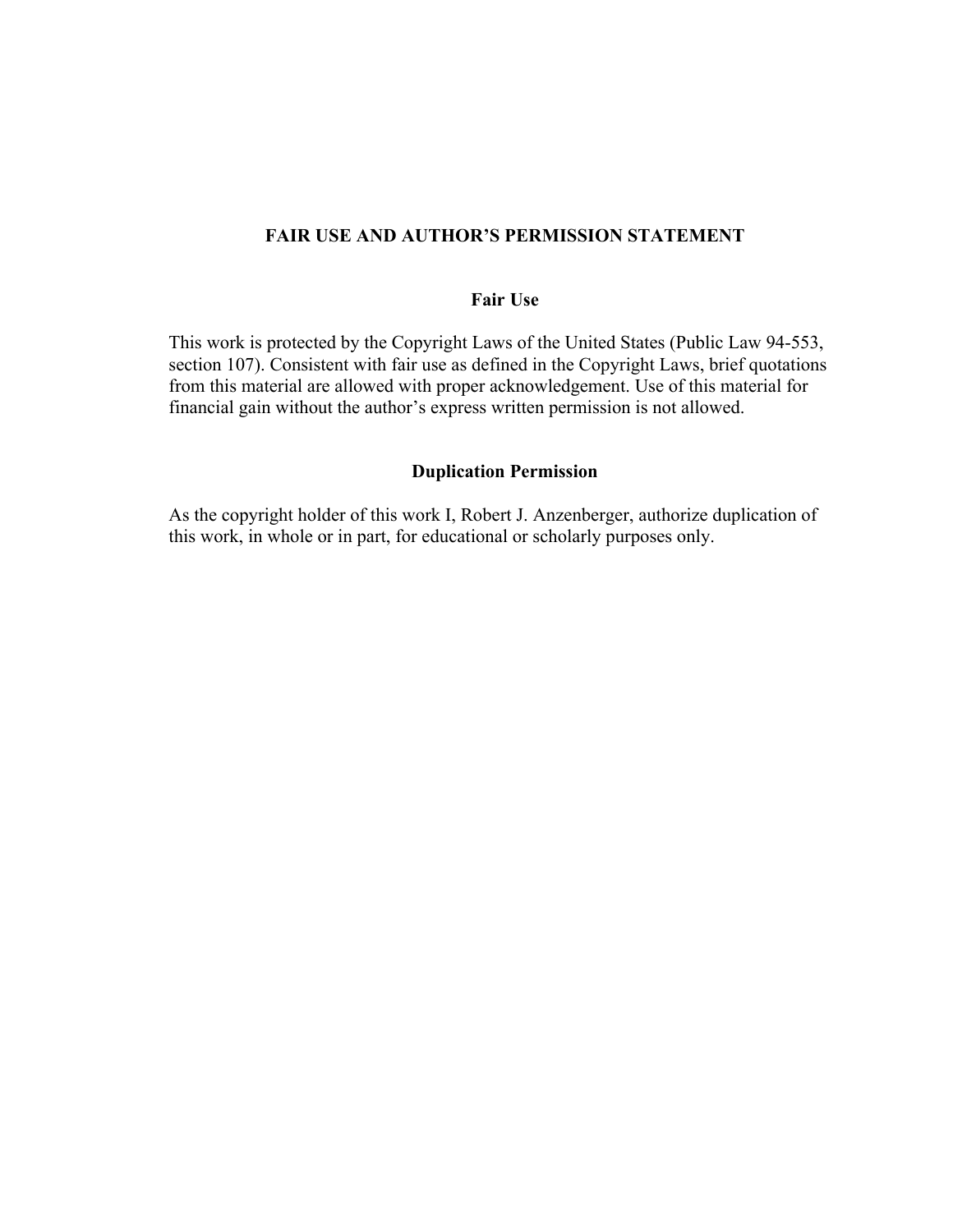#### **ACKNOWLEDGEMENTS**

I would like to start off by thanking Dr. Dennis Dunn for his early support and guidance during the early stages of my graduate education. Without this early support, my thesis would have never come to fruition. I would also like to thank Dr. Elizabeth Bishop, the first faculty panel chair that I presented my early work to, for her constant, encouraging support during my research phases, and for giving me the encouragement needed to commit to this topic as my thesis. A big thanks is deserved to my thesis chair, Dr. Ellen Tillman, for guiding me along this process and answering my many questions and reading endless revisions. Finally, I would like to thank Dr. Margaret Menninger and Dr. Louie Dean Valencia-Garcia for their help as members of my committee and ensuring that my research and writing was held to the highest standard.

My family and friends also deserve thanks. Thank you for your support and encouragement, listening to my brainstorming, and watching my pets while I traveled for research. I would also like to extend a special thank you to my friend Salla Hänninen who not only answered my endless cultural/historical questions about life in Finland, but also offered resources from her family's personal journals.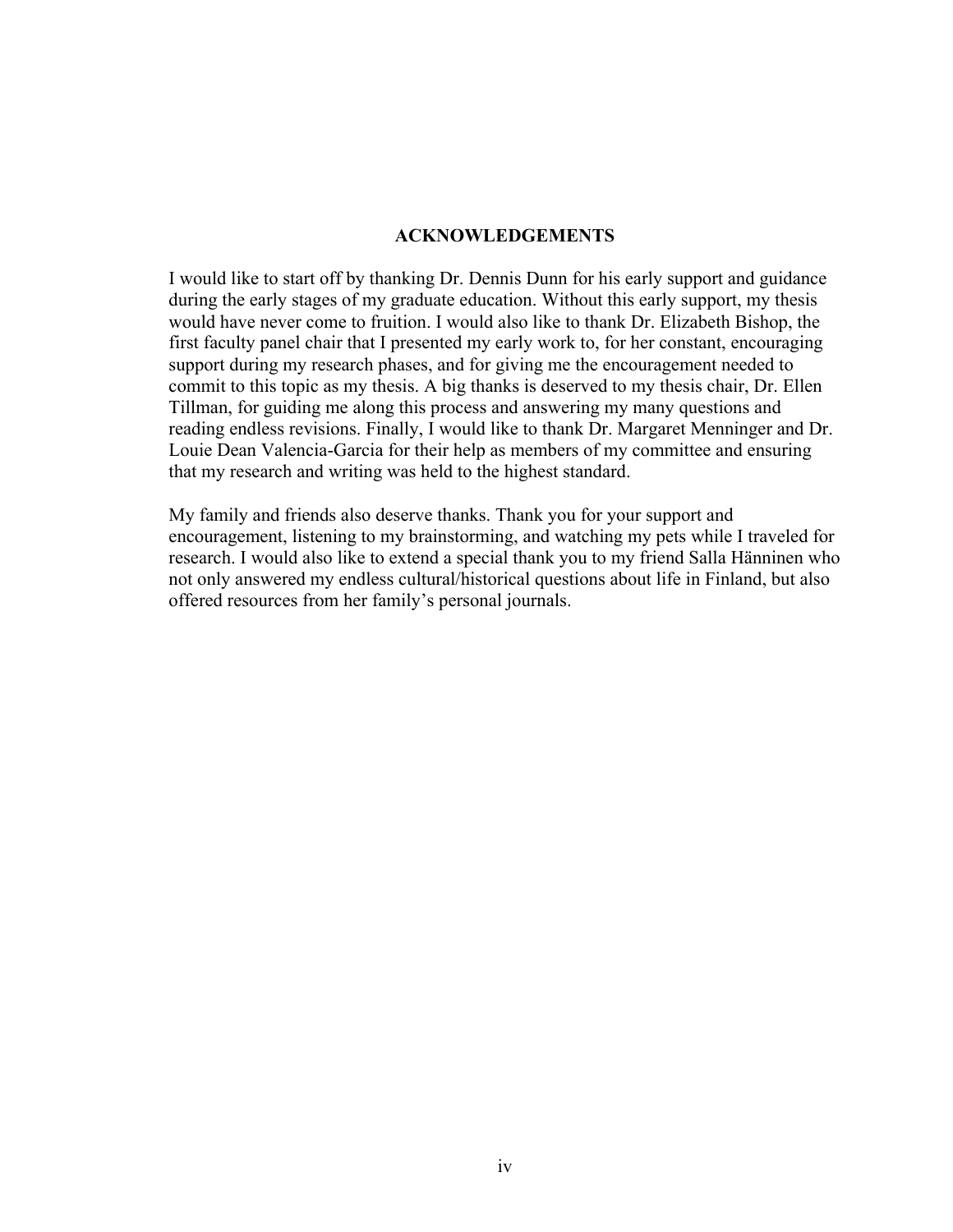# **TABLE OF CONTENTS**

| Page                                                                                              |
|---------------------------------------------------------------------------------------------------|
|                                                                                                   |
| <b>CHAPTER</b>                                                                                    |
|                                                                                                   |
|                                                                                                   |
| III. MONEY TALKS, COMMUNISM WALKS: THE ECONOMIC<br>RELATIONSHIP OF THE UNITED STATES AND FINLAND, |
| IV. VALIANT FINLAND: SURVIVING THE WINTER WAR45                                                   |
| V. THE FINNISH MIRACLE: FINLAND'S INDEPENDENCE AFTER                                              |
|                                                                                                   |
|                                                                                                   |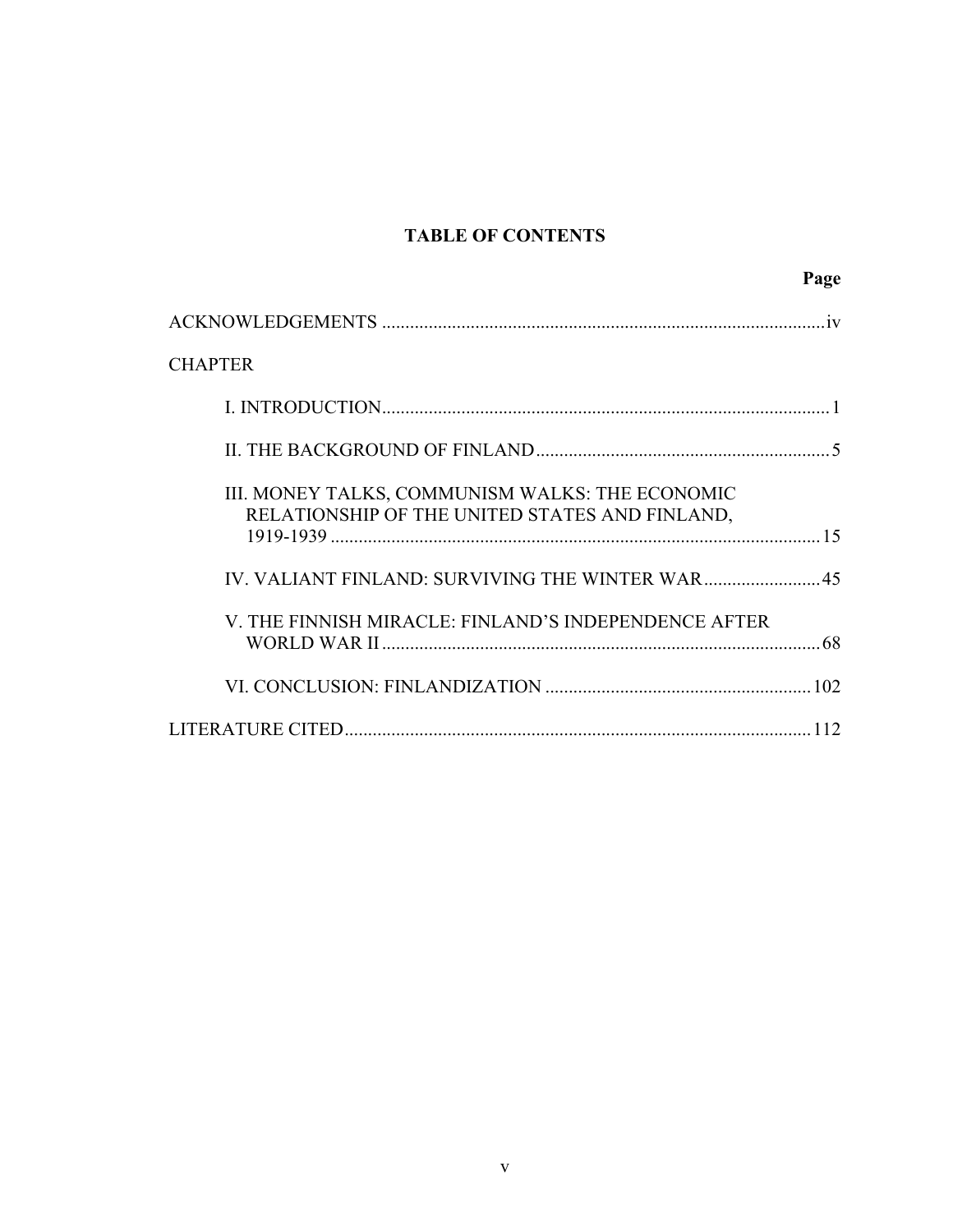#### I. INTRODUCTION

Finland's ability to maintain its independence at the end of the Second World War remains largely understudied in English-language publications. This thesis explains how and why Finland was able to maintain its independence, with a special focus on how the United States helped to ensure that Finland did not fall under the Soviet sphere of influence at the conclusion of the Second World War. Publications about this period tend to focus on one or more of the major players during the Second World War; however, this means that the efforts of smaller nations to survive during the Second World War are often overshadowed and ignored. Finland's ability to maintain its independence, and the policies that it adopted in the immediate period after the Second World War, known as "Finlandization," serve as an important reminder that nations caught between the influence of world powers are able to survive, thrive, and hold a healthy relationship with the competing sides.

The policy of "Finlandization" is not covered in this thesis in depth, however it is very important to note that this policy is unique, especially in the study of the Cold War. The policies taken by Finland in the aftermath of the Second World War demonstrate effectively how a nation that has recently broken away from another can maintain friendly relations with the world, and not get caught up in a battle of competing ideologies. What makes Finland unique is that they, unlike their Baltic neighbors, stood up to the Soviet Union and its demands for territorial concessions and "protection" proposals. By bloodying up the Soviet Union in two separate wars, the Finns were able to convince the Soviets that any attempt to militarily conquer Finland would be met with fierce resistance which, especially at the end of the Second World War, the Soviets were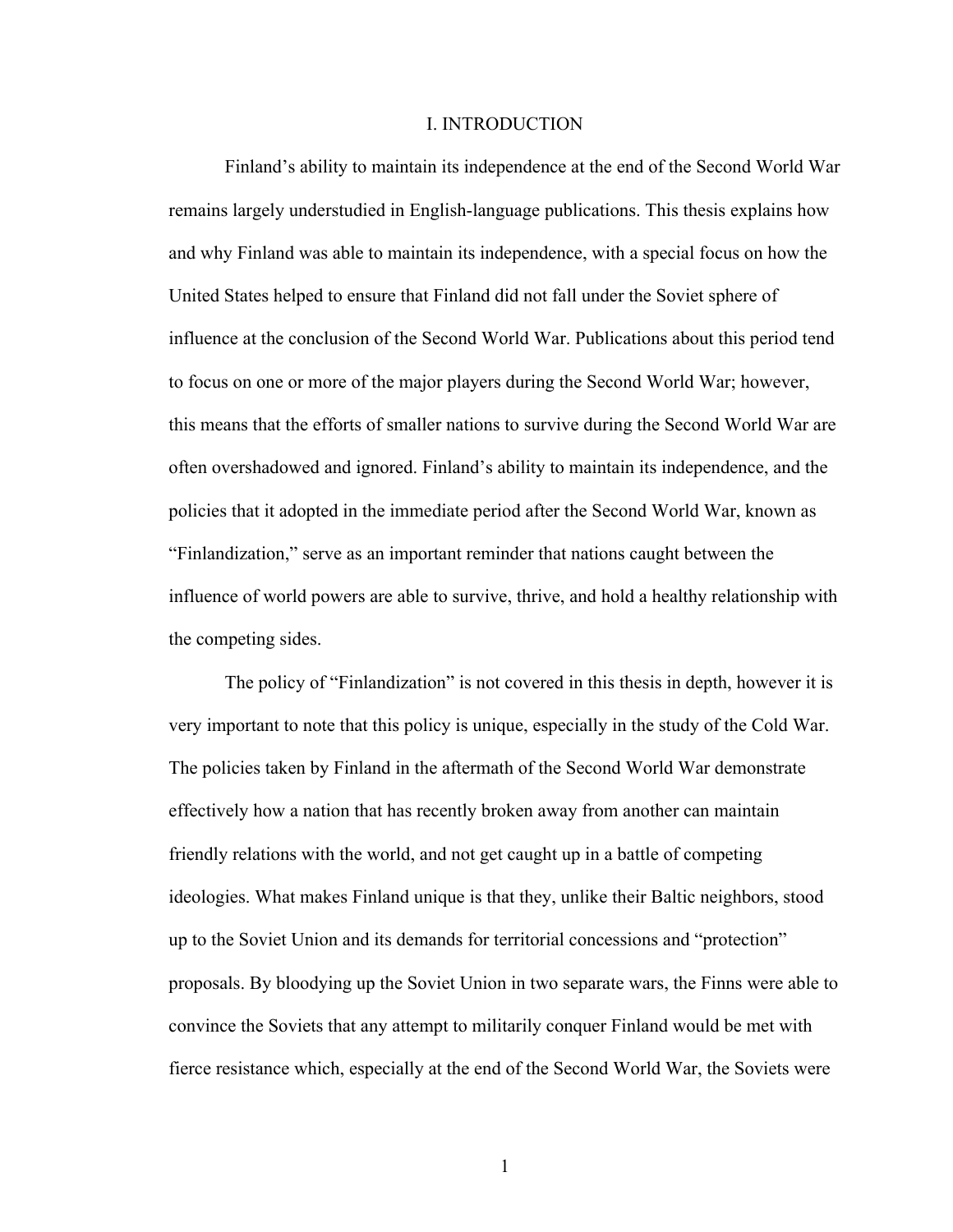not inclined to consider. The policies undertaken by Finland during "Finlandization" were what Thornwell Haynes noted would be beneficial while advocating for a US recognition of Finland- a trading avenue through a third party with Russia. While the US was too late in using trade and close economic ties (even by proxy) as a means to influence countries with ideological differences than theirs, the lesson that the US should have learned leading into the Cold War was that the power of money is vastly more effective, and efficient, than brute military force when seeking to create stability within a countries that borders communist regimes.

Currently, there has been very little English-language work that has focused on the diplomatic relationship between the United States and Finland. One of the major works that examines this theme is a published thesis by Jaroslaw Suchoples, titled *Finland and the United States, 1917-1919*; in this work, the author examines the early relationship between the United States and Finland, and attempts to compare that relationship to that of Poland, where the author is critical of the United States. This thesis compliments Suchoples work by giving a thorough examination of *The Foreign Relations Papers of the United States* and other American sources, and indirectly questions some of the major points made by the author. Travis Beal Jacobs' *America and the Winter War: 1939-1940* is another English-language work that covers the diplomatic relationship between the United States and Finland. This book is probably one of the most detailed books regarding the US reaction to the outbreak of the Winter War, and the US public support and outcry that resulted. I build on both Jacob's and Suchoples' work by discussing not only the US documents, but also the period between the wars. The interwar period was very important for the US-Finnish relations, as the prompt repayment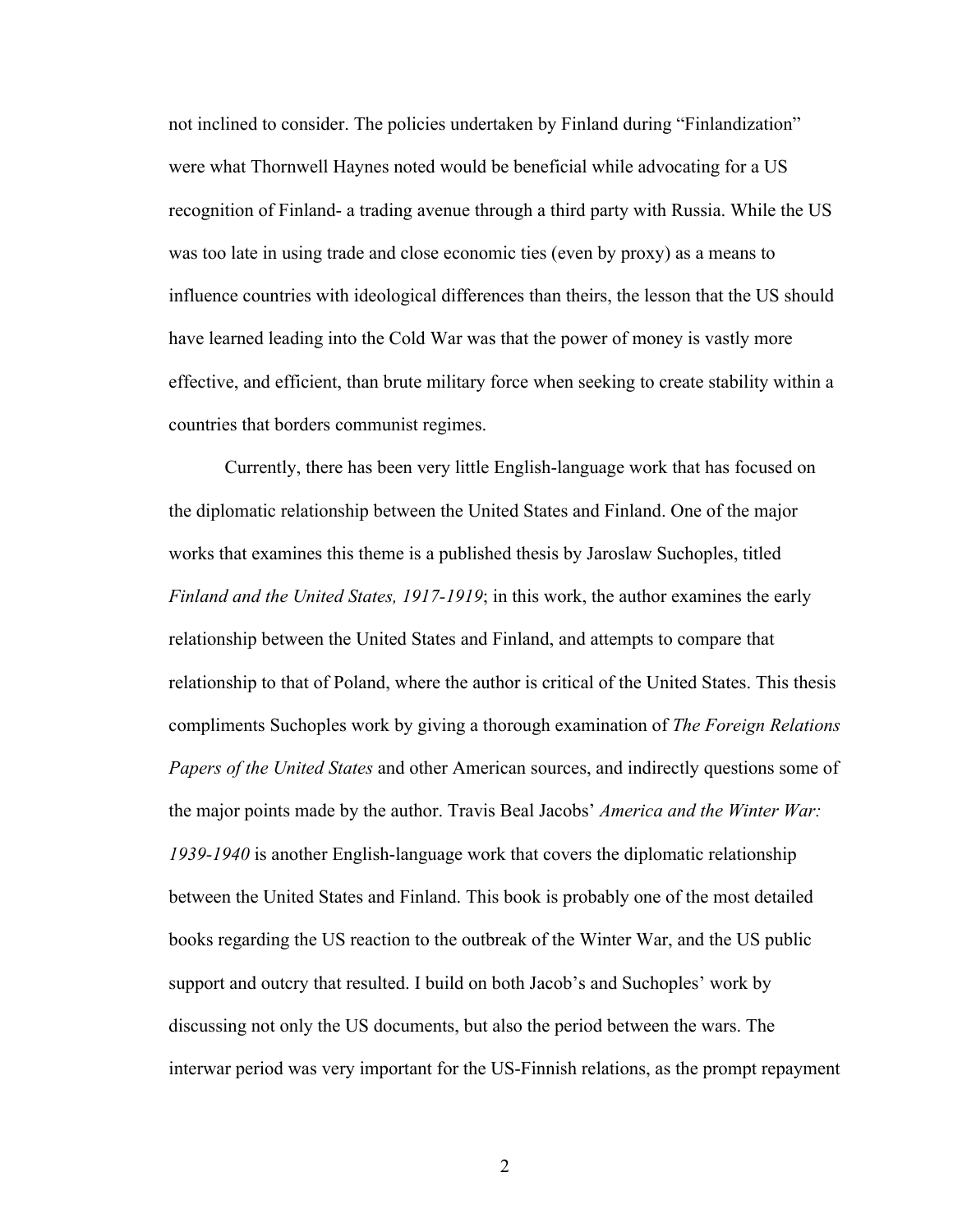of Finnish debt helped establish a favorable view of the Finnish people and government, not only in the US media and public, but the US government as well.

Michael Jonas provides a detailed examination of Scandinavian relations with the world powers in his 2019 book, *Scandinavia and the Great Powers in the First World War*. He dedicates an entire chapter to Finland's relationship with Russia before and during the First World War. This chapter provides an excellent background into the relationship that Finland and Imperial Russia had prior to the start of the First World War, and how the relationship slowly deteriorated, ultimately leading to Finland declaring its independence in 1917.

The only English-language book I have located that provides a holistic picture of the US diplomatic relationship with Finland is R. Michael Berry's *American Foreign Policy and the Finnish Exception: Ideological Preferences and Wartime Realities*. While this work does cover the longer diplomatic relationship and Finnish repayment of WWI debt in the post-WWI period, it focuses mainly on the World War II period. There is an immense amount of detail in this book regarding the thoughts of policy makers during the Second World War, and Berry often demonstrates a contrast between the feelings of the American public and those of the foreign policy makers. The inter-war period is largely glossed over, as is the discussion of the Finnish struggle for international recognition in the period immediately following the Finnish Civil War (Dec. 1917-May 1918). Again, as US documents help to demonstrate, the unique diplomatic interests of Finland and the United States moved the two more closely into a diplomatic relationship from the end of WWI through World War Two, causing the perhaps surprising relationship between the two countries to be instrumental in aiding Finland to maintain its independence following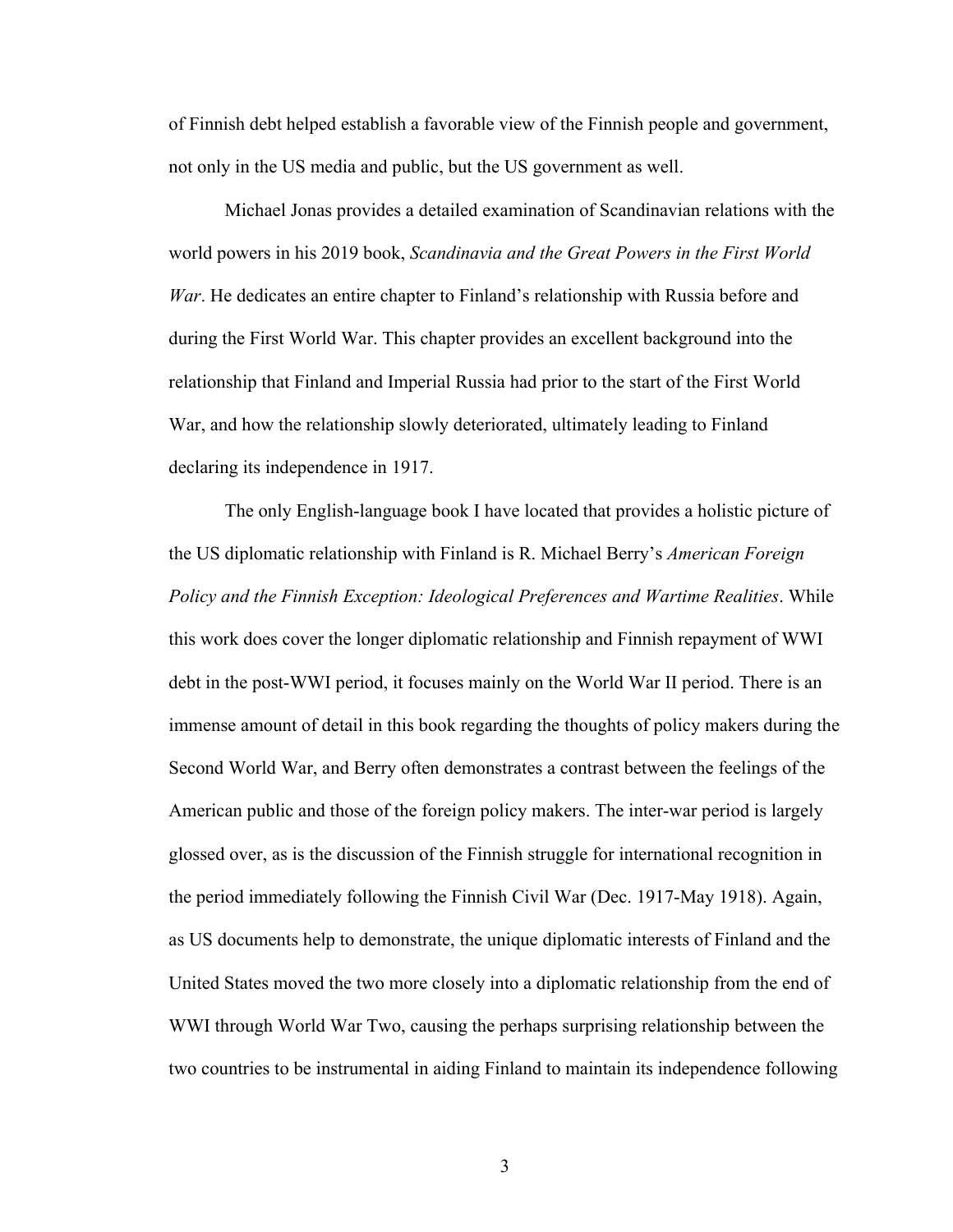the Second World War.

It also needs to be noted that there is a noticeable difference between the decisions of US policy makers and public opinion, especially in the case of Finland, starting with the beginning of the Winter War. While there are no clear instances of US policy maker's minds being changed by public opinion polling, there are some instances where policy makers decisions aligned with the favorable public opinion. This thesis does not focus on public opinion, nor does it attempt to justify that public opinion swayed the decisions of policy makers. Any use of public opinion polling is used to show the favorable support held by members of the general public in the United States, and as this thesis shows, the public support and desires did not align exactly with the decisions made by US policy makers. Once the First World War ended, the United States felt itself in a precarious position, one where it was suddenly thrust into a position of global leadership. If one were to examine the policies taken by the US government in international dealings, we would see that there were many instances that its decisions collided with the public opinion. An example of this is the establishment of a League of Nations with the help of Woodrow Wilson, an organization that the US never joined as the American public and US Senate rejected it and instead favored policies of isolationism. While US policy makers, and the US citizens, often tended to have an isolationist focus, business and economics did not, and it was this international growth that played a key factor in the friendly, favorable relationship that was enjoyed by the United States and Finland.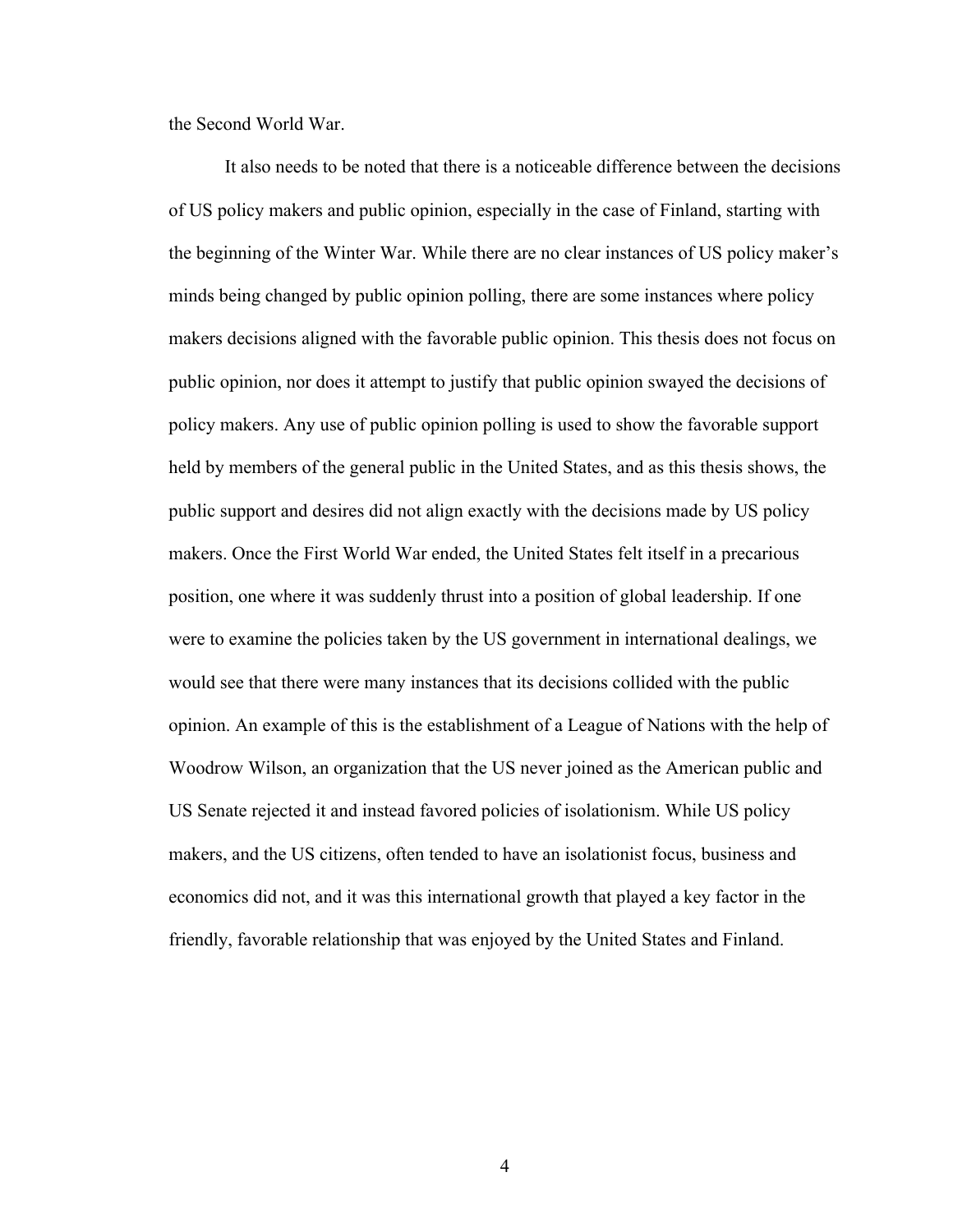#### II. THE BACKGROUND OF FINLAND

As this chapter details, the people of Finland have experienced a democratic form of government prior to their actual declaration of independence. Very similar to the United States, once Finland felt that it could do a better job of governing itself than its master, it chose to declare independence and chart its own course. Unlike the American Revolution, Finland did not fight a war for independence against Russia directly, but rather Finland experienced a civil war and was divided between the "Reds" and the "Whites." As chapter two will discuss, the civil war was short, yet bloody. There is no doubt that the establishment of a democratic means of government not only helped Finland gain its independence and recognition, but that governmental form also was very similar to that of the United States, which is one reason why the American public (and government) expressed favorability and partiality towards Finland.

To understand how Finland came to this governmental form, and managed to retain it over time, a brief overview of earlier Finnish history is necessary. When the glaciers and ice caps receded at the end of the last ice age, human settlement began in Finland, as it did with other areas of the globe where new land was exposed by the melting ice. The first 'modern' settlers arrived in what is now Finland from Sweden around the ninth century, and it would be another three centuries before the territory that constitutes Finland and Sweden would be united under Swedish rule.<sup>1</sup> Today, modern Finland occupies an area that is slightly smaller than the US state of Montana, sharing land borders with Norway, Sweden, and Russia, with the latter constituting a border equal

<sup>1</sup> Swedish is a modern language, hence the use of the term 'modern' when describing the early settlers. Early Finns were members of their own unique linguistic group, and therefore looked down upon by the Swedes as being heathens, among other things; Uzo Marvin, *Finland Histor*y (Abidjan: Sonit Education Academy, 2016), 1.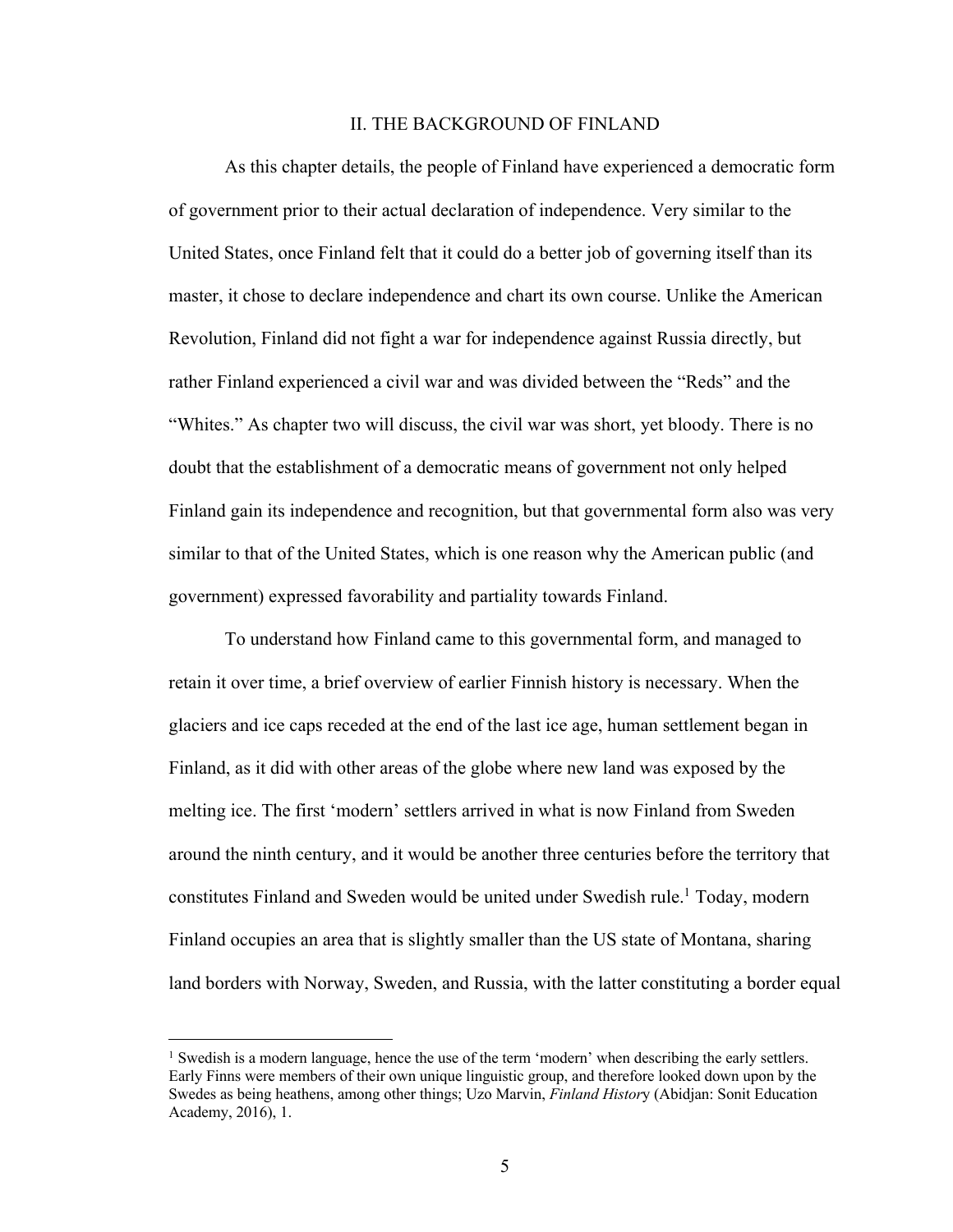to that of the first two nations.<sup>2</sup> Beginning in the 1150s, Swedish missionaries and other holy men moved eastward to convert the Finns to Christianity. What soon followed was a political and religious, union between the Swedes and Finnish tribes, one that would last for nearly seven centuries. Sweden wasn't the only country that had its sights set on the Finnish people, with the Russians also wanting to expand (both their religion and empire) into Finland, and what followed was a series of crusades sanctioned by the Roman Catholic Church and carried out by the Swedes into Russian territory to combat the influence of Eastern Orthodoxy. It is also important to note that while Roman Catholicism was spread to most of the native Finnish tribes, Eastern Orthodoxy was successfully spread to the Karelian people.<sup>3</sup> The Karelian territory would become a point of contention during the Finnish split from the Russia, all the way up to the Second World War, and will be explained further in detail during the second chapter, which will look more closely at the relationship between Finland and Russia.

Finland's union with Sweden came to an end in 1809, a year after Tsar Alexander I invaded Finland in 1808, with the Treaty of Hamina on September 17, 1809.<sup>4</sup> While the Russians initially planned to annex Finland as a providence, due to the high level of skepticism, and rather violent history between the Finns and Russians, Tsar Alexander I offered more favorable terms instead. Finland would join Russia as the Grand Duchy of Finland, an autonomous region that maintained not only its existing laws and government system, but in 1812 also received the lands that Russia had annexed in the seventeenth century. Finnish men also received an exemption from conscription into the Russian

<sup>2</sup> CIA Factbook, https://www.cia.gov/library/publications/the-world-factbook/geos/fi.html, online: accessed June 30, 2019.

<sup>3</sup> Marvin, *Finland History*, 17-18.

<sup>4</sup> Marvin, *Finland History*, 27.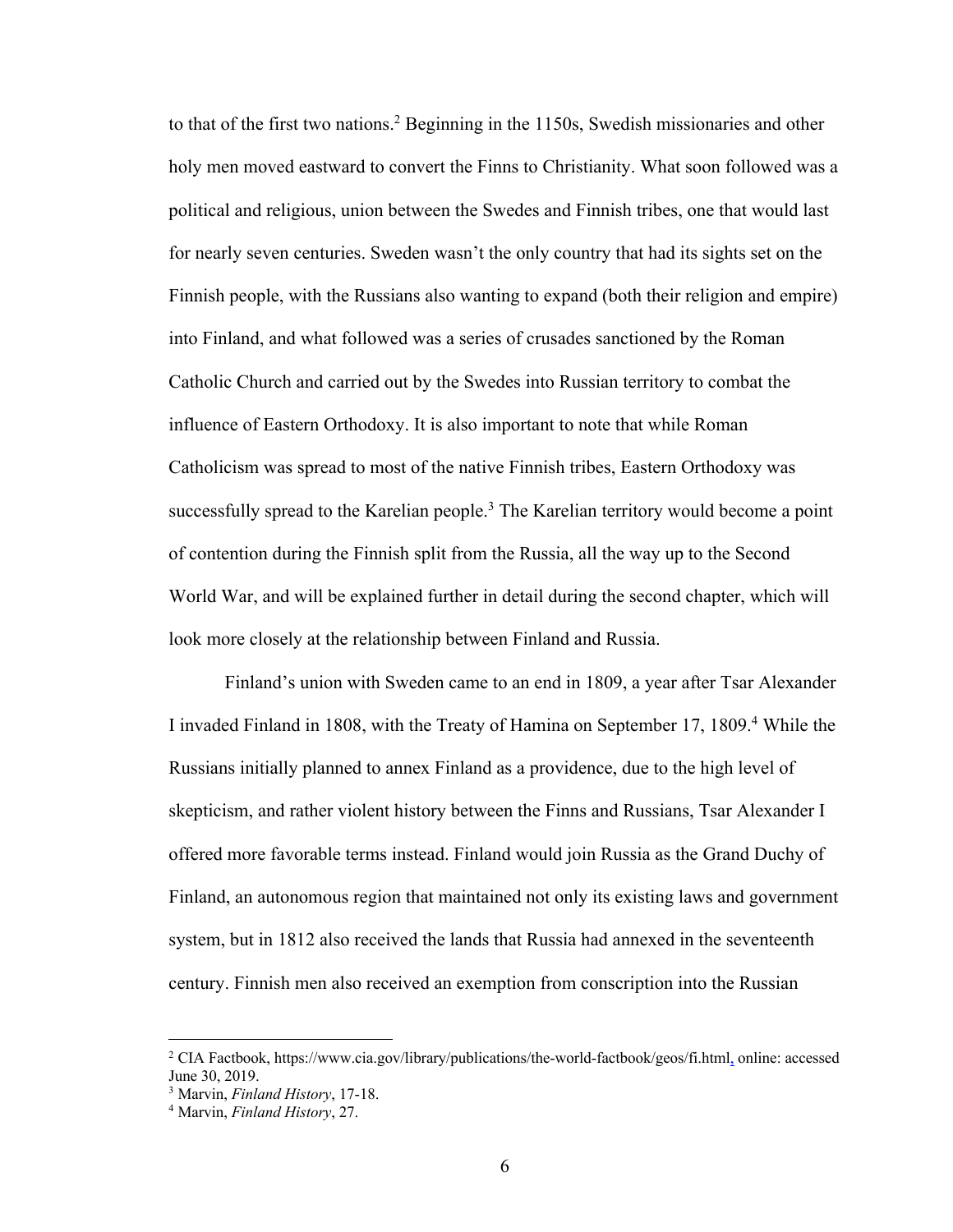army, and Finland was able to benefit internally due to a lack of warfare on its soil.<sup>5</sup> Finnish exemption from the Russian military meant that the Finnish people would not absorb themselves into the Russian culture, but maintain their own culture and develop their own national identity. An internal benefit gained by Finland was the rise of Finnish language nationalism. Russia initially supported this rise, as it saw the shift away from Swedish speaking as a good sign that there would be no risk of the Finns wanting to rejoin Sweden. The seeds of Finnish independence were beginning to be sewn, with the phrase, "We are no longer Swedes; we cannot become Russians; we must be Finns," coined and spread in popularity during the early nineteenth<sup>h</sup> century.<sup>6</sup> It is important to note that the Finns had zero desire to become Russians, as they had almost no cultural or linguistic relationship with them, and that is what is meant by "we cannot become Russians," which was an attitude that the Finns maintained ever since.

The nationalist movement gained momentum after the Crimean War (1853-1856), in which Russia made domestic reforms to keep the populous happy following their defeat in the war, and in 1858 Finnish was established as the official language of government matters within the Grand Duchy. In 1863, as a reward for not revolting against Russia like the Poles did, the Russian monarchy allowed Finland to reform its Diet (Congress; for the first time since 1809), and recognized Finnish as a language equal to that of Swedish in government matters.<sup>7</sup> The Diet then created a separate monetary system and standing army, with the latter serving as a point of contention among the

<sup>5</sup> Marvin, *Finland History*, 28-29.

<sup>6</sup> Marvin, *Finland History*, 30.; Another version of the phrase goes, "Swedes we are not, Russians we do not want to become, let us therefore be Finns."

<sup>7</sup> The Polish revolt mentioned refers to the 1863 Polish Uprising.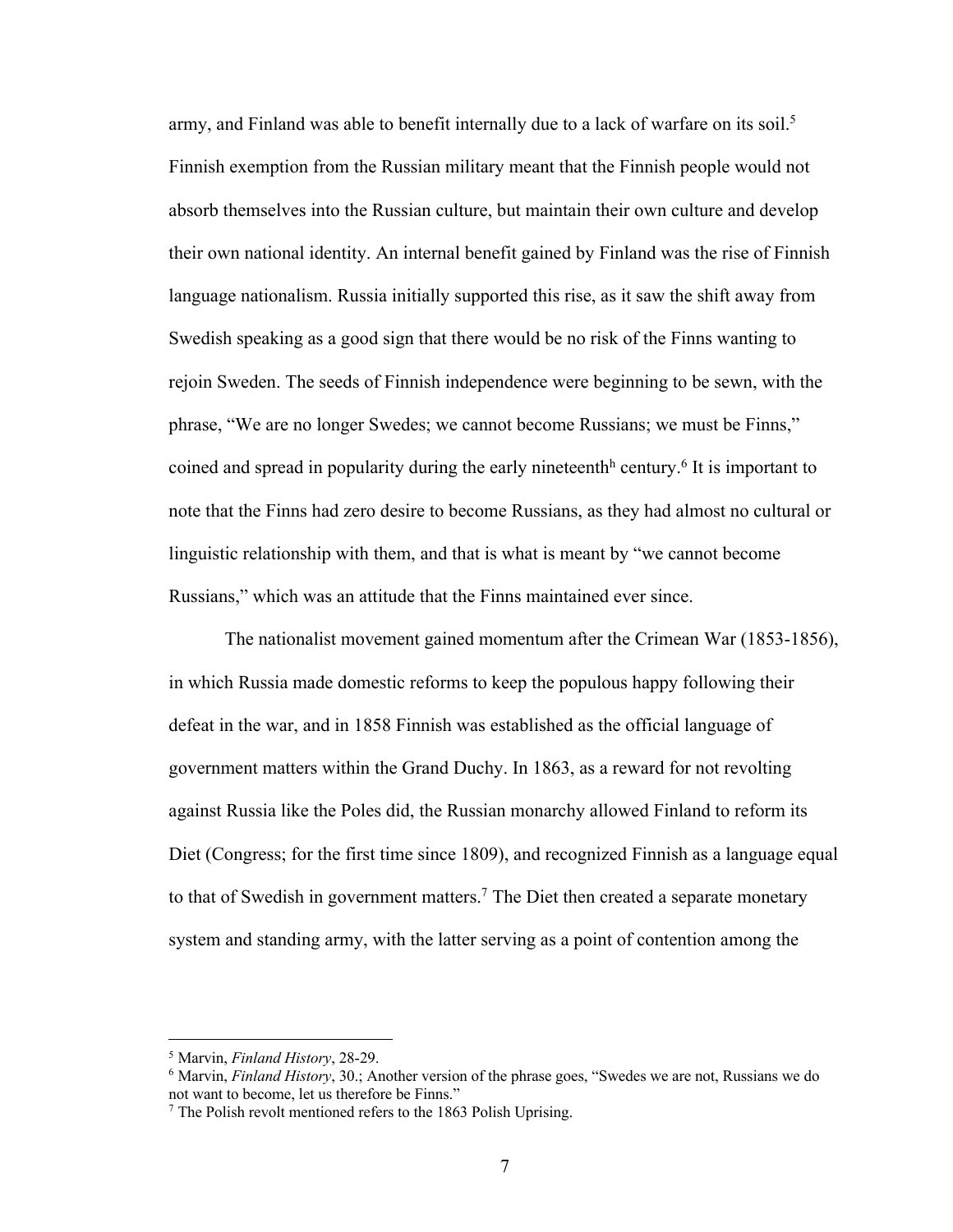Finns and Russians in the late ninteenth century.<sup>8</sup> In an empire that was ruled autocratically, Finland was able to establish a democratic bubble, one where the people of Finland had a say in matters within their borders, and eventually universal sufferage, one that was wholly embraced by its population. Ultimately, the autonomy of the Finnish language allowed for the rise of an educated, articulate class of nationalists that would eventually play a large role in establishing an independent Finland.

Nationalism and a budding democratic form of government was not the only product of Finnish autonomy under Russian rule; capitalism allowed the Finns to begin trading with Europe, without having to first go through Russia. Throughout the 1800's, Finland quickly modernized its economy, and used its most abundant resource, lumber, as its cash crop. Finland benefitted from a rapidly expanding Europe that had a dwindling supply of lumber, and an appetite for finished lumber products, such as railroad ties, supports, and other construction materials. Additionally, Finland had the merchant marine resources that enabled merchants to trade with regions as far away as the Mediterranean, which helped the citizens of coastal towns improve their quality of life.<sup>9</sup> The Finnish government financed the internal developments, like railroads and waterways that helped connect the interior of the country to the coast, enabling the products to get to market quicker. The Bank of Finland and the country's economic system also were revamped to encourage industrialization and modern improvements within the country. The lumber industry spawned other related industries, such as wood pulp, paper, textiles, and cement, and by 1910 Germany was Finland's biggest trading

<sup>8</sup> Marvin, *Finland History*, 31-32.

<sup>9</sup> David Kirby, *A Concise History of Finland* (Cambridge: Cambridge University Press, 2006), 53.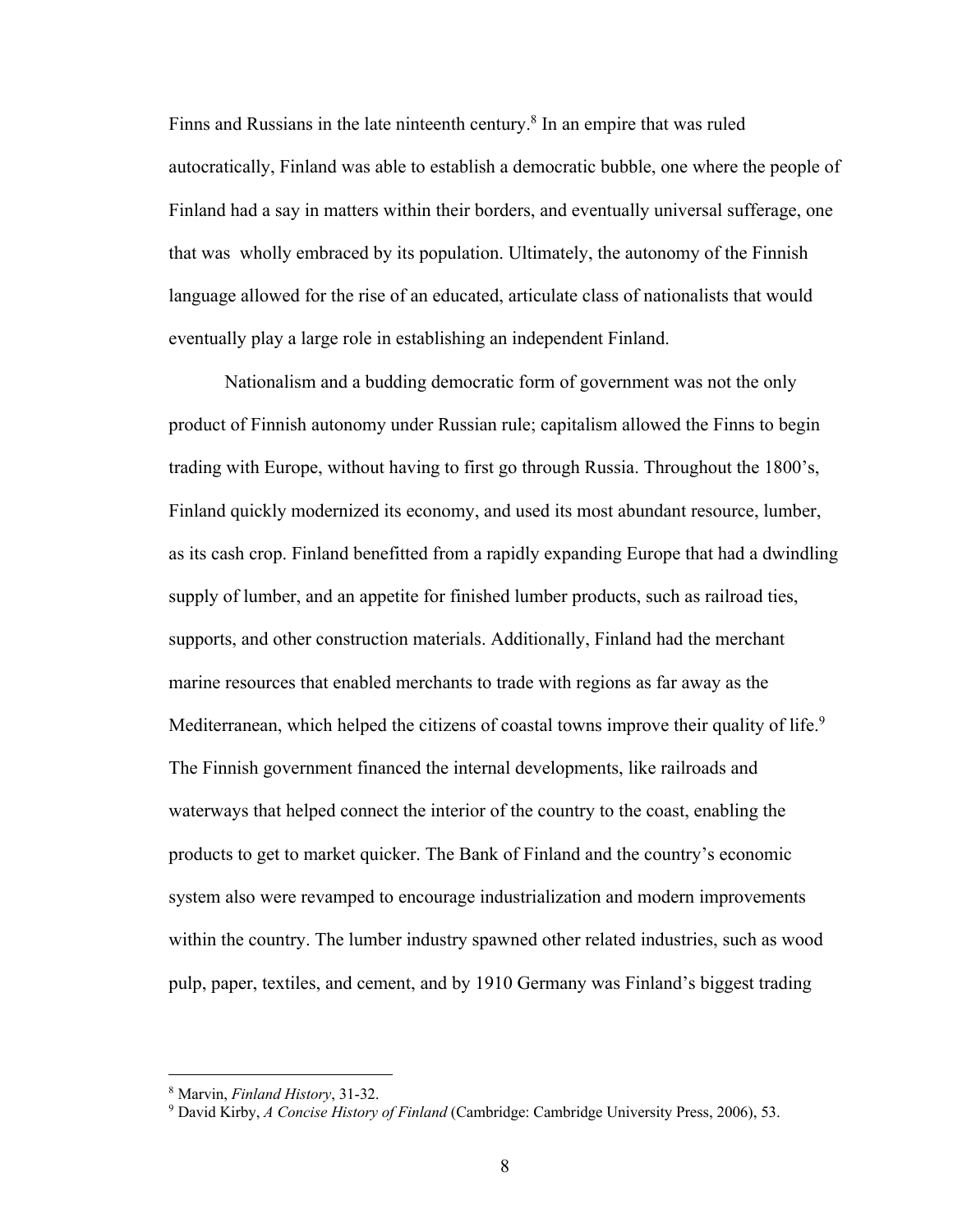partner, with Russia and Britain rounding out the top three.10 With the expansion of industry also came a population boom, with the total population rising from 865,000 in 1810 to 2,950,000 a century later. Finnish industry was unable to absorb all of the new workers into its economy, and as a result between 1870 and 1920, a total of 380,000 Finns emmigrated, with 90% making their way to the United States.<sup>11</sup> Leading up to World War I, the trade between Finland and Russia measured more than 100 million Finnish Marks for both imports and exports. Finnish merchants and businesses were able to access the Imperial Russian market, in addition to the Finnish market, which allowed them to make heavy profits. This profitability was the subject of many Russian businesses and their owners, who complained that it was unfair that the Russian colony was able to exploit the Empire as it did.<sup>12</sup> The economic growth and strength resulting from a strong economy also caught the notice of Russia, who soon sought to attempt to rein Finland in.

Russia, led by its own nationalist leaders, had four reasons for bringing Finland under tighter Russian control through what was known as "Russification."13 The reasons were: suspicions that a continuation of Finnish nationalism would lead to Finnish separatism; commercial competition between Finland and Russia was increasing beginning in the 1880s; Russia feared Germany would use its influence in Sweden to

<sup>10</sup> Marvin, *Finland History*, 33.

<sup>&</sup>lt;sup>11</sup> Marvin, *Finland History*, 34-35; While a majority of the Finns that immigrated to the United States stayed, there were some that immigrated again, this time to Soviet Karelia, and Dr. Alexey Golubev's *The Search for a Socialist El Dorado* is a good resource for those interested in learning about that particular set of immigrants.

<sup>&</sup>lt;sup>12</sup> Michael Jonas, *Scandinavia and the Great Powers in the First World War* (London: Bloomsbury Academic, 2019), 93.

<sup>&</sup>lt;sup>13</sup> Russification was not unique to Finland. During the time that Imperial Russia sought to reign Finland in, it was conducting the same policy in all areas of its empire that the Imperial Court believed was too autonomous.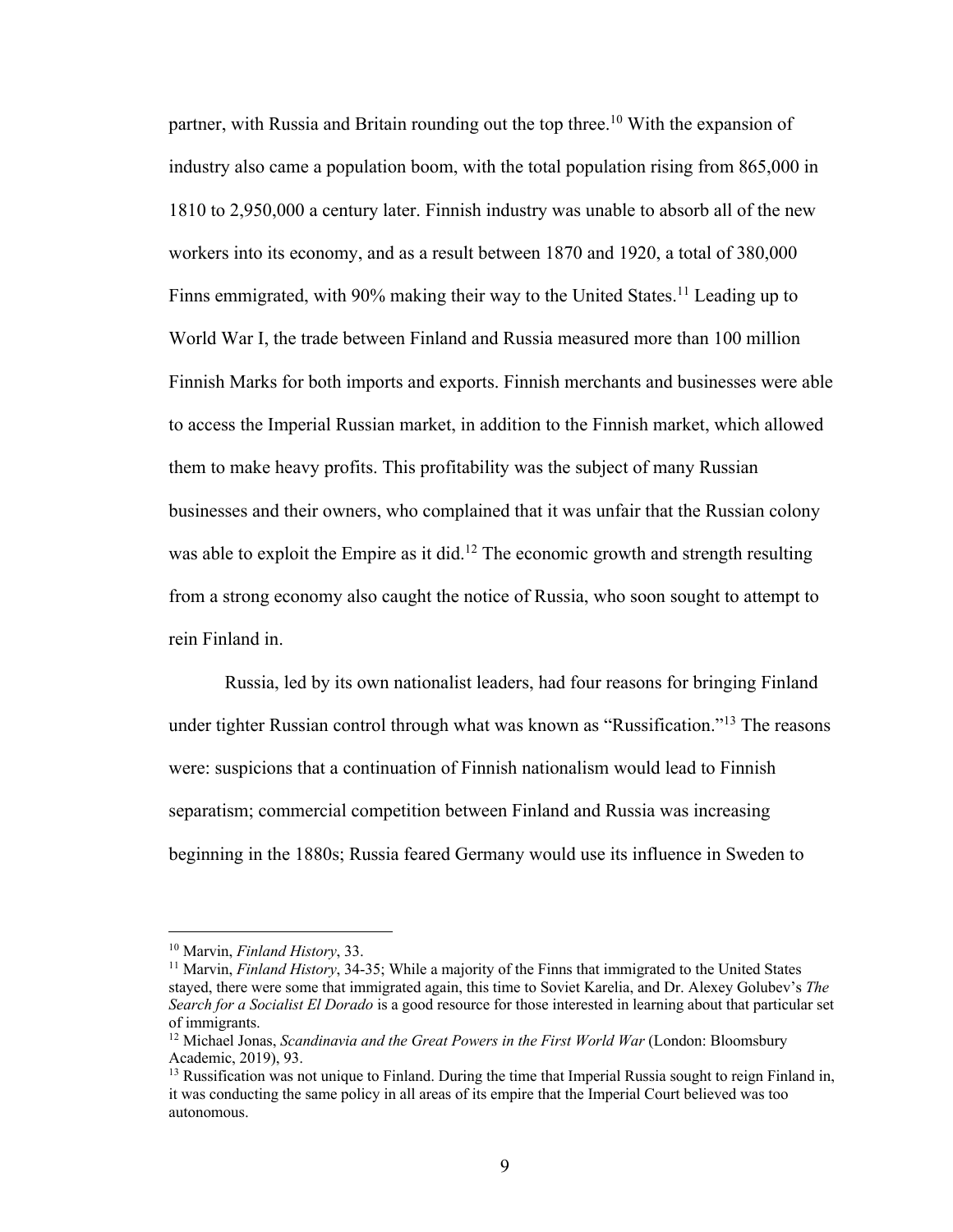persuade Finland to allow it to use the latter as a base for an invasion of Russia (These fears did come to fruition, albeit not until the Second World War.); and there was a growing demand among military leadership and other nationalists within Russia to conscript Finnish men into their ranks, especially since they were enjoying protection under the Russian empire.<sup>14</sup> The Russification campaign began in 1899, with the February Manifesto, in which Russia decreed its right to rule over Finland without consulting the Finnish Diet, essentially relegating Finland to the status of a province, similar to the rest of the Russian Empire. The following month, nearly a half million Finns signed a petition, known as the Great Address, expressing their grievances with the Tsar's latest decree. This petition by the Finnish people demonstrates that they had embraced their democratic freedoms and were willing to stand up for their beliefs. Their petition was ignored and followed up with a second decree from the Tsar that dictated that Russian would be the main language of government administration in Finland.15

In July 1901, the Tsar Nicholas II signed off on a decree that reinstated conscription of Finnish men into the Russian army, effectively ending the autonomy of the Finnish Army (its primary mission was what today would be considered a National Guard force), and incorporating it into the Russian army and thus subjected to being sent abroad in support of conflicts around the empire and Europe.<sup>16</sup> The idea of being conscripted into the Russian military did not sit well with the Finns, and after the Tsar ignored another petition from the Finnish people, this time totaling one million signatures, the protest efforts were ramped up. Finnish men simply refused to comply

<sup>14</sup> Marvin, *Finland History*, 36.

<sup>15</sup> Marvin, *Finland History*, 36-38.

<sup>16</sup> Marvin, *Finland History*, 36-37.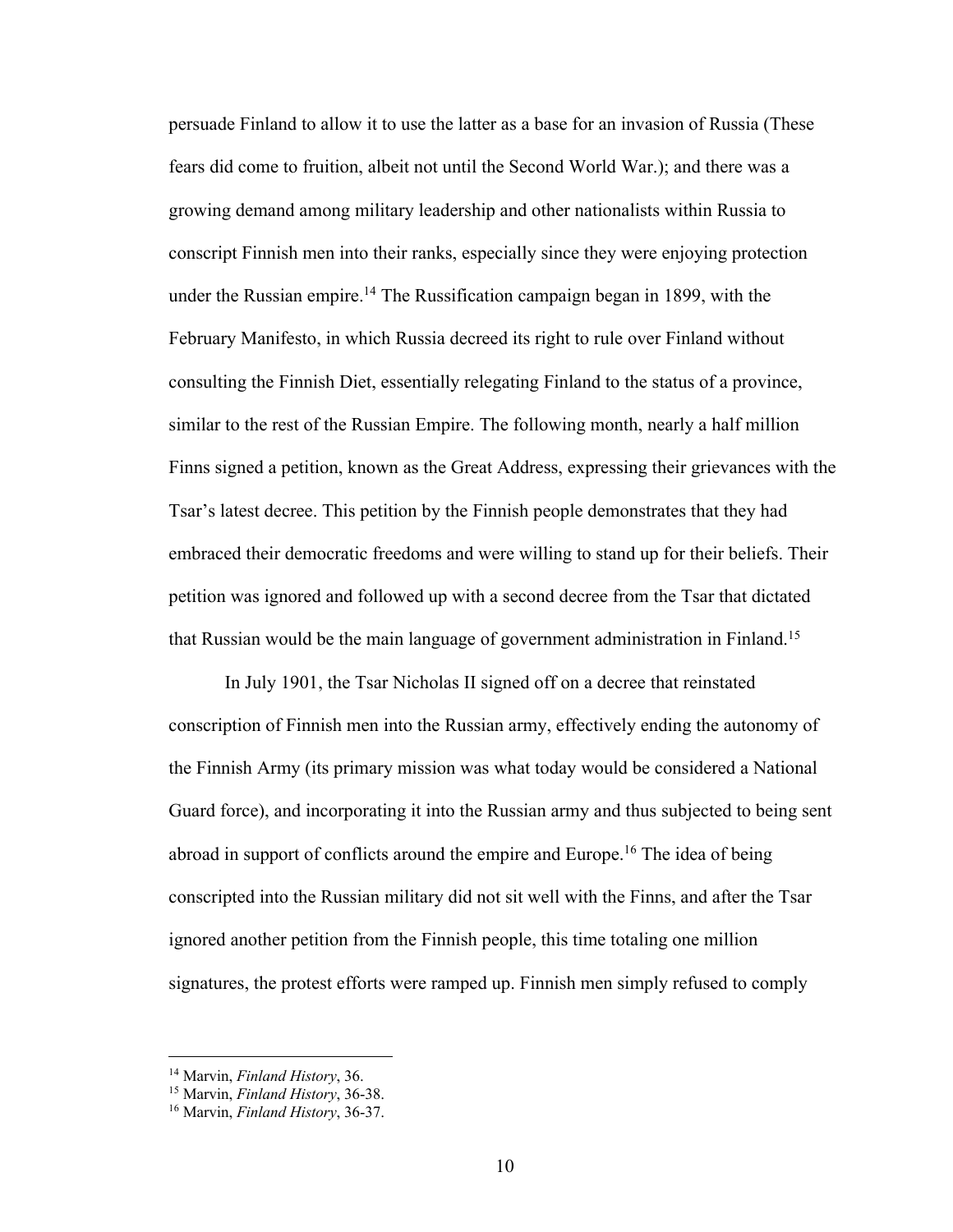with their draft notice, rising to nearly four-fifths of those drafted in 1904. Interestingly, the number of Finns who would have had to serve in the Russian military per the Tsar's decree was minute, compared to what it could have been. A total of 500 out of 25,000 would have to serve in 1902, and 190 Finns in each of the following two years.<sup>17</sup> The Russians relented in 1904, and instead of forcing the Finns to fight for them, they instead subjected the citizens of Finland to an extra tax, levied by the imperial government that surmounted to  $$10,000,000$  marks annually.<sup>18</sup> This extra tax, however, was not introduced until after the Russo-Japanese War ended in 1905 with an embarrassing Russian defeat, which led to the 1905 Russian revolution that forced the imperial government to make concessions to the people in order to maintain power.19 One can see similarities between the Finnish protests to the Russian demands and the British demands on the American colonies prior to the outbreak of the American Revolution. The Finns, having tasted autonomy and democracy, were willing to resist their masters to preserve the freedoms that they had gained.

The October Revolution broke out in October 1905 due to the internal strains caused by the Russo-Japanese War, and unlike other areas of Russia, the revolt that took place in Finland lacked the bloodshed seen elsewhere. Finnish workers, starting with the railway men, went on strike on the 29<sup>th</sup> of October, and two days later the strike had spread through most of the country. The main motivation for the strike was the repeal of the Tsarist decrees passed in the previous years that the Finns saw as a threat to their autonomy. To keep the peace while Russian troops remained outside of urban areas, local

<sup>17</sup> Kirby, *A Concise History of Finland*, 141.

<sup>18</sup> Kirby, *A Concise History of Finland*, 141-142; Marvin, *Finland History*, 38.

<sup>19</sup> Marvin, *Finland History*, 38.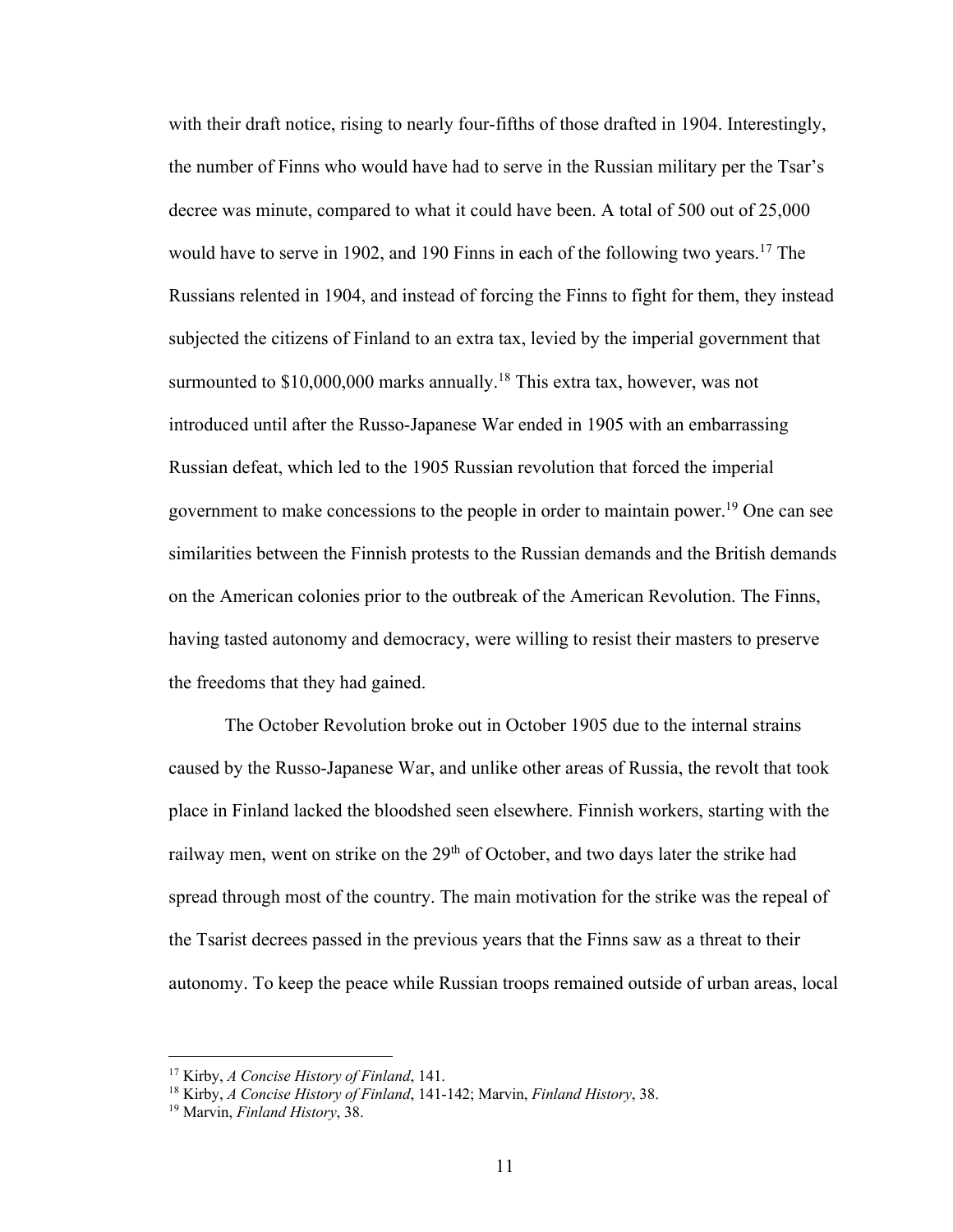guard units arose, and those that had been in league with the Russians either resigned or fled their posts and offices.<sup>20</sup> The Finns were quick to get their demands recognized from the Tsar, and on November 4, he rescinded all of the previous manifestos, and recognized the resignation of the old government, giving the green light for Leo Mechelin to organize a new Senate.21 Finland once again was able to establish a democratic government, one that would become among the most progressive in the world.22

Of the reforms that Finland benefitted from in the wake of the October Revolution was the re-establishment of a unicameral parliament (Eduskunta) to replace the Diet, which the Finns were satisfied with. In addition to gaining local representation again, the Tsar allowed both male and female voters to choose the Eduskunta, increasing the number of eligible voters from 125,000 to 1,250,000. With the granting of universal suffrage, Finland became the second country in the world to allow women to vote, following New Zealand.23 Of the 1,250,000 eligible voters in 1907, seventy percent or 899,347 men and women turned out to elect the new Eduskunta.<sup>24</sup> One of the parties that benefitted substantially in the wake of the October Revolution was the Social Democratic Party (SDP), the orthodox Marxist party in Finland. By 1906, the party reached a peak membership of nearly 100,000, with most of the gains occurring in rural areas, and by 1913 there were 1,584 workers associations scattered throughout the country. These associations were meeting grounds where the latest literature and ideas were disseminated among the members, and they often hosted social events for the local

<sup>20</sup> Kirby, *A Concise History of Finland*, 142-143.

<sup>21</sup> Kirby, *A Concise History of Finland*, 143-144.

 $^{22}$  Finland would become rather inclusive in terms of who could vote in elections, becoming the second country in the world to grant women the right to vote, as the next paragraph and footnote explain. Seems redundant (and in wrong font).

<sup>23</sup> Marvin, *Finland History*, 39.

<sup>24</sup> Kirby, *A Concise History of Finland*, 150.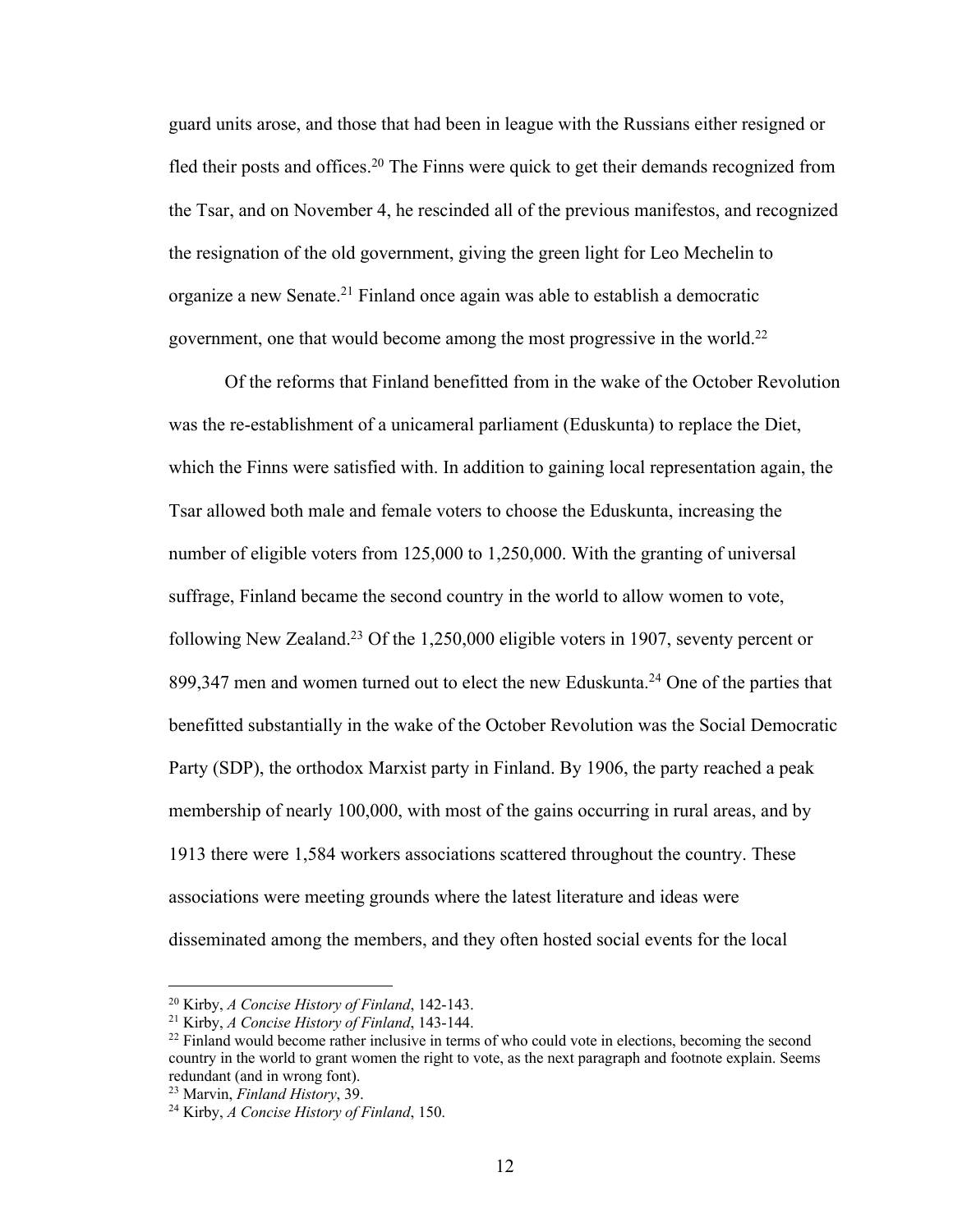members. The Finns that immigrated to the United States in the early 1900s brought the associations with them, and these ended up being important recruiting grounds for the Soviets when they looked to repopulate Soviet Karelia in the 1920s and 1930s.<sup>25</sup> While the elements of the SDP that leaned towards the Soviets were from the fringes of the party, mainstream leaders such as Otto Ville Kuusinen, Yrjö Sirola, and Kullervo Manner chose to steer the party towards the Marxist line of Socialism, but worried about the increasingly militant wing of the party, who became known as the 'Red Guards.<sup>'26</sup> Despite the internal concerns, the Finnish electorate overwhelmingly supported the SDP in the first Eduskunta elections, taking 80 of the 200 seats up for grabs.<sup>27</sup> Unfortunately for Finland, the autonomy that it enjoyed again following the October Revolution would be short-lived, as the Tsar soon sought to tighten up control of the Empire.

In 1910, the Russian Empire felt it had a strong enough power base that it could continue its Russification program, and by 1914 the Finnish constitution was weakened to the point that Finland, once again, was relegated to the status of province within the Russian empire. The outbreak of the First World War in 1914 did not hurt Finland in the ways that past wars had, when it was the site of conflict, but its economy took a drastic hit, especially the lumber industry. Food shortages that plagued other areas of Russia were also felt in Finland, and to add to the frustrations of the Finns, nearly 100,000 Russian army and navy personnel were stationed in Finland to thwart a German invasion of Russia via Finland. The extreme disdain for Russia, and especially seeing Russians in

<sup>25</sup> Kirby, *A Concise History of Finland*, 144-145; Alexey Golubev and Irina Takala, *The Search for a Soviet El Dorado* (East Lansing: Michigan State University Press, 2014), 27.

<sup>26</sup> Kirby, *A Concise History of Finland*, 145-147.; Kuusinen, Sirola, and Manner would all become leading members of the Finnish Communist Party in exile.

<sup>27</sup> Kirby, *A Concise History of Finland*, 150.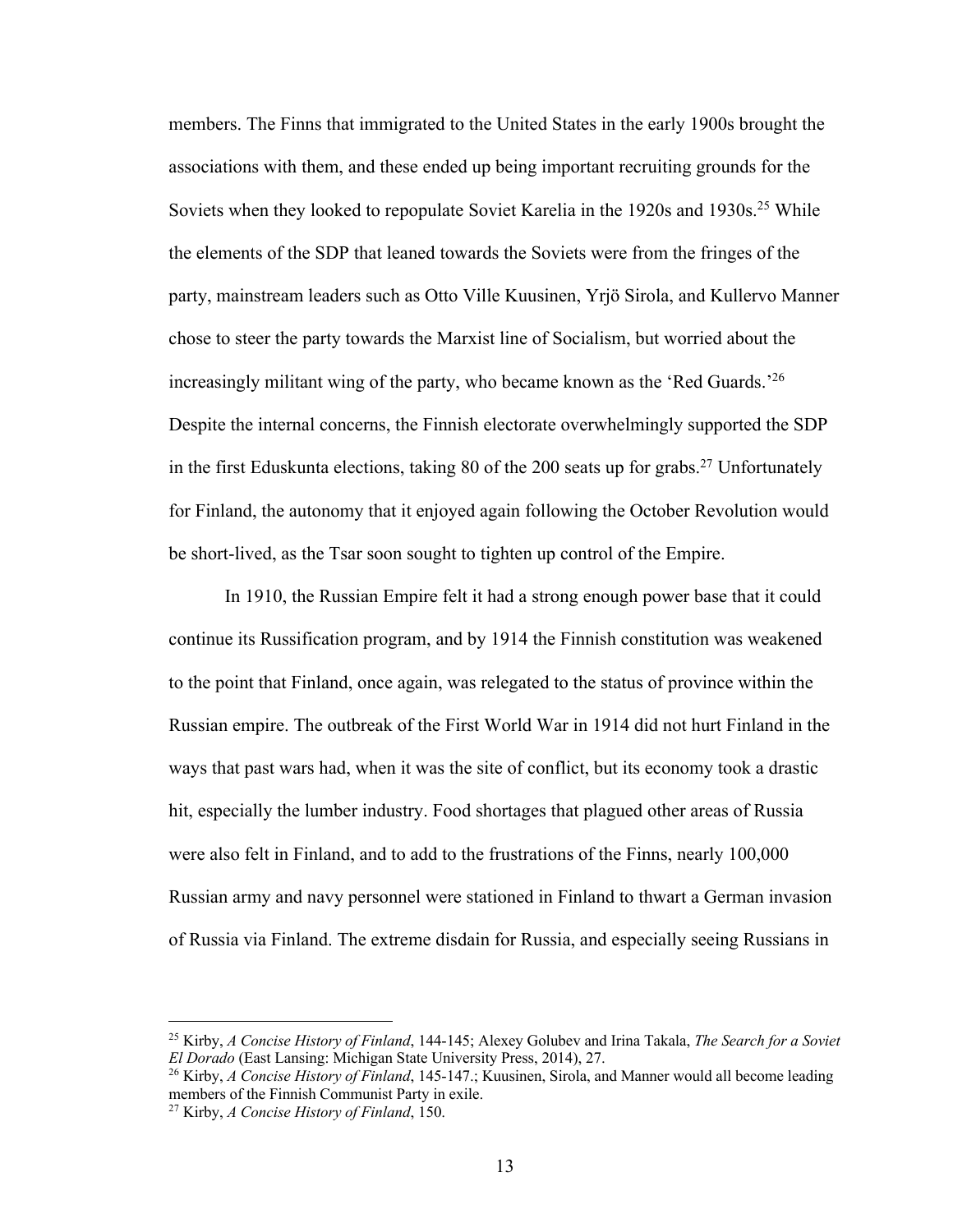their territory, led the Finnish press to claim that it was a part of a Russian plan to complete Russification of Finland, which led to many Finns to secretly root for a German victory. It also drove young Finns of fighting age to receive military training in Germany, and these men were organized into a jaeger (light infantry) battalion and sent to the eastern front to face the Russians.<sup>28</sup> As later chapters will detail, the men that joined the jaegers played a key role not only in the Finnish Civil War, but also served in key leadership roles during the Winter War and Second World War. Finland declared its independence in 1917, which led to a brief, bloody civil war that ultimately led to the establishment of a Finnish Republic. As US records show, this republic would soon become a darling in the eyes of the United States public, and through the aid and persistence of a handful of US government officials, it would flourish as a beacon of democracy in a sea of communism.

<sup>28</sup> Marvin, *Finland History*, 39-40.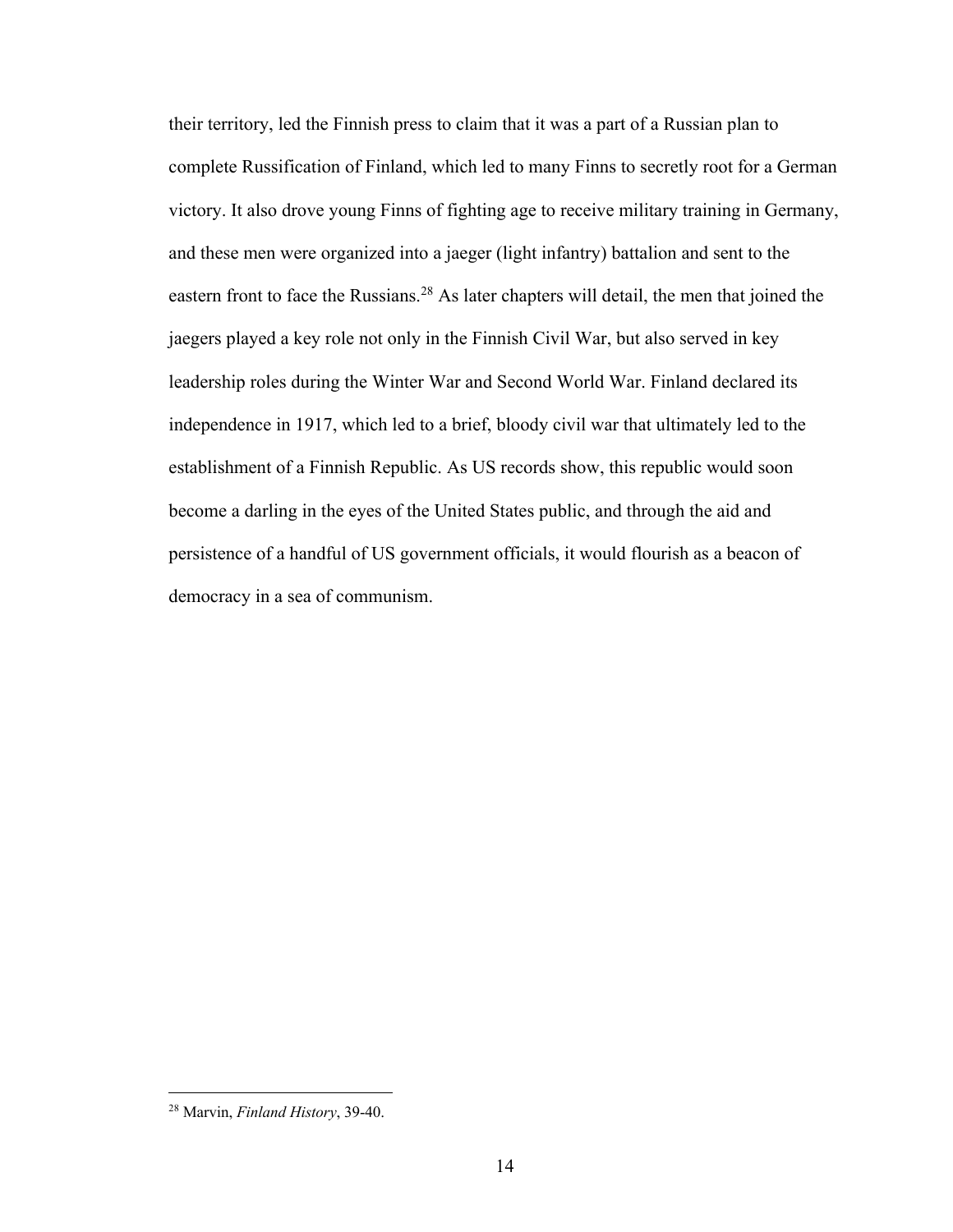# III. MONEY TALKS, COMMUNISM WALKS: THE ECONOMIC RELATIONSHIP OF THE UNITED STATES AND FINLAND, 1919-1939

The United States near the end of World War I had an excellent opportunity to support the newly developing democratic republic in Finland with a timely infusion of aid, primarily in the form of food. This infusion of aid would have aided US foreign policy in Europe, but rather than immediately jumping into the breach to provide this support, the US procrastinated and refused to take decisive action, to the point that the Finns had to turn to America's enemy, Germany, for help. Nevertheless, after the conclusion of the war, the US government did supply aid to Finland, and Finland demonstrated its determination to remain on good terms with the US by repaying all of its war debts—even during the Depression. However, by 1939 the US was again hesitating to support Finland's needs, despite a close relationship between the two nations, this time regarding the Finnish requests for arms to defend itself against Russia. Once again, the United States failed to offer explicit support that would have given Finland a better chance to defend itself, and shortly after the conclusion of the Winter War the Finns once again turned to Germany, then under the control of the Nazis. The United States did not have an effective foreign policy during times of crisis regarding Finland, a nation with ideals very compatible to those of the US and in a position in northeastern Europe to prevent expansion of Soviet power. The United States lacked an effective foreign policy as it was coming out of the shadows of isolationism and into the spotlight as a world power. The failure by the United States to support Finland was due to the United States being unsure of its policy and future diplomatic relationship with the Soviet Union. The US-Soviet relationship was heavily influenced by public opinion, with the American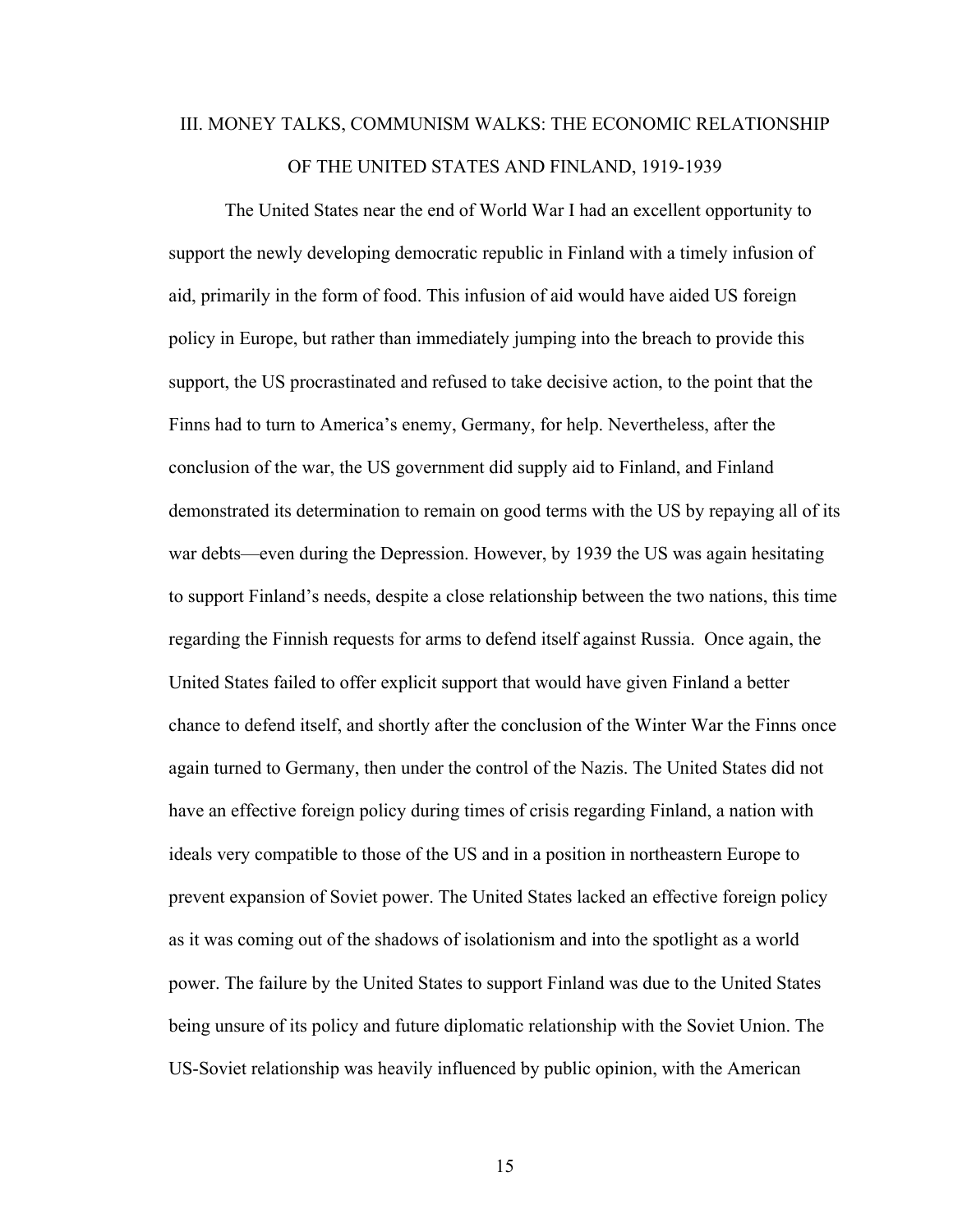public being skeptical of the communists. Finally, the United States lacked the diplomatic expertise to effectively handle the ensuing crises.

Despite the United States being an ocean away from the center of the communist uprisings, communist ideologies still reached the US shores and created a general sense of fear within the government. Fears of communism in the United States in the immediate post-World War I era resulted from a rise in nativism, an outbreak of labor strikes, the organization of a communist party in the United States, and the rise of Bolshevism worldwide. The United States also faced a severe recession after the end of World War I, which caused concern among the population and led to internal strife. In February 1919, workers in Seattle began a general strike, which kicked off the first "Red Scare" in the United States. A total of four million workers participated in the strike across the country, with 3,600 total strikes in 1919 and some becoming violent and resulting in fatalities.<sup>29</sup> Finland, during the same period, experienced the re-foundation of the Social Democrat Party (one of the parties that had fought alongside the Reds during the Finnish Civil War of January-May 1918) in Finnish national politics. According to Tauno Saarela, "The refounders wanted to give priority to work in Parliament and the municipal councils and help the labor masses understand the significance and reform policy and cooperation with the bourgeois center parties. They regarded spontaneous activities of the labor masses as suspicious..."<sup>30</sup>

The "Red Scare" in the United States continued into 1920, though fears gradually

<sup>29</sup> David R. Colburn, "Governor Alfred E. Smith and the Red Scare, 1919-20," *Political Science Quarterly* 88, no. 3 (1973): 424, doi:10.2307/2148992.

<sup>&</sup>lt;sup>30</sup> Tauno Saarela, "To Commemorate or Not: The Finnish Labor Movement and the Memory of the Civil War in the Interwar Period", *The Finnish Civil War 1918*, ed. Tuomas Teora, Aapo Rosel (Boston: Brill, 2014), 332.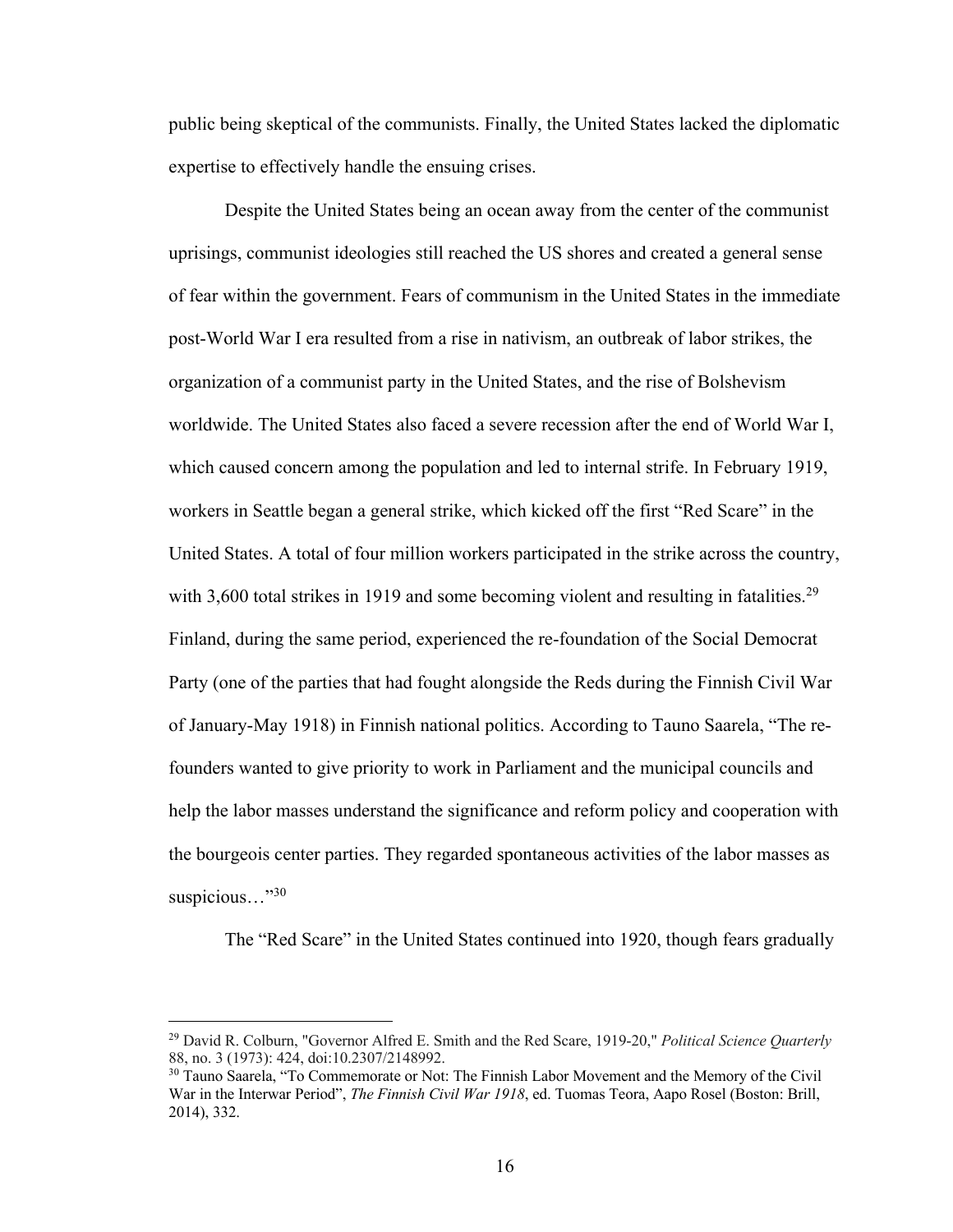began to subside after the Palmer Raids in January, when the Justice Department rounded up  $3,000$  immigrants suspected of radicalism.<sup>31</sup> In April 1920, J. Edgar Hoover, the head of the Justice Department's General Intelligence Division publicly declared that at least half of the strikes were influenced directly by communist agents.<sup>32</sup> Adding to the fears, bombs were mailed to thirty-four prominent citizens, including the Attorney General A. Mitchell Palmer, Justice Oliver Wendell Holmes, and John D. Rockefeller, the American oil magnate.33 As a means of countering the fears of the spread of Bolshevism, Hollywood produced a large number of films about the early history of the United States, reconstruction of colonial Williamsburg began, and Secretary of State Lansing directed that the Constitution and Declaration of Independence be placed on display in addition to having his department distribute films of this unveiling to every town and city in the US. These actions led to a rise in patriotism, with the American flag being considered a sacred symbol. Legionaires forced anyone accused of having communist views to kiss the flag.<sup>34</sup> American concerns about the spread of Bolshevism were not limited to domestic politics; American foreign policymakers also went through great lengths to curb its spread internationally.

When the Communist International (Comintern) was established in Moscow in 1919, the United States government feared that the ideology would spread around the world unless checked. The establishment of a communist regime in Hungary (Spring 1919), and Bolshevik interference in Poland and Germany in 1920-21, only enhanced the

<sup>31</sup> Matthew Pressman, "Black and White and Red All Over?" *Journalism History* 39, no. 1 (2013): 29-30, *Humanities Source, EBSCOhost* (accessed January 27, 2018), doi:10.1080/00947679.2013.12062898. <sup>32</sup> Stanley Coben, "A Study in Nativism: The American Red Scare of 1919-20," *Political Science Quarterly* 79, no. 1 (1964): 67. doi:10.2307/2146574

<sup>&</sup>lt;sup>33</sup> Colburn, "Governor Alfred E. Smith and the Red Scare, 1919-20," 425.

<sup>34</sup> Coben, "A Study in Nativism: The American Red Scare of 1919-20," 70.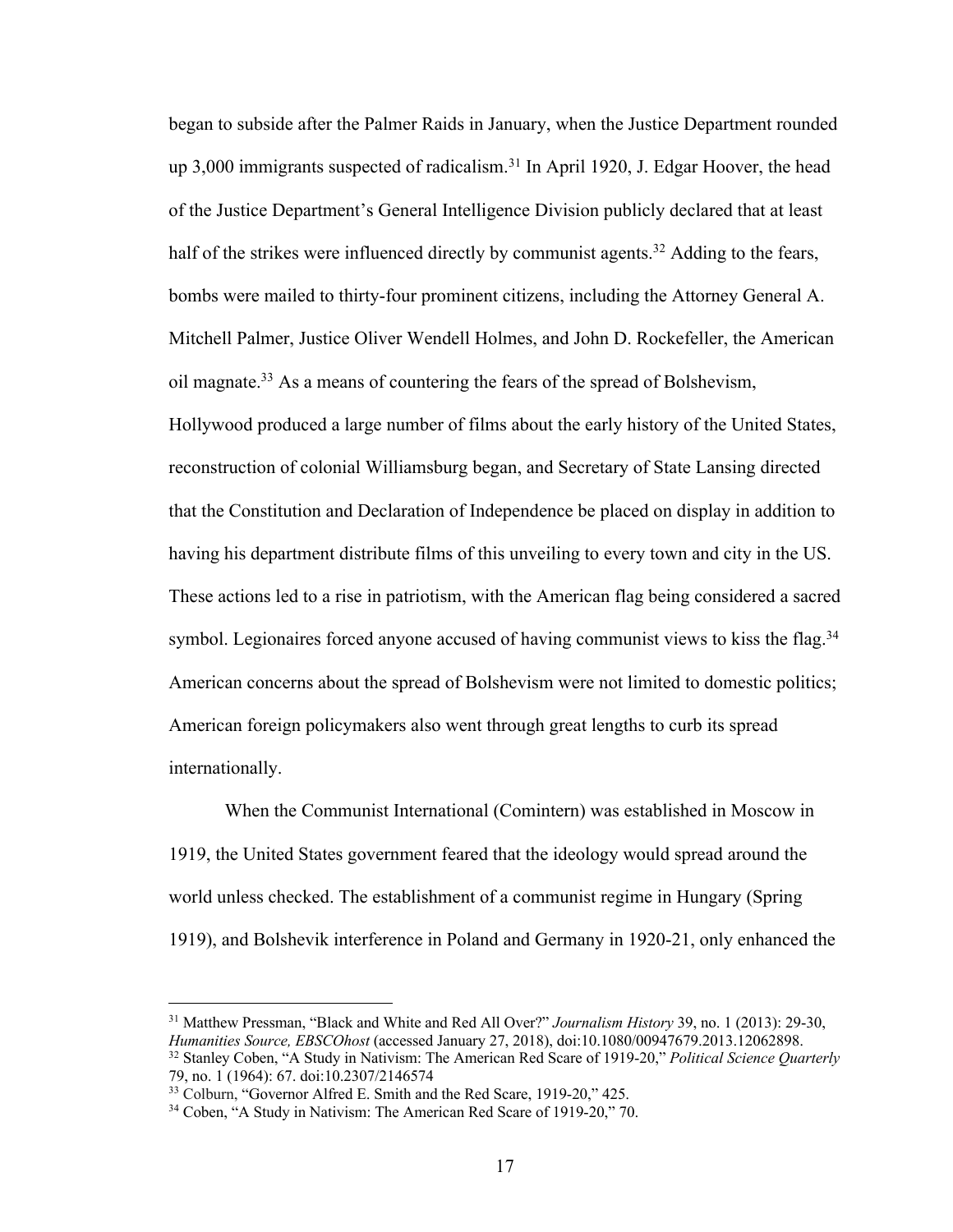fears of the American government. American foreign policy makers harbored an immense amount of hostility towards the Soviets during the inter-war period, and Douglas Little credits this to "the persistence of progressive principles, the reorganization of the State Department, and the professionalization of the Foreign Service."35 American policy makers such as Herbert Hoover and Director of the Division of Eastern European Affairs' Robert Kelley loathed bolshevism and the Soviet Union and promoted these feelings among their subordinates.<sup>36</sup> The Allies decided to allow German troops to maintain a presence (until 1919) in the Baltic region after the signing of the Treaty of Versailles. This decision came as a result of fear that an immediate withdrawal of German forces in the Baltics would lead to the rapid spread of Bolshevism, due to their close proximity to the Bolshevik Russia.37 Policy makers were convinced of the wisdom of Secretary of State Robert Lansing, who advised President Wilson "famine and economic disorganization" were "the parents of Bolshevism in Russia and Europe." Lansing argued that Bolshevism could only be curbed by "food and restoration of economic life, and not by arms."38 Wilson concurred with Lansing and sought Congressional appropriation to help stave off the spread of Communism in (Eastern) Europe after the end of the First World War. Wilson used Lansing's argument when faced with Congressional opposition to funding his proposed international aid programs

<sup>&</sup>lt;sup>35</sup> Douglas Little, "Antibolshevism and American Foreign Policy, 1919-1939: The Diplomacy of Self-Delusion," *American Quarterly* 35, no. 4 (1983): 377-378, Doi:10.2307/2712876.

<sup>&</sup>lt;sup>36</sup> Little, "Antibolshevism and American Foreign Policy," 378-379; The Soviet Union was created in 1922. <sup>37</sup> David Fogelsong, "The United States, Self-Determination and the Struggle Against Bolshevism in the Eastern Baltic Region, 1918-1920," Journal of Baltic Studies 26, no. 2 (1995): 108.

<sup>&</sup>lt;sup>38</sup> Fogelsong, "The United States, Self-Determination and the Struggle Against Bolshevism in the Eastern Baltic Region, 1918-1920," 109.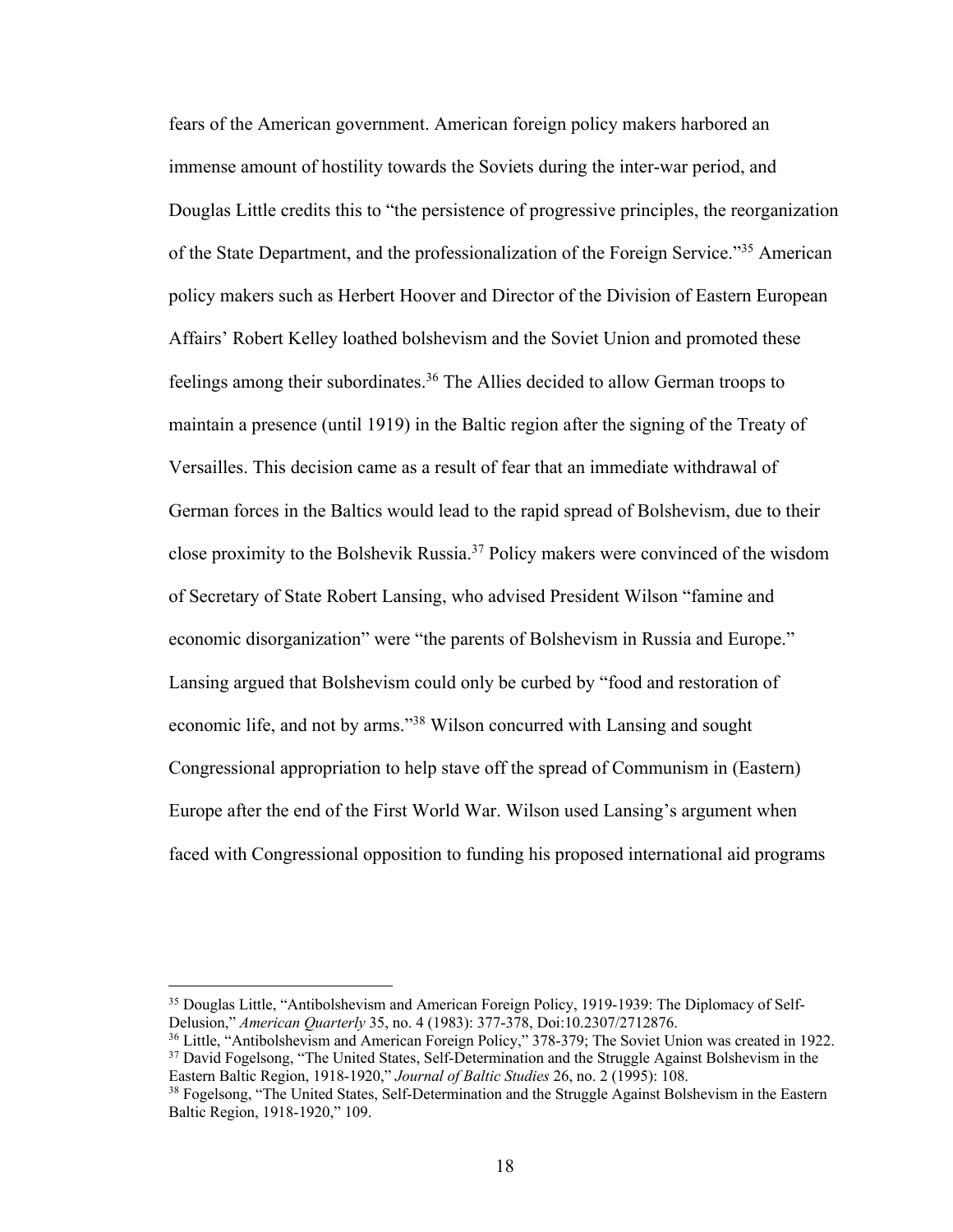and was successful in gaining \$100 million in funding.39

The autonomy of Finland, specifically in maintaining its status as a democracy, has been extremely important to the United States since the declaration of Finnish independence from Russia on December 6, 1917 and yet, US recognition was not immediate. The United States finally extended recognition in 1919 when Carl Gustaf Emil Mannerheim was appointed Regent of Finland and began instituting democratic institutions. The United States aided the young republic with the desperately needed economic aid, specifically foodstuffs that prevented famine from overtaking the young country. As the rise of Bolshevism was also a concern for the United States, Finland's ability to fight off an internal uprising of Russian-backed communists after Finland's declaration of independence in 1917 also caught the attention of the United States. What concerned the United States, however, was the assistance that Finland had received from Germany during her bid for independence, and the close ties that the two nations had with one another following the victory of the White (anti-Bolshevik) Finns. These concerns were alleviated following the end of World War I, and during the inter-war period, the United States and Finland maintained a healthy economic relationship, which included a number of mutually beneficial trade and loan repayment agreements. During the interwar period, as Jacob Kamm notes, the United States transformed itself from the world's largest debtor nation, to the second largest creditor.<sup>40</sup> By the eve of the Second World War, Finland was the only European nation to continuously repay its war debt obligations

<sup>&</sup>lt;sup>39</sup> Fogelsong, "The United States, Self-Determination and the Struggle Against Bolshevism in the Eastern Baltic Region", 1918-1920," 111.; While not specifically mentioned, the Baltic states were one of the prime targets of US food and economic aid.

<sup>40</sup> Jacob O. Kamm, "Purchase of Foreign Securities in the Interwar Period," *The American Journal of Economics and Sociology* 11, no. 2 (1952): 161-70.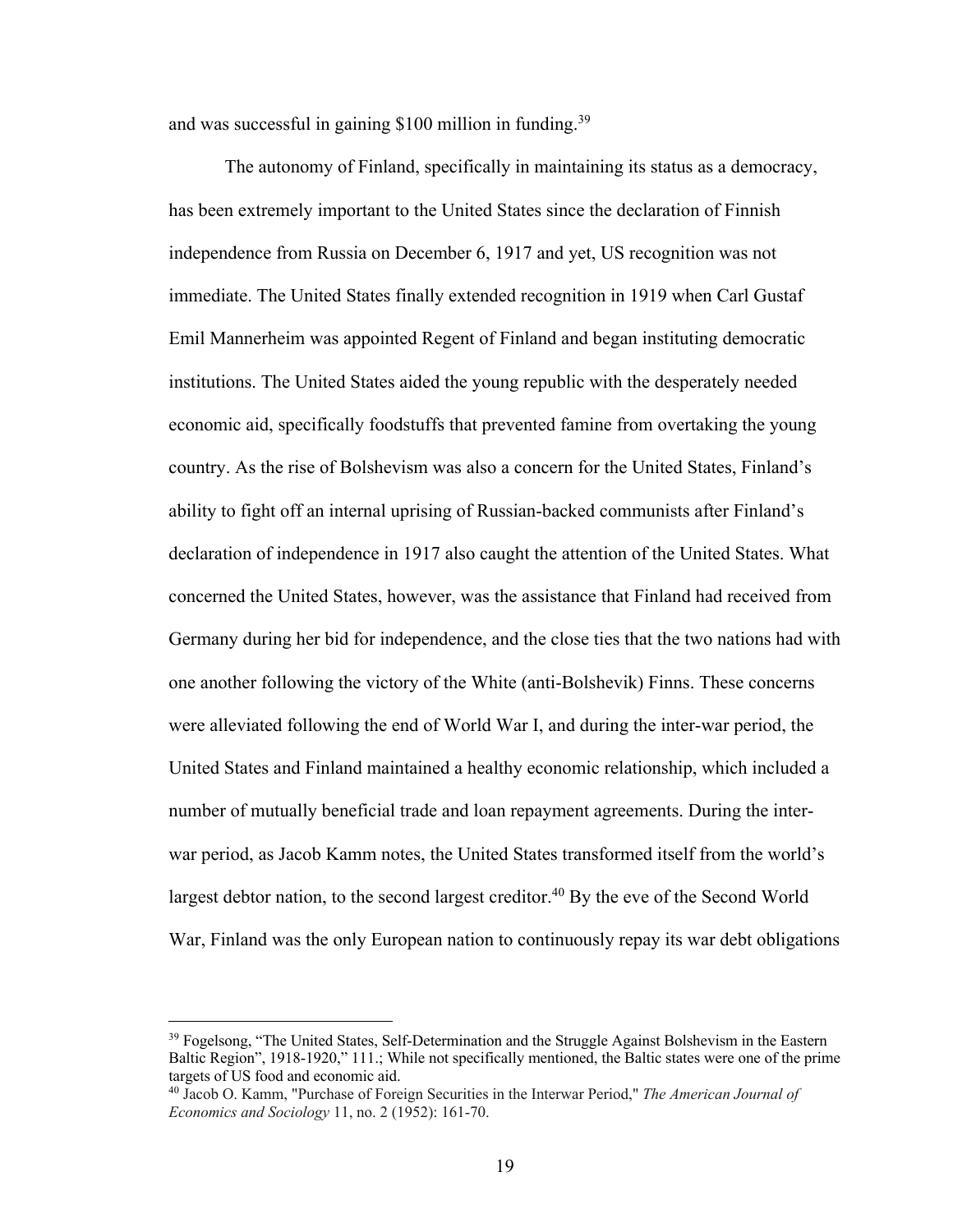to the United States, something that the US government never forgot.<sup>41</sup>

The establishment of a US-Finnish diplomatic relationship began in 1850, with the United States establishing a consulate in Helsinki and Reynold Frenckall being appointed Consul, the United States and what became Finland after 1917 enjoyed friendly relations.42 As the previous chapter discussed, Finland was given autonomy by the Russian Empire to conduct its own internal affairs, which helped Finland establish an identity for itself, and perfect its own form of democracy. In 1856, Tsar Alexander II laid out his plans for reform in the Grand Duchy of Finland and by the late 1870s, and these reforms had a positive impact on the Finnish economy, especially in the timber sector, which in a period of less than 20 years, had risen from being non-existent to a fully thriving industry, accounting for nearly three-quarters of all Finnish exports by 1913.43 Alexander's reforms, and the lack of oversight from the Russian throne allowed Finland to grow into a largely semi-autonomous state. By the turn of the twentieth century, Finland already had in place a self-sustaining government, a well-functioning school system that taught Finnish not Russian, and an economic system that not only thrived domestically, but also was successful in international markets and allowed Finland to establish international credits. This of course led to a renewed rise of Finnish nationalism, more specifically a desire for independence, and the Russians' attempt at curbing this rise resulted in a propaganda war, one that saw the Finns appeal to the international

<sup>41</sup> Dennis Dunn, *Caught Between Roosevelt and Stalin*, (Lexington: University of Kentucky Press, 1998), 113; Herbert Hoover, *The Memoirs of Herbert Hoover: Volume II, 1874-1924, Years of Adventure* (New York: The Macmillan Company, 1952), 367.

<sup>42</sup> Golden, *The United States and Finland: An Enduring Relationship 1919-1989*, (Washington DC: Department of State), 21.

<sup>43</sup> Kirby, *A Concise History of Finland*, 105-112.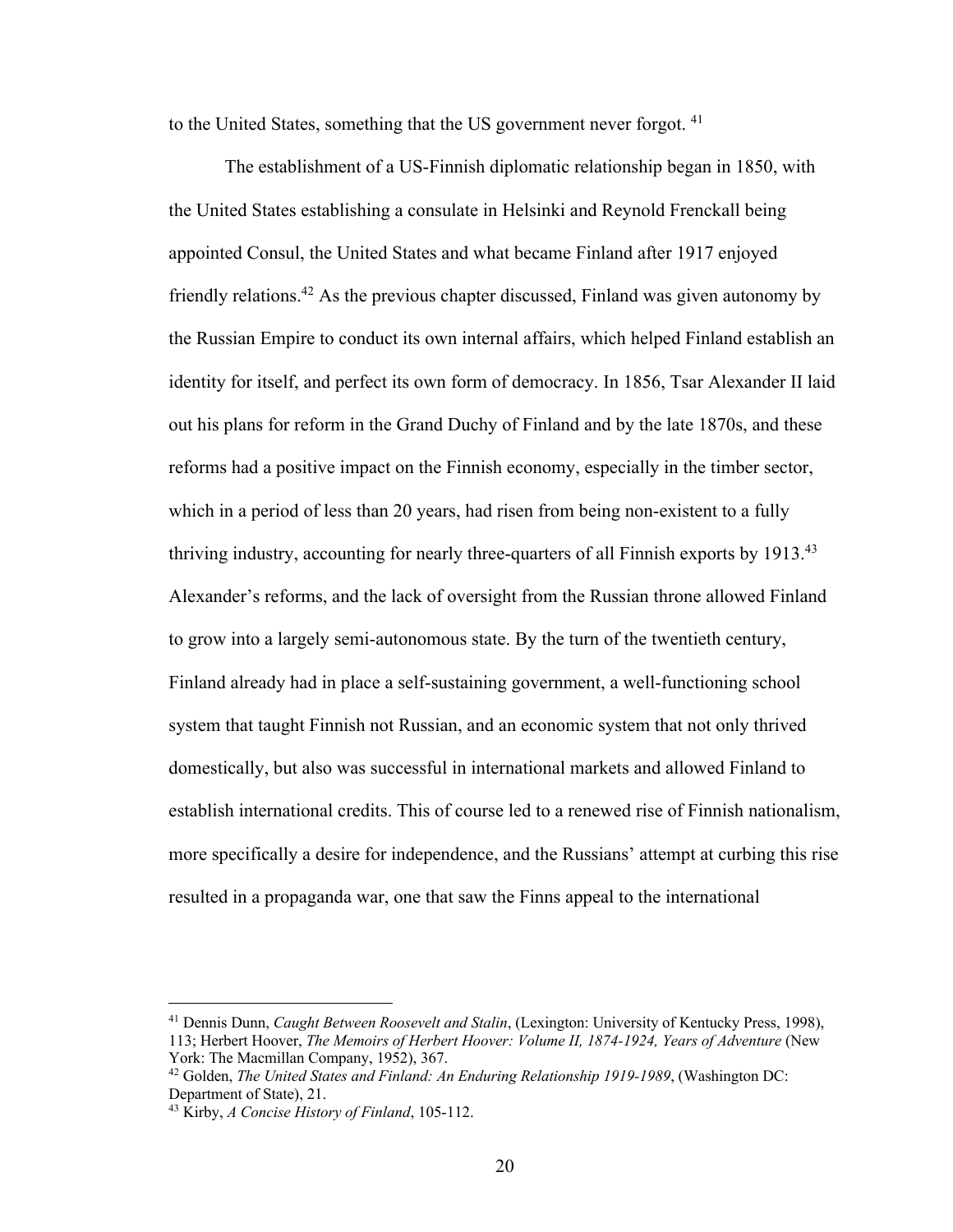community for help.44

The Russians attempted to curb this rising nationalism by instituting a series of Manifestos in 1900 and 1901 that established Russian as the official language in administrative and military circles and ended the autonomy of the Finnish army. These actions not only strengthened the resolve of the Finnish nationalists, but also began creating a division of opinion amongst Finns.<sup>45</sup> Tensions between the factions finally passed their breaking point in 1917. While the Finnish favored declaring their independence from the Russian empire, there was split among the political elites in how that split was to occur, with the Socialists (Reds) favoring a split with Russia on negotiated terms, whereas the rest of the elites (Whites) favored independence without negotiation. The Whites relented into attempting negotiations as they knew if there was a mutual split with Russia that international recognition would soon follow. The Russian Council of Peoples' Commissars did recognize independent Finland on January 4, 1918, however they refused to remove Russian soldiers stationed throughout the country, which led to internal conflict within the Finnish government.<sup>46</sup> This internal conflict was between the Social Democrats and the rest of the political parties, who held a slim majority of seats in the Finnish Diet. The Social Democrats were being pushed further and further to the left by the communist faction among their members, and the Soviet government and troops still stationed in Finland were actively aiding the extreme

<sup>44</sup> Kirby, *A Concise History of Finland*, 123-126; While Finland would not receive international assistance at the turn of the  $20<sup>th</sup>$  Century, its progressive, established democratic government would play a key role in Finland's dealings with the West immediately following their declaration of independence, especially with the United States.

<sup>45</sup> Kirby, *A Concise History of Finland*, 137.

<sup>46</sup> Carl Gustauf Mannerhim, *The Memoirs of Marshall Mannerheim*, (New York: E.P. Dutton & Company, INC.), 131.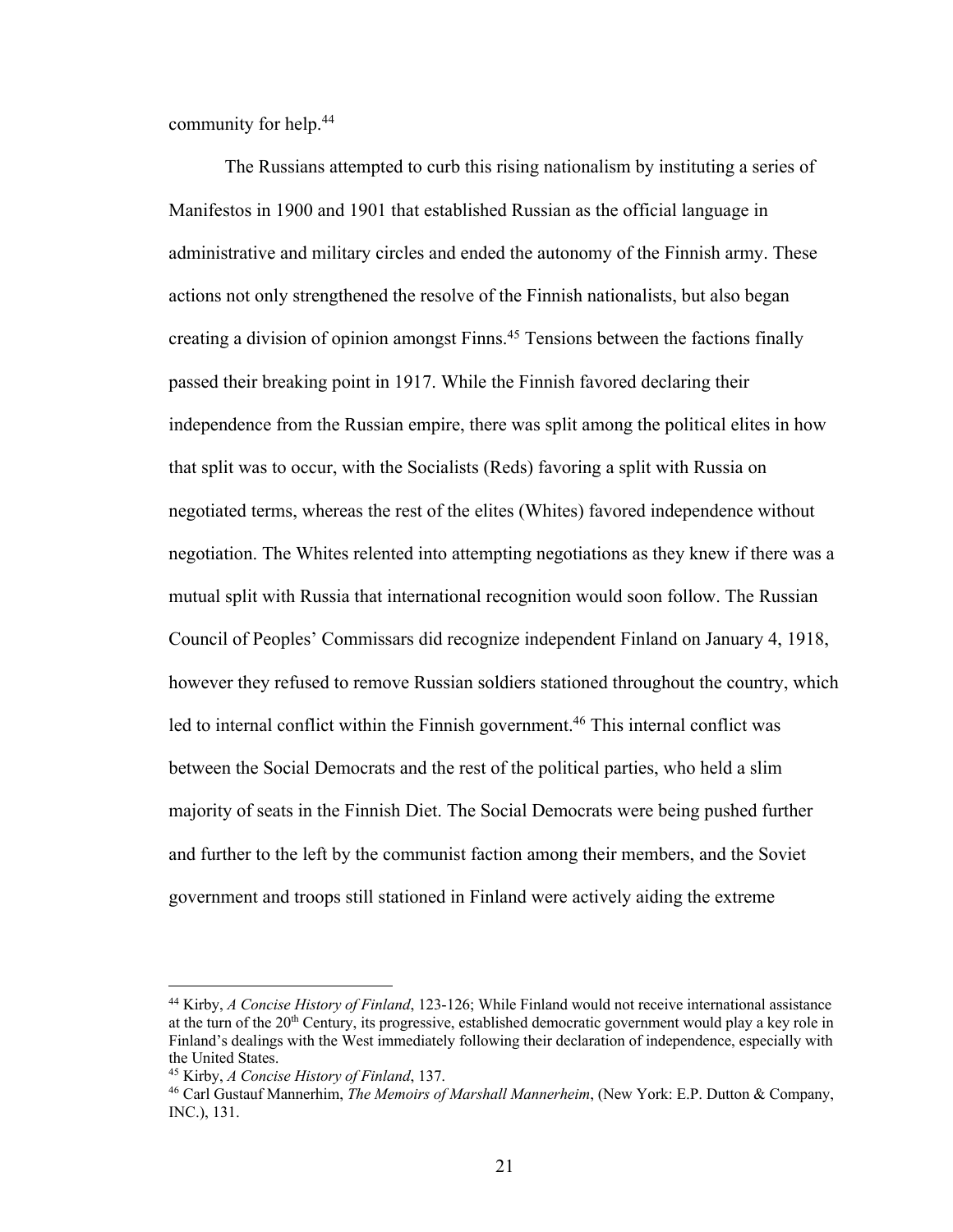members of the Social Democrats in their creation of unrest.47 Internal tensions soon became too great to control politically, and on the night of January 27 into January 28, 1918, the Reds began seizing government buildings and property in Helsinki, pushing the country into full-blown civil war.<sup>48</sup>

White Finland from the beginning had an interest in closely aligning itself with the United States, but this feeling was not initially mutual. A lack of expertise, and frankly, the lack of a plan amongst the US State Department for dealing with the crumbling of the Russian Empire led to a hesitation in making a decision. In the days leading up to the declaration of independence, the Finnish food commissioner Von Wendt had been in contact with the American Minister in Sweden requesting that food be sent to Finland, as its people were facing a dire situation. Von Wendt told the Americans that his people were optimistic that America could give the Finns the aid that was needed, but warned them that if they were unable to fill the void, the White Finnish government would accept German aid, which would no doubt align them in the German corner.<sup>49</sup> According to the *Milling and Grain News*, a plan to ship Finland food was devised, via offloading the food in Norway, and sending it by train to storage warehouses in Sweden to be distributed weekly to the Finns.<sup>50</sup> On December 4, 1917 the president of the Finnish Senate proclaimed Finnish independence before the Diet, and the same body ratified the

<sup>49</sup> The Minister in Sweden (Morris) to the Secretary of State, 3 December 1917, *FRUS, 1918,* II: 733. <sup>50</sup> *Milling and Grain News*, Vol. 30, No. 24, November 6, 1917. Accessed online, Oct. 16, 2019.

https://books.google.com/books?id=4hcfAQAAMAAJ&pg=PA50&lpg=PA50&dq=von+wendt+finnish+fo od+commissioner&source=bl&ots=ZJS70fHjLs&sig=ACfU3U1A9\_ayMQa-

<sup>47</sup> The Minister in Sweden (Morris) to the Secretary of State, 20 December 1917, *Foreign Relations of the United States 1918*, (Washington, D.C.: U.S. Government Printing Office, 1956), II: 737-738 (hereafter *FRUS)*; Mannerheim, *The Memoirs of Marshall Mannerheim*, 131.

<sup>48</sup> Kirby, *A Concise History of Finland*, 161-162.

bMwk4U4wU8FahiQkxg&hl=en&sa=X&ved=2ahUKEwjLvq7C0aHlAhVNL6wKHdL1BA4Q6AEwC3o ECAgQAQ#v=onepage&q=von%20wendt%20finnish%20food%20commissioner&f=false.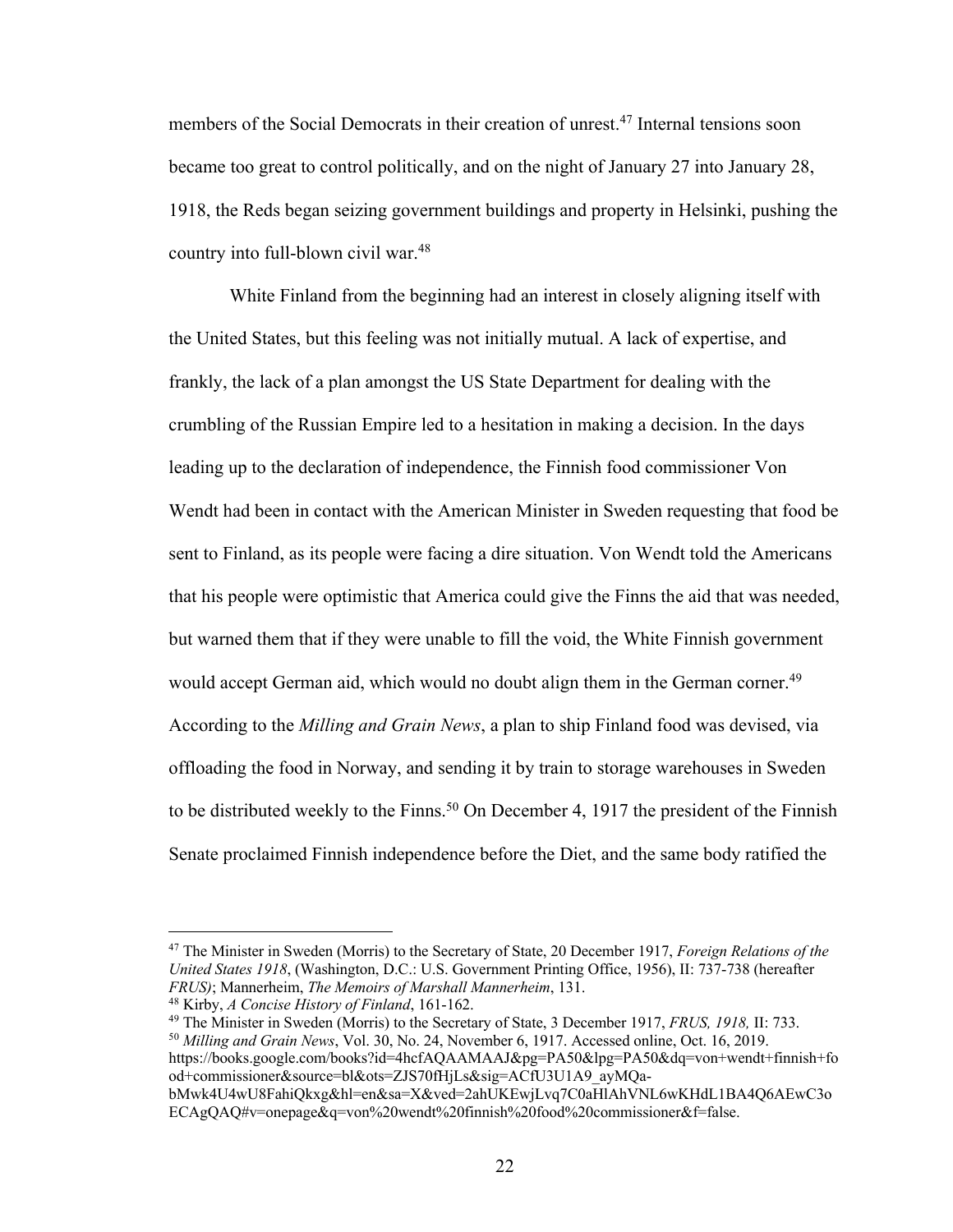independence two days later. Also on December 4, the President of the Senate appealed to Thornwell Haynes, the American Consul at Helsinki, for U.S. recognition of Finland.<sup>51</sup> The Secretary of State, Robert Lansing, cabled the Russian Ambassador telling him to relay to the Finnish Consul that there was no objection to the Finns sending a delegation to state the Finnish case for recognition, but that the United States was not ready to make a decision regarding the recognition of Finland.<sup>52</sup> The United States had also not made a decision relating to the supply of food that was badly needed in Finland, where the citizens were living on half-rations in most areas, and U.S. hesitation became the basis of communist propaganda.<sup>53</sup> On January 24, 1918, Thornwell Haynes made a desperate plea to the Secretary of State imploring him to push forward the immediate recognition of Finland. In his plea, he implied that the United States was sacrificing Finland for war gains and expressed his dissatisfaction with the current policy. He argued that U.S. recognition of Finland would strengthen the American position in the region and open up numerous avenues of trade. Of Finland he wrote, "No other small nation clamoring for recognition offers such historical worthiness nor such geographical trade advantages." One of the trade advantages to which he was referring was the possibility of post-war trade with the Soviet Union through Finland.<sup>54</sup> Unfortunately, the United States continued to delay recognition of Finland, and the reply to Haynes from Secretary Lansing was that the United States was only to assist Finland in delivering food supplies that were urgently needed. And this only in so far as the delivery of food did not cause a

<sup>51</sup> The Consul at Helsingfors (Haynes) to the Secretary of State, 4 December 1917, *FRUS*, 1918, II: 733- 734.

<sup>52</sup> The Secretary of State to the Ambassador in Russia (Francis), 14 December 1917, *FRUS, 1918*, II: 736.

<sup>53</sup> The Minister in Sweden (Morris) to the Secretary of State, 20 December 1917, *FRUS, 1918*, II: 738.

<sup>54</sup> The Consul at Helsingfors (Haynes) to the Secretary of State, 24 January 1918, *FRUS, 1918*, II: 743-744.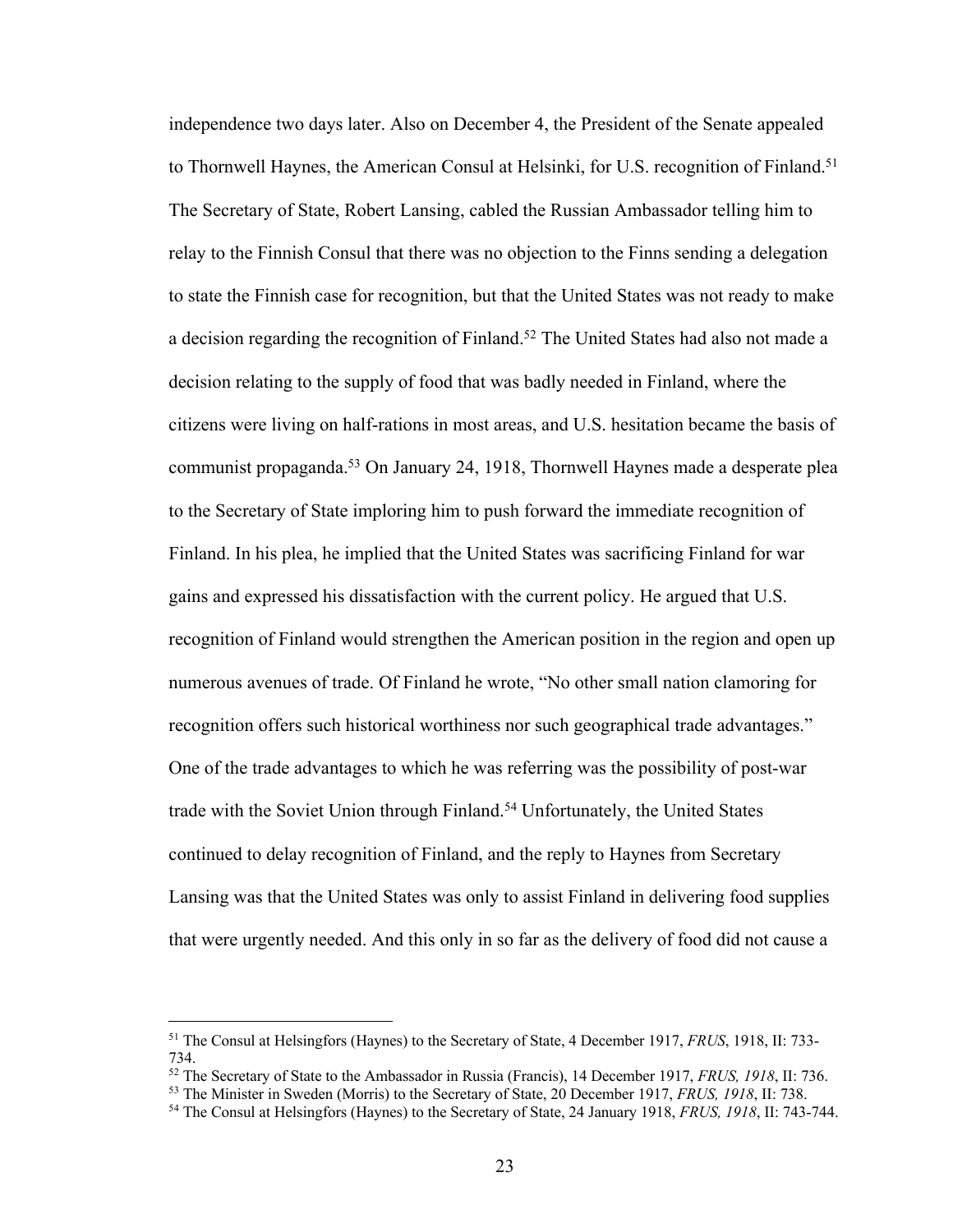strain on the food supplies to the Allied troops in France.<sup>55</sup>

The shipment of food supplies to the allied troops in France would become a point of contention amongst the US government in Washington, and its representatives in Finland and abroad, including a future United States President, Herbert Hoover. Finland had asked to purchase food from the United States prior to its independence, and the two nations came to an arrangement after the Russian Provincial Government gave its approval to Washington, as this approval was a condition set forth by the State Department.<sup>56</sup> The food that was ordered in 1917 was significantly delayed, as U.S. policy makers decided that they could not spare the food because the British and French armies were low on food.57 Jaroslaw Suchople's explanation of the denial of food places the blame on Hoover, without diving into the factors that influenced the decision to deny the shipment, many of which were outside of Hoover's control. In his memoirs, Hoover does not mention delaying Finland's shipment, but offers an alternate possible explanation, discussing the events of 1917 as the United States was shifting from its isolationist policies to choosing a side and entering World War I. Partial crop failures in 1916 and 1917 also meant that the United States had less food than expected and most importantly, less food to aid those most in need. Secondly, German submarines were wreaking havoc on transport ships, with losses in April 1917 reaching more than 850,000 tons of merchant ships sunk.<sup>58</sup> Additionally, the decision to control the food supply was spearheaded largely by the military, and more specifically General Pershing. Pershing,

<sup>55</sup> The Secretary of State to the Minister in Sweden (Morris), 8 February 1918, *FRUS, 1918*, II: 749.

<sup>56</sup> Jaroslaw Suchople, *Finland and the United States, 1917-1919*, trans. Tadeuz Z. Wolanski (Helsinki: Suomalaisen Kirjallisuuden Seura, 2000), 46.

<sup>57</sup> Suchople, *Finland and the United States, 1917-1919*, 47.

<sup>58</sup> Hoover, *The Memoirs of Herbert Hoover*, 255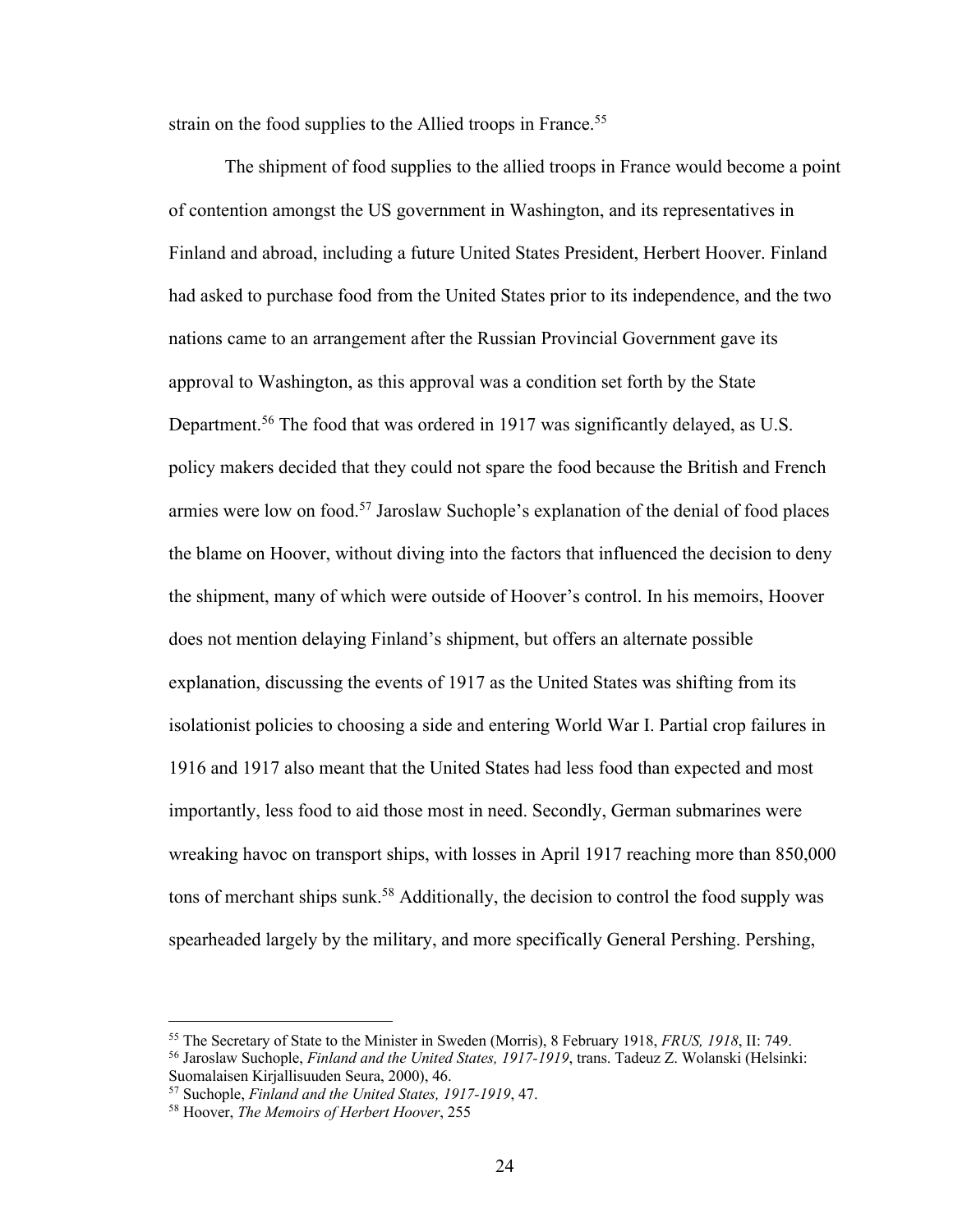the American commander, wanted to ensure that he had the ships and food to transport and feed his army as the American presence in Europe increased. Hoover, the chief of the United States Food Administration, details the impact that Pershing had on his ability to ensure food was delivered. According to Hoover, his administration had estimated that they needed 2,000,000 tons of shipping per month to meet their needs. Pershing initially gave them 1,200,000 tons, and once the Americans joined World War I in force, Hoover's ship tonnage was cut down to a meager  $700,000$  tons per month.<sup>59</sup>

In contrast to American hesitancy, Germany quickly came to Finnish assistance, which created a huge problem for US policy makers that advocated assistance to Finland. The decision by the Finnish to take German aid was motivated by the promise of food, as Finnish leadership sought to stave off public sympathies and loyalties to the Communists who had used the food crisis as a rallying cry that change was needed. The Germans and the Finns had an established relationship prior to the latter's declaration of Independence, as some young Finns made the journey to Germany during the outbreak of the First World War. These men were formed into their own units, known as the jägers, and saw combat on the eastern front. These soldiers would later go on to form the core of Mannerheim's "White" army during the Finnish Civil War.<sup>60</sup> Politically, Germany was given a free hand to assist the Finnish, as according to the Brest-Litovsk treaty, which was signed March 5,1918, the Russians were to evacuate their forces from Finland, in addition to ending all propaganda and agitation against the Finnish government.<sup>61</sup> Geographically, Germany was the best suited to assist Finland, both militarily in driving

<sup>&</sup>lt;sup>59</sup> Hoover, *The Memoirs of Herbert* Hoover, 259-260.<br><sup>60</sup> "Memorandum on the situation in Finland," CAB 24/43/13, February 22,1918, 52-53.

<sup>&</sup>lt;sup>61</sup> The Peace Treaty of Brest-Litovsk, https://wwi.lib.byu.edu/index.php/The\_Peace\_Treaty\_of\_Brest-Litovsk, accessed January 24, 2020.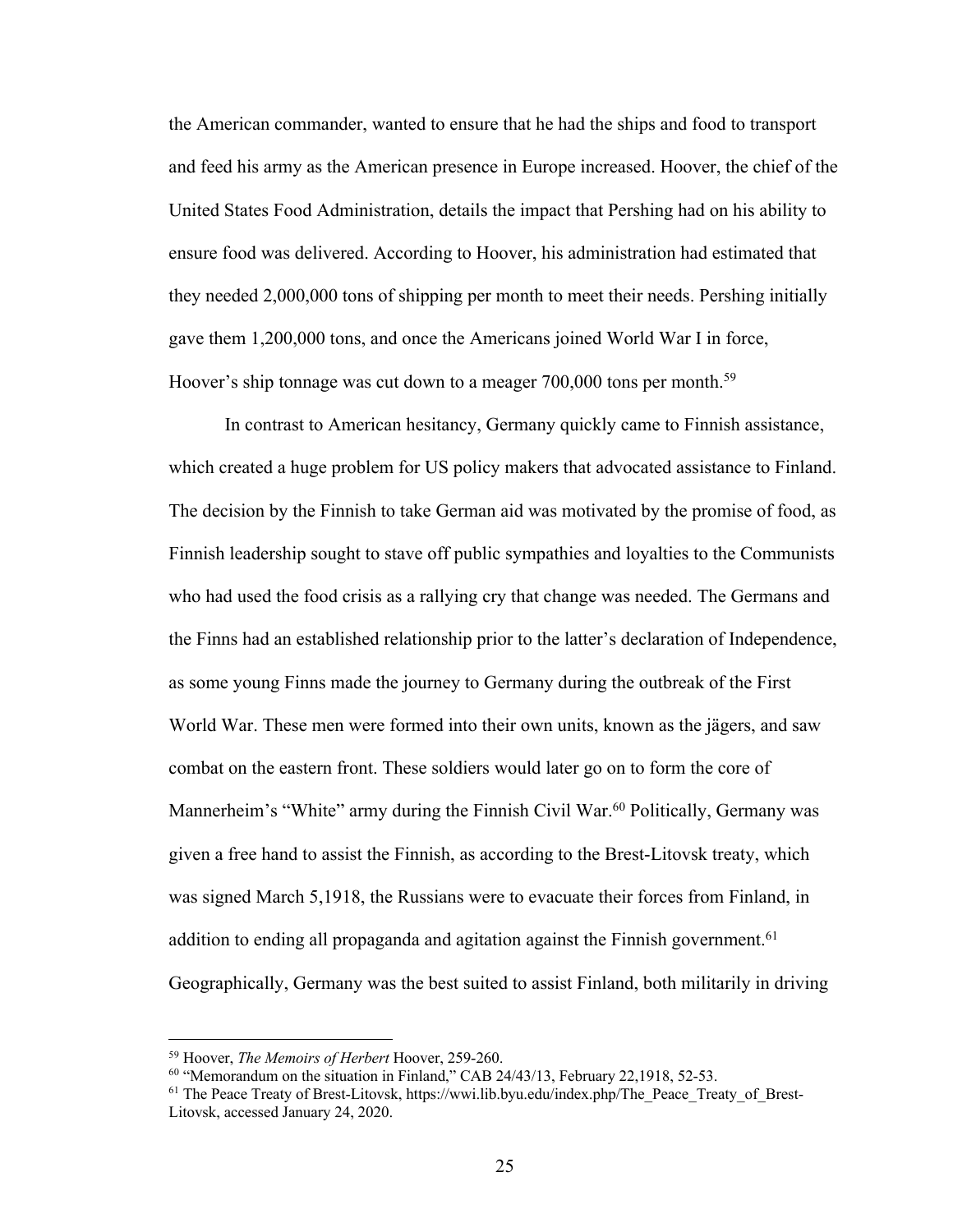out the Reds, and supporting the Finns with shipments of food. The United States had known prior to the German assistance that Finland was desperate for food, more specifically that the White Finns were desperate, as the only food that was going into the country from Russia was being distributed to the Red forces.<sup>62</sup> On March 8, 1918, the German and Finnish governments reached commercial and maritime agreements, in addition to Finland gaining German recognition of its independence.<sup>63</sup> Along with the agreements came the promise of German military assistance, which was not welcomed in all circles of "White" Finland. General Mannerheim, the Commander in Chief of the Finnish Army, considered resigning from his duties.<sup>64</sup> Further complicating matters, around this time the Red government signed a treaty with the Soviets, which granted recognition of Socialist Finland. The United States now found itself in a precarious position, having to contend with combating the influence of not one political enemy, but two.

The military assistance provided by the German army quickly helped bring about an end to the Civil War gripping Finland, with the Reds having been driven completely out of Finland by mid-May 1918. Members of the White Finnish government soon set about establishing a new national government. To prevent any conflicts with the Soviets, the Finnish Diet had begun contemplating an alliance with Germany complete with instituting a German prince as the King of Finland. The Finnish intent was to use the Brest-Litovsk treaty, signed in March 1918, as a catalyst for ensuring their nation would prosper under the German umbrella of protection. The Finnish leadership rationalized

<sup>62</sup> The Minister in Sweeden (Morris) to the Secretary of State, 15 February 1918, *FRUS, 1918*, II: 751.

<sup>63</sup> The Minister in Sweden (Morris) to the Secretary of State, 8 March 1918, *FRUS, 1918*, II: 769.

<sup>64</sup> Mannerheim, *The Memoirs of Marshall Mannerheim*, 155.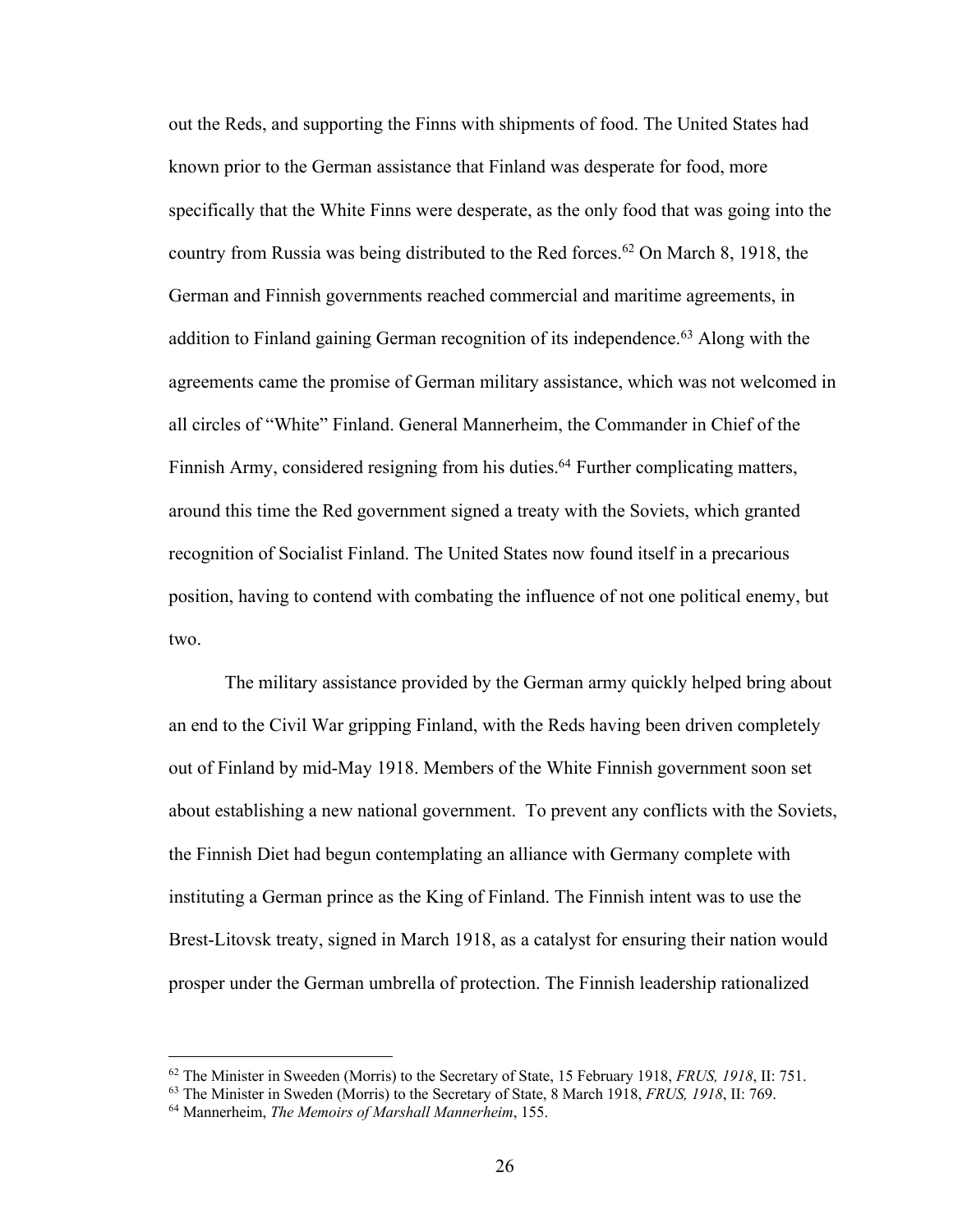that in accordance with the treaty, Soviet Russia acknowledged that Finland was no longer in its sphere of influence.<sup>65</sup> The majority of the Finnish citizenry did not support this plan, with Haynes reporting that about 60 percent of the population favored the western allies, and that there was growing dissatisfaction with the Germans because of their inabilities to provide food supplies. He advised the Secretary of State that if the US were able to gain Finnish consent that American food relief would be distributed strictly by the Americans, that sending supplies immediately would provide a positive impact on US-Finnish relations.<sup>66</sup> However, President Wilson was not in favor of providing any assistance to Finland, or providing it with recognition, until it could demonstrate that it was its own independent nation, free of any German influence.<sup>67</sup>

During the summer of 1918, while the Finnish Diet was slowly working to decide how the country would be governed, Haynes and Morris, the American representatives in Finland and Sweden, were working towards establishing a solution that would draw Finland and the US closer. Morris had been holding meetings with Mannerheim during his visits to Sweden, and it became clear that he was attempting not only to build up Mannerheim's standing in the United States, but also to begin to persuade influential minds that a Mannerheim-led Finnish government would bring about American recognition promptly.<sup>68</sup> Meanwhile, Haynes was still crusading for American recognition of Finland and on July 15, 1918 he sent a very detailed report to the Secretary of State outlining his observations in Finland and providing additional context to events that were

<sup>65</sup> Tuomas Tepora and Aapo Roselius, eds., "Introduction: The Finnish Civil War, Revolution and Scholarship", *The Finnish Civil War 1918*, 4.

<sup>66</sup> The Consul at Helsingfors (Haynes) to the Secretary of State, undated, *FRUS, 1918*, II: 787.

<sup>67</sup> The President to the Secretary of State, 20 May 1918, *FRUS, 1918*, II: 788.

<sup>68</sup> The Minister in Sweden (Morris) to the Secretary of State, 14 June 1918, *FRUS, 1918*, II: 794; The Acting Secretary of State to the Minister in Sweden (Morris), 20 July 1918, *FRUS, 1918*, II: 802.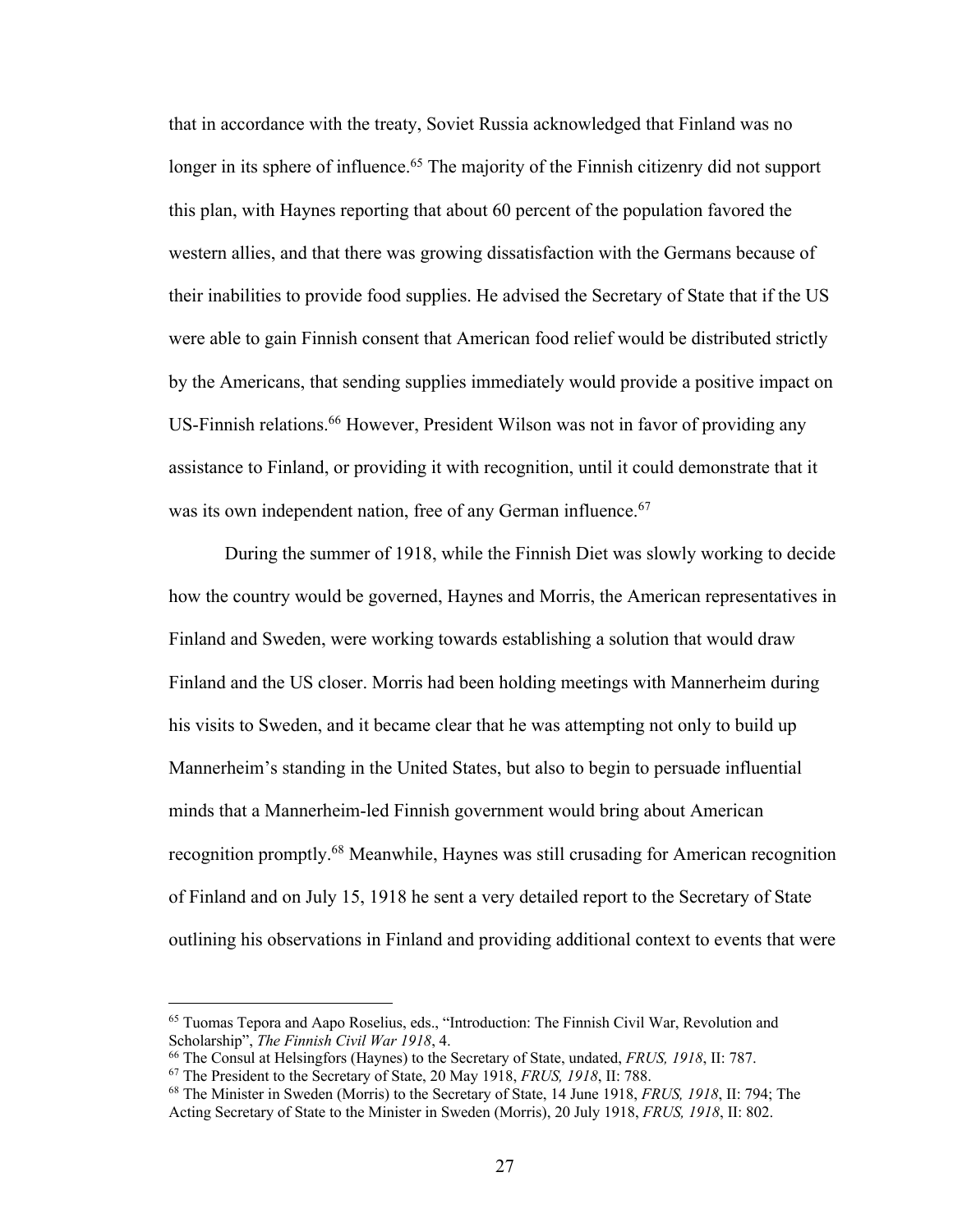occurring on the ground. He again advocated for American-Finnish trade to be established, claiming that there was no more important of a country in Europe to the United States than Finland. He argued that by opening trade with Finland, the United States would have an opportunity for post-war trade with Russia through Finland and that such trade would help the United States spread its influence economically to a country that was quickly becoming a political adversary.<sup>69</sup> On October 9, 1918 the Finnish Diet elected Frederick Carl— the brother-in-law of Kaiser Wilhelm, as King of Finland. However, due to the abdication of Kaiser Wilhelm, the deterioration of the German war effort, and the international dissatisfaction that was expressed at this news, the Diet quickly reversed course, and on November 15, appointed Mannerheim as Regent.<sup>70</sup> Mannerheim's appointment as Regent was satisfactory to the American government, and in the same cable that Haynes notified the Secretary of State of his appointment, he also recommended that food relief be sent. The State Department agreed with Haynes this time and notified him on November 22, 1918 that it was prepared to send 5,000 tons of foodstuffs to Finland, but that the United States still was not ready to recognize Finnish independence.71

Herbert Hoover, then the Director of European Relief and the United States Food Administrator soon took up the cause of providing food relief to Finland, among other European nations. In the case of Finland, he stated that "The food is practically exhausted in the cities. While many of the peasants have some bread, other sections are mixing

<sup>70</sup> The Consul at Helsingfors (Haynes) to the Secretary of State, 11 October 1918, *FRUS, 1918*, II: 811; The Consul at Helsingfors (Haynes) to the Secretary of State, 16 November 1918, *FRUS, 1918*, II: 813.

<sup>69</sup> The Consul at Helsingfors (Haynes) to the Secretary of State, 15 July 1918, *FRUS, 1918*, II: 801.

<sup>71</sup> The Acting Secretary of State to the Consul at Helsingfors (Haynes), 22 November 1918, *FRUS, 1918*, II: 814.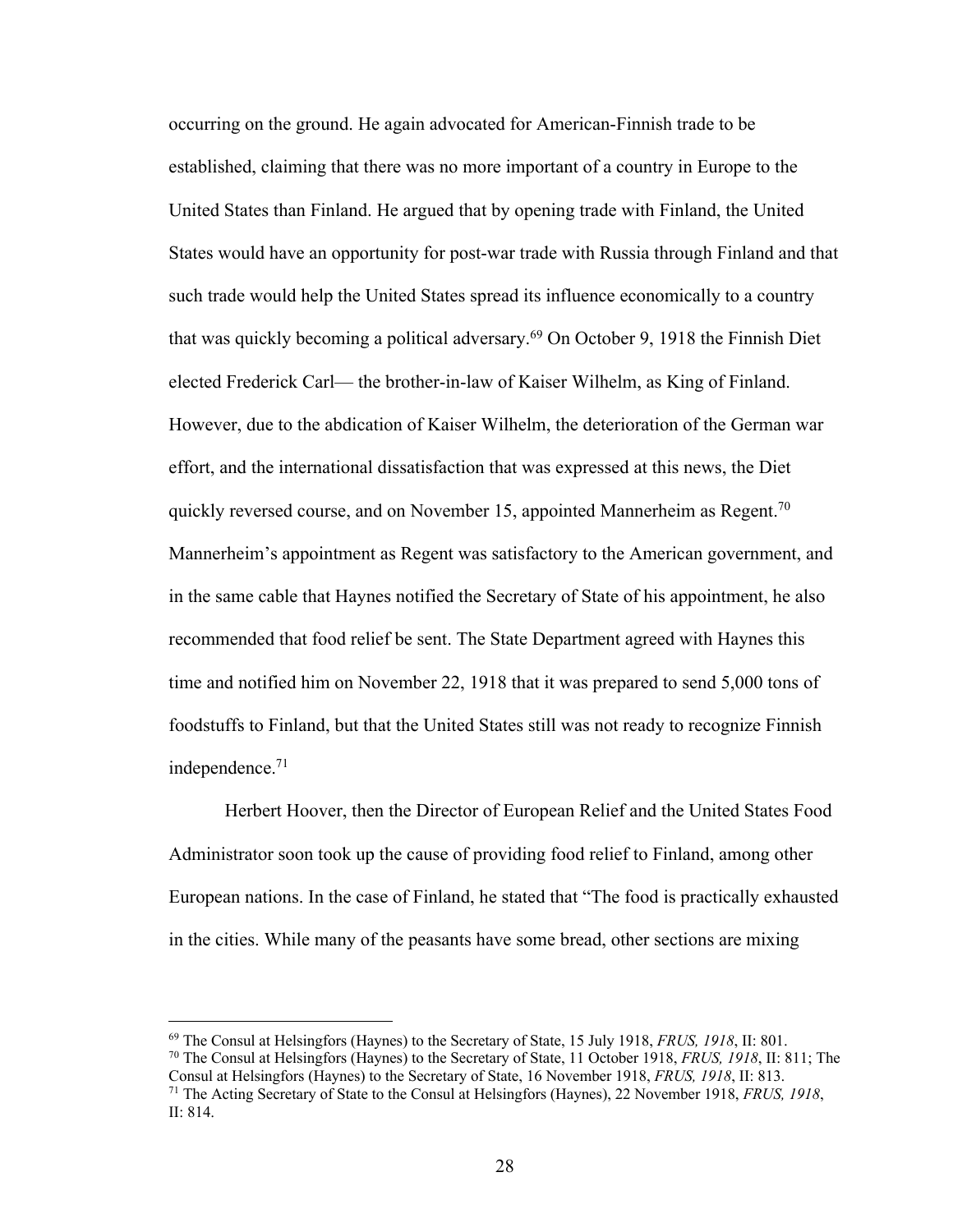large amounts of straw. They are exhausted of fats, meats, and sugar, and need help to prevent renewed rise of Bolshevism."72 The following month, the American Mission in Europe that was overseeing the peace following World War I cabled the Secretary of State in support of Hoover's request for a \$14 million credit from the National City Bank to the Bank of Helsinki to be used to purchase foodstuffs in Finland, if the US government were to provisionally recognize Finland. The acting Secretary of State, Frank Polk, agreed with the American Mission, but wanted to wait until the conclusion of the Finnish national elections that were to be held on March 1, 1919.<sup>73</sup> These elections were held without any hiccups, and a new government took office without any opposition or violence. However, recognition from the United States did not immediately follow.

The lack of a decision pushed Hoover into action, and on April 26, 1919 he penned a letter to President Wilson imploring him to formally recognize Finland. In his letter, he pointed out that by not having recognition, the Finns were isolated commercially and not able to market their goods in the international marketplace and establish trade credits. He also pointed out that Finnish deposits in American banks were in the tens of millions of dollars, and that these accounts were essentially frozen, further hurting Finland's economy and the potential for money to be made by American banks. He also went on to praise the Finns for their ability to build themselves up without taking a dime from the US but warned that without US recognition that they would either fail or

<sup>72</sup> *New York Times*, "Hoover Issues Call to Feed Peoples," January 8, 1919, accessed online February 17, 2018.

<sup>73</sup> The Commission to Negotiate Peace to the Acting Secretary of State, 1 March 1919, *Foreign Relations of the United States 1919*, (Washington, D.C.: U.S. Government Printing Office, 1934), II: 211 (hereby *FRUS*); United States Department of State, Office of the Historian, "Biographies of the Secretaries of State: Robert Lansing (1864-1928)", accessed online April 2, 2018. The official State Department history of the Secretaries of State make no mention of Frank Polk ever serving as an official Secretary of State, and so Polk acting in a temporary capacity can be best explained as Lansing being away from Washington at the time of the telegram correspondence, and he had designated Polk as his acting secretary.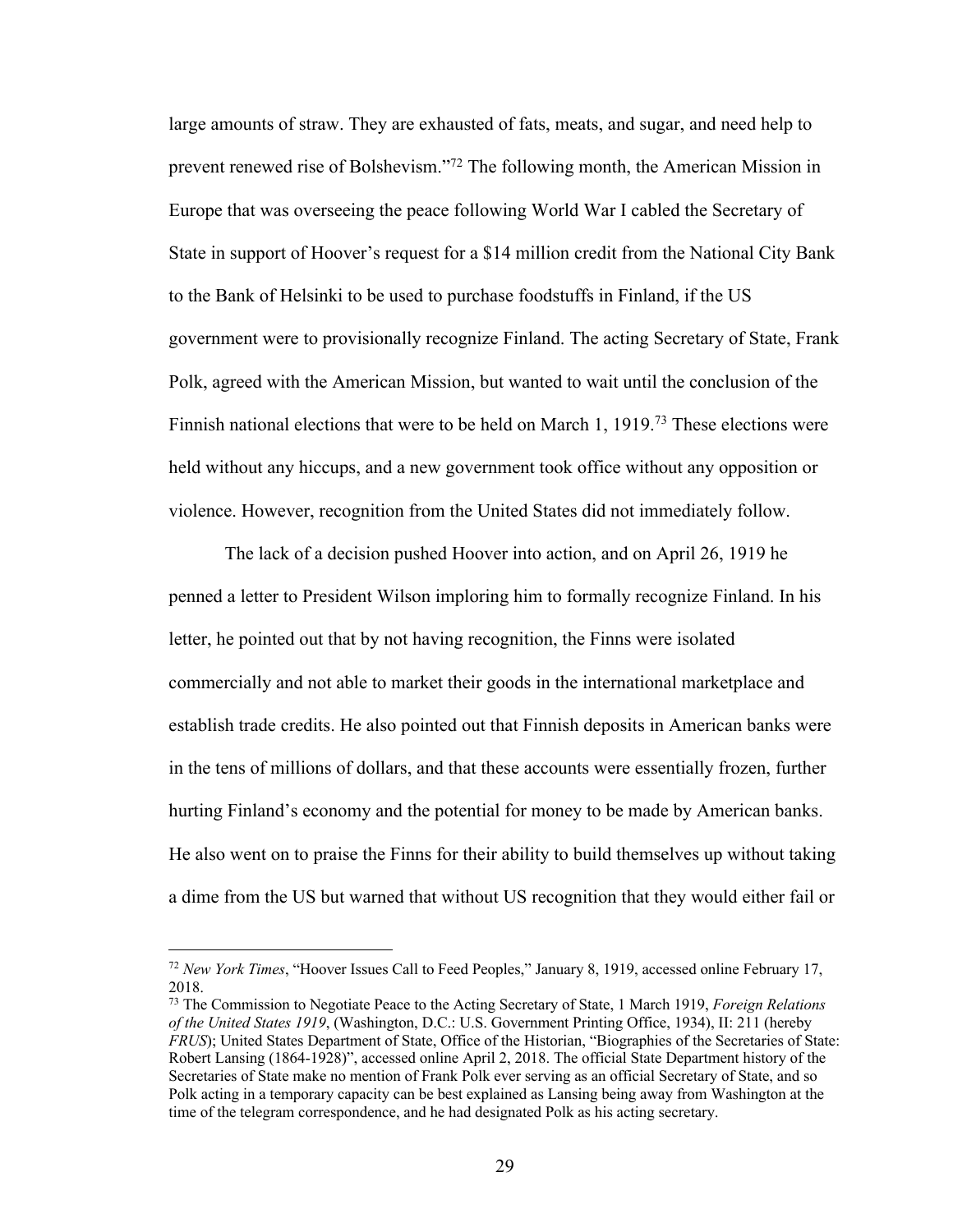become dependent on US charity for the long term. He concluded his letter by emphasizing the development of Finnish democracy, meeting every criteria set forth to Finland by the world, despite the "sinister shadow" that had been looming over them.<sup>74</sup> Also worth noting is that during this delay in recognition, Hoover also defied the Allied food blockade by sending ships laden with food to Finland under the protection of the US Navy, and tapped into a \$5 million dollar fund controlled by President Wilson in order to provide free meals to millions of Finnish children.<sup>75</sup> Finally, after many months of delay, American recognition of Finland finally came on May 7, 1919.76 Within the United States, the conservative Finnish-American contingent was successful in rallying public and governmental support for the White Finnish government, despite the Whites' ties to Germany. Hoover's actions also were beneficial to him politically, as the conservative Finnish-Americans became drawn to him and viewed him as a savior.<sup>77</sup>

The importance of Herbert Hoover's actions lay not only in the recognition of Finland, but also his willingness to seize the initiative in a time of indecision, perhaps one of the most overlooked historical facts following the end of World War I. The United States at the conclusion of World War I found itself thrust into the global spotlight as a global power, and its government and policymakers were largely unprepared and hesitant to move. Few men, such as Hoover, drew tired of the inaction from their superiors and decided it was time to take matters into their own hands. Hoover was aware of the dire situation Finland faced when he was back in the United States, and upon returning to

<sup>74</sup> *New York Times*, "Finland's Creation Helped By Hoover", Published December 21, 1939, accessed February 24, 2018.

<sup>75</sup> Glen Jeansonne, *Herbert Hoover*, (New York: New American Library, 2016), 127-128.

<sup>76</sup> The Secretary of State to the Finnish Minister of Foreign Affairs (Holsti), 7 May 1919, *FRUS, 1919*, II: 215.

<sup>77</sup> Peter Kivisto, "Finnish Americans and the Homeland, 1918-1958," *Journal of American Ethnic History* 7, no. 1 (1987): 11.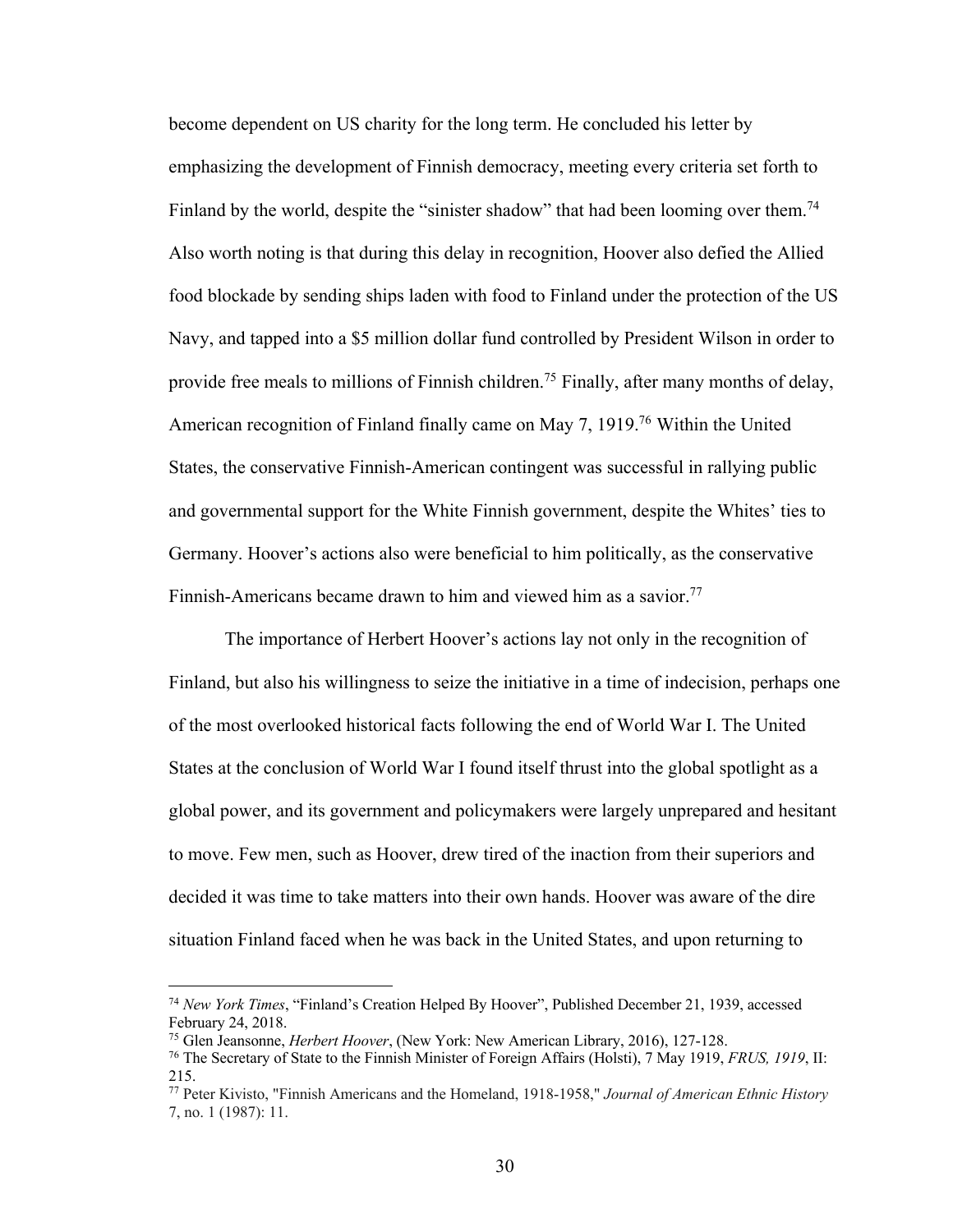Europe in 1919, he met with Dr. Rudolf Holsti, the leader of the Finnish deputation in Europe. Hoover immediately sent 10,000 tons of emergency supplies to Finland from Sweden and Denmark, much to the chagrin of the allied blockade authorities. The allied blockade authorities could only protest as the US Navy led the food-laden ships through the Baltic Sea blockade towards Finland. Holsti and his delegation were not out to seek charity, as they assured Hoover that they would repay the debts owed to the United States, promising, "We will pay. Our people will work and pay."78 Shortly after the official recognition of Finland, Hoover's chief of staff, Colonel James Logan, sent a confidential telegram to Major Ferry Heath, "The recognition of Finland has been brought about entirely by Mr. Hoover by his urgent and repeated representations to the various governments."79 Hoover and his food administration also set up a program that provided free meals to children. In total, this program gave 35,000,000 free meals to Finnish children, not only causing a great appreciation towards Hoover and the United States, but also leading to the children thanking the United States through prayer. In total, Hoover helped Finland attain 170,275 tons of food, 336 tons of clothing, medical supplies, and other miscellaneous items, along with \$9,872,171 in loans from the United States. The Finns also received \$932,780 in charity from the United States, which was \$12,230 more than the loans to Finland from the United Kingdom.<sup>80</sup>

The aid administered at the direction of Hoover and his Food Aid Administration was the starting point of not only friendly relations between the United States and Finland, but the investment of the United States in ensuring Finnish survival. When

<sup>78</sup> Hoover, *The Memoirs of Herbert Hoover*, 363-364.

<sup>79</sup> Hoover, *The Memoirs of Herbert Hoover*, 366.; Major Heath was sent to Finland as a part of a delegation to prepare for the arrival of the food shipment.

<sup>80</sup> Hoover, *The Memoirs of Herbert Hoover*, 366-367.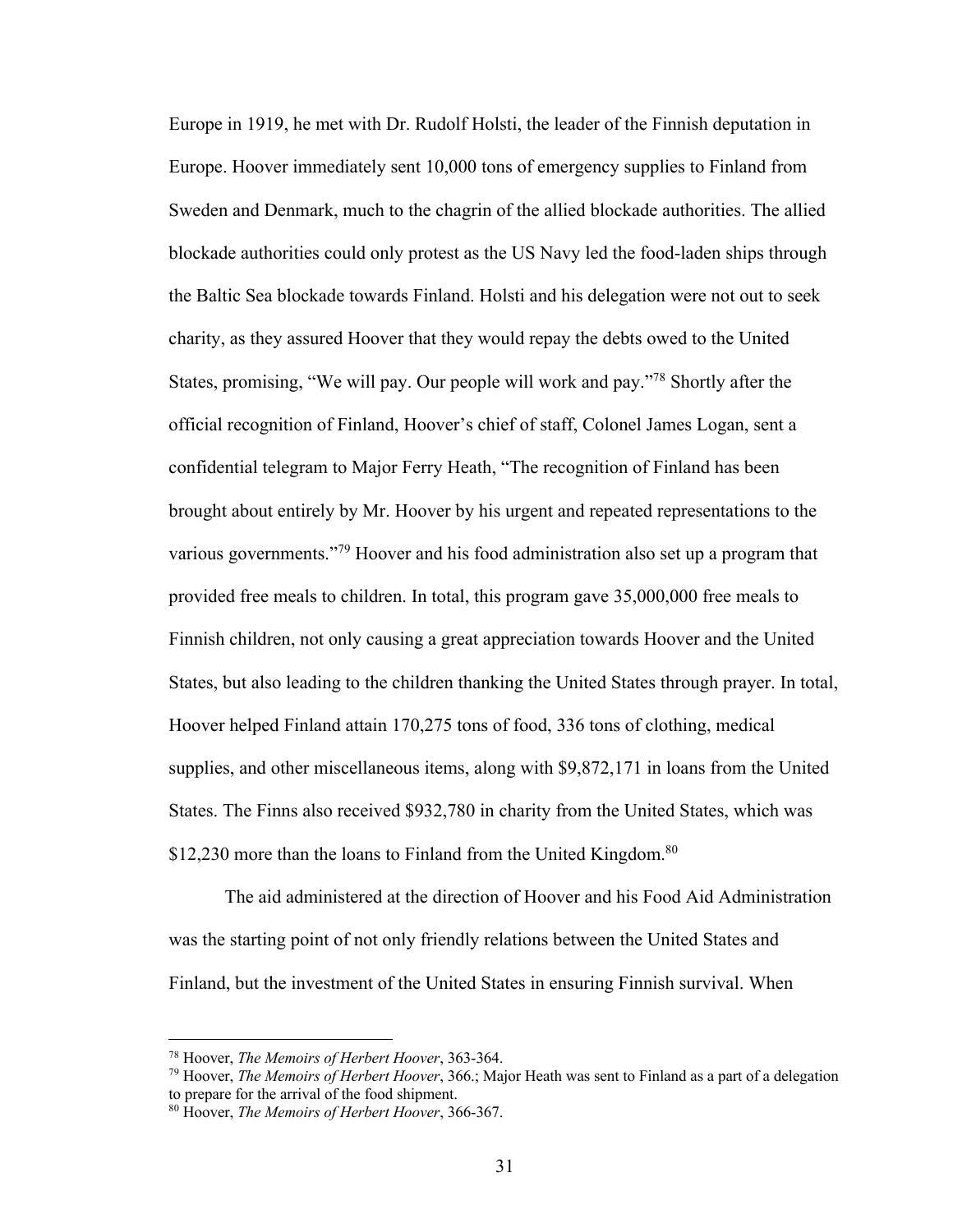President Wilson received the Finnish Minister to the United States, Armas Herman Saastamoinen, on August 21, 1919, the latter stated that the first Finns immigrated to the United States during the period of early colonial settlement, nestling down in Delaware among other places, and this long-standing relationship had helped foster a very favorable opinion of the United States in Finland. He went on to state that Finland sought to "establish and maintain the friendliest and most cordial relations with the United States and that no effort will be spared to win the confidence and sympathy of your country." President Wilson likened the US recognition of Finland to that of America's own struggle for independence. Wilson told the Finnish Minister that the United States was glad to provide assistance to Finland and share with it the knowledge of the United States. He also broadly proclaimed that this struggle for independence was the case of all people "seeking to voice their own principles of self-government."81

The Finnish and Bolshevik Russian governments agreed to a secession of hostilities on October 14, 1920, with the general peace treaty becoming effective on December 31, 1920. The peace treaty was not popular in Finland, however, save for within the Socialist and far right-wing parties.<sup>82</sup> Finland had long seemed a threat from the Soviet perspective, especially in the early years of the Bolshevik revolution. The establishment of a general peace allowed the Soviet government to focus on consolidating its power, a process that would not be concluded until 1923.83 Soviet concerns about Finland had many grounds for justification, as at multiple points in 1919

<sup>81</sup> Remarks of the Finnish Minister (Saastamoinen) on the Occasion of His Reception by President Wilson, 21 August 1919, *FRUS, 1919*, II: 221-222.

<sup>82</sup> The Charge in Finland (Magruder) to the Secretary of State, 15 October 1920, *Foreign Relations of the United States 1920*, (Washington, D.C.: U.S. Government Printing Office, 1936), II: 256.

<sup>83</sup> Adam B. Ulam, *Expansion and Coexistence*, (USA: Praeger Publishers, 1968), 104; 126-127. Very old book (and very conservative historian).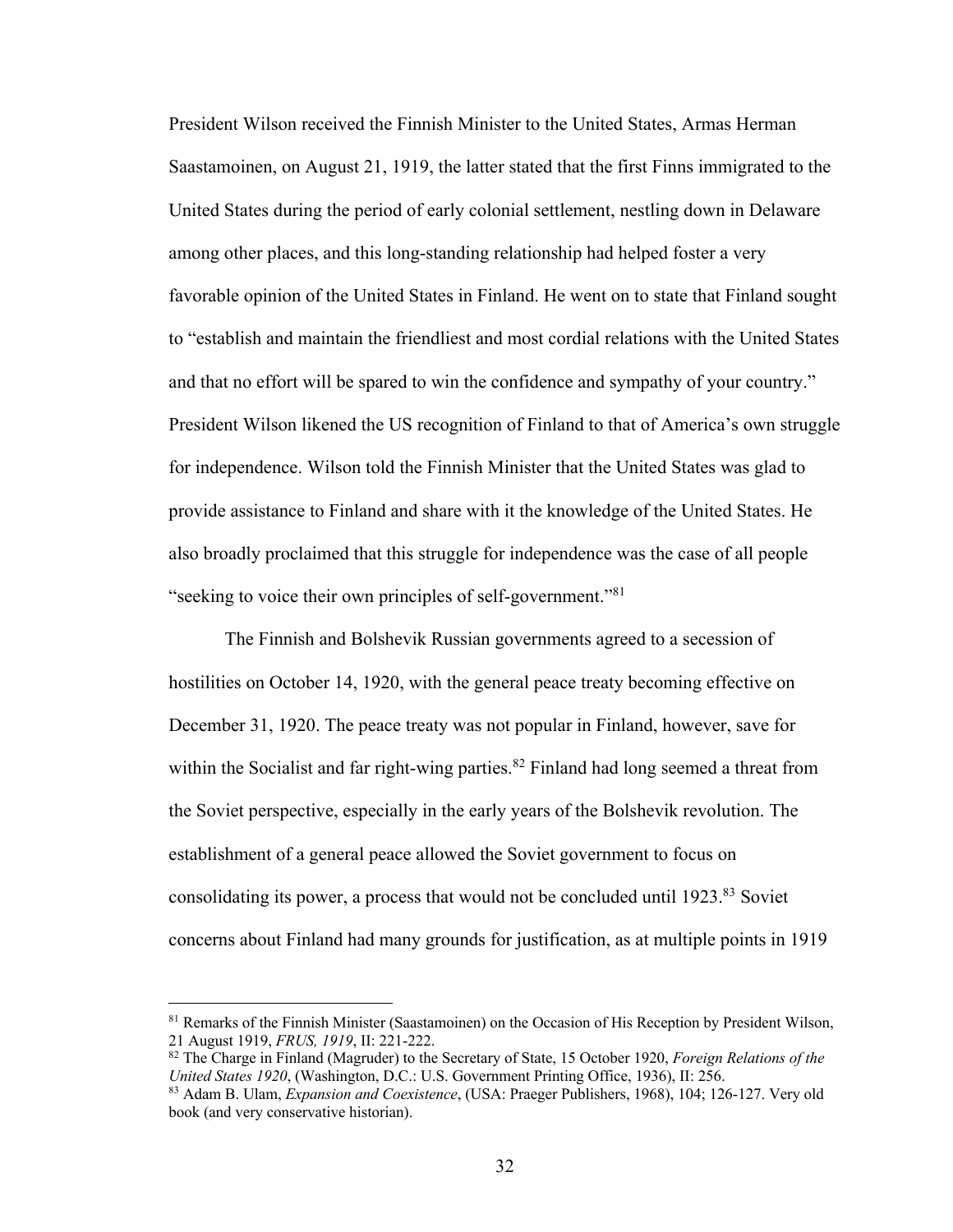the leader of the White Russians- Admiral Aleksandr Kolchak, and General Yudenitch, appealed to Mannerheim asking that he lead the Finnish army on a campaign against Petrograd (St. Petersburg). The proposed campaign lacked the necessary support from the Finnish public, and the British and White Russian leadership could not come to an agreement about the recognition of Finland, due to White Russian leadership refusal.<sup>84</sup> Mannerheim himself was very adamant that Finland make a move against the Soviet forces in support of the allied operations, going as far as writing an open letter to President Stahlberg of Finland, on October 28, 1919. By this time, however, the balance of the Russian Civil War had shifted so much towards the side of the Soviets that the allied powers were disengaging.85

Soviet Russia was also a beneficiary of Hoover's American Food Relief Organization, which provided relief during the great famine of 1921-1922, saving countless lives and earning praise from official Soviet publications. The Americans, however, did not extend aid any further than providing food to stave off famine and failed to use their most powerful weapon, economics, as a means to fight Bolshevism at its source.<sup>86</sup> Coincidently, during the period of time that the Soviets were facing a famine Lenin was optimistic that the incoming presidency of Warren G. Harding would lead the United States to trade and establish diplomatic relations with Soviet Russia. However, when the United States maintained its policy of economic and diplomatic isolation from Soviet Russia, the Soviets turned to the only country that was willing to trade with them:

<sup>84</sup> S.A. Smith, *Russia in Revolution: An Empire in Crisis 1890-1928*, (New York: Oxford University Press, 2017), 170-173; Mr. Bell to Earl Curzon, June 30, 1919, *Documents on British Foreign Policy: 1919-1939* (London: His Majesty's Stationary Office, 1949), First Series, III, 407.

<sup>85</sup> Mannerheim, *The Memoirs of Marshall Mannerheim*, 234-235.

<sup>86</sup> Ulam, *Expansion and Coexistence*, 148.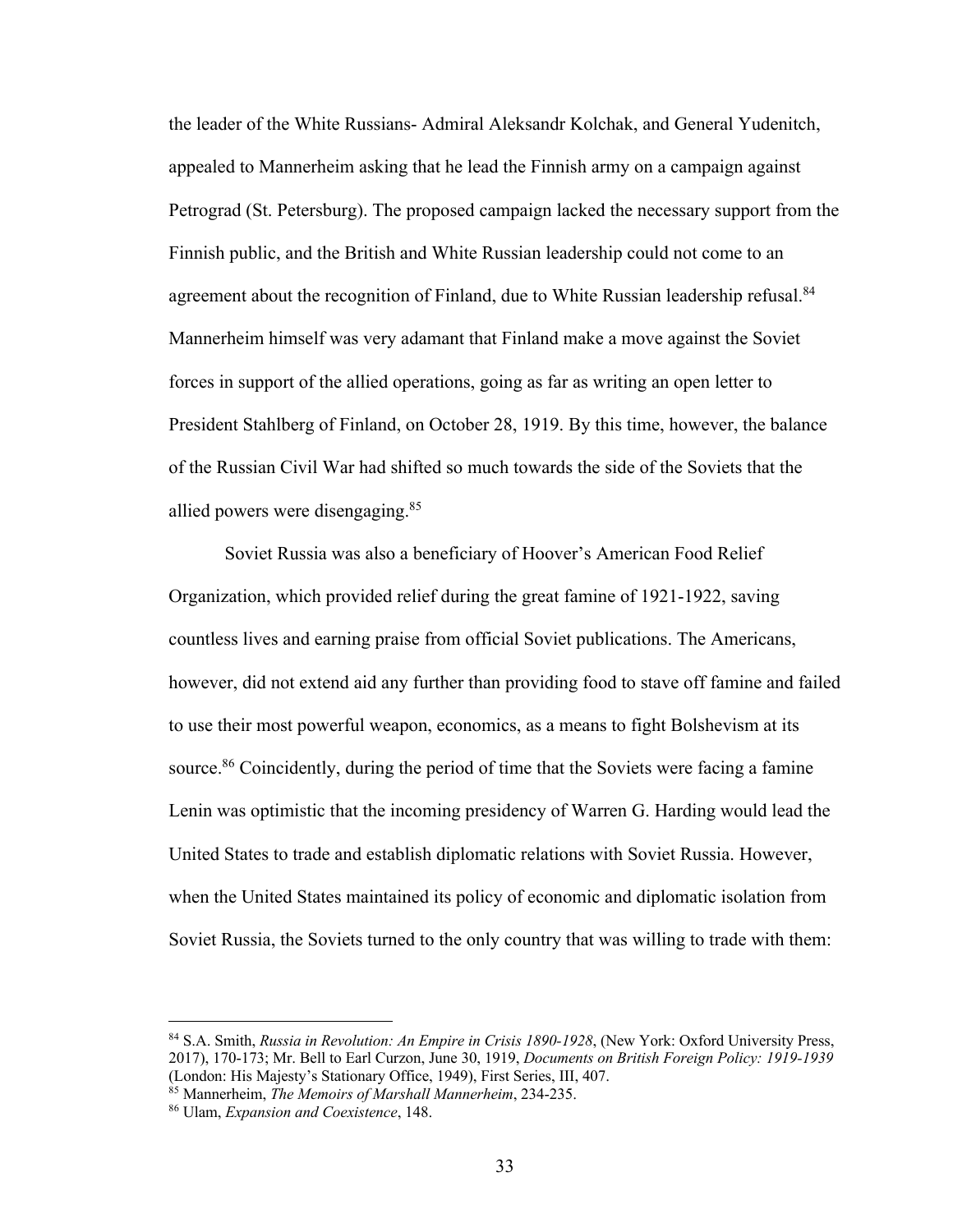Germany.87 With Soviet Russia, the United States allowed its hatred of communism to blind it from the economic opportunity that was presented. The missed opportunity came after helping feed the masses during the 1921-22 famine, an opportunity that very well could have helped establish a friendly, long-term US-Soviet relationship had it been acted upon. By building strong economic ties and bringing American business to the Soviet Union, the potential to curb the influence of communism, or even shift the political perspectives of the Soviet people, the Soviet Union could very well have been much different than the country it turned into once communism was fully rooted in the economic and political system.

With Finland, the United States invested a substantial amount of its energy in building up strong economic ties. Because Finland was a young, budding Republic that had defeated a communist threat and thrived despite being adjacent to the center of the Bolshevik revolution, they sought friendly relations with the United States, a nation that they admired and looked up to.<sup>88</sup> Finland also had a vast amount of raw resources such as lumber, wood pulp, and minerals that the United States sought, trade between the nations became lucrative. Beginning in 1923, the United States and Finland entered into negotiations to establish a commercial treaty granting most-favored nation treatment to both parties. This agreement was signed on May 2, 1925 and was ratified by the Finnish Diet in December 1925.<sup>89</sup> The two nations also agreed to respect tonnage dues and other charges in December 1925, which was enacted in January 1926.<sup>90</sup> The two nations also

<sup>87</sup> Ulam, *Expansion and Coexistence*, 148.

<sup>88</sup> See footnote 71.

<sup>89</sup> The Finnish Minister (Astrom) to the Secretary of State, 24 December 1925, *Foreign Relations of the United States 1925*, (Washington, D.C.: U.S. Government Printing Office, 1940), II: 99 (hereby *FRUS*). <sup>90</sup> The Finnish Minister (Astrom) to the Secretary of State, 30 January 1926, *FRUS*, *1925*, II: 104.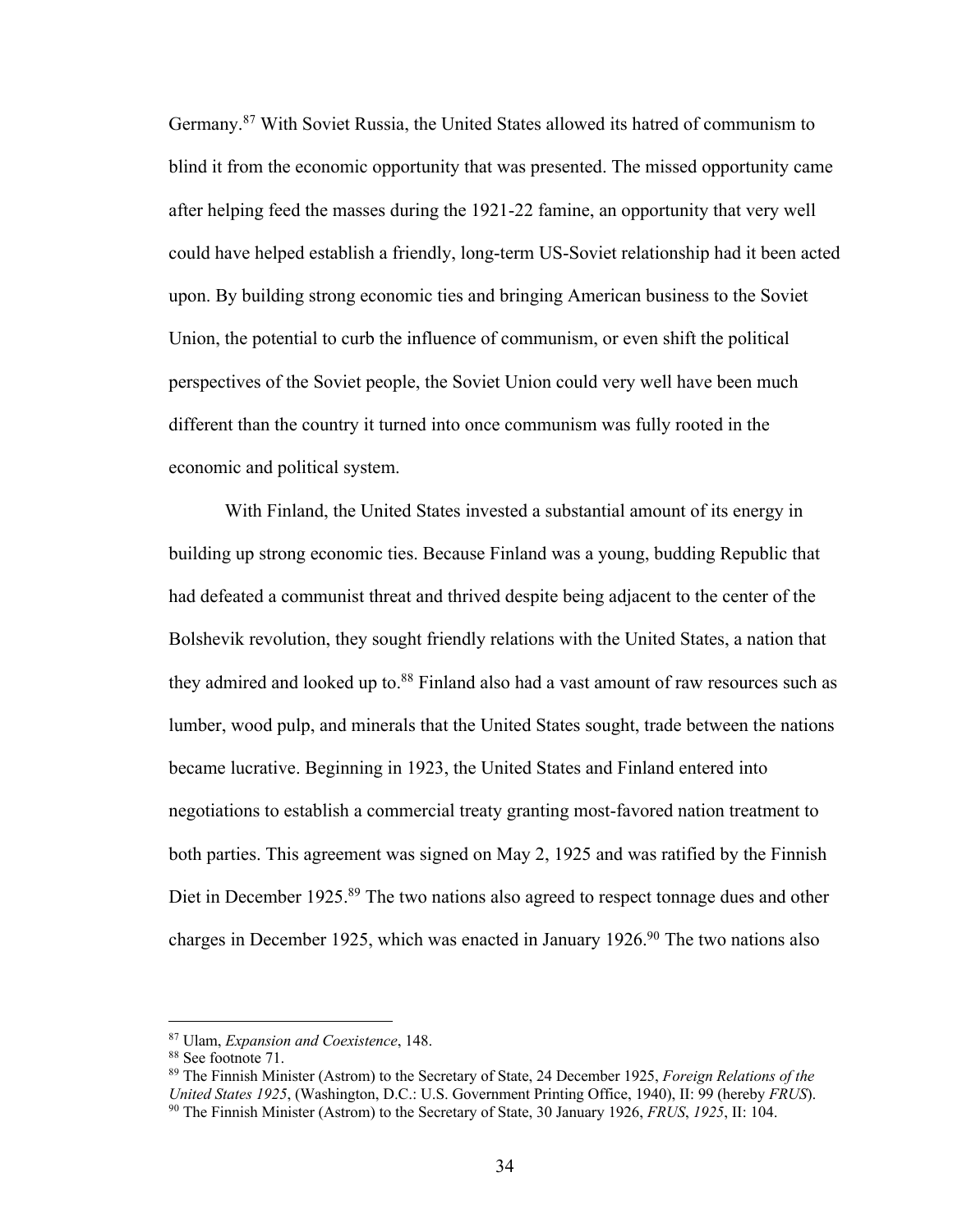signed treaties regarding arbitration and conciliation on June 7, 1928, further demonstrating friendly relations, especially economically.<sup>91</sup>

The most important aspect of the US-Finnish relationship during the inter-war period was not the agreements regarding trade and arbitration, but instead the repayment of loans made to Finland by the United States. On May 1, 1923 the United States and Finland entered into a debt agreement that outlined the terms of the repayment of the roughly \$9 million of outstanding Finnish debt.<sup>92</sup> Finland faithfully paid its debt obligations to the United States, and continued to do so even after the Stock Market crashed in 1929 and during the subsequent Great Depression. The exception to this was in 1931, when the U.S. president ordered the postponement of debts that were due for one year, by order of the President.<sup>93</sup> Once the payments resumed, Finland was one of the only foreign debtors to repay the United States on schedule, and as a result President Roosevelt wanted to reward the Finns for their punctuality by proposing a new repayment plan. Under the president's plan, the interest rate that would be charged to Finland would be drastically reduced, in turn allowing for a substantial reduction in the amount of money owed by Finland.<sup>94</sup>

President Roosevelt submitted his proposed debt repayment plan for Finland to

<sup>&</sup>lt;sup>91</sup> Arbitration Treaty Between the United States of America and Finland, Signed at Washington, 7 June 1928, *Foreign Relations of the United States 1928*, (Washington, D.C.: U.S. Government Printing Office, 1943), II: 806-808.

<sup>&</sup>lt;sup>92</sup> Report on the Finances 1922,

https://fraser.stlouisfed.org/files/docs/publications/treasar/pages/59321\_1920-1924.pdf, online, accessed January 25, 2018.

<sup>93</sup> The Finnish Minister (Astrom) to the Secretary of State, 8 October 1931, *Foreign Relations of the United States 1931*, (Washington, D.C.: U.S. Government Printing Office, 1946), I, 203-204.

<sup>94</sup> Memorandum by the Acting Secretary of State, 13 November 1933, *Foreign Relations of the United States 1933*, (Washington, D.C.: U.S. Government Printing Office, 1950), I, 864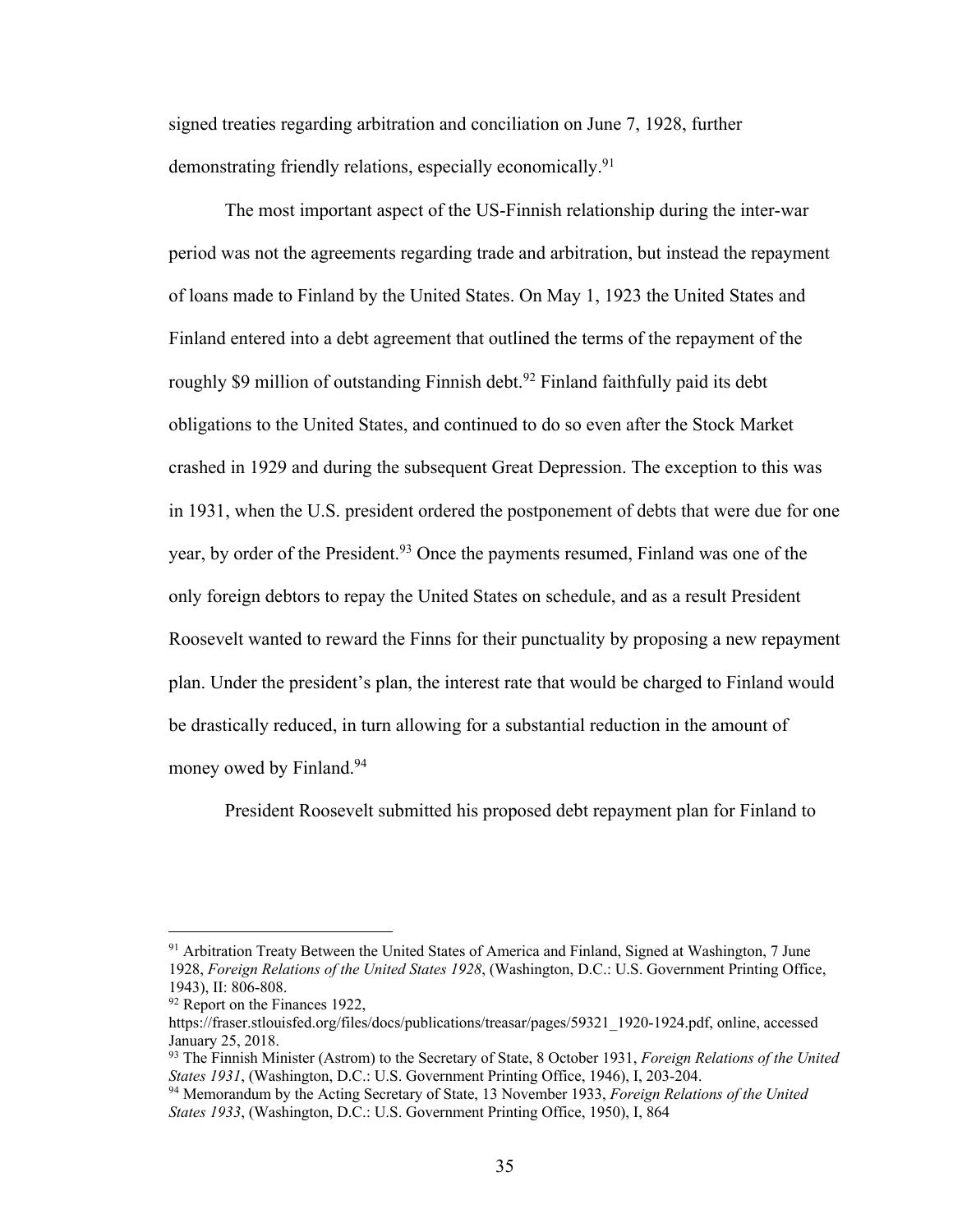the State Department on December 22, 1933.<sup>95</sup> This plan was forwarded to the Finnish Legation on January 6, 1934 and five days later, the Finnish Legation replied back to the Department of State that the Finnish government was prepared to accept the thirty-year, zero interest plan.<sup>96</sup> Unfortunately for Finland, this agreement was never submitted for Congressional approval, as Roosevelt did not feel that he was in a situation politically to get the approval of Congress, largely due to the concerns that other debtors may complain about favoritism shown towards the Finns. Because traditional allies, such as Great Britain, were likely to complain about not receiving a restructured deal and because Roosevelt did not want to prolong the Congressional session, he opted out of submitting the new Finnish debt deal.<sup>97</sup> The failure to close this deal did not impact US-Finnish relations, however, and Finland continued to make its debt payments on schedule according to the 1923 agreement. The fact that the United States was willing to forfeit thirty years of interest on the outstanding Finnish debt is extremely significant, especially when the same opportunities were not even considered for the United States' more traditional allies, such as Great Britain. One would be hard pressed to find another incident in the twentieth century, let alone the history of the United States, where the United States government had a plan in place to allow for a country to pay back debt at a zero percent interest rate.

<sup>&</sup>lt;sup>95</sup> Roosevelt's proposal, put together by the Treasury Department, included three separate payment options, spanning between thirty and fifty years. The thirty-year plan was a zero-interest plan, with an annual payment of \$195,163.44; the forty-year plan was at 1% interest, with an annual payment of \$178,333.77; and the fifty-year plan was at 1.5% interest, with an annual payment of \$167,285.30. Roosevelt hoped that Finland would take the thirty-year option, as it reduced the amount of debt Finland owed from \$8,429,000 to \$5,854,903.25. The other two proposed plans would have reduced the Finnish debt obligation to \$7,132,550.80 and \$8,364,264 respectively.

<sup>96</sup> President Roosevelt to the Acting Secretary of State, 22 December 1933, *Foreign Relations of the United States 1934*, (Washington, D.C.: U.S. Government Printing Office, 1951), I: 559-560 (hereby *FRUS)*; The Finnish Legation to the Department of State, 11 January 1934, *FRUS, 1934,* I: 563.

<sup>97</sup> Memorandum by the Under Secretary of State (Phillips), 29 March 1934, *FRUS, 1934*, I: 564.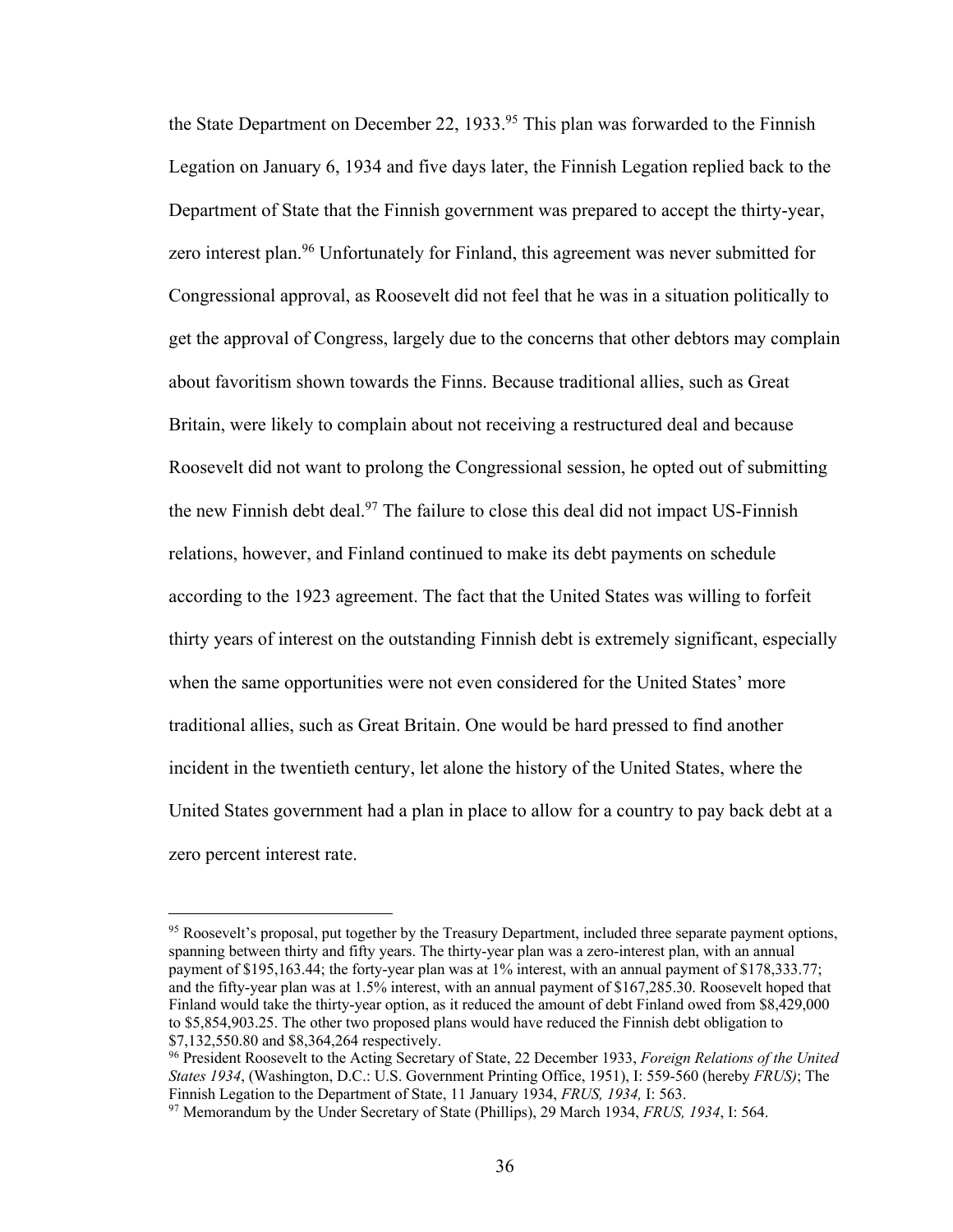The debt repayment plan proposed by the Roosevelt administration was the ultimate reward that any country could hope for. The Finns held a special place in the hearts of both the American public and the administration due to their consistent payments. As the third chapter will discuss, the American public held Finland in high regard, and was far more willing to support aid for a country that had honored its debt deal with the US over Britain and France. It seems that that the average American saw a lot of the American spirit in the Finns. That is, they recognized that the people and government of Finland worked hard and made something of themselves, much like the "American Dream" that many Americans were a generation or two removed from.

Despite not being able to get a restructured debt deal passed in 1934, the two nations continued to build economic interdependence with each other, through numerous treaties and trade deals. This continued relationship demonstrated that the United States considered Finland a valuable trade partner, and that the Finnish government sought to strengthen its relationship with the United States. On February 13, 1934, the United States and Finland signed a Treaty of Friendship, Commerce and Consular Rights. The purpose of this treaty was to replace the current *modus vivendi* (temporary agreement) with a treaty that established permanent economic and commercial relations, in addition to the regulation of consular relations and other non-commercial relations between the two countries.<sup>98</sup> The United States was motivated to enter into this treaty in part because of a favorable balance of trade between the United States and Finland (in addition to the influence of Finnish-Americans) and most importantly, Finland's punctuality in repaying

<sup>98</sup> The Minister in Finland (Pearson) to the Secretary of State, 3 February 1927, *Foreign Relations of the United States 1934*, (Washington, D.C.: U.S. Government Printing Office, 1951), II: 134-135 (Hereby *FRUS)*.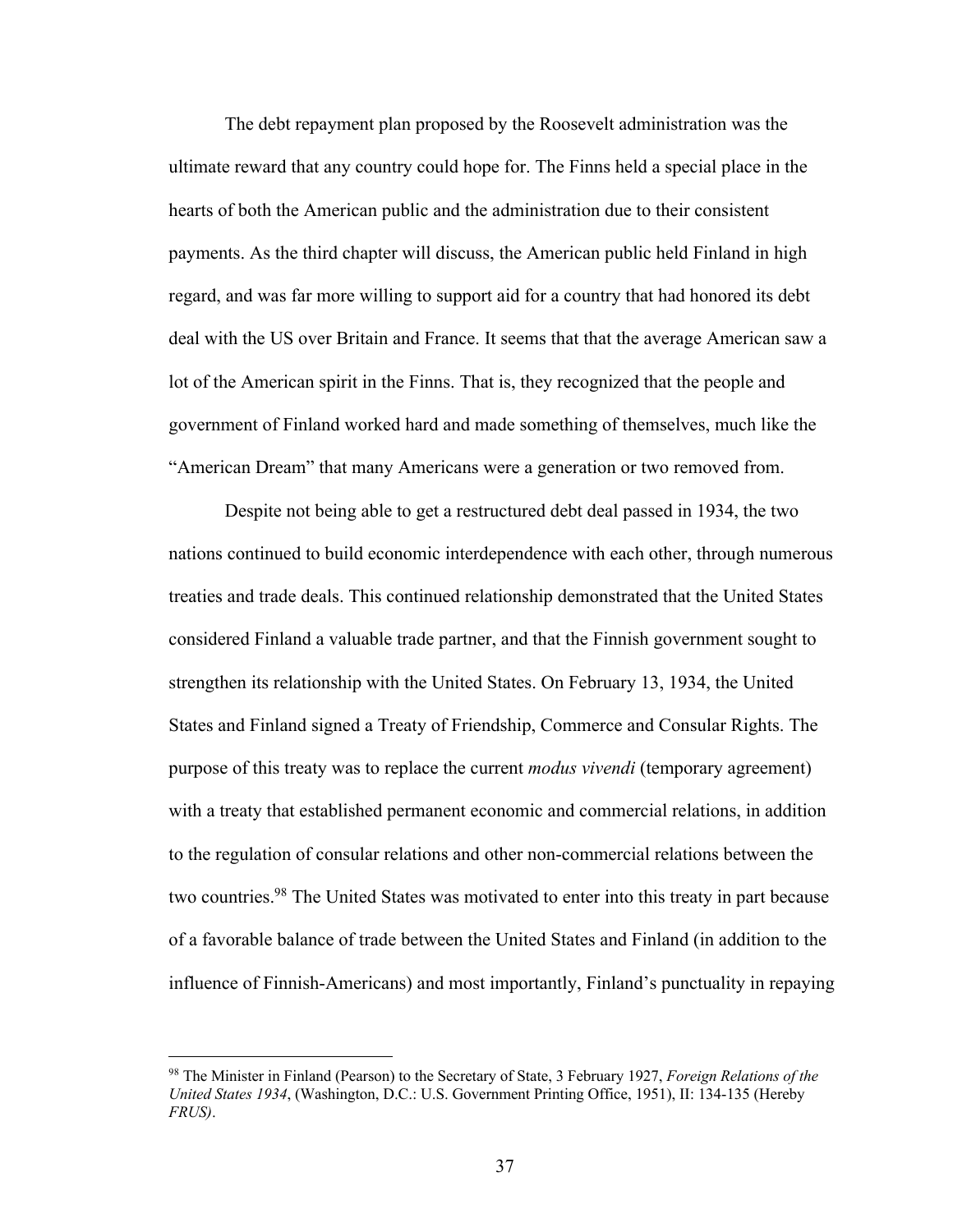its debt obligations. The United States was impressed by the Finnish resolve to break with what the US government perceived as a "united front" of the debtor countries and continue to repay their debts, all while risking criticism from internal political opponents.99 Both countries ratified the treaty, and the ratifications were exchanged on July 11, 1934, with the effective date of the treaty being August 10, 1934.100

With this treaty, the United States wanted to reward Finland for its consistent debt payment, and while the Roosevelt administration was unable to restructure the outstanding Finnish debt to a zero-percent interest loan, the Treaty of Friendship was the next best thing. Key provisions of the treaty included: Article I- which granted citizens of Finland and the United States the ability to trade, travel, and reside in each other's country, with the same privileges that local nationals had, granted they stayed within the law. They also were guaranteed that they would not face any additional tax, were given access to legal rights, and enjoyed property and security rights in accordance with international law. Article II- ensured that the civil liability legal rights guaranteed to local nationals were granted to American or Finnish citizens (and by extension their families), in the event of injury or death. Article IV- guaranteed that in the event of death, property would be passed along to relatives or other designated parties, without threat of seizure from local administrators. Articles VI/VII- Freedom of navigation in territorial waters and unrestricted access to ports open to trade, and a guarantee that there would not be any high duties applied to imports, nor would there be any restrictions on imports that were

<sup>99</sup> Memorandum by the Assistant Chief of the Division of Eastern European Affairs (Packer), 14 August 1933, *FRUS, 1934*, II: 138-139; Memorandum by the Under Secretary of State (Phillips), 22 January 1934, *FRUS, 1934,* II: 140.

<sup>&</sup>lt;sup>100</sup> Treaty of Friendship, Commerce, and Consular Rights, 49 Stat. 2659; "Treaty Series 868", https://www.loc.gov/law/help/us-treaties/bevans/b-fi-ust000007-0718.pdf, 718.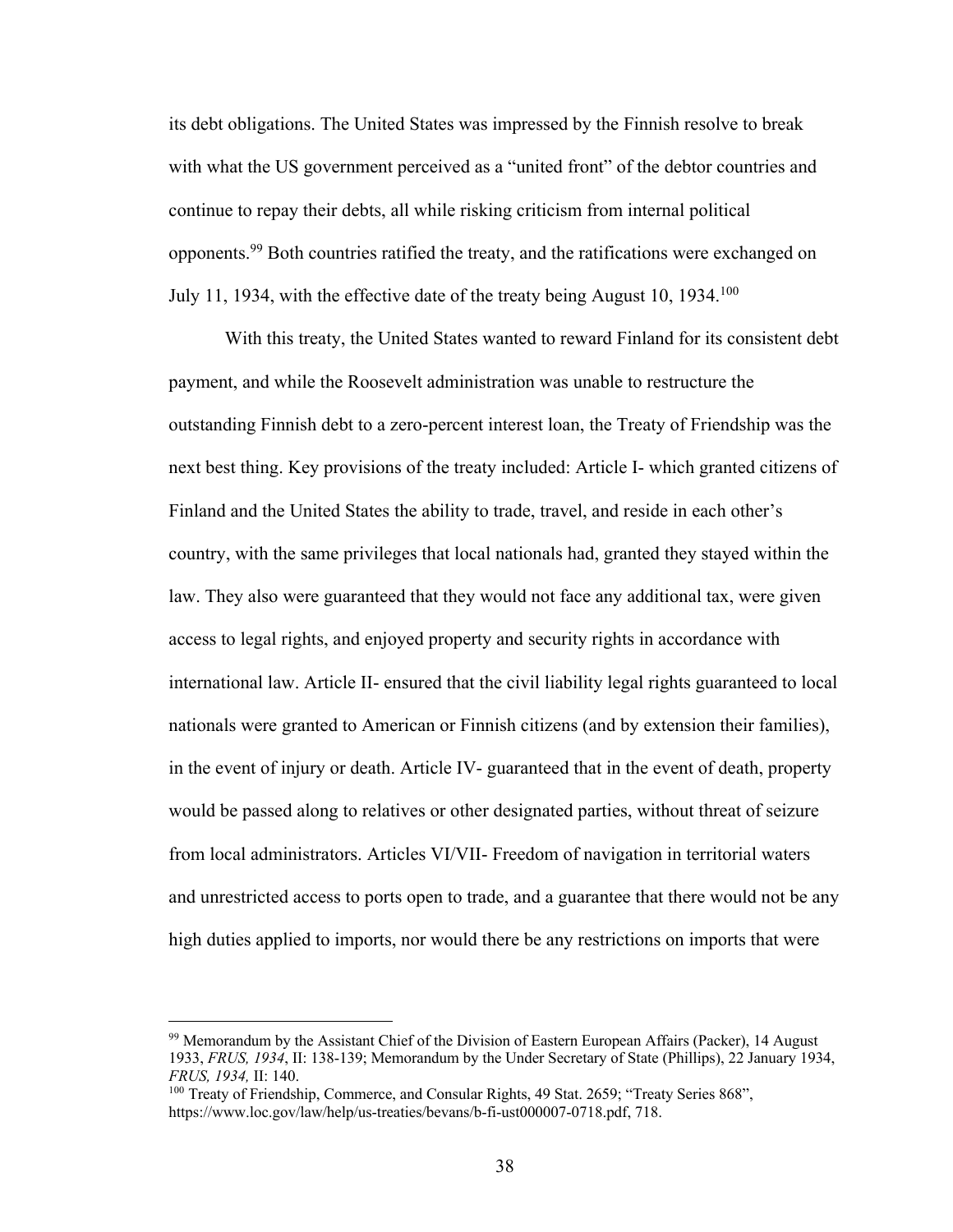not applied to other foreign nations. Article XVI- Corporations and LLCs would be allowed to operate within the laws of both countries and have open access to their host country's judicial system should they need to use it. Articles XIX-XXX- Established the rights granted to consular officers, which included the rights of consular officers to fly their home nation's flag outside of their offices and any vehicle being used in an official consular activity.101

With the Treaty of Friendship concluded, the United States would soon seek the establishment of a permanent embassy. The United States would spare no expense on the facility, demonstrating their commitment to a long, healthy relationship with Finland. On June 15, 1935, the United States Congress authorized an allotment of \$300,000 for the Finnish Legation, the equivalent of roughly \$5 million in 2018 dollars. These funds were to be used for the procurement of a site for the Legation, the buildings, and all associated furnishings.102 *Time* magazine would later describe the Legation as "splendiferous" and go on to say that all of the materials and the labor were of Finnish origin. This gave the reader the impression that this was not only a rare occurrence, but also one that was demonstrative of the friendly relations and trust that the United States and Finland shared with one another. $103$ 

The economic diplomacy for the United States and Finland continued to succeed, as on May 18, 1936, the two nations entered into a Reciprocal Trade Agreement.<sup>104</sup> This agreement had been in the works for over two years in response to the Anglo-Finnish

<sup>&</sup>lt;sup>101</sup> Treaty of Friendship, Commerce, and Consular Rights, 49 Stat. 2659; "Treaty Series 868", 718-732.

<sup>102</sup> 74th Congress, Session I, CH. 508, August 12, 1935, http://legisworks.org/congress/74/publaw-260.pdf. <sup>103</sup> *Time Magazine*, "Finland. Active Neutrality!", October 23, 1939.

<sup>&</sup>lt;sup>104</sup> Reciprocal Trade Treaty, 50 Stat.1436, "Executive Agreement Series 97",

https://www.loc.gov/law/help/us-treaties/bevans/b-fi-ust000007-0736.pdf, 736.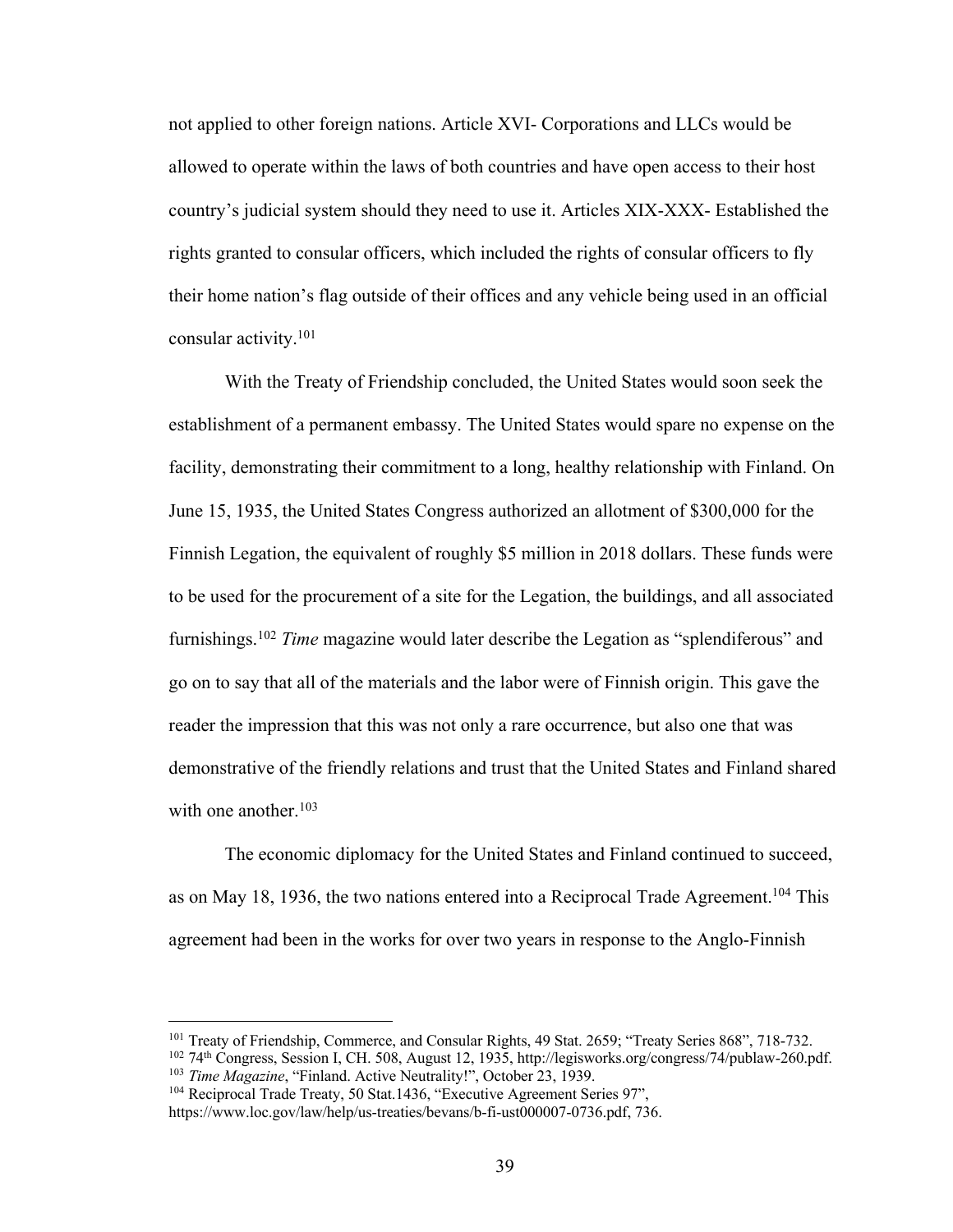Commercial Agreement of September 29, 1933, where England and Finland entered into a trade agreement that put the United States at the disadvantage.<sup>105</sup> In accordance with this agreement, the United States received favorable tariff concessions on a multitude of agricultural products, and in return, Finland granted concessions on granite, cheese, sulphate wrapping paper, cream separators, birch plywood, and spools of thread.<sup>106</sup> While global trade competition is nothing new, the United States clearly valued Finland as a trade partner, as it continuously worked with Finland to come to mutually beneficial trade agreements during the inter-war period as competitors began investing in trade with Finland.

Finland had an agrarian-based economy, and during the inter-war period it grew across all sectors, despite being heavily reliant on manual and animal-powered labor. For example, there were only 6,000 tractors in Finland by 1930, timber was brought out of the forest by horse drawn wagons, and the lumber fell by hand saw. Finland's agricultural success can be attributed to a fine-tuned co-operative system, which helped milk output, potato production, and rye harvests increase two, three, and tenfold during the inter-war period. Finland's greatest export outside of food consisted of forestry products. The paper and wood pulp industry, once heavily reliant on Russia, found success in the markets of England and the rest of the west. Finnish industry was the only one in Europe to increase output annually during the depression.<sup>107</sup>

By the mid-1930s, thanks in part to the purges being conducted by Stalin in the Soviet Union, Communism in Finland was a non-existent threat to the government.<sup>108</sup>

<sup>105</sup> The Minister in Finland (Albright) to the Secretary of State, 17 April 1934, *FRUS, 1934*, II: 141.

<sup>106</sup> Golden, "The United States and Finland: An Enduring Relationship 1919-1989", 28.

<sup>107</sup> Kirby*, Concise History of Finland*, 187.

<sup>108</sup> Kirby*, Concise History of Finland*, 178.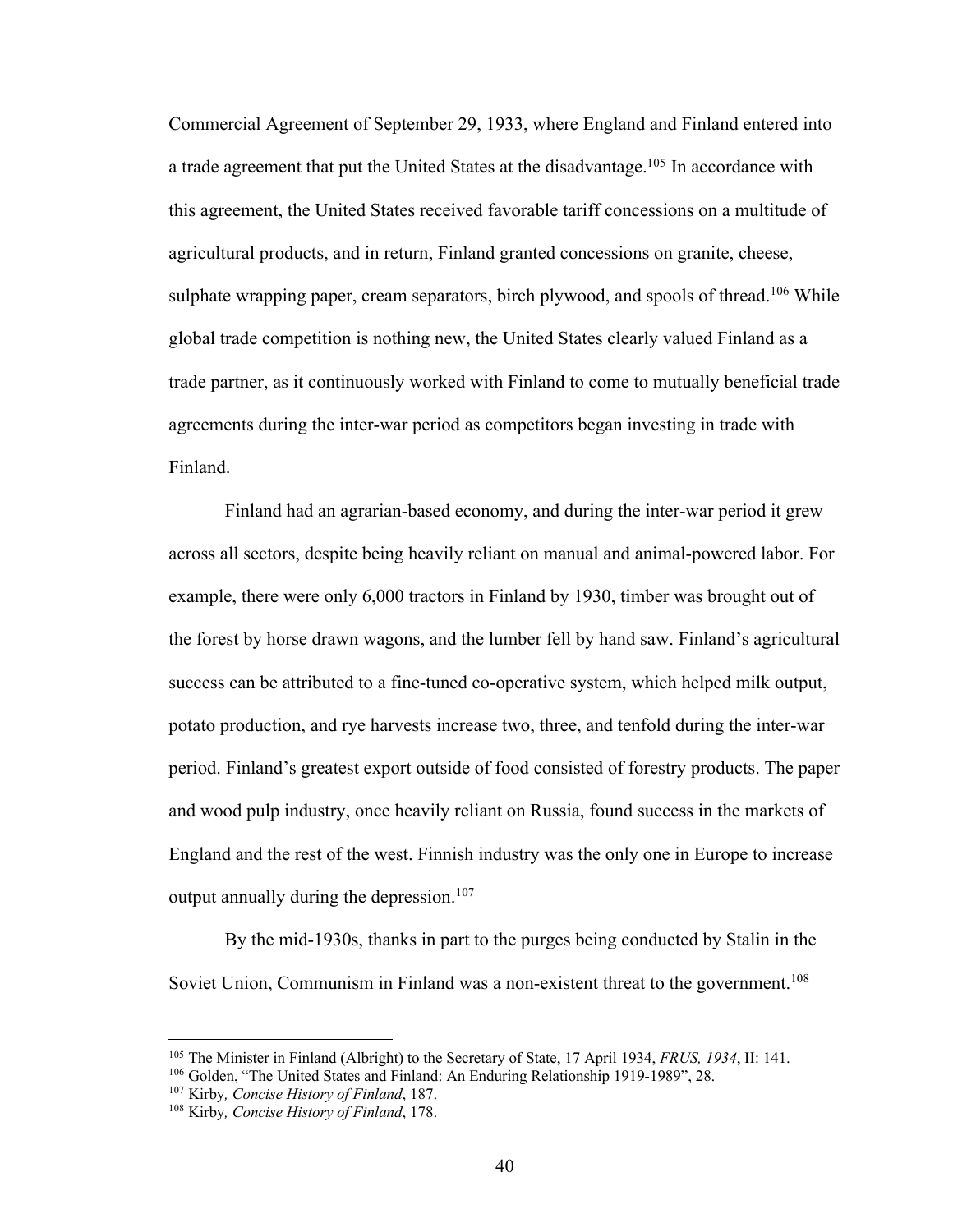Finland's practice of a democratic form of government was not only welcomed by its citizens, but by the American public and government as well. This support among the citizenry of Finland, and subsequently by the US in the form of favorable trade deals and economic loans, helped ensure that Finland would continue to thrive as a democracy. Stalin inadvertently helped as well, as his purges targeted foreign communists that had immigrated to the Soviet Union, and in regions like Soviet Karelia, many that could have posed a threat to the Finnish government were eliminated in the Stalin purges.109 *The New York Times* ran an article on February 21, 1931 declaring, "Communism has 'not a chance' in Finland" after the return of Edward Brodie, the American envoy to Helsinki under Hoover. Brodie was quoted giving a promising economic outlook for the Finns despite the depression and praising their religiousness and their resistance to anti-Christian Soviet ideologies.<sup>110</sup> Finland also benefitted from a ban of the Socialist Worker's Party, Finland's Communist Party, beginning in August 1923 and lasting until 1944. Members of the party who were national and local leaders were arrested and sentenced to prison after the Finnish Supreme Court declared the party a criminal association. The party offshoot, the Socialist Workers' and Smallholders' Party was allowed to continue in existence until it was banned in the summer of 1930.111

Vitally to the US-Finnish relationship, Finland's freedom from Communism

<sup>109</sup> Alexey Golubev and Irina Takala's *The Search for a Socialist El Dorado: Finnish Immigration to Soviet Karelia from the United States and Canada in the 1930s* is an excellent starting point for those that wish to know more about Stalin's purges in the Karelianian region of the Soviet Union.

<sup>110</sup> *The New York Times*, "Envoy Says Finland Has Stamped Out Reds," Published: Feb. 21, 1931, accessed February 24, 2018

http://query.nytimes.com/mem/archive/pdf?res=9F0DE1DC143AEE3ABC4951DFB466838A629EDE <sup>111</sup> Saarela, "To Commemorate or Not: The Finnish Labor Movement and the Memory of the Civil War in the Interwar Period", *The Finnish Civil War 1918*, 336; Mannerheim, *The Memoirs of Marshall Mannerheim*, 239. In addition to adding context to the ban, which Saarela does not do, Mannerheim claims that these parties harassed "patriotically-minded" workers and seemed resentful that the government took so long in outlawing the Communists.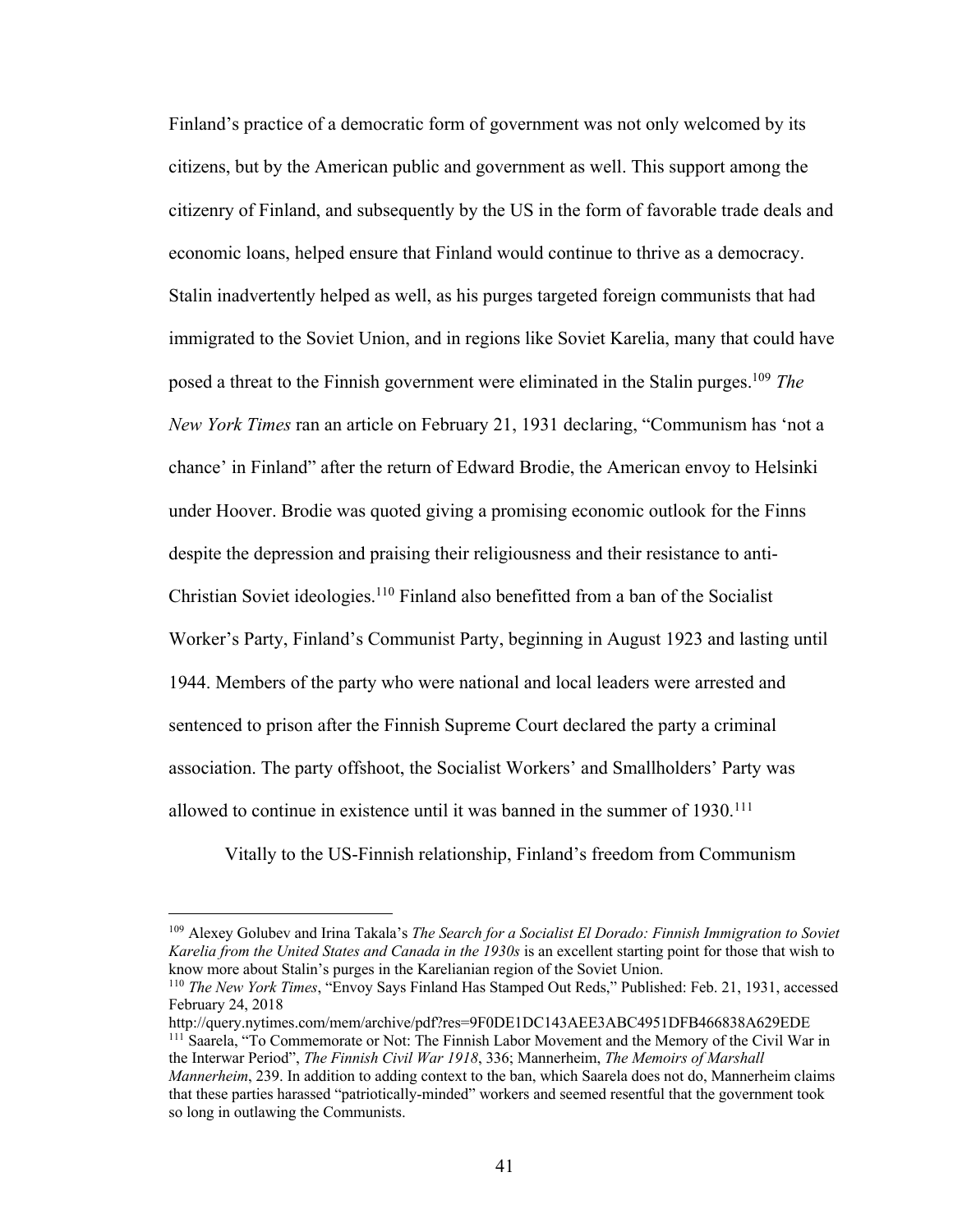would be short lived. By 1938 the Soviet Union began making demands on the Finnish government in preparation for the looming global war. Finland maintained its position of neutrality, despite Soviet promises of military and economic aid; their position was met with disdain by the Soviets. The Soviets were persistent with their demands on Finland, which led Marshall Mannerheim to push for the re-armament of the Finnish military.<sup>112</sup> The Finns also turned to the United States to seek out assistance, both financially and diplomatically. Beginning in the summer of 1939, Finland began inquiring about United States' willingness to make loans that would help with the rearmament of their military. Secretary of State Cordell Hull replied that the United States would give "prompt consideration" to any licensing requests by the Finnish government for the exportation of armaments and that the Finns were free to purchase them from any private manufacturer in the US, but he gave no definitive reply regarding the Finnish request for a loan.<sup>113</sup>

The US State Department once again would balk at an opportunity to help Finland, just as they had done immediately following Finland's declaration of independence in 1917. This time, the staunch isolationist policies within the United States at all levels was the chief reason for the lack of assistance. On April 10, 1939, the Finnish Minister to the United States, Hjlmar J. Procope, met with Secretary Hull to discuss the demands placed on Finland by the Soviets. Procope asked Hull if he was willing to say something to the Soviets that would discourage them from applying pressure on Finland for a territory swap. Hull told Procope, "I then added that my Government has a traditional policy of not undertaking to interfere in political controversies across the seas;

<sup>112</sup> Mannerheim, *The Memoirs of Marshall Mannerheim*, 294-298.

<sup>113</sup> The Secretary of State to the Finnish Minister (Procope), 4 October 1939, *Foreign Relations of the United States 1939*, (Washington, D.C.: U.S. Government Printing Office, 1956), I: 957-958 (hereby *FRUS*).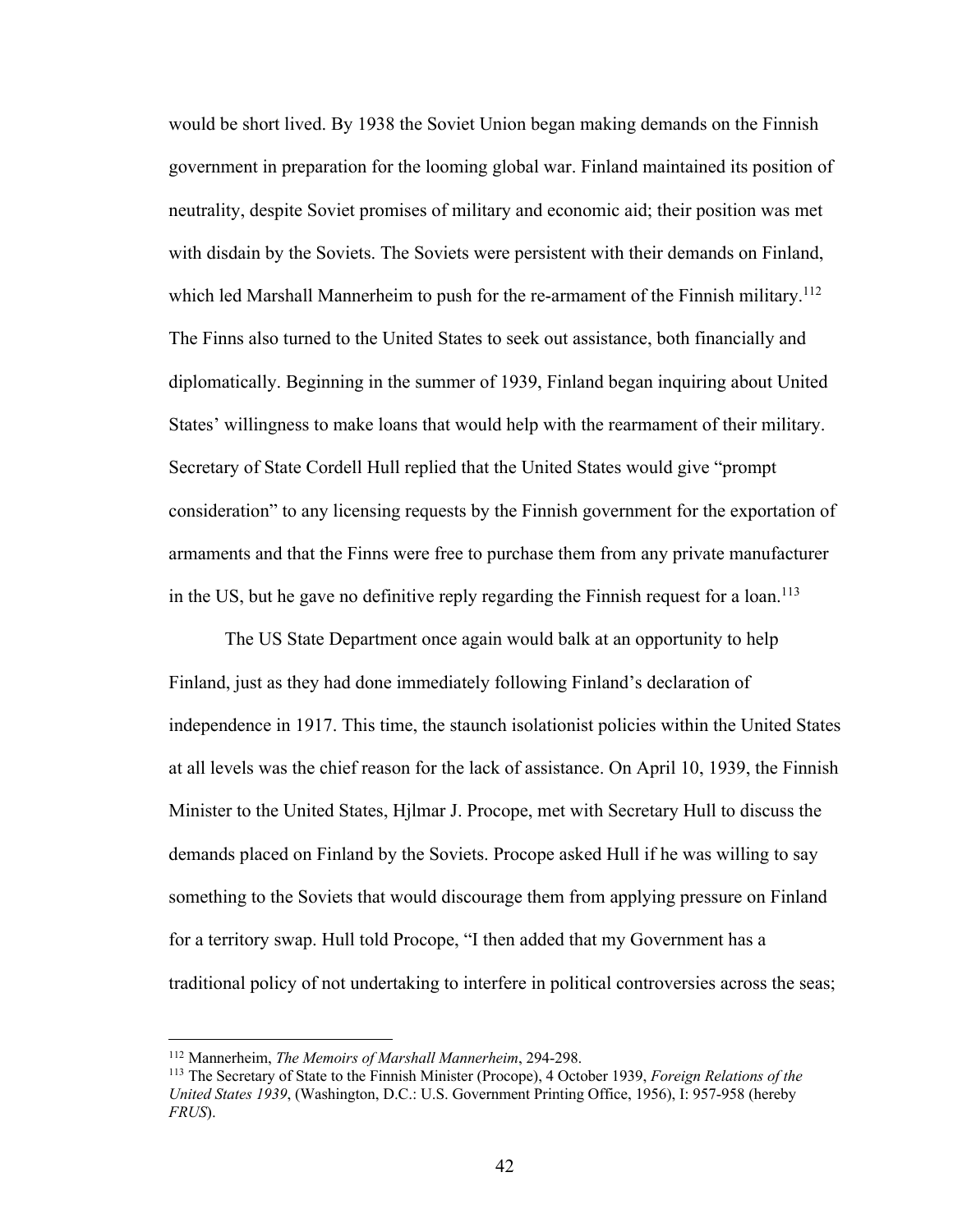that we only speak about political considerations when they become so acute and dangerous as to constitute a definite threat to the peace of the world."<sup>114</sup> Hull's quote outlines the foreign policy of the United States, or rather lack thereof, as the US government was committed to maintaining a policy of isolationism and neutrality. In another memorandum of conversation dated October 5, 1939, Procope again tried to get Hull to say something to the Soviets, and while Hull made no such statement, he assured Procope that the United States was interested in the welfare and well-being of the people of Finland at all times.<sup>115</sup> Even when President Roosevelt sent a message to the Soviets, asking them to not make any demands on Finland that could result in the deterioration of relations between the Soviet Union and Finland, he referenced the United States' policy of neutrality in the opening line.<sup>116</sup> The reply sent by the Soviet President, M.I. Kalinin clearly understood that the United States was in no position to deter the Soviet government from making demands on Finland that the United States viewed as troublesome. He even went as far as subtly asserting that Finland was in the sphere of Soviet influence, due to the recognition of Finnish independence granted by the Soviets on December 31, 1917 and their subsequent Peace Treaty on October 14, 1920.<sup>117</sup> The Finnish government, ever appreciative of the United States, sent a message to President Roosevelt thanking him for speaking on their behalf, stating, "Your personal valuable assistance and interest in Finland's fate and difficult problems will never be forgotten in this country."118

<sup>114</sup> Memorandum of Conversation, by the Secretary of State, 10 April 1939, *FRUS, 1939*, I: 953.

<sup>115</sup> Memorandum of Conversation, by the Secretary of State, 5 October 1939, *FRUS, 1939*, I: 959.

<sup>116</sup> The Secretary of State to the Ambassador in the Soviet Union (Steinhardt), 11 October 1939, *FRUS, 1939*, I: 967.

<sup>117</sup> The Ambassador in the Soviet Union (Steinhardt) to the Secretary of State, 16 October 1939, *FRUS, 1939*, I: 975.

<sup>118</sup> The Minister in Finland (Schoenfeld) to the Secretary of State, 18 October 1939, *FRUS, 1939*, I: 976.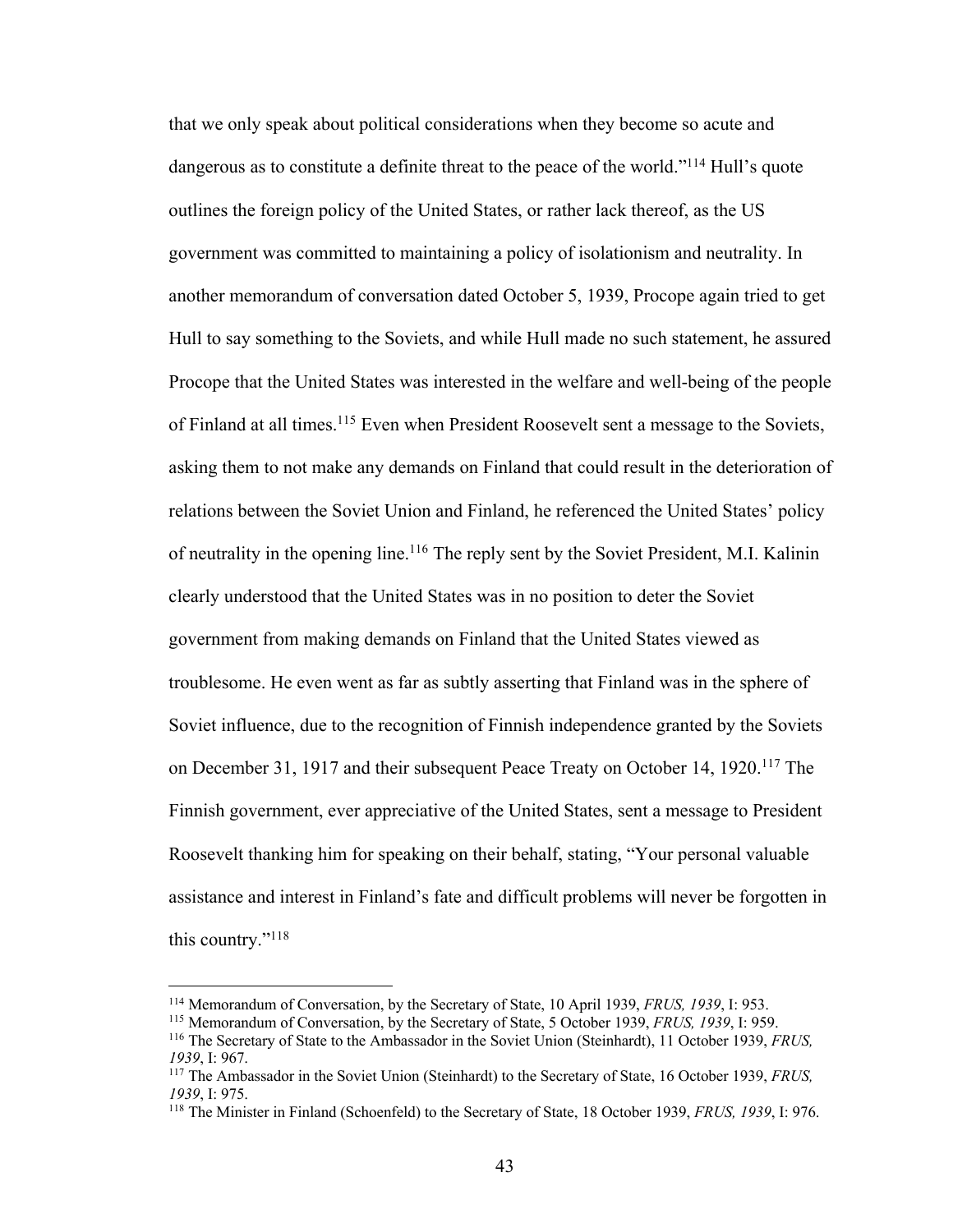The Americans vastly underestimated the intentions of the Soviet Union with respect to Finland in 1939, especially considering that the Soviets were seeking territory that had been ceded to Finland almost two decades earlier after the two nations agreed to end hostilities. The hesitancy exhibited by the United States in the lead-up to the Winter War was in no doubt due to the strict policy of neutrality put forth by the Roosevelt administration. In the case of Finland, the United States had found a partner against Communism, which was also a willing and profitable trade partner and a reliable debtor determined to meet its financial obligations. Nevertheless, Finland would soon find itself valiantly fighting for its survival while the western powers did little to nothing to assist.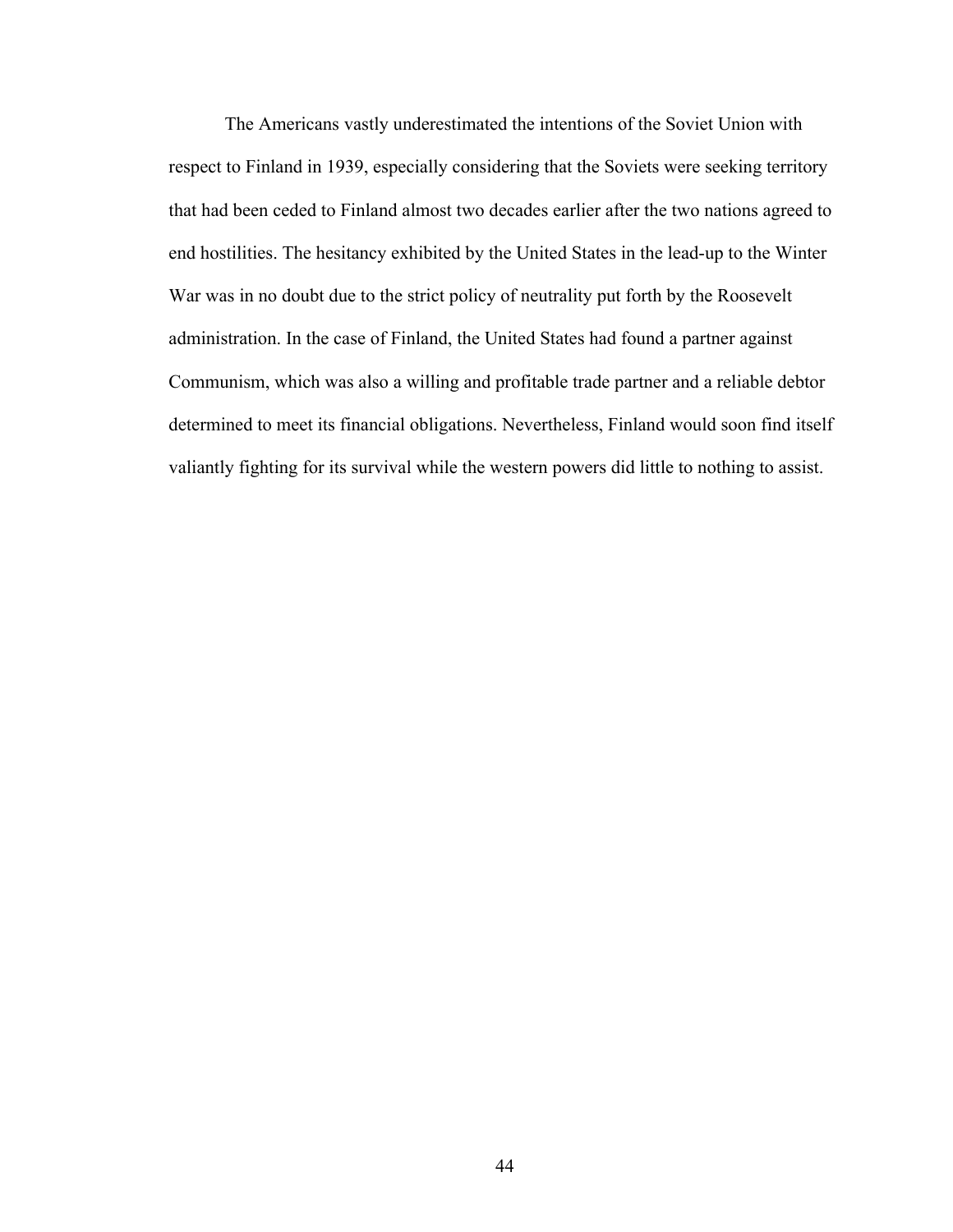## IV. VALILANT FINLAND: SURVIVING THE WINTER WAR

Earlier US-Finnish relations and the prompt Finnish payment of WW1 debt, especially when highlighted by the American press, helped sway the American public's sympathy towards Finland. US-Finnish relations during the Winter War solidified, with former president Herbert Hoover helping lead the fundraising cause for beleaguered Finnish civilians. The Finnish leadership had succeeded in achieving their goal of friendly relations with the United States, and this relationship would grow stronger after the Soviet invasion in November 1939. The friendly relations between the United States and Finland was attributed largely to Finland's prompt, consistent payment of its debt to the United States, even during the depression. As a result, the American press and public held a soft spot for Finland, as they were seen as a friend that paid their debts and stayed true to their word. The soft spot for the Finns in the hearts of the American press and public would only grow once the Soviets invaded, and the valor and grit of both the Finnish military and its citizens when faced with a tyrannical threat created a lasting sympathy for Finland in the eyes of Americans, which would be beneficial once World War II officially broke out. The US government would also have sympathetic leanings towards Finland, which were driven by public pressure, but also a skepticism of Stalin and the Soviets. Unlike the public, the US government had to deal with a longstanding position of isolationism and had to toe a careful diplomatic line as suspicions were growing that the Molotov-Ribbentrop Pact would be short-lived, and the Soviet Union might need to be courted into the allied corner. When the Soviets invaded Finland, the main aim of the invasion was to gain territory that would enable them to better fend off a German invasion away from Leningrad (now St. Petersburg). Finland, however, had long

45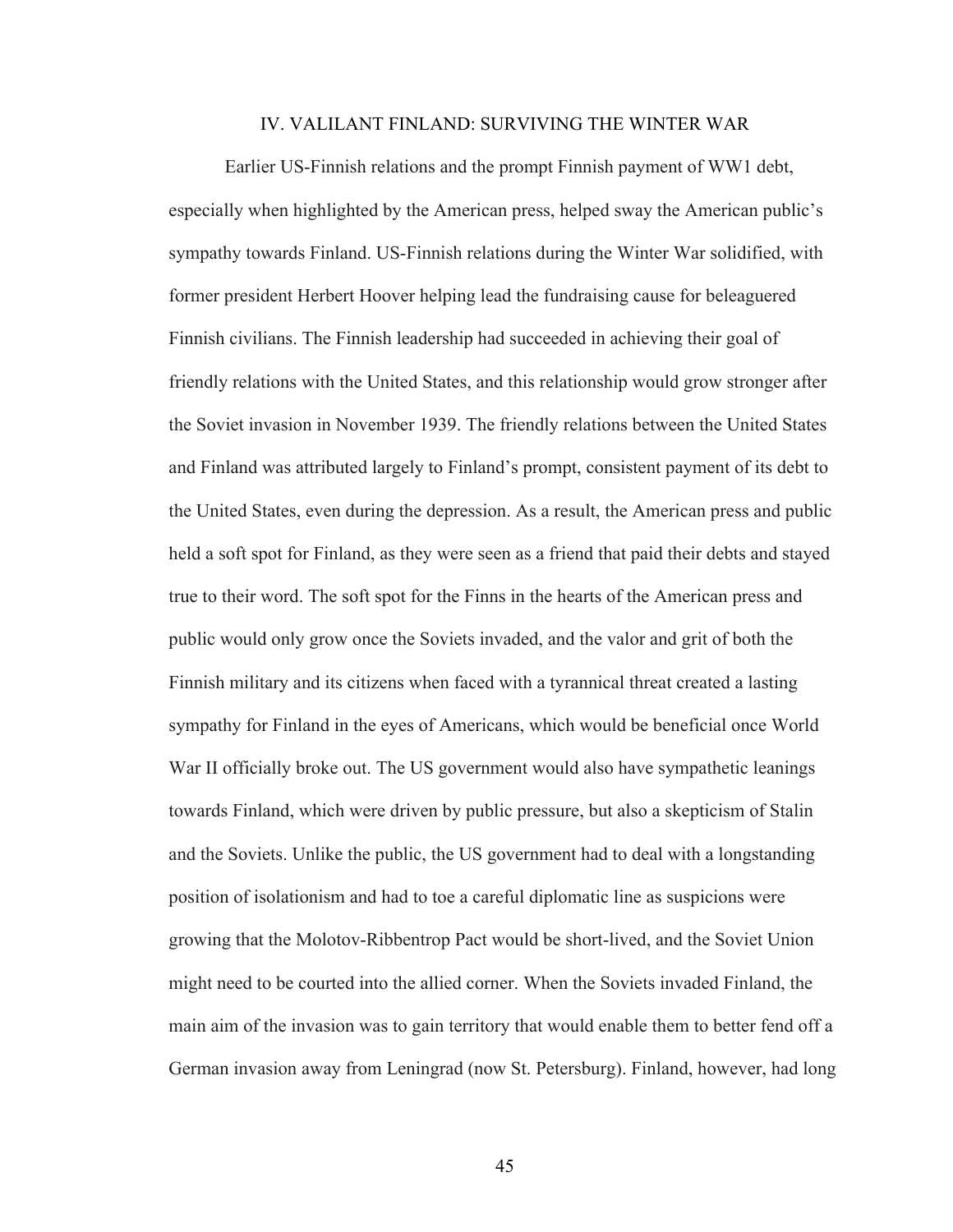sought to remain neutral in any future conflict, but had made defensive preparations, thanks to the efforts of Marshall Mannerheim.

The United States was legally prohibited from selling arms to Finland, but that did not stop the Roosevelt administration from finding legal loopholes to send Finland war materials. The US also limited its aid to the Soviets, including the implementation of a "moral embargo" that encouraged US companies to not send any material to the Soviet Union that could be used to keep their war machine moving against the Finns. The US realized the geographic constraints it faced when providing material assistance to Finland, however they were able to help monetarily. Thanks to the efforts of Herbert Hoover, the American public and business elites donated millions of dollars to the beleaguered Finns, with the money raised going to help resettle those that had been displaced by war. The overwhelming support to Finland by the American government and public would be crucial as the Winter War waged on, and even upon Finland entering the Second World War.

Leading up to the Soviet invasion of Finland (November 1939- March 1940), both American and British foreign policy makers and diplomats did not predict hostilities despite the credible threats made towards the Finnish government by the Soviets, and the fall of the Baltic States (Latvia, Lithuania, and Estonia). This failure, can be best attributed to naivety on the part of these policy makers, thinking that peace would prevail. The Americans were still set on maintaining a policy of isolationism, while the British worried about their imperial territories, but they did show concern with the possibility of conflict breaking out in Scandinavia, to which they included Finland. When the Winter War broke out, the American and British governments and their citizens were outraged;

46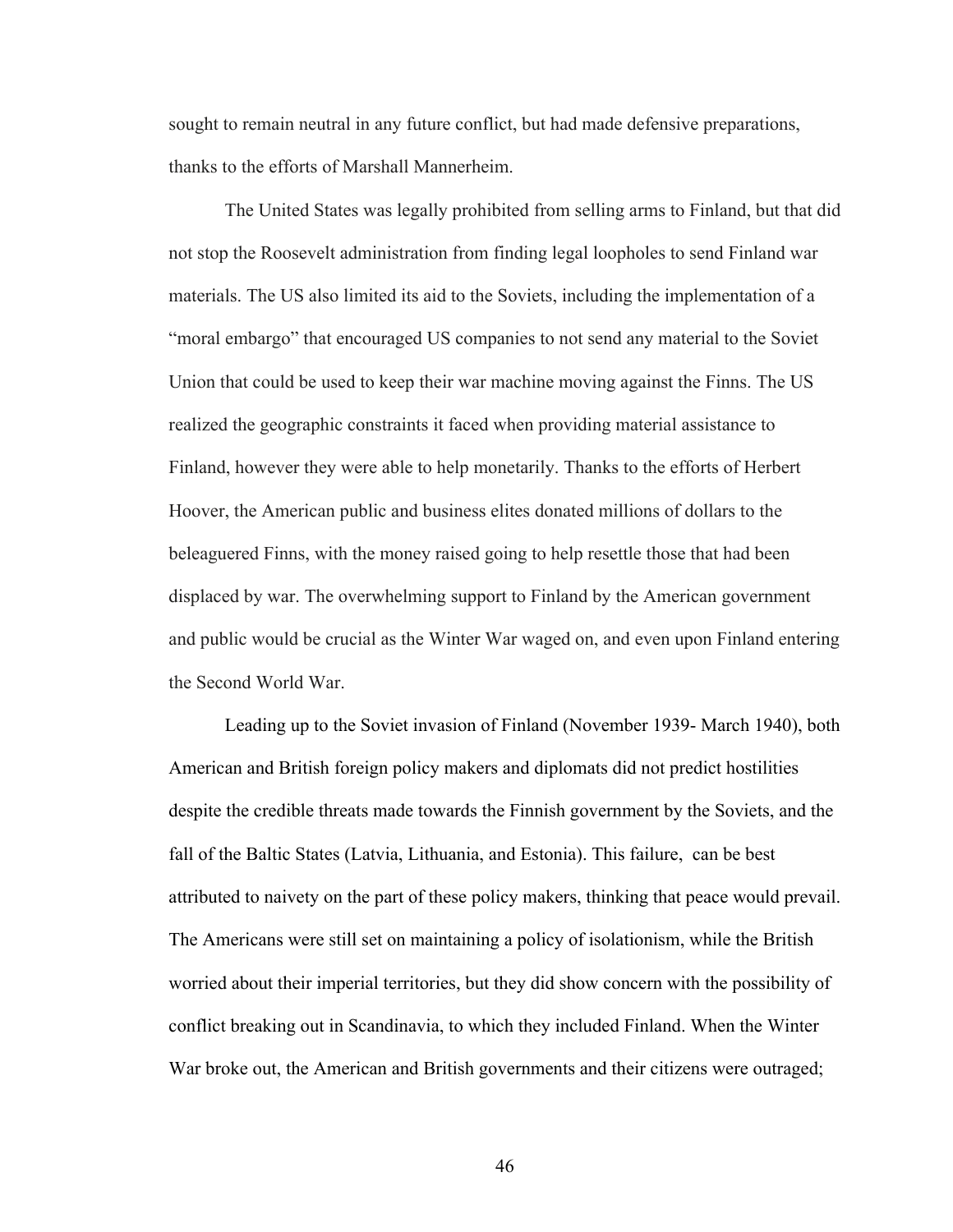however, they took different approaches towards giving Finland aid. The Americans were unable to provide military forces, and officially could not sell arms to Finland, but the British (and French) repeatedly made promises of military assistance to Finland, even when they knew that aid would never materialize. The approaches taken by the Americans and British are important in understanding how these nations interacted with Finland after the Winter War ended. The Americans, realizing that geography prevented them from taking direct action to assist Finland did all that they could diplomatically to assist Finland. The British, on the other hand, were willing to sacrifice Finland for their greater goal of maintaining their hegemonic status, first against the Soviets and then later against the Germans.

The Finnish government began feeling pressure from the Soviet government in 1938, pressure that was not unique to Finland as it was also applied to the Estonian, Latvian, and Lithuanian Governments as well. After confidential talks, the Finns agreed preliminarily on August 11, 1938 that they would not allow any foreign power to establish a base of power within their territory that would allow for an attack on the Soviet Union.<sup>119</sup> A week later the Soviets demanded a written pledge that the Finns would repel any attempted German invasion, accept Soviet armed assistance, and access to the island Suursaari in the Gulf of Finland for the purposes of establishing a naval and air base. In return the Soviets offered to guarantee Finnish independence and give them a favorable trade deal. The Finnish government rejected this proposal, which led to the breakdown of negotiations between the Finnish and Soviets.<sup>120</sup> The Finns appealed to the

<sup>119</sup> Henrik O. Lunde, *Finland's War of Choice: The Troubled German-Finnish Coalition in WWII* (Havertown, PA: Casemate, 2011), 10.

<sup>120</sup> Lunde, *Finland's War of Choice: The Troubled German-Finnish Coalition in WWII*, 10-11.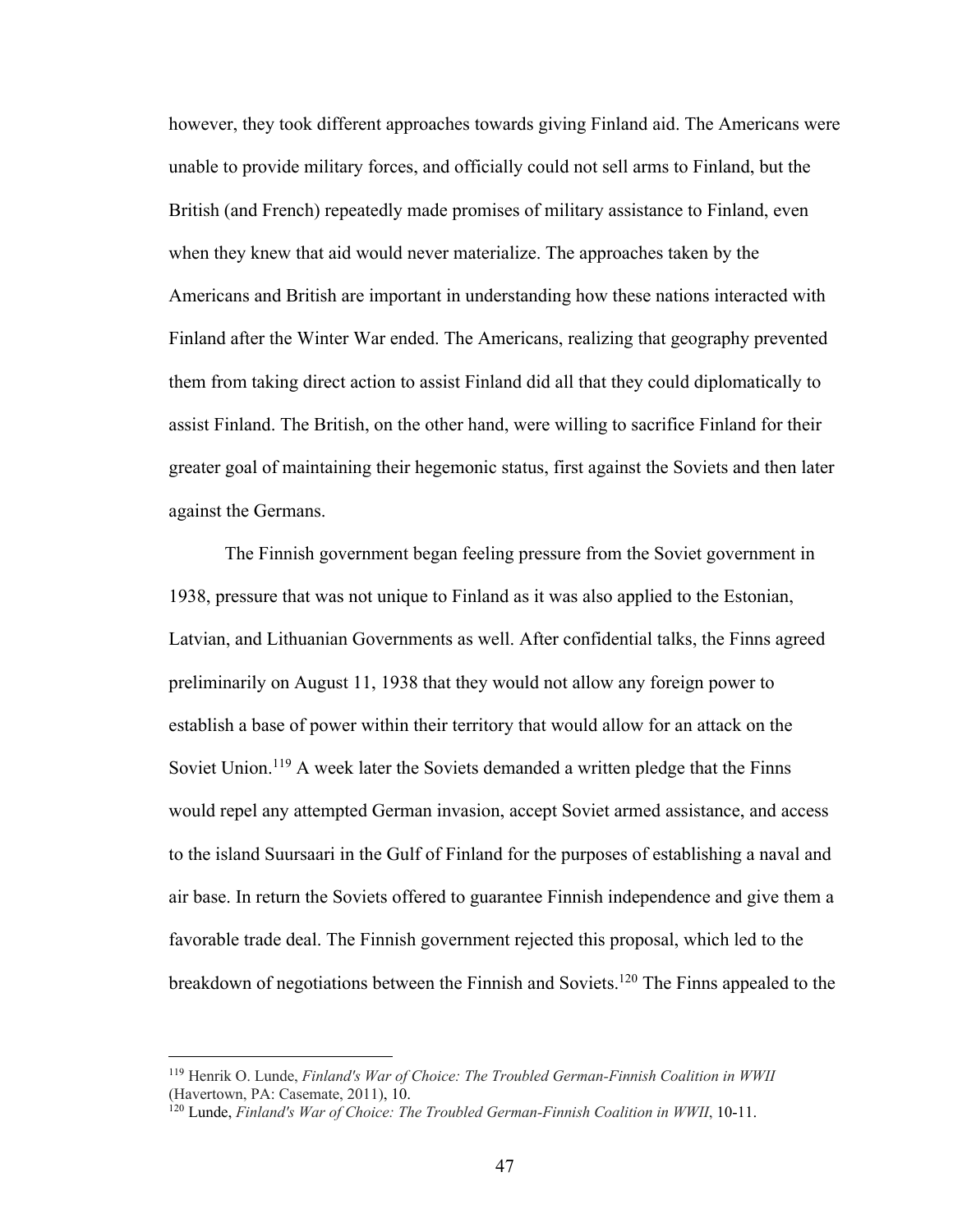United States for diplomatic help, but Secretary of State Cordell Hull told the Minister Procopé that the US only intervened when peace was threatened.<sup>121</sup> The Ribbentrop-Molotov Pact signed on August 23, 1939 further complicated Finland's position, as the Germans ceded all territory north of the Lithuanian border to the Soviet sphere of influence. This subsequently led to the Baltic states and Finland to receive invitations from the Soviet government to meet for negotiations. This led to the eventual absorption of the Baltic states by the Soviets, which began with the Baltic nations granting the Soviets bases and signing mutual aid pacts and ended with the Soviet Union's absorption of these states in the summer of 1940. Still, however, Finland refused the Soviet demands.122

The naivety of the American and British policy makers can be seen right up until Soviet bombs dropped on Helsinki. These men continued to believe Soviet assurances that Finland would face no attack, despite a breakdown in negotiations between the Finnish and Soviet representatives to address Soviet demands. While Finland itself prepared for war, there was a large amount of optimism that the looming crisis with the Soviet Union would be solved diplomatically, especially if the West exerted some pressure on the Soviet Union. Despite Finland's refusal of Soviet demands to cede some of their islands, the Soviets were still giving assurances as late as mid-September of 1939 to Finland that its neutrality would be recognized. These assurances, according to the Chargé in Finland, seemed to please the Finnish government as there was no concern of

<sup>121</sup> Memorandum of Conversation, by the Secretary of State, 10 April 1939, *Foreign Relations of the United States 1939*, (Washington, D.C.: U.S. Government Printing Office, 1956), I: 753 (hereafter *FRUS)*; Hjalmar Procopé was the Minister of Finland (Ambassador) to the United States.

<sup>122</sup> Lunde, *Finland's War of Choice: The Troubled German-Finnish Coalition in WWII*, 11-15.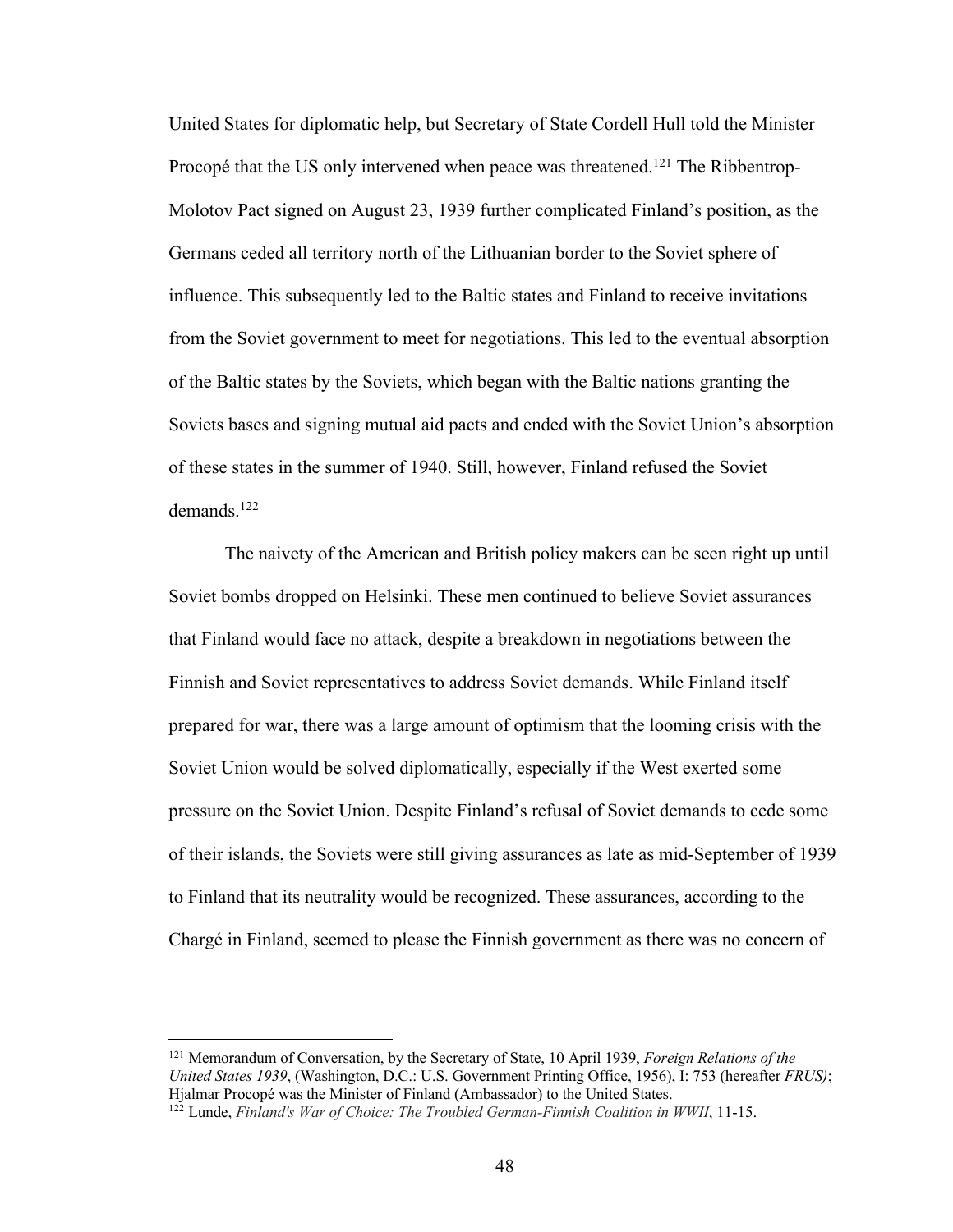conflict despite the Soviets having just invaded Poland.<sup>123</sup> While the German invasion of Poland on September 1, 1939 would not have raised any concerns among the Finns, the Soviet invasion some two weeks later should have, as the Poles had signed a nonaggression pact with the Soviet Union in 1932 (Finland signed one with the Soviets in the same year).<sup>124</sup> Ambassador Steinhardt, who was the US Ambassador to the Soviet Union, reported to the Secretary of State in October 1939 that he did not believe conflict was on the horizon between the Finns and the Soviets, nor did he believe that there was a secret agreement between the Nazis and Soviets that would affect the sovereignty of Finland.<sup>125</sup> While the Americans did not seem concerned about the Soviets, the British were preparing plans in the event that they would find themselves at war. The British were more concerned with the Soviets invading Sweden and Norway, and their main concern was that the ore mines in Sweden would fall into the Soviet hands, and any establishment of bases in Norway would constitute a threat to their national security. The British concluded that a declaration of war against Russia was unwise, as they (and France) did not possess the military strength to fight both Germany and Russia concurrently. If, however, that war was to be necessary with Russia, the Chiefs of Staff Committee recommended that there only be intervention if Sweden and/or Norway were threatened, and supporting Finland alone was ill advised.<sup>126</sup> This paints a clear picture that the British realized the limitations of their power; however, the actions taken by the British and French a few months later paints a different picture that either the original conclusion was

<sup>123</sup> The Chargé in Finland (Shantz) to the Secretary of State, 18 September 1939, *FRUS 1939*, I: 956. <sup>124</sup> "U.S.S.R.-Poland: Treaty of Non-Aggression," *The American Journal of International Law* 27, no. 4

<sup>(1933): 188-90,</sup> Accessed March 18, 2020. doi:10.2307/2213562.

<sup>125</sup> The Ambassador in the Soviet Union (Steinhardt) to the Secretary of State, 4 October 1939, *FRUS 1939*, I: 958.

<sup>126</sup> C.L.N. Newall, Nemund Ironside, T.S.V. Phillips, "Soviet Aggression Against Finland or Other Scandinavian Countries," 31 October 1939, *CAB 66/3/7*, 71-76.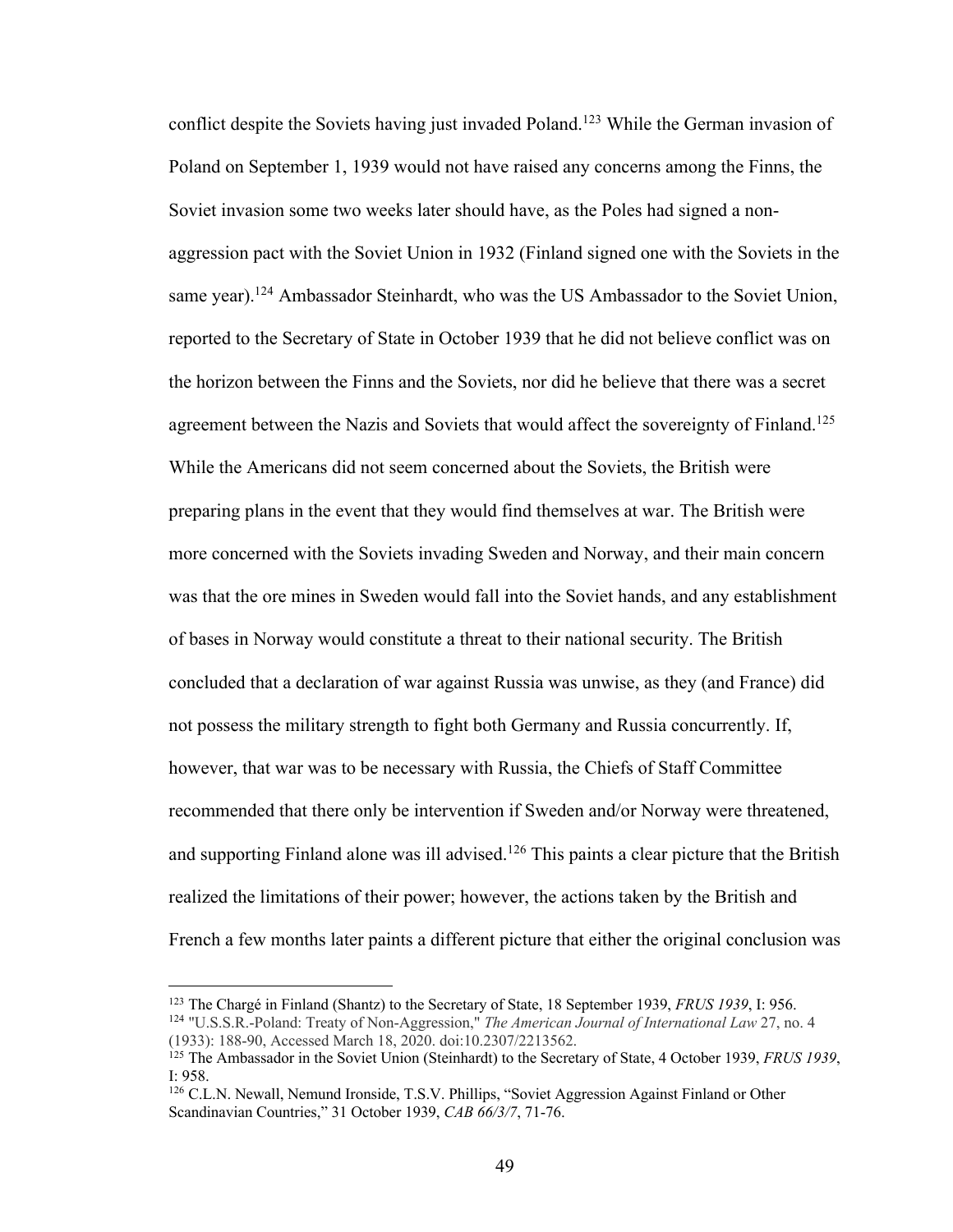ignored, or there was eventually a willingness to sacrifice Finland as a means to weaken the Soviet Union.

Strong isolationist sentiments in the United States led its policy makers to conclude that the situation in Finland could be resolved diplomatically. The US also lacked intelligence gathering capabilities that could have tipped them off to the Soviet intentions, but even if the US had actionable intelligence, isolationism was still the ruling policy, and any politician calling for military action in Europe would be committing political suicide. The US was optimistic that peace between Finland and the Soviet Union would be maintained, however, the Soviets soon became tired of talking and looked to take action. In a move that eerily mirrored the trumped-up German rationale for invading Poland a few months earlier, the Soviets claimed that on November 26, 1939, Finnish artillery had fired upon Soviet troops just across the Finnish-Soviet border, which wounded nine and killed four. The Soviets had immediately demanded that the Finns withdraw their troops twenty to twenty-five kilometers from the border north of Leningrad and gave the Finns twenty-four hours to reply. A Finnish investigation into the Soviet claims found that there had been no rounds fired from Finland, but rather that the Soviets had been practicing with hand grenades on their side of the border.<sup>127</sup> Finland then forwarded the results of their investigation to Soviet Foreign Commissar Molotov in their reply. The same reply informed the Soviets that Finland would not be moving its forces, which enraged Molotov. Molotov asserted, as the Soviets had from the beginning, that the Finnish border, and the presence of troops along the Mannerheim Line, posed a

<sup>127</sup> The Chargé in the Soviet Union (Thurston) to the Secretary of State, 28 November 1939, *FRUS 1939*, I: 1000-1001.; Travis Beal Jacobs, *America and the Winter War, 1939-1940* (New York, NY: Garland Publishing, Inc., 1981), 54-55.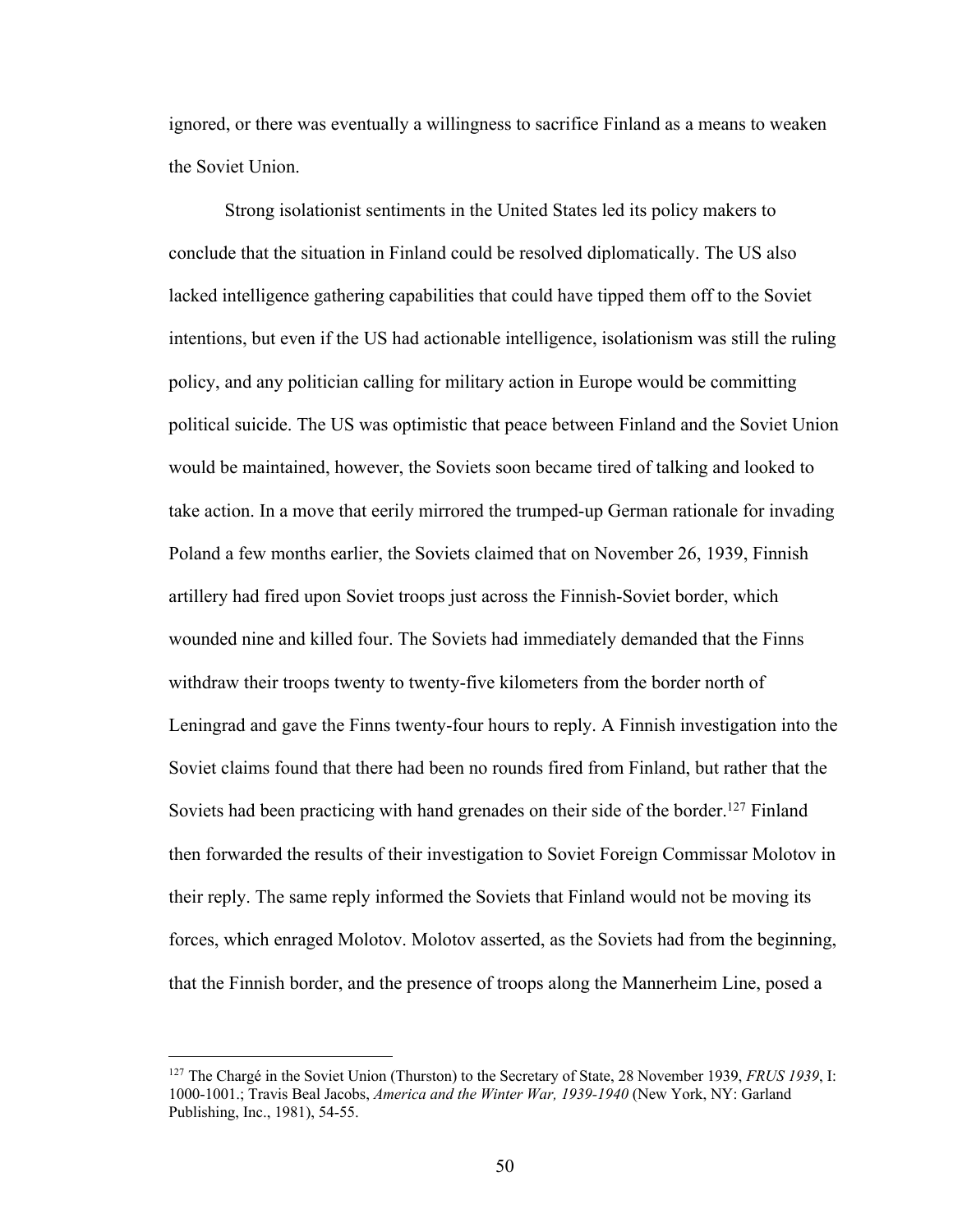security threat to Leningrad.<sup>128</sup> The Soviets continued to claim border incursions by the Finns just days later on November 29<sup>th</sup>, when they claimed that on three different occasions they had contact with Finnish soldiers, though all of these claims were quickly disproven by the Finns.<sup>129</sup> The Chargé in the Soviet Union (Thurston), who was continuously updating the Secretary of State about the rising tensions, concluded in a telegram on November  $29<sup>th</sup>$  that the threat of war was unlikely due to a lack of evidence to suggest otherwise. This was reported in spite of leading the telegram informing the Secretary of State about reservists in Moscow being called up, and troops being relocated to the north from Poland.<sup>130</sup> Thurston's assessment demonstrated a sense of naivety on his part, and showed that the US lacked effective intelligence. The *casus belli* for the Soviets (and in their minds only) was already determined and there was no diplomatic solution left to avoid a conflict. War was coming.

The Soviet air bombardment of the Finnish capital of Helsinki on November 30, 1939 shocked the West, and led President Roosevelt to issue a statement the following day that read:

The news of the Soviet naval and military bombings within Finnish territory has come as a profound shock to the Government and people of the United States. Despite efforts made to solve the dispute by peaceful methods to which no reasonable objection could be offered, one power has chosen to resort to force of arms. It is tragic to see the policy of force spreading, and to realize that wanton disregard for law is still on the march. All peace-loving peoples in those nations that are still hoping for the continuance of relations throughout the world on the basis of law and order will unanimously condemn this retort to military force as the arbiter of international differences. To the great misfortune of the world, the present trend to force makes insecure the independent existence of small nations in every continent and jeopardizes the rights of mankind to self-government. The

<sup>128</sup> The Chargé in the Soviet Union (Thurston) to the Secretary of State, 29 November 1939, *FRUS 1939*, I: 1001-1002.

<sup>129</sup> Travis Beal Jacobs, *America and the Winter War, 1939-1940*, 58-59.

<sup>130</sup> The Chargé in the Soviet Union (Thurston) to the Secretary of State, 29 November 1939, *FRUS 1939*, I: 1003.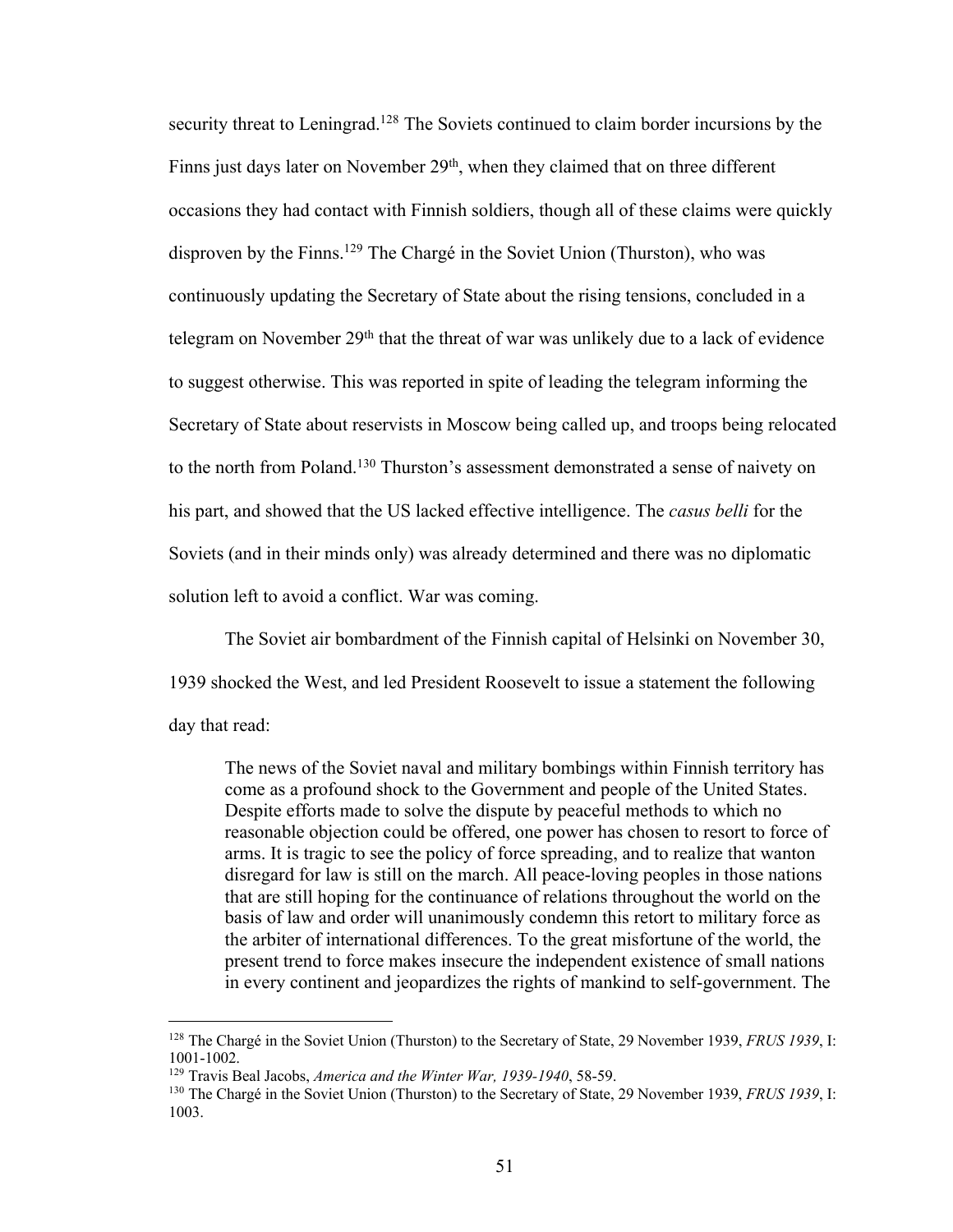people and government of Finland have a long, honorable and wholly peaceful record which has won for them the respect and warm regard of the people and Government of the United States.<sup>131</sup>

Roosevelt's statement was not only a denunciation of the Soviet actions, but a recognition of the friendly relationship that was shared by the US and Finland. This statement was also a signal from Roosevelt of the arguments that he would make to the public to drum up support for American intervention in Europe. On December 1, 1939 the Finnish Ambassador to the United States, Hjalmar Procope, sent a personal message to President Roosevelt thanking him for the words of support saying, "We feel that you will help us and that you will give us support as you find it possible."132 Roosevelt's quote is important because it is an early outlier for what would become known as the Atlantic Charter, which was signed by President Roosevelt and Prime Minister Churchill on August 14, 1941, recognizing the right of self-determination to all nations of the world, regardless of their size.133 The Atlantic Charter and its principles would be the what the Finnish government would hold on to throughout the duration of the Second World War.

While the Americans and the West were supporting the Finns publicly, the Soviets recognized a puppet Finnish government established by Otto Kuusinen. Kuusinen, a Finnish communist who was active in the Soviet government and upon the outbreak of war moved to the border town of Terijoki. The establishment of the puppet government provided the Soviets a government to negotiate with to achieve their

<sup>132</sup> "PSF Finland." Accessed October 30, 2016.

<sup>&</sup>lt;sup>131</sup> Soviet Aggression in Finland. Accessed October 30, 2016.

http://www.fdrlibrary.marist.edu/\_resources/images/msf/msf01296.

http://www.fdrlibrary.marist.edu/\_resources/images/psf/psfa0286.pdf.

<sup>133</sup> "Atlantic Charter." *Funk & Wagnalls New World Encyclopedia* (2016): 1p. 1. *Funk & Wagnalls New World Encyclopedia*, EBSCO*host* (accessed November 28, 2016).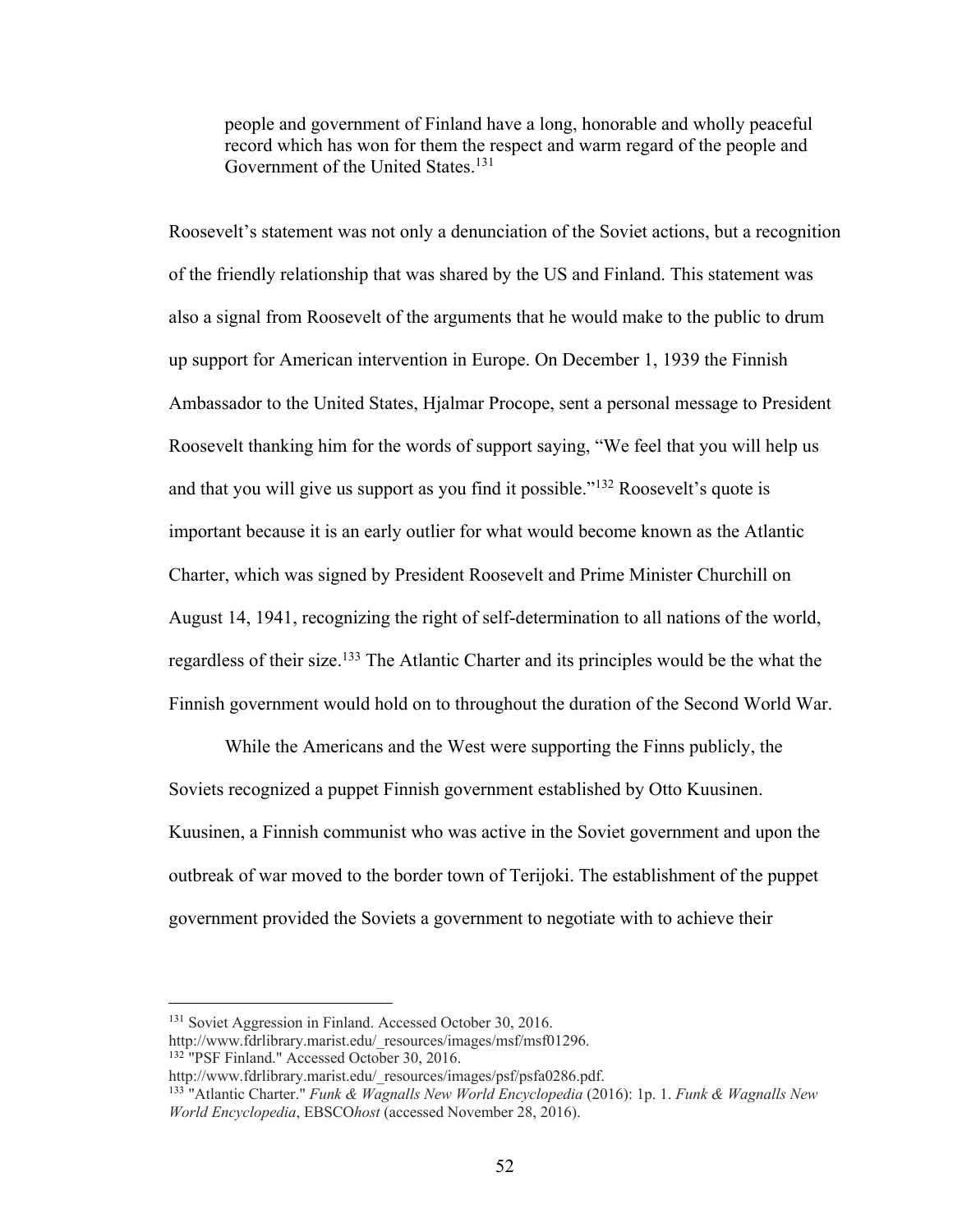territorial aims, as they refused to negotiate further with the current, internationally recognized Finnish government. This puppet government then directly appealed to the Soviets for military help.<sup>134</sup> Although the Soviets attempted to frame the situation in Finland as them coming to the aid of oppressed peoples, the West was unmoved and the public, especially in the United States, was outraged.

The American public and press shared the same level of outrage at the Soviet invasion of Finland. This outrage by the public strengthened the sympathies and favorable view of the Finns in the eyes of ordinary Americans. These sympathies would help fuel relief efforts organized by Herbert Hoover, and also begin to change the minds of the American public that intervention in Europe was necessary to prevent further atrocities. The Soviet argument that Finland posed a security threat to Leningrad seemed a poor excuse for an invasion, and the American press and public brushed it off. When the press found out that the bombing raids carried out by the Soviets targeted Helsinki indiscriminately, rather than strictly military targets, there was a strong sense of outrage that the Soviets would bomb children. Editors like Robert McCormick of the Chicago Tribune wrote that the Soviets would, "feel the moral indignation of the entire civilized word for their infamous deeds."<sup>135</sup> In a Gallup poll taken in mid-December, 88% of those surveyed expressed sympathies with Finland, while only 1% expressed any sympathy for Russia.136 This sympathy toward Finland would show itself in the form of donations to various aid organizations.

<sup>134</sup> The Ambassador in the Soviet Union (Steinhardt) to the Secretary of State, 1 December 1939, *FRUS 1939,* I: 1014-1015.; The Ambassador in the Soviet Union (Steinhardt) to the Secretary of State, 1 December 1939, *FRUS 1939,* I: 1015.

<sup>&</sup>lt;sup>136</sup> Gallup Survey #179, Question #4a, 31 December 1939, http://www.ibiblio.org/pha/Gallup/Gallup.pdf, 197, accessed November 13, 2019.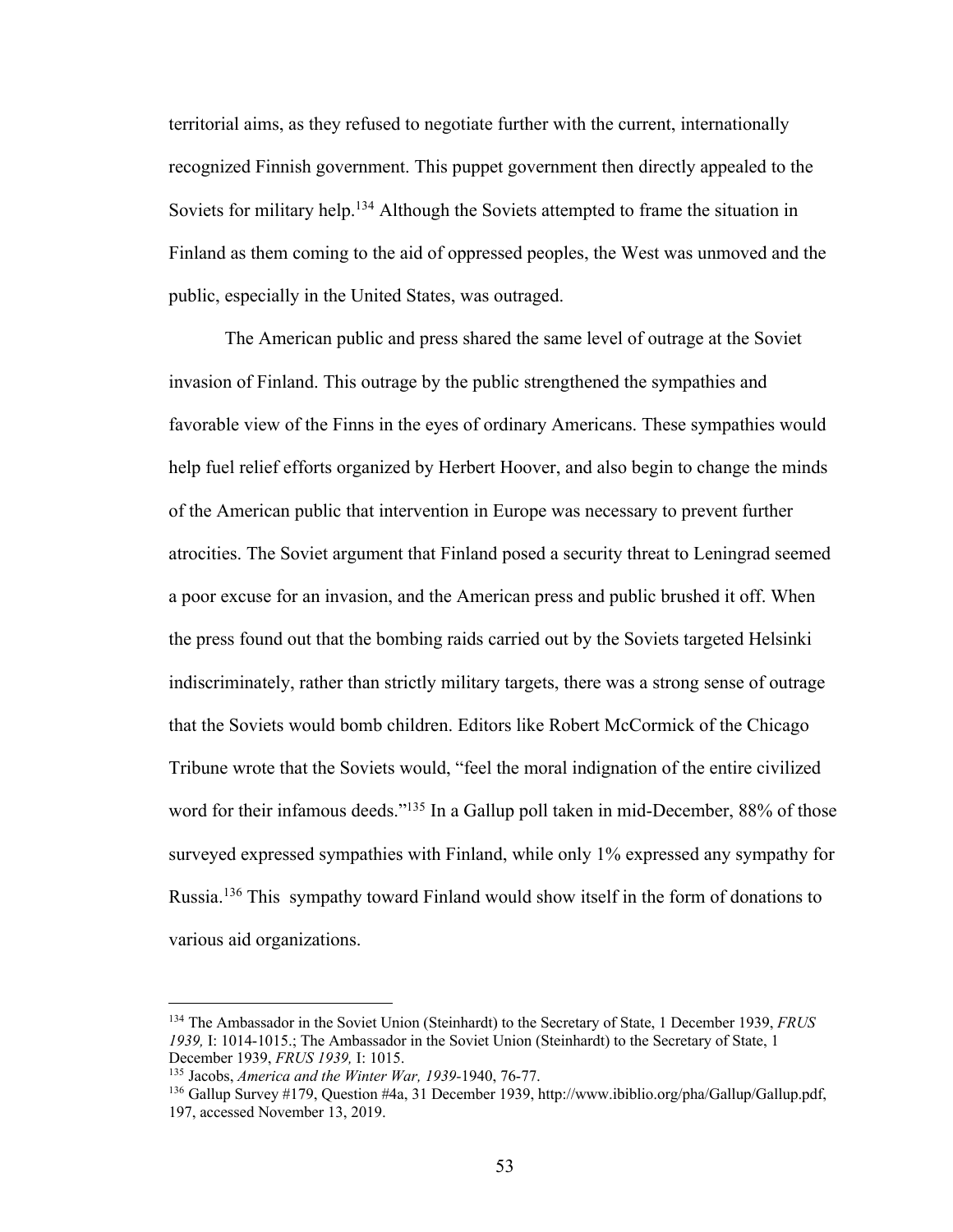The Finnish Relief Fund, founded by former President Herbert Hoover, quickly became the most popular relief organization to which the American public donated. This was largely because newspapers nationwide pledged their support to the Finnish Relief Fund and collected donations from their readers. The support shown by both the public and the press demonstrated that the US friendship with Finland was valued, and the people were more than willing to assist a loyal friend in need. By Christmas 1939, the Finnish Relief Fund had raised \$200,000, which Hoover sent to Helsinki for the purposes of civilian aid.137 The radio also helped bring news reports into the homes of most Americans, which only aided the efforts of the Finnish Relief Fund, helping them raise over \$1 million by mid-January 1940, and led to the establishment of an industrialist branch of the Fund. Thomas J. Watson of the International Business Machines Corporation (IBM) took charge of this branch, and within a month and a half it had raised \$600,000 of the promised \$1 million from various companies over all industries.<sup>138</sup> By the end of February 1940, about a month before the Winter War would end, Hoover's Finnish Relief Fund had raised a total of \$2 million since its inception in December 1939. This is a shocking number when one takes into account that the total money raised in 2019 dollars equates to over \$36.5 million in a matter of three months.<sup>139</sup> The citizens of the United States clearly supported Finland's struggle, both because Finland was a small republic fighting for the preservation of its democracy and because Finland was a country held in high regard by the public for its consistent and faithful payment of outstanding debt to the United States.

<sup>137</sup> Jacobs, *America and the Winter War, 1939-1940*, 82.

<sup>138</sup> Jacobs, *America and the Winter War, 1939-1940*, 85.

<sup>139</sup> Jacobs, *America and the Winter War, 1939-1940*, 87.; Inflation Calculator,

https://www.officialdata.org/us/inflation/1940?amount=2000000, accessed Sept. 25, 2019.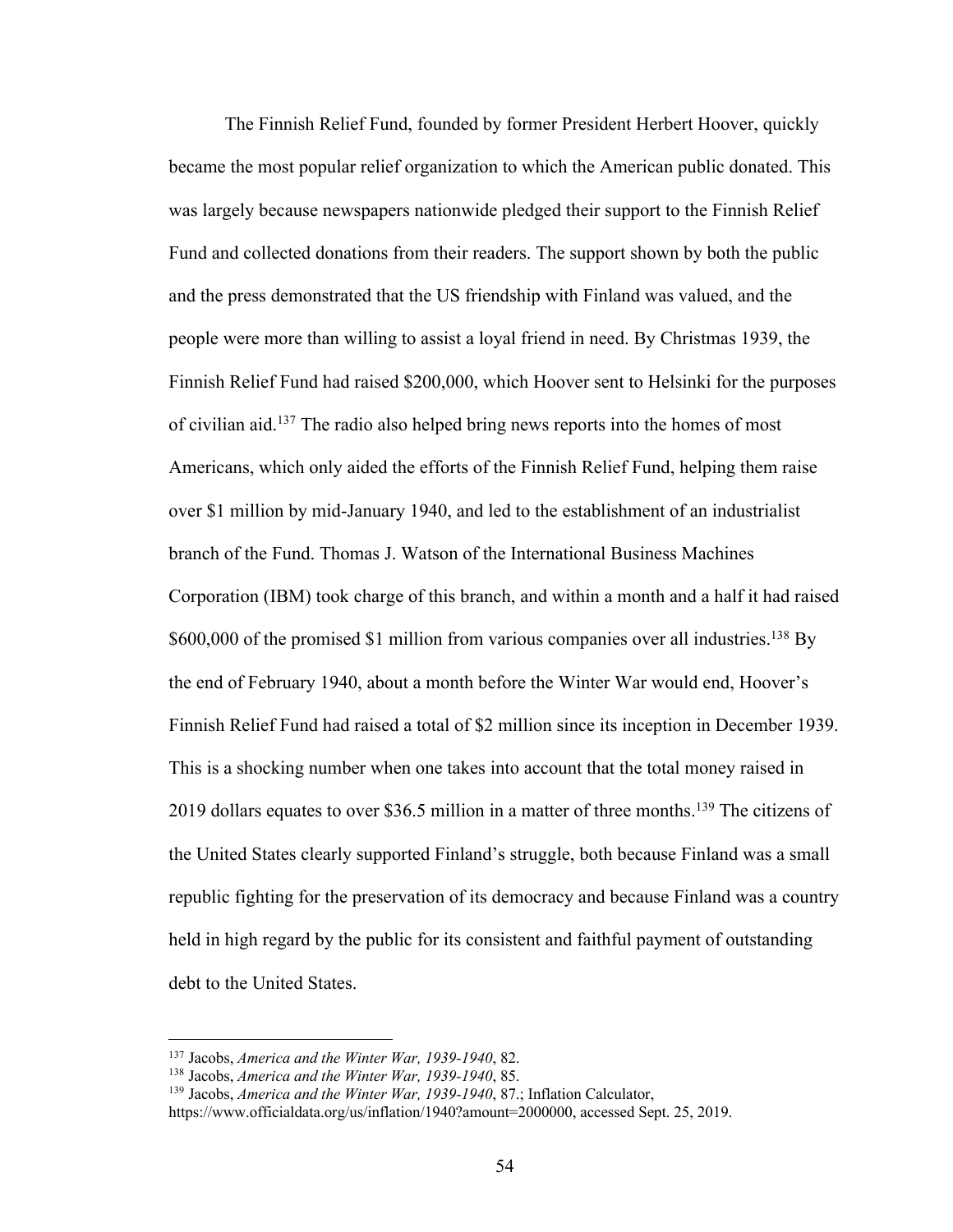Diplomatically, policy makers in the Roosevelt administration discussed whether or not to break off diplomatic relations with Russia. This idea, however, was never given serious consideration, as Secretary Hull recognized that there would eventually be a split between Nazi Germany and the Soviet Union, with the latter most likely switching sides and joining the allies. Because of this, US policy makers did not want to push away a potential ally.140 On December 1, 1939 Roosevelt appealed to the Soviets to refrain from directly bombing civilians. The Soviets ignored the appeal, enraging Roosevelt.<sup>141</sup>

The Soviets continued to anger the Roosevelt administration, becoming more and more audacious by attempting to purchase American-made bombers from companies like Boeing, in order to reverse engineer them and produce their own version. The administration was completely unaware of the attempts by Soviet representatives, until Boeing notified the U.S. Government, and on December 2, 1939 Roosevelt appealed to aircraft manufacturers and other companies that produced aircraft material to enact a moral embargo on the Soviets, a move that was supported by the American press.<sup>142</sup> Unbeknownst to Roosevelt, the amount of trade to the Soviet Union had skyrocketed with the outbreak of European war in 1939, with the bulk of the trade being materials such as copper, gasoline, and other metals that could be used to produce, manufacture, and operate weapons of war. When Roosevelt was notified in January 1940, he had few options for taking action other than attempting to persuade businesses to abide by the moral embargo. Congress, however, began holding hearings and demanding answers

<sup>140</sup> Memorandum by the Chief of the Division of European Affairs (Moffat) to the Under Secretary of State (Welles), 1 December 1939, *FRUS 1939,* I: 1023; Jacobs, *America and the Winter War, 1939-1940*, 92-93. <sup>141</sup> The Ambassador in the Soviet Union (Steinhardt) to the Secretary of State, 1 December 1939, *FRUS 1939,* I: 1014-1015.

<sup>142</sup> Jacobs, *America and the Winter War, 1939-1940*, 97-100.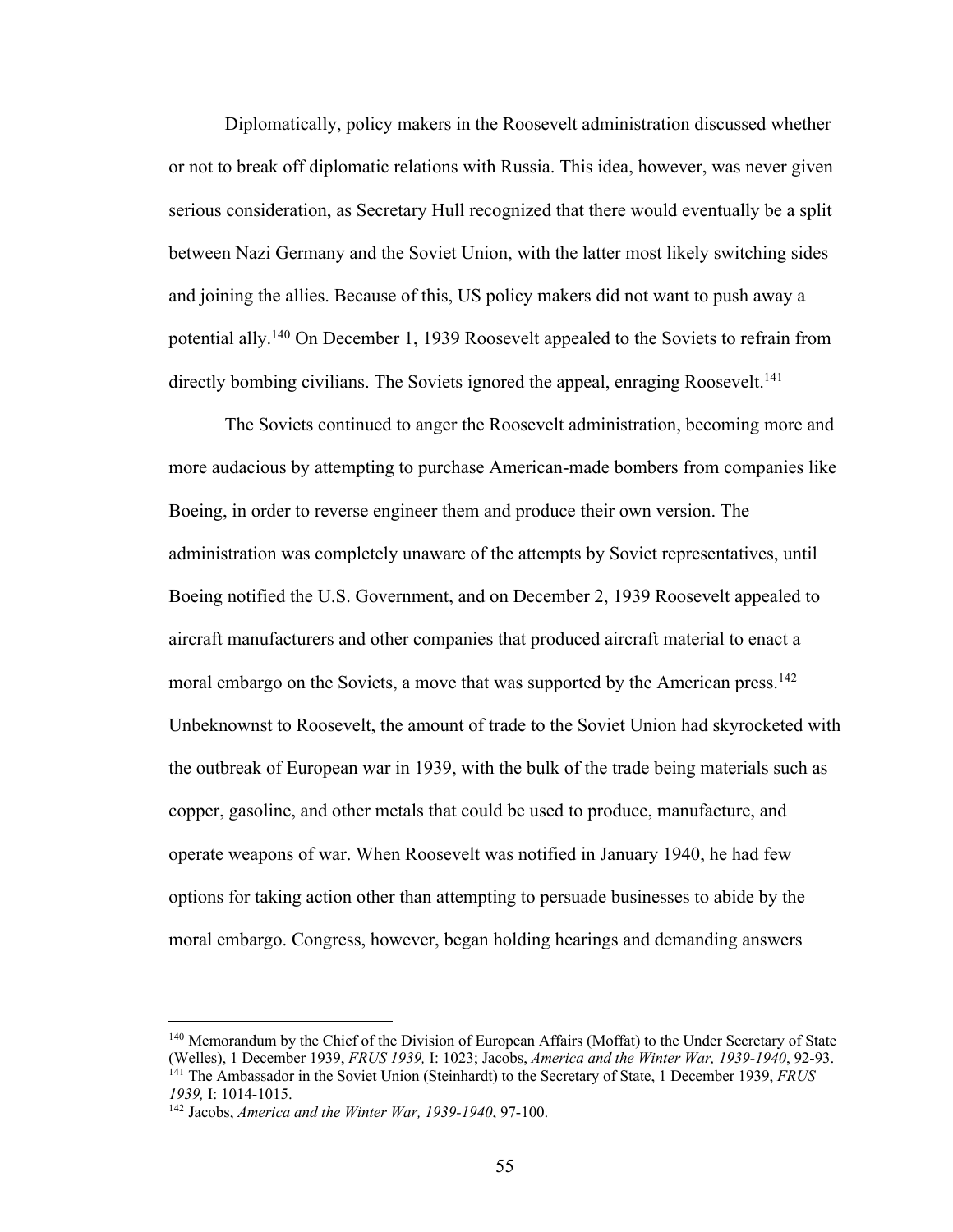from the State Department as to why the Soviets were able to procure these items, when they were currently at war with a nation that was adored by the American public.<sup>143</sup> Legally, the United States was bound by a series of Neutrality Acts, which prohibited intervention of any sort by Americans in Europe, and the sale of weapons by the government to a country at war. The origin of the Neutrality Acts rested in America's experience in the First World War, however the actions of the government, especially attempting to intervene on the behalf of Finland and the imposition of a moral embargo, demonstrates that the United States was quickly moving away from its policy of neutrality. This move was also influenced by the feelings of the American public (feelings heavily influenced by the press), who saw the attack on Finland as an attack on democracy by communists and demanded that action be taken.<sup>144</sup>

While some in the United States criticized the policies of the Roosevelt administration, the American public had very favorable views towards providing Finland some semblance of assistance. In fact, support for Finland greatly outweighed that of America's traditional European allies, and that support was directly tied to Finland's prompt repayment of its debts. Polls taken in December 1939 showed that 88% of Americans were sympathetic towards Finland and wanted to help Finland more than they did the allies. Another poll, this time by Gallup, indicated that 65% supported a government loan to Finland that would help purchase required war materials, with 61% favoring the \$60,000,000 that Finland had requested. The same respondents only gave an

<sup>143</sup> The Minister in Finland (Schoenfeld) to the Secretary of State, 25 January 1940, *FRUS 1940,* I: 280- 281; Jacobs, *America and the Winter War, 1939-1940*, 174-180.

<sup>144</sup> Edwin L. James, "Soviet Russia Adopts Technique of Germany," *New York Times*, 3 December 1939, 87, Accessed March 17, 2020,

https://timesmachine.nytimes.com/timesmachine/1939/12/03/94746544.html?pageNumber=87.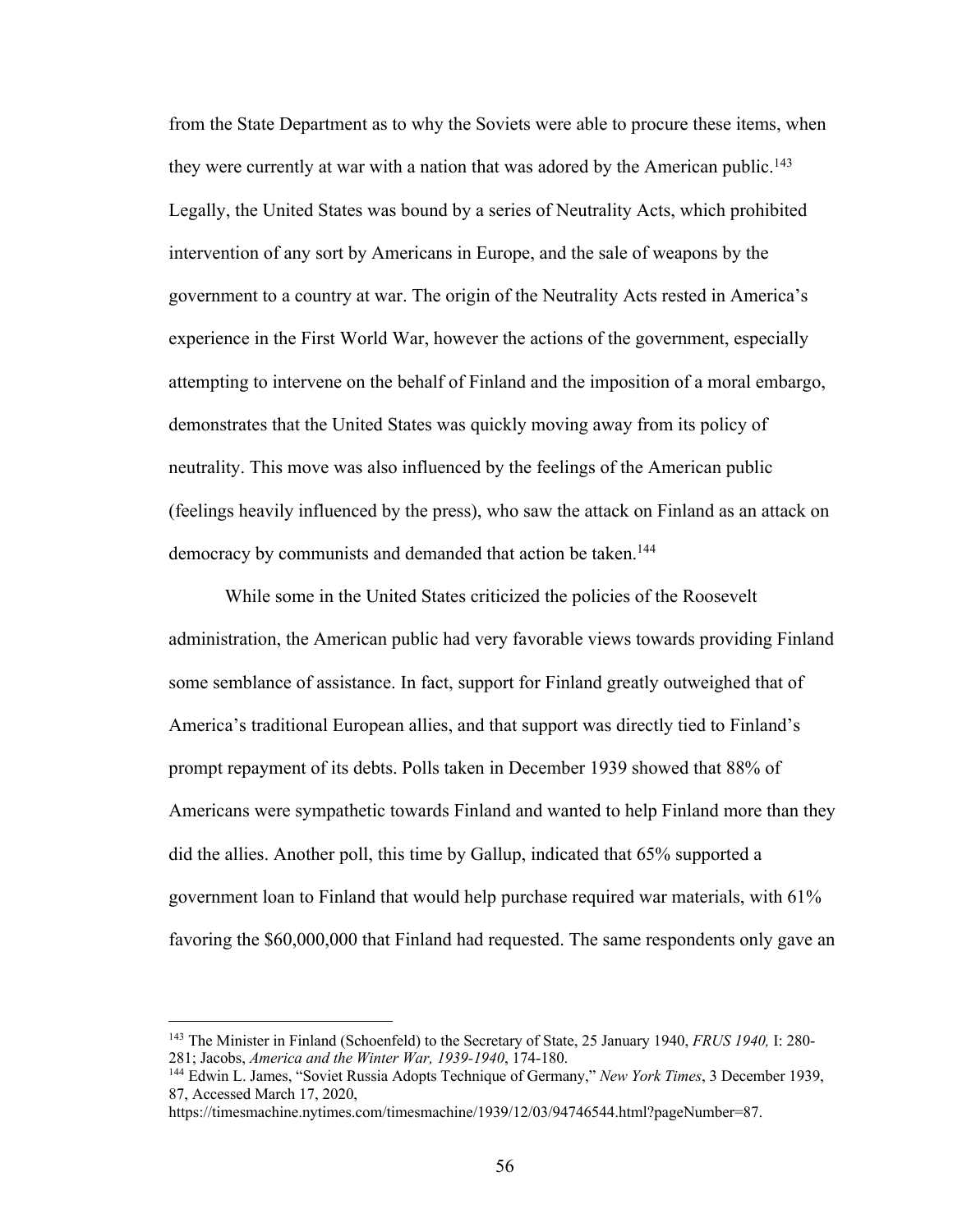18% favorability towards loans to England and France for the purpose of acquiring war materials, with the number rising to 25% if the two nations would make payments on their outstanding war debts to the United States.<sup>145</sup> The American public had never forgotten that Finland had continuously paid its war debt to the United States, even throughout the Great Depression, and the consistency of payments helped Finland hold a special place in the hearts and minds of the American public.<sup>146</sup>

The aid and sympathy towards Finland and its displaced citizens demonstrated the deep connection that the American public felt that their country had with Finland, but in order to survive the Finns needed more than medical supplies and civilian aid. The Finnish government sought material aid and manpower from the West and the request for aid from the Finns led the United States and the British governments to discuss potential avenues of aid to Finland. While Roosevelt was still constrained by the Neutrality Act legislation and isolationist sentiment, he and his subordinates were able to find and exploit loopholes to assist the Finns. When the British Ambassador in the United States, Lord Lothian, spoke with Secretary of State Hull about the potential for aid, Hull informed him that Finland had about \$4 million available to purchase military supplies, but that the Americans would have issues supplying aid to Finland due to a high volume of outstanding orders by both the United States military, and that of the allies. President Roosevelt, however, used his influence and was able to persuade the US Navy to give Finland priority in the purchase of forty-four Brewster pursuit planes. Further military

<sup>145</sup> Jacobs, *America and the Winter War, 1939-1940*, 104, 110.

<sup>146</sup> W.S. Style, "Excerpts of Letters on Many Subjects- Appreciating Finland," *New York Times*, 24 June 1934, 54, Accessed, March 17, 2020,

https://timesmachine.nytimes.com/timesmachine/1934/06/24/94544991.html?pageNumber=54 .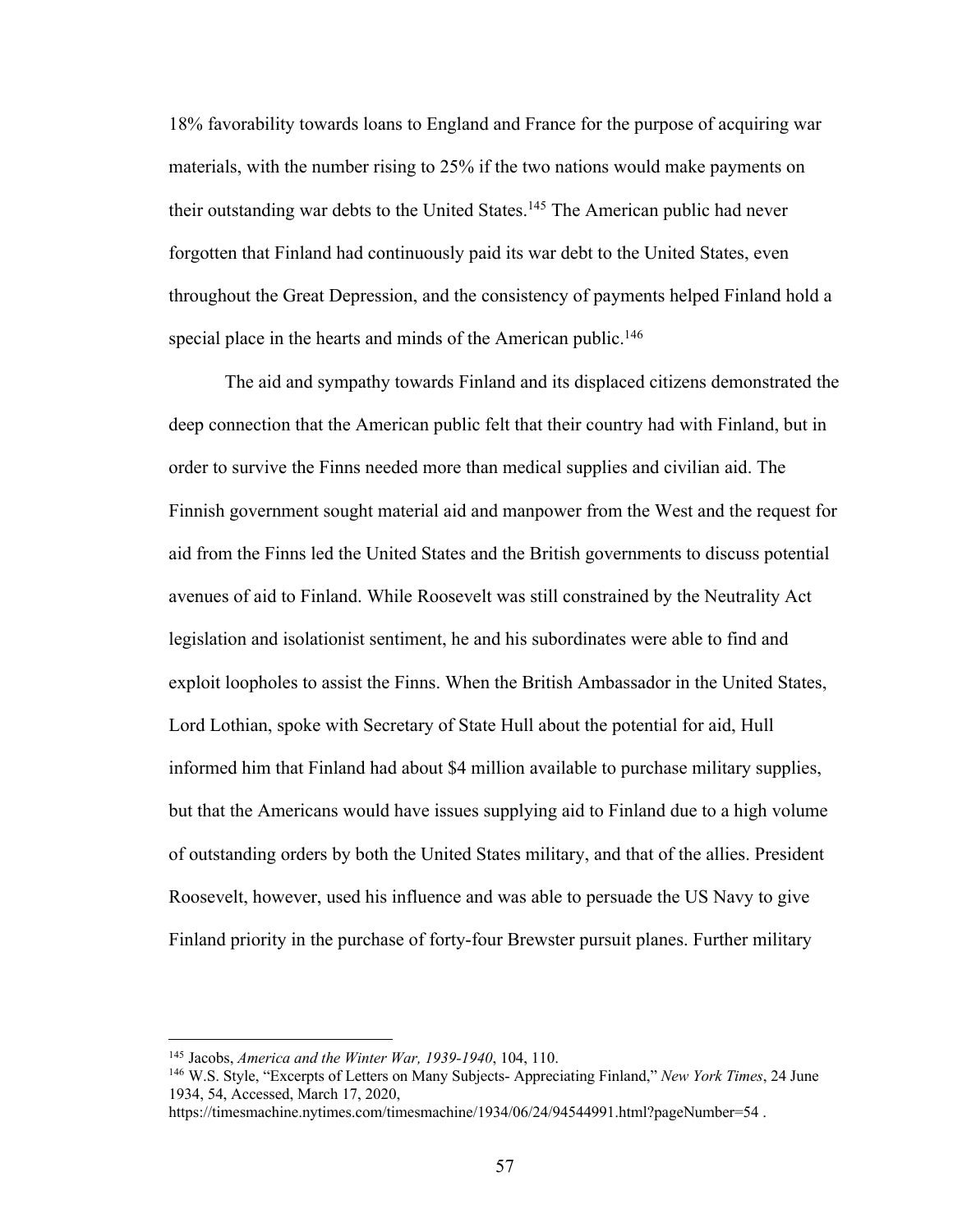aid, though, would be harder to come by.<sup>147</sup> Part of the reason for the lack of military aid was, ironically, the Finnish successes on the battlefield in December 1939; the Finns had managed to fight the Soviets to a stalemate, without losing ground, and thus the United States did not seem to feel immense pressure to expedite aid to Finland.148 Another possible reason for the lack of aid to Finland during the Winter War was Secretary of State Hull's dislike of Finnish Minister Procope, which was shared by the Chief of the Division of European Affairs at the State Department, Jay Moffat.<sup>149</sup> Both men deplored the persistent nature of the minister, who did not like taking 'no' for an answer from the Americans, and thus placed many calls to Secretary Hull and Moffat. While authors like R. Michael Berry argue that Hull's dislike of Procope had no influence on his views towards Finland, he notes that the Secretary did approach Finnish aid with hesitancy. He gives three reasons for the hesitancy: Hull's presidential ambitions, desire to ensure the Reciprocal Trade Act was passed and renewed, and concern about upsetting isolationists who could then have a strong case to challenge the administration in the upcoming election.150

Finnish battlefield success in the opening months of the Winter War helped it gain support from western allies such as Britain and France, who had originally been very hesitant to commit to aiding Finland. This support, however, would only come to fruition on a much smaller scale than originally planned, due to the British policymakers and planners underestimating their power globally, and maintaining a superior colonial

<sup>147</sup> The Minister in Finland (Schoenfeld) to the Secretary of State, 30 December 1939, *FRUS 1939*, I: 1037- 1038.; *Jacobs*, *America and the Winter War, 1939-1940*, 114, 119.

<sup>148</sup> Jacobs, *America and the Winter War, 1939-1940*, 121.

<sup>149</sup> Jacobs, *America and the Winter War, 1939-1940*, 114-115.

<sup>150</sup> R. Michael Berry, *American Foreign Policy and the Finnish Exception* (Helsinki: SHS, 1987), 73.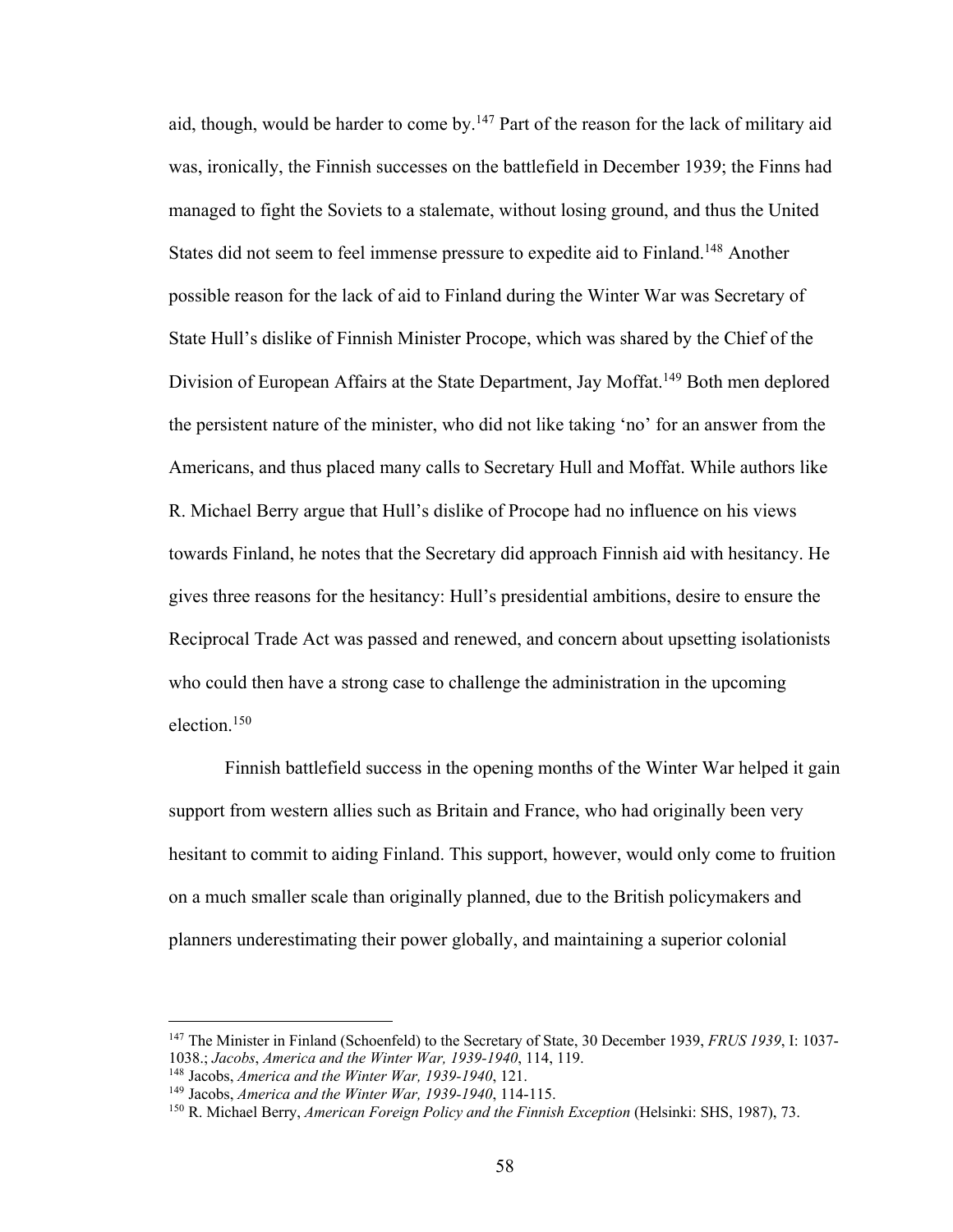mindset. In a cable dated January 4, 1940, the U.S. Chargé in the United Kingdom (Johnson) cabled the Secretary of State discussing his conversation with Lord Halifax, the British Secretary of State for Foreign Affairs. In this conversation, Halifax told Johnson that the Swedish government had refused to allow foreign troops to pass through its territory, and that the current plans were to pursue a non-intervention policy in a manner similar to that of the Spanish Civil War. The British planned to send as much small arms ammunition as possible to the Finnish to alleviate their 20,000,000-round request. In the same dispatch, Johnson reported press stories of German threats against Sweden if the Swedes allowed the passage of foreign soldiers through its territory. He also included information that neither Britain, nor France intended to declare war on Soviet Russia. This dispatch also included talk that the French were entertaining the idea of sending 10,000 Alpine Chasseurs to assist the Finnish military. However, Lord Halifax informed Johnson that this was due to the internal political pressure from French anticommunist groups, who were also advocating a declaration of war against Soviet Russia, but the French government had no intention of making such a declaration.<sup>151</sup> In a memorandum discussed by the War Cabinet, the British also were considering allowing volunteers to go to Finland, and advocated for some semblance of governmental control over the volunteers. There was also discussion about ensuring that there was Swedish approval prior to sending volunteers, as they would most likely pass through Swedish territory en route to Finland.152 This discussion highlights a complete 180 of the British

<sup>151</sup> The Chargé in the United Kingdom (Johnson) to the Secretary of State, 4 January 1940, *Foreign Relations of the United States* (hereafter *FRUS) 1940*, (Washington, D.C.: U.S. Government Printing Office, 1956), I: 269-270.

<sup>&</sup>lt;sup>152</sup> War Cabinet, "Report by the Minister for Co-Ordination of Defence," 11 January 1940, CAB 66/4/44, 305-309.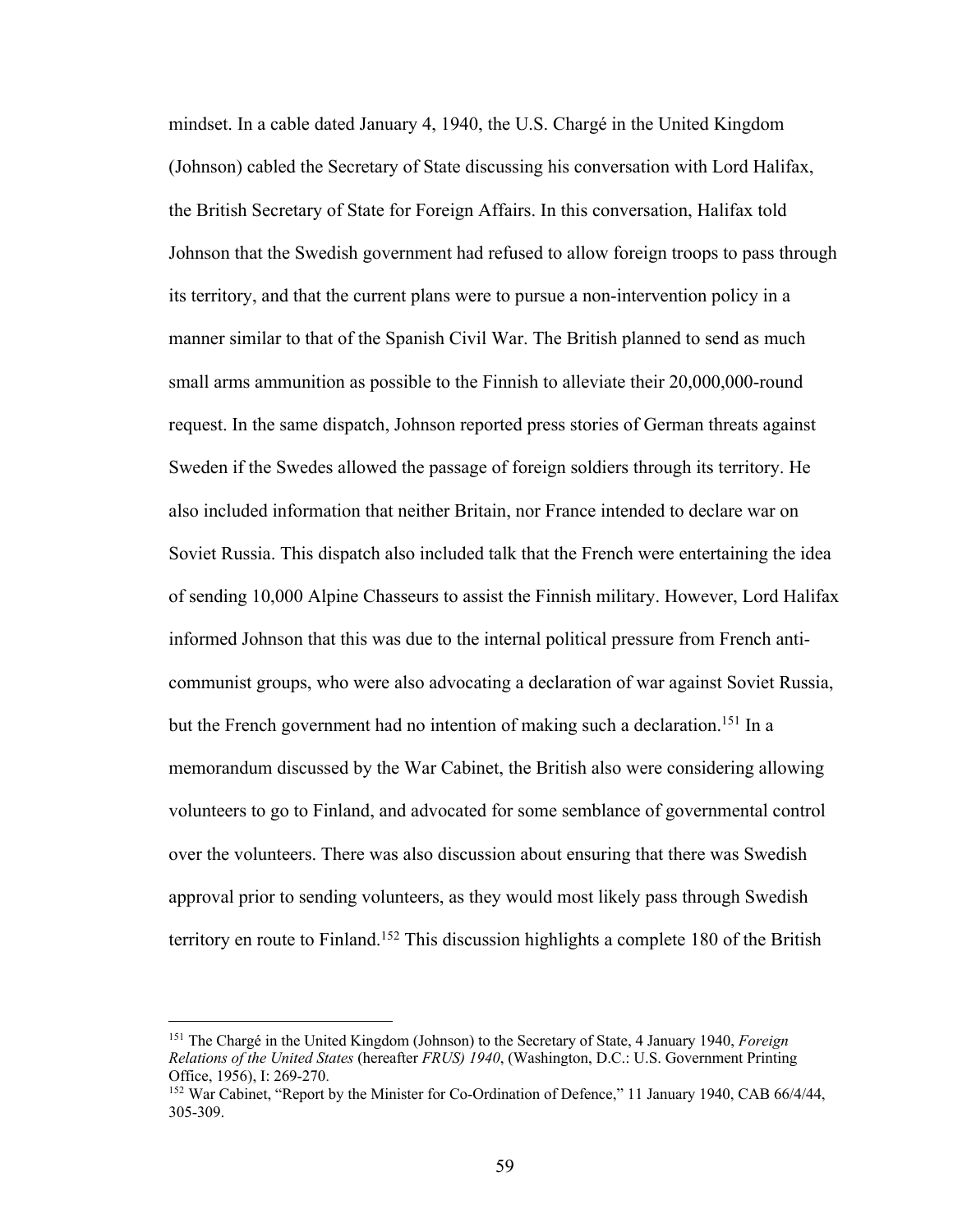government. The British policymakers went from recommending that there be no intervention in Finland if it were alone in conflict with the Soviet Union, to discussing ways to aid and intervene on behalf of Finland.

The American press and public followed the events of the Winter War very closely but were unable to pressure the government into giving Finland the material aid it really needed. Finland thus employed creative means to get the material aid that was so desperately needed, such as offering bounties for war materials. As *Time* reported, the Finns were offering what essentially was a bounty to Russian soldiers for their weapons. Finnish pilots dropped leaflets over the Soviet lines, and over Leningrad in an attempt to draw deserters. Included in the leaflet were instructions on how to surrender to Finnish forces, should the soldiers decide to take the monetary offer. They offered 100 rubles for a pistol, 150 rubles for a rifle, 10,000 rubles for a tank, and they were willing to pay 1,000 American dollars for any pilot who brought to them an undamaged plane. In addition to receiving \$1,000 American dollars, the Finns offered to fly the pilot to any location in the world that they desired. While it is unclear whether Soviet soldiers took the Finns up on their offer, the creativity displayed to get much needed material, and the way that the American press covered it only served to boost the American opinion of and the respect for the Finnish cause.<sup>153</sup>

While the Allies were discussing ways to assist Finland, the Finns were busy worrying about aid that the Soviets may be receiving. The Finns were very concerned with the potential of German aid to Soviet Russia, as the Minister to Finland, Schoenfeld, cabled the Secretary of State on January 5, 1940; he echoed Finnish concerns about the

<sup>153</sup> "World War: Finland Will Pay," *Time*, 15 January 1940, online, accessed 24 February 2020, http://content.time.com/time/subscriber/article/0,33009,772328,00.html.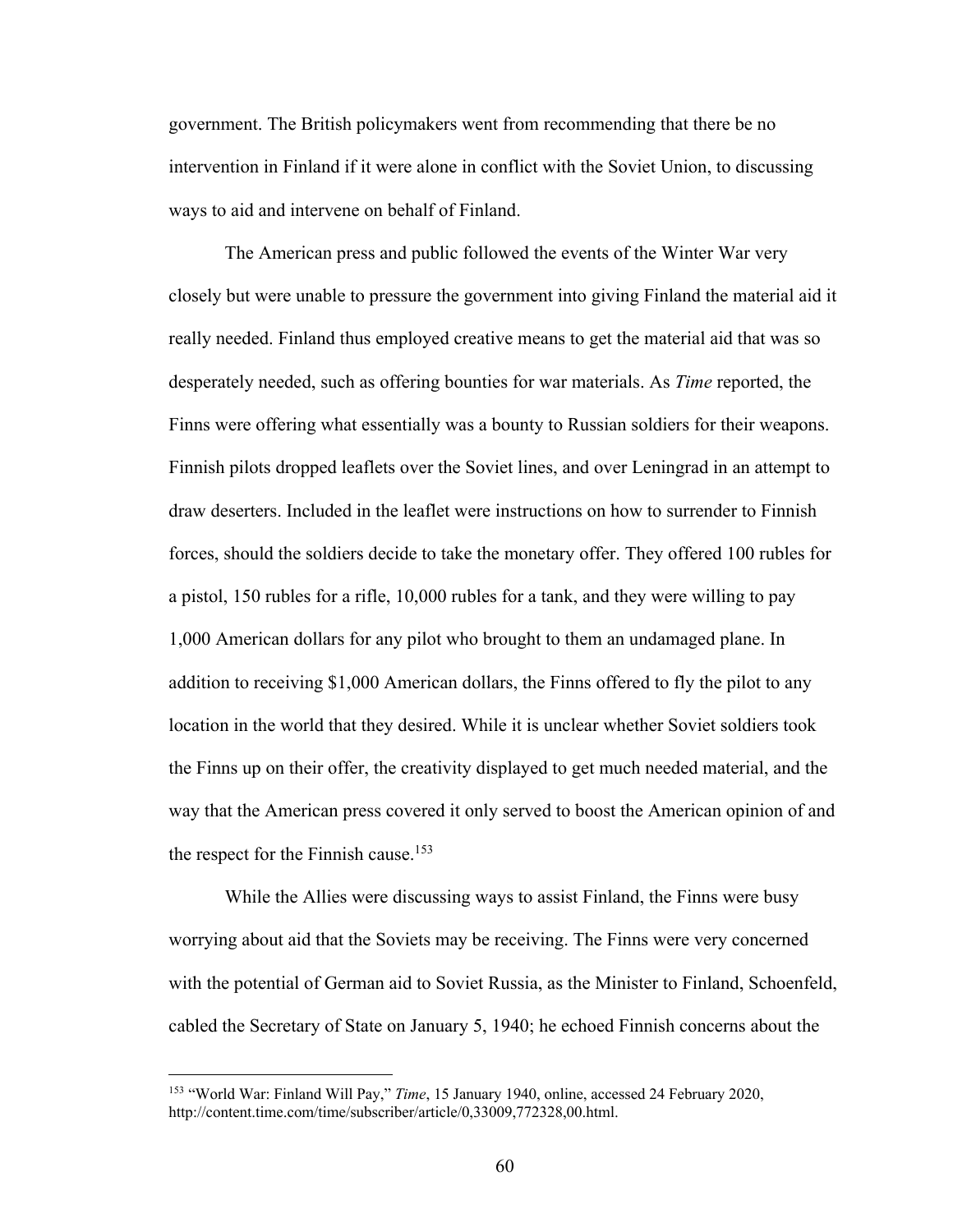alleged Soviet request for 200 German pilots stating that if the pilot request were to be true, there was no way that the Finns could hold militarily. Schoenfeld relayed Prime Minister Ryti's realization of the important role that Sweden was playing for the Finnish army, in which Sweden was importing war materials from Germany, then sending their stock to Finland, and that if Sweden were to be forced to take a position against either Germany or the Soviet Union the situation could be dire for Finland.154 The Germans had absolutely no qualms with their neighbor's army losing division after division to the Finnish army, just so long as the arms were not being shipped directly to the Finnish, thus keeping the appearance of German 'neutrality' in the matter. The Germans may well have welcomed a weakened Soviet army, and their view of the Slavic people as inferior may have caused them to expect the Finnish army to triumph, but because the two nations were allied in a pact of non-aggression, the direct supply of arms could be interpreted as an act of aggression.

Finland was hopeful that the friendly relationship between the Germans and the Soviets would be beneficial to them diplomatically. Finland was hopeful for German neutrality during the Winter War because Finland had a very strong desire for Germany to be a mediator in the resolution of the conflict. The Americans were also considered possible mediators but it only made sense that Finland would prefer an active 'ally' to the Soviets to serve as a mediator, which was relayed to the Secretary of State by Schoenfeld on January 8, 1940.<sup>155</sup> The following day, Schoenfeld again cabled the Secretary of State to relay a statement from the Finnish Prime Minister, Tanner, which read "That the

<sup>154</sup> The Minister in Finland (Schoenfeld) to the Secretary of State, 5 January 1940, *FRUS 1940*, (Washington, D.C.: U.S. Government Printing Office, 1956), I: 271-272.

<sup>155</sup> The Minister in Finland (Schoenfeld) to the Secretary of State, 8 January 1940, *FRUS 1940*, (Washington, D.C.: U.S. Government Printing Office, 1956), I: 273.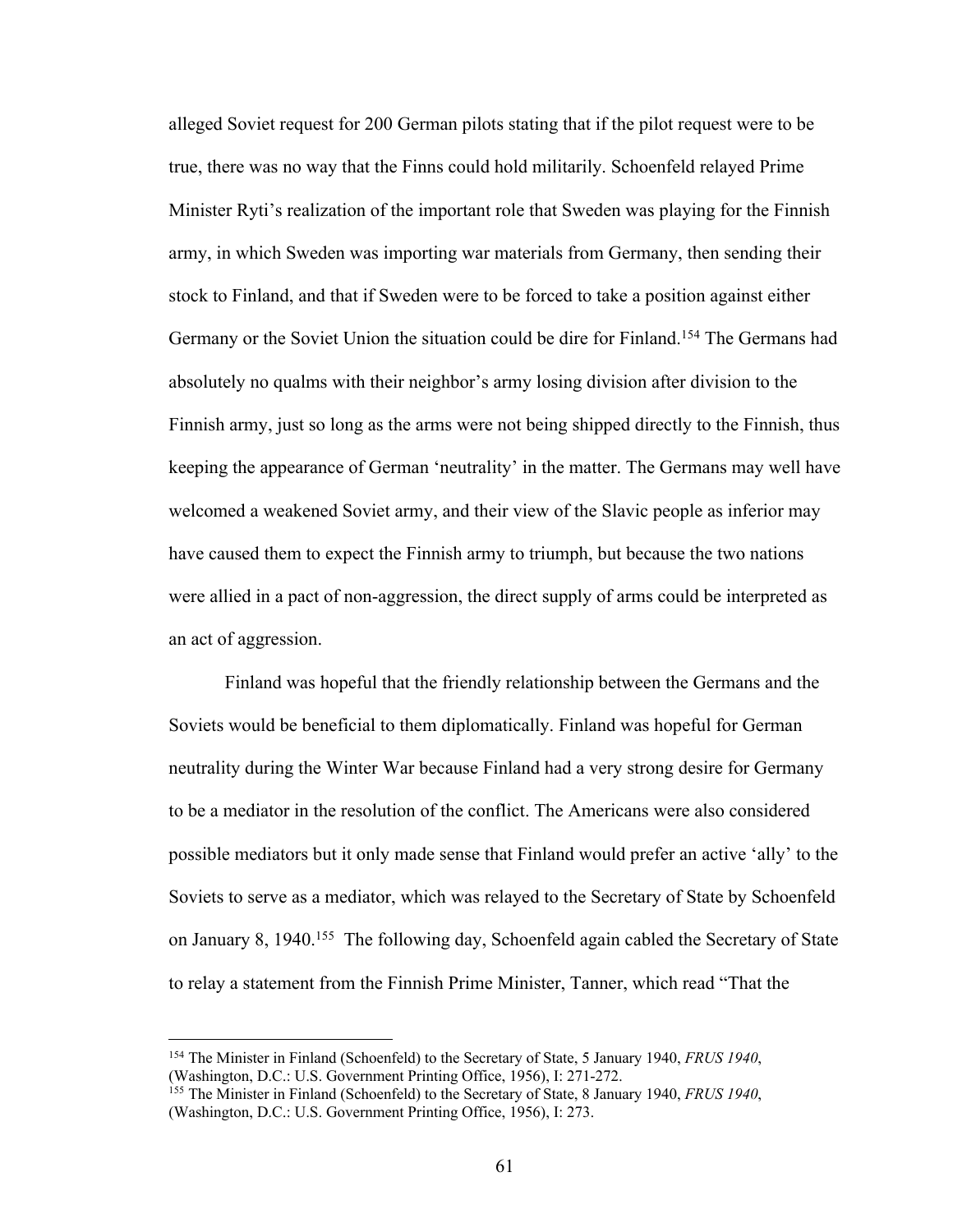United States, together with the other neutral great power Italy, would approach Union of Soviet Socialist Republics and Finland offering their good offices for the purpose of bringing about armistice and peace negotiations and that the United States would invite Italy and Sweden to try to bring pressure to bear on Germany at the same time for the same purpose."<sup>156</sup> While the Germans were maintaining an official policy of neutrality, one of their closest allies, Italy, openly supported Finland. The Italian government was one of the biggest supporters of Finland during the Winter War, outside of Sweden, and its support included planes and 76mm anti-aircraft guns, which Schoenfeld noted in his January  $9<sup>th</sup>$  cable, were obtained with great difficulty.<sup>157</sup>

The French were also very vocal supporters of the Finnish cause and made no secret to the American government of their material support. U.S. ambassador to France William Bullitt cabled back to the Secretary of State on January 15, 1940, that the first 30 French planes had arrived in Finland and had already joined Finnish air operations.<sup>158</sup> Bullitt in the same cable also spoke of the strategic disconnect between the allies and the growing complications involved in supporting the Finns. He stated that the French were willing to send an army into Finland, with their plan calling for the British army joining the French, and a combined French, Polish, and British naval force covering the landings. The British however, demurred because they argued that the Poles wanted no part of the planned invasion; the Polish Prime Minister, General Sikorski, contradicted the British saying that his fleet would love to partake in such an action, which then forced the British

<sup>156</sup> Memorandum of Conversation, by the Secretary of State, 9 January 1940, *FRUS 1940*, (Washington, D.C.: U.S. Government Printing Office, 1956), I: 274.

<sup>157</sup> The Minister in Finland (Schoenfeld) to the Secretary of State, 9 January 1940, *FRUS 1940*, (Washington, D.C.: U.S. Government Printing Office, 1956), I: 275.

<sup>158</sup> The Ambassador in France (Bullitt) to the Secretary of State, 15 January 1940, *FRUS 1940*, (Washington, D.C.: U.S. Government Printing Office, 1956), I: 276.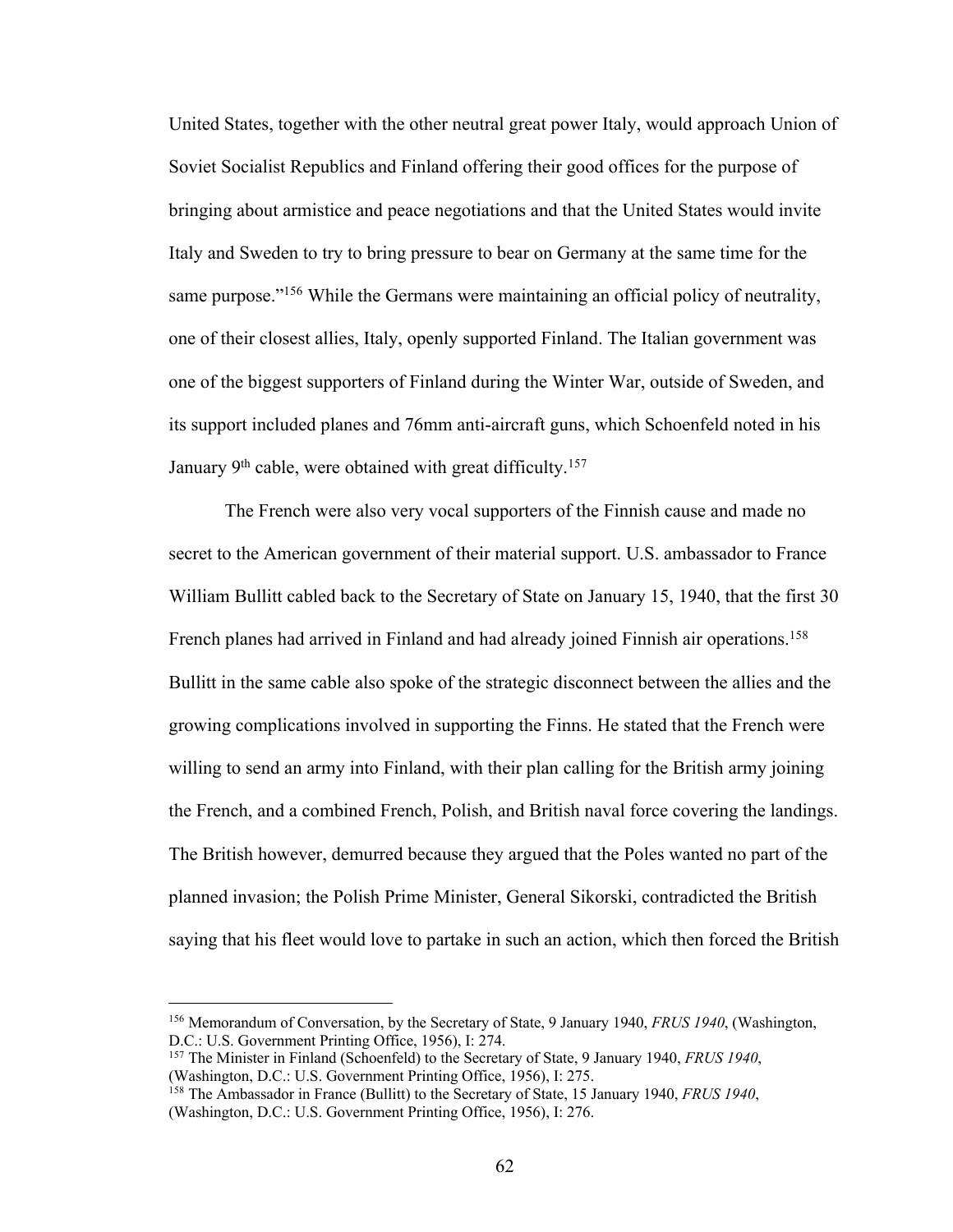to flatly state that they did not want to take any action that could be deemed as a hostile act towards the Soviet Union. Further complicating the French plan, both the Norwegian and Swedish governments refused to permit the French army from passing through their territory.159 Both the French and British governments wanted Finland to continue to stay in a state of war with the Soviet Union, largely because the war was hurting the German war machine. While the Soviets were engaged in warfare, they were unable to supply Germany with the supplies that it required, and the Swedes were also not shipping supplies to the Germans, but if peace came about, then the supply channels would open up again, giving Germany an advantage. $160$ 

Despite its disadvantages in manpower and material, Finland was determined to stand its ground. For the American public, closely following the Winter War through press reports, this struggle would have reminded them of the War of 1812, where an undermanned, outgunned United States military was able to fend off a British invasion. It was previous events in American history that the press, when reporting on the Winter War, was sure to correlate when discussing the conflict. The early part of the Winter War was marked by one Finnish victory after another on the ground. The infamous "Mannerheim Line" was an eighty-mile long series of fortifications spread out along the Karelian Isthmus bordered by Lake Ladoga to the north and the Baltic Sea to the south.<sup>161</sup> On February 5, 1940, Schoenfeld cabled the Secretary of State to inform him of the recent military successes the Finns had in the vicinity of the line, successes that included

<sup>159</sup> The Ambassador in France (Bullitt) to the Secretary of State, 15 January 1940, *FRUS 1940*, (Washington, D.C.: U.S. Government Printing Office, 1956), I: 276-277. <sup>160</sup> Jacobs, *America and the Winter War, 1939-1940*, 218.

<sup>161</sup> William R. Trotter, *A Frozen Hell: The Russo-Finnish Winter War of 1939-1940* (Chapel Hill, NC: Algonquin Books of Chapel Hill, 1991), 64, 70.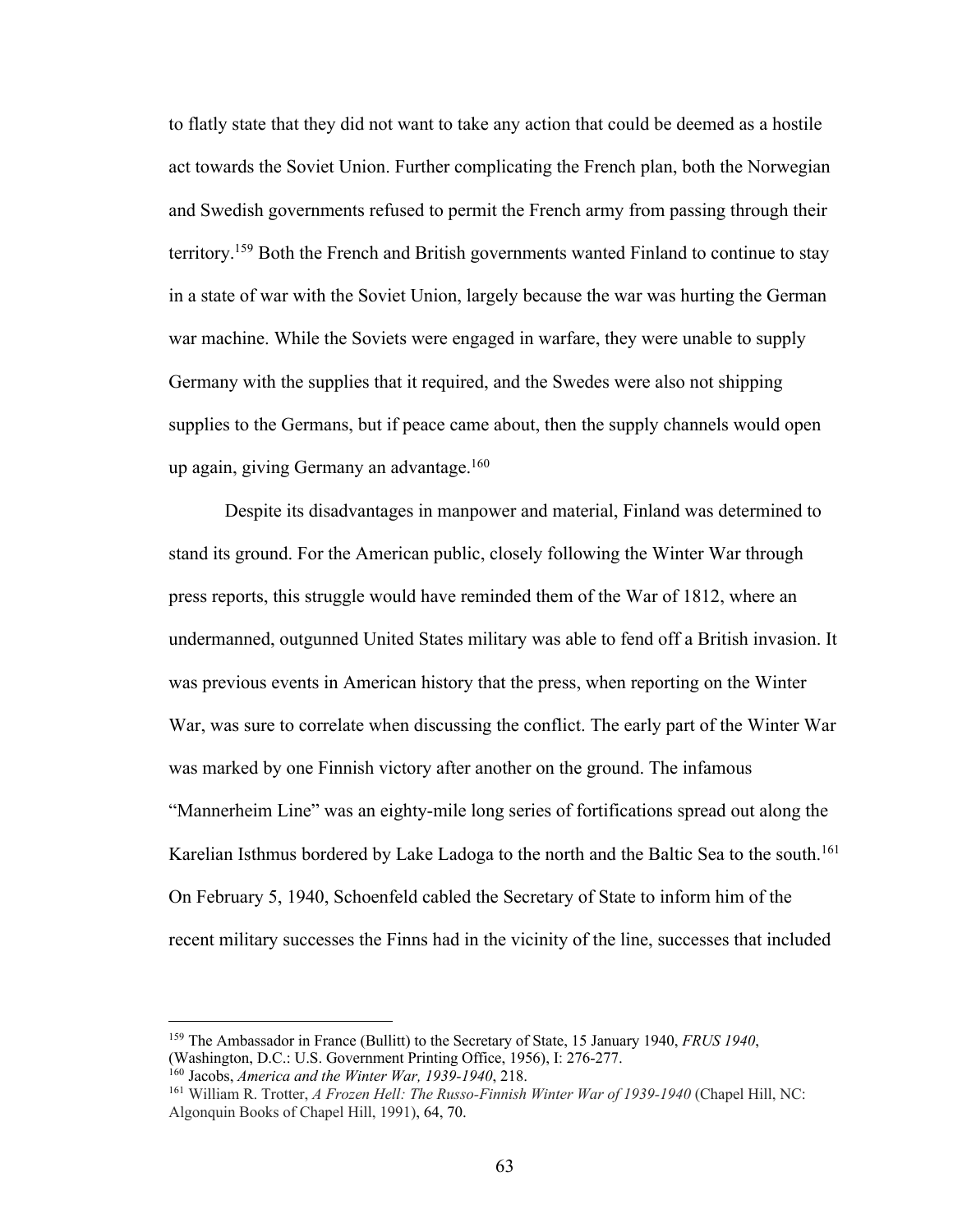the destruction of the 18<sup>th</sup> Soviet division at Kittala, and the encirclement of the 168<sup>th</sup> division south of the lake. In the same cable, he also reported back that the Soviets were rumored to be reaching out to the Swedes to establish contact with Finland, so the two sides could begin peace talks.<sup>162</sup> In order to defeat a numerically superior foe, the Finns employed a tactic known as "motti" in which a smaller force slowly chips away at a larger force by using a front and rear guard to surround the larger element, and utilizes quick, ambush attacks to deplete the enemy morale. The Finns employed this tactic effectively by targeting the supply sections and the Soviet kitchens, depriving them of any warmth."163 *Life* detailed the destruction of the Russian's 44th division, comparing it to the defeat suffered by General Braddock at the hands of the French and Indians during the French and Indian War.<sup>164</sup> This analogy would be one of many used by the American press to help drive home the struggle of an outnumbered, outgunned group fighting against a technologically superior enemy.

The motti tactics employed by the Finnish army did not go unnoticed by American military leadership. The Finnish army's effective use of motti tactics during the course of the Winter War, especially at the Battle of Suomussalmi where these tactics destroyed two entire Soviet divisions, was taught as a part of a military history course at the United States Military Academy at West Point.<sup>165</sup> The fact that the United States army was teaching its future officers the tactics employed by the Finnish army fifty years after they were employed in battle not only demonstrated that its tactical effectiveness

<sup>162</sup> The Minister in Finland (Schoenfeld) to the Secretary of State, 5 February 1940, *FRUS 1940*, (Washington, D.C.: U.S. Government Printing Office, 1956), I: 287.

<sup>163</sup> Trotter, *A Frozen Hell: The Russo-Finnish Winter War of 1939-1940*, 131.

<sup>164</sup> "Second Battle of Suomussalmi," *Life*, 12 February 1940, 28.

<sup>165</sup> Trotter, *A Frozen Hell: The Russo-Finnish Winter War of 1939-1940*, 131.; Trotter's book was published in 1991, and it is currently unknown if the USMA is still teaching a military history course that discusses motti tactics.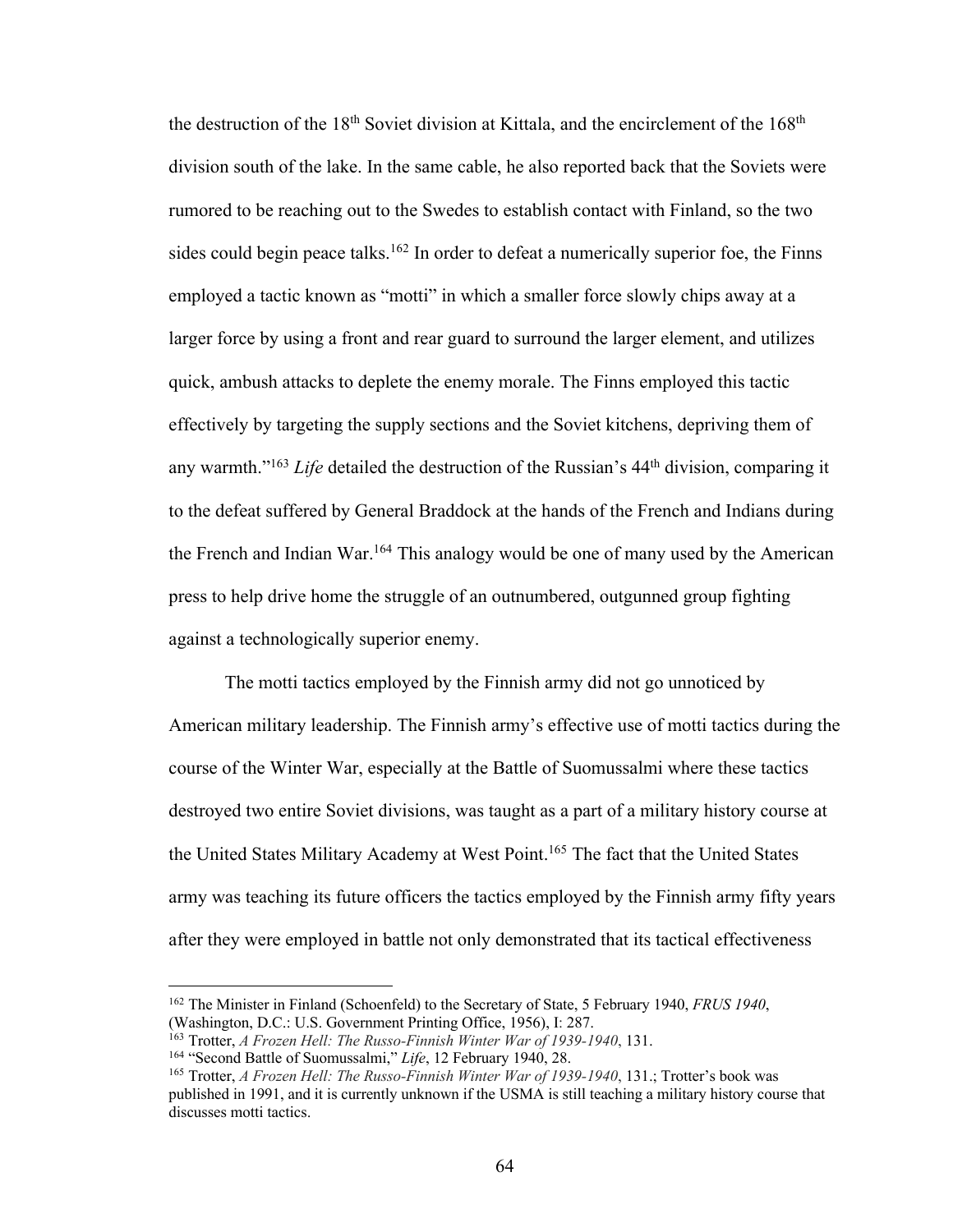had withstood the test of time, but also showed the amount of respect that American leadership had for the Finns. The American magazine *Time* introduced its readers, and the world, to the term "sisu" the Finnish word for "guts", which the Finns used as their rallying cry during the course of the war. More importantly, the magazine helped drive the cry for international assistance to the beleaguered Finns.<sup>166</sup>

It is clear why not only the West be so enamored by the successes of the Finns, but also why Germany would reconsider its alliance with a power that it thought to be much stronger. The Finnish successes were not restricted to combat on the ground. The Finnish air force performed exceptionally well, considering that their aircraft were comprised of donations from many different countries. This performance is especially surprising as the Finns tended to only send one aircraft up against incoming Soviet formations, and on one occasion, the (only) Finnish ace Jorma Sarvanto downed six Soviet bombers in only four minutes. By the end of the war, the Soviet planes would break formation and turn back at the sight of the lone Finnish aircraft sent to challenge them.167 This not only spoke to the skill and effectiveness of both the Finnish pilots and strategy, but also to the incompetence of the Soviet air force. By the end of the war, the pilots of the Finnish air force had sustained a loss of 26 aircraft, while shooting down 240 Soviet aircraft.<sup>168</sup>

While Finland had successes during the first three months of the Winter War, its lack of sufficient manpower and war material supplies posed a serious problem. Unfortunately for Finland, it could not hold back the Soviets forever. Finland knew that it

<sup>166</sup> James Aldridge, "Northern Theatre: Sisu," *Time*, 8 January 1940, online, accessed 24 Feb 2020, http://content.time.com/time/subscriber/article/0,33009,763161-1,00.html.

<sup>167</sup> Jonathan Clements, *Mannerheim: President, Soldier, Spy* (London: Haus, 2012), 251.

<sup>168</sup> Trotter, *A Frozen Hell: The Russo-Finnish Winter War of 1939-1940*, 191.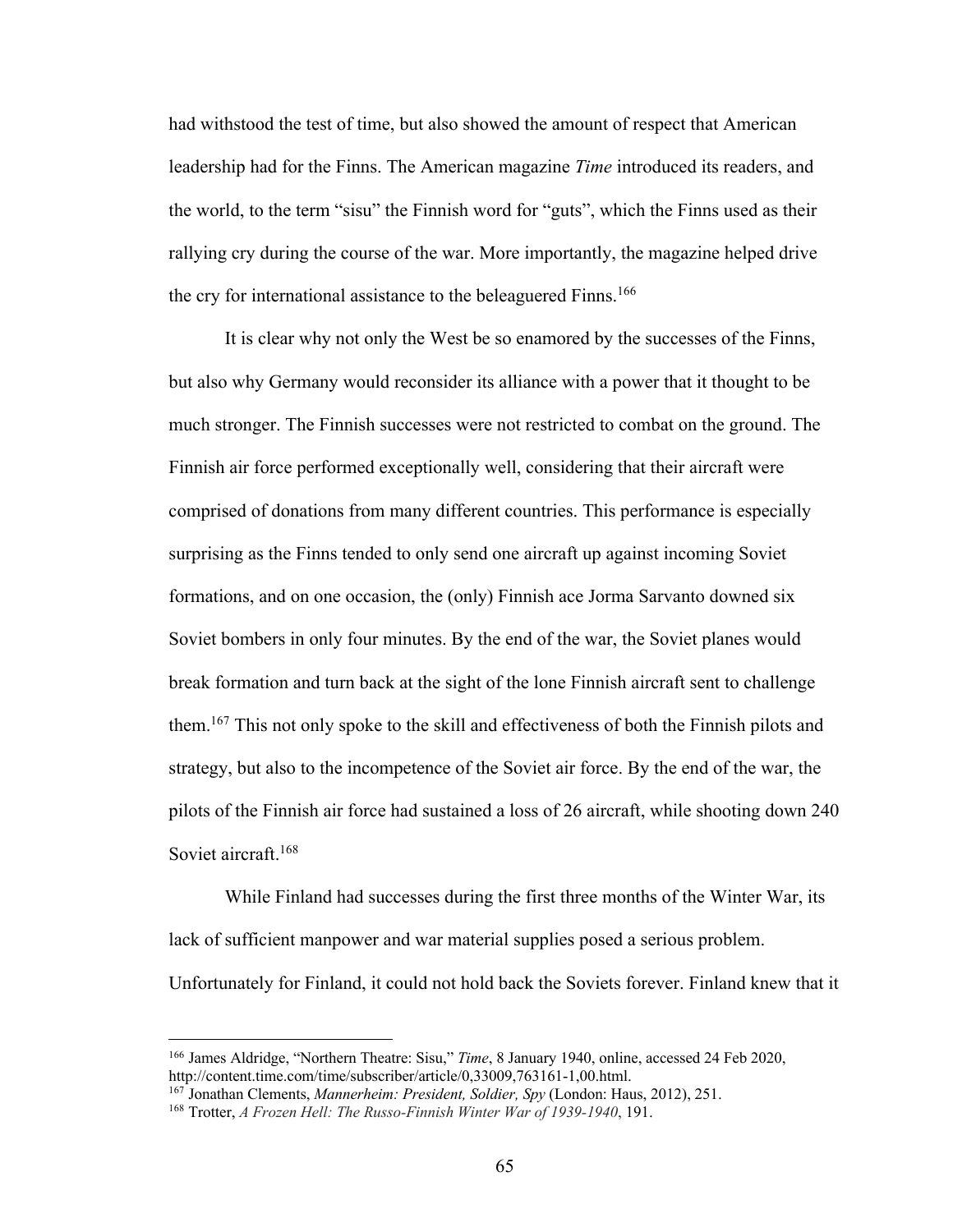desperately needed assistance from western allies, such as the United States, Britain, and France. US isolationism was still strong, and the British and French knew their plan to send an expedition through Norway and Sweden was never going to materialize due to resistance from the Norwegian and Swedish governments, yet they attempted to act as if permission was soon coming as a means to keep Finland in the fight, thus weakening the Soviets. As the spring thaw approached, it desperately sought peace knowing that Finnish forces would not hold out as they had during the winter. It should be noted that according to the Finnish Minister of Foreign Affairs, as late as March 2, 1940, the British and French had appealed to the Norwegian and Swedish governments for passage of forces, but that yet again, they were denied.<sup>169</sup> While the United States was not willing to take an active role in the mediation of peace talks, it did take a vested interest in the independence of Finland. The American Ambassador in the Soviet Union, Laurence Steinhardt, cabled the Secretary of State on March 8, 1940 to inform him of the proposed peace treaty that the Soviets were preparing to send to the Finnish government. It was a treaty that was very favorable to the Soviet Union and the proposition was made from a position of Soviet strength, not weakness. In this cable, Steinhardt included a conversation that he had with Molotov, who told him that "The Soviet Union is not interested in the composition of the Finnish government." Steinhardt did not entirely believe this statement; he expressed his concern that the Soviets may attempt to go outside their reported terms in order to put Kuusinen's pro-Soviet government in power.170

<sup>169</sup> The Minister in Finland (Schoenfeld) to the Secretary of State, 4 March 1940, *FRUS 1940*, (Washington, D.C.: U.S. Government Printing Office, 1956), I: 296.

<sup>170</sup> The Ambassador in the Soviet Union (Steinhardt) to the Secretary of State, 8 March 1940, *FRUS 1940*, (Washington, D.C.: U.S. Government Printing Office, 1956), I: 305-306.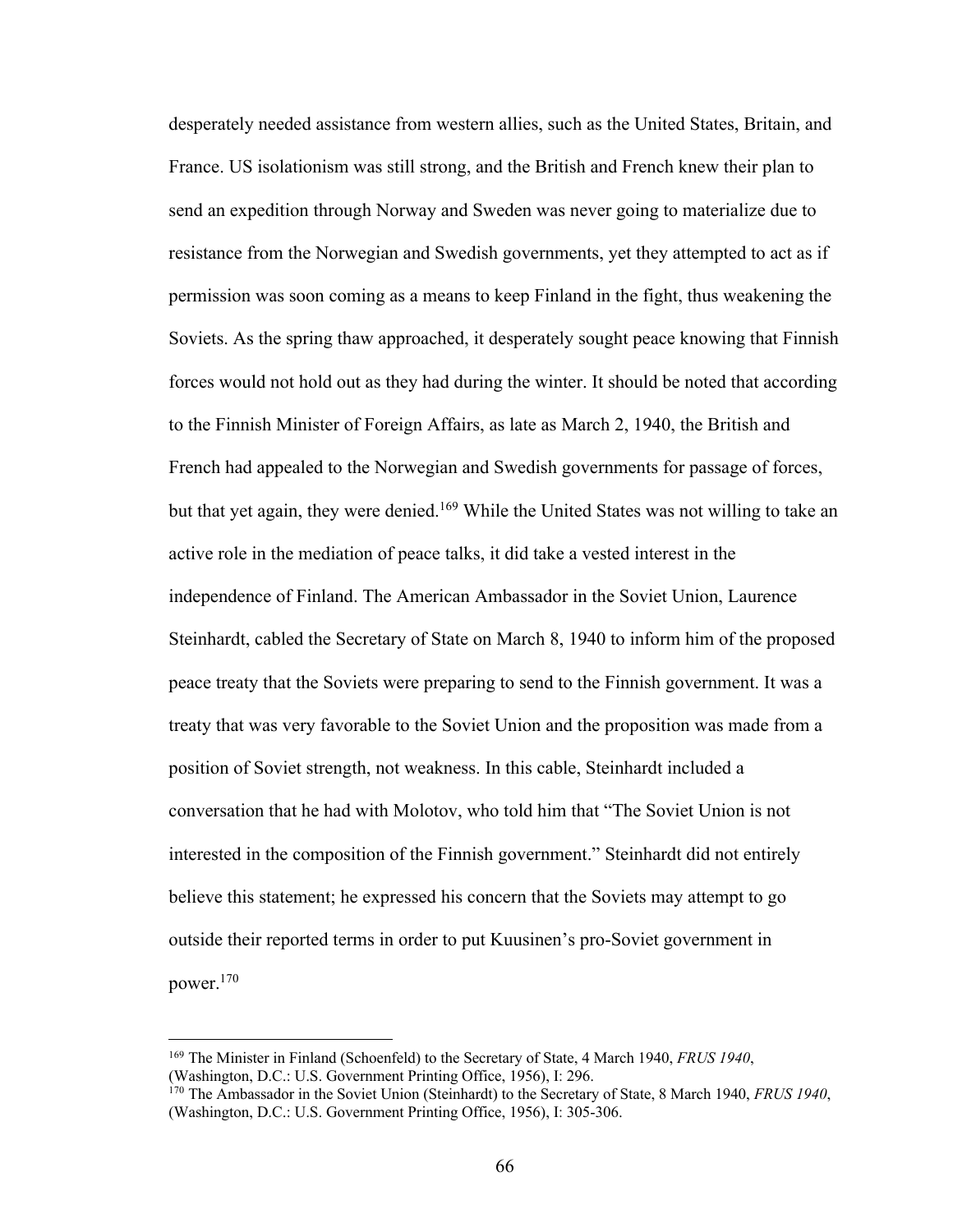The Winter War came to a close on March 13, 1940 with the signing of the Treaty of Moscow. Finland ceded about ten percent of its territory, having to relocate 400,000 to 500,000 citizens from that territory, and having to deal with the loss of agricultural and forestry lands, and dealing with cuts in forestry product production.<sup>171</sup> Americans had donated \$300,000 to the Red Cross and nearly \$3 million to Hoover's Finnish Relief Fund by the end of the Winter War, and these organizations pledged to continue helping the soldiers wounded in the fighting, and the resettlement of Finns who lost their land in the Treaty of Moscow.172 In the closing months of the war, the United States had only delivered seventeen of the forty-four Brewster airplanes purchased by Finland, with only a handful participating in the Winter War's waning days. The War Department did help Finland secure contracts to purchase small arms ammunition, powder, and TNT, however these were not delivered in time to be used during the Winter War. With the Treaty of Moscow also came the opportunity for Finland to buy arms directly from the United States, which they took advantage of, purchasing 75mm guns and 8-inch howitzers.<sup>173</sup> Despite negotiating a peace that retained their autonomy, Finland's future was far from assured.

<sup>171</sup> The Minister in Finland (Schoenfeld) to the Secretary of State, 13 March 1940, *FRUS 1940*, (Washington, D.C.: U.S. Government Printing Office, 1956), I: 317; The Ambassador in the Soviet Union (Steinhardt) to the Secretary of State, 13 March 1940, *FRUS 1940*, (Washington, D.C.: U.S. Government Printing Office, 1956), I: 314-317; Lunde, *Finland's War of Choice: The Troubled German-Finnish Coalition in WWII*, 19.

<sup>172</sup> Jacobs, *America and the Winter War, 1939-1940*, 228.

<sup>173</sup> Jacobs, *America and the Winter War, 1939-1940*, 224-225.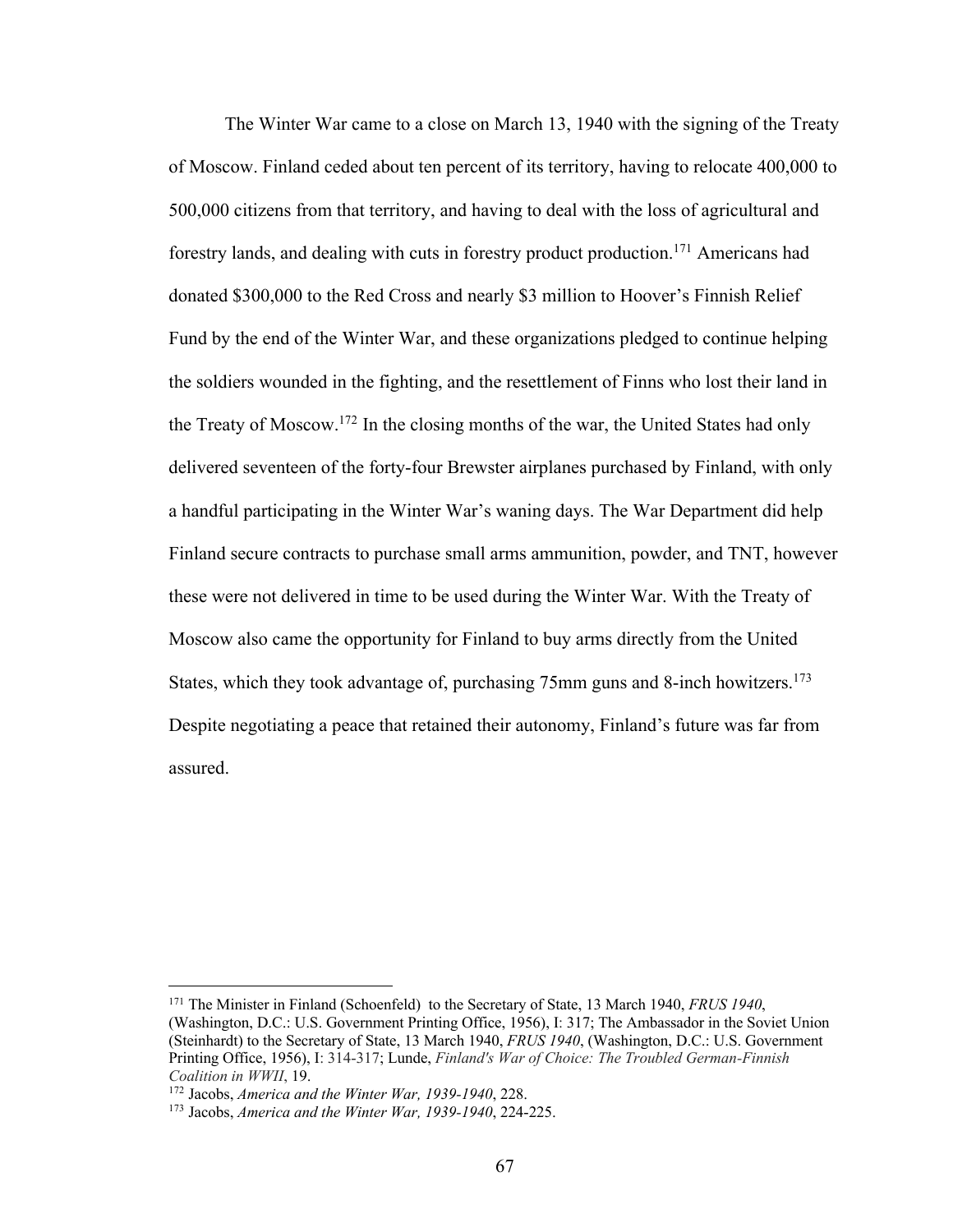## V. THE FINNISH MIRACLE: FINLAND'S INDEPENDENCE AFTER WORLD WAR II

At the conclusion of the Winter War, the American public still overwhelmingly supported Finland, as did the Roosevelt administration. Anti-communist sentiment in the United States was part of the reason for the continued support. Americans also supported Finland because they witnessed the tiny republic stand up against communist tyranny, which brought back memories of American history, when the tiny American republic stood up against tyrannical Britain. Finally, the promptness and consistency of Finland's repayment of its debt to the United States not only helped Finland gain support from the Roosevelt Administration, but also the American people. This support would become vital when Finland entered the Second World War as an Axis belligerent. The United States was the only allied nation that did not declare war on Finland, as the government saw Finland's war with the Soviet Union as a separate war, outside of the global conflict. The United States, unlike the United Kingdom, benefitted from the geographic separation from Finland, as they did not need to declare war to simply appease the Soviets. The Finnish government, despite being in a full-blown war, continued to make its debt payments to the United States. This was not only appreciated by the American public and government, but it was a sign of goodwill that demonstrated that Finland wished to maintain its close relationship with the United States. The United States, like any lender, appreciated the promptness of the debt payments and continued to work towards finding a solution that would keep its preferred borrower independent and able to borrow more in the future. It was this positive economic relationship, and its resulting influence on

68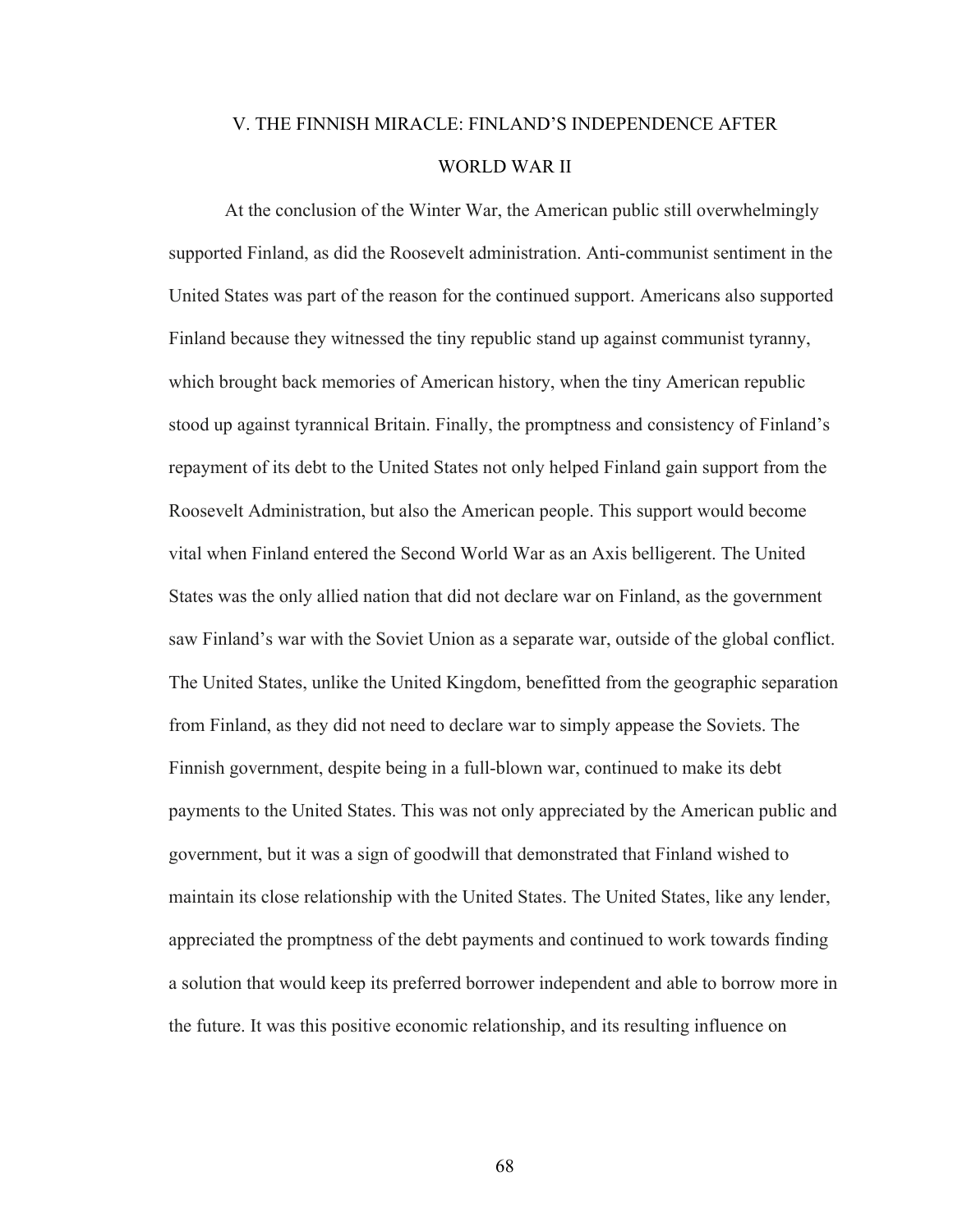American public opinion, that drove US policy makers to find an avenue to ensure an independent Finland.

Finland was the only country in Europe that shares a land border with Soviet Union (Russia) to retain its complete autonomy at the end of World War II. Finland fought two separate wars against the Soviet Union from 1939-1940 (Winter War) and 1941-1944 (Continuation War), and yet was still able to maintain its complete independence. The previous chapter detailed the events of the Winter War, and this chapter will focus on the events of the Continuation War. This then brings up the question, how was Finland able to maintain its independence after World War II? The first factor that deserves consideration is the nature of Finland's co-belligerency with Germany, and its impact on relations with the allied nations. Specifically, Finland's relationship with Britain was severely impacted by the Finnish belligerency with Germany. The second and most well-known factor is the shared anti-communist feelings among the Finnish and West. Vocal support from FDR, among others, was prevalent especially during the Winter War. Finland's choice of armed resistance is what separated it from its Baltic neighbors, and it is important to note that after the Baltic states allowed Soviet forces into their countries in the name of "security" they would not regain their independence until after the collapse of the Soviet Union in 1991. In addition to this point, the United States acknowledged that the Finnish campaign against the Soviet Union was a separate war, not a part of the larger global conflict. Third, and most importantly, the economic relationship between Finland and the United States was central, as it was Finland's impeccable record of repaying its debt to the United States, its close association with private investors, and its abundance of natural resources in high

69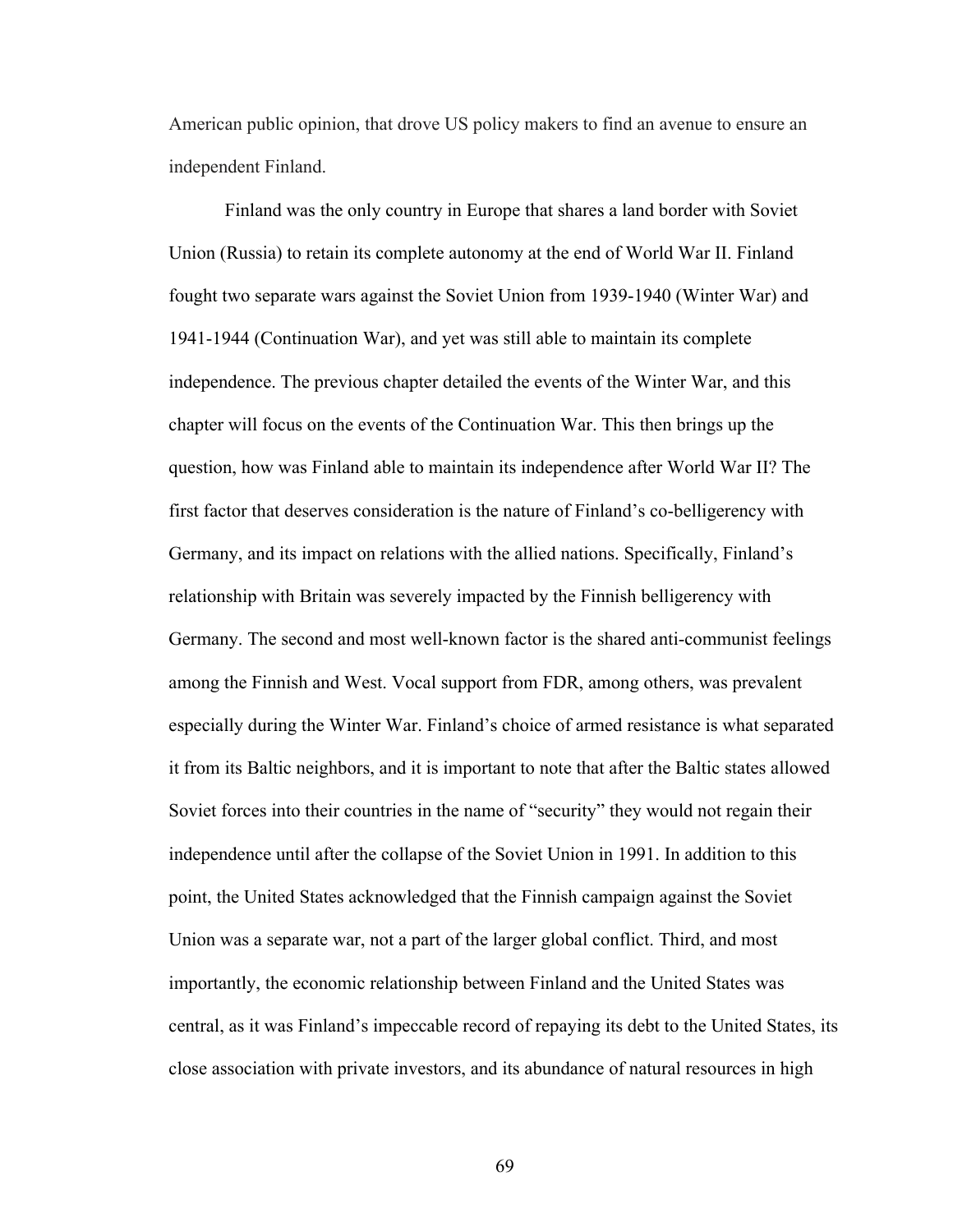demand in the United States, that led to Finland maintaining its independence.

Due to geographic isolation, Finland struggled to fulfill its most basic needs, such as food stuffs, through trade with the West. This became especially apparent once Germany invaded Denmark and Norway, and left Finland with two choices, rely on the Soviet Union, or rely on Germany. The first choice was out of the question, and so the Finns sought aid from Germany. Finland's co-belligerency with Germany had the greatest impact on relations with the West, most notably with the British, but the United States remained friendly with the Finns. Germany during the spring of 1940 had taken over Denmark and Norway, a takeover that damaged Finland in two ways. First, the Finnish were unable to receive supplies from the West, as the Germans had controlled the approach to the Baltic Sea. Second, the stunning defeat sustained by the Allied forces in Norway led the Finns to lose the respect for the fighting skill and strength of the Allies. With the French capitulating months later, the Finns expected to lose British support, as they figured that the British would align themselves with the Soviet Union.<sup>174</sup> This shift was a complete reversal from months earlier, when Churchill proclaimed, "Only Finland, superb, nay sublime in the jaws of peril- Finland shows what free men can do."<sup>175</sup> Now these free men were forced to make a deal with the devil.

In the aftermath of the Winter War, Finland again sought to establish its neutrality and gain international recognition of its neutrality similar to that of Sweden. The Finns attempted to maintain peaceful terms with the Russians, and the Germans, who at the time were allied, by agreeing to ship raw materials to both. Under the terms of the agreement, the Germans would receive 60% of the nickel ore mined from Petsamo, while

<sup>174</sup> Lunde, *Finland's War of Choice*, 21.

<sup>175</sup> Clements, *Mannerheim: President, Soldier, Spy*, 254.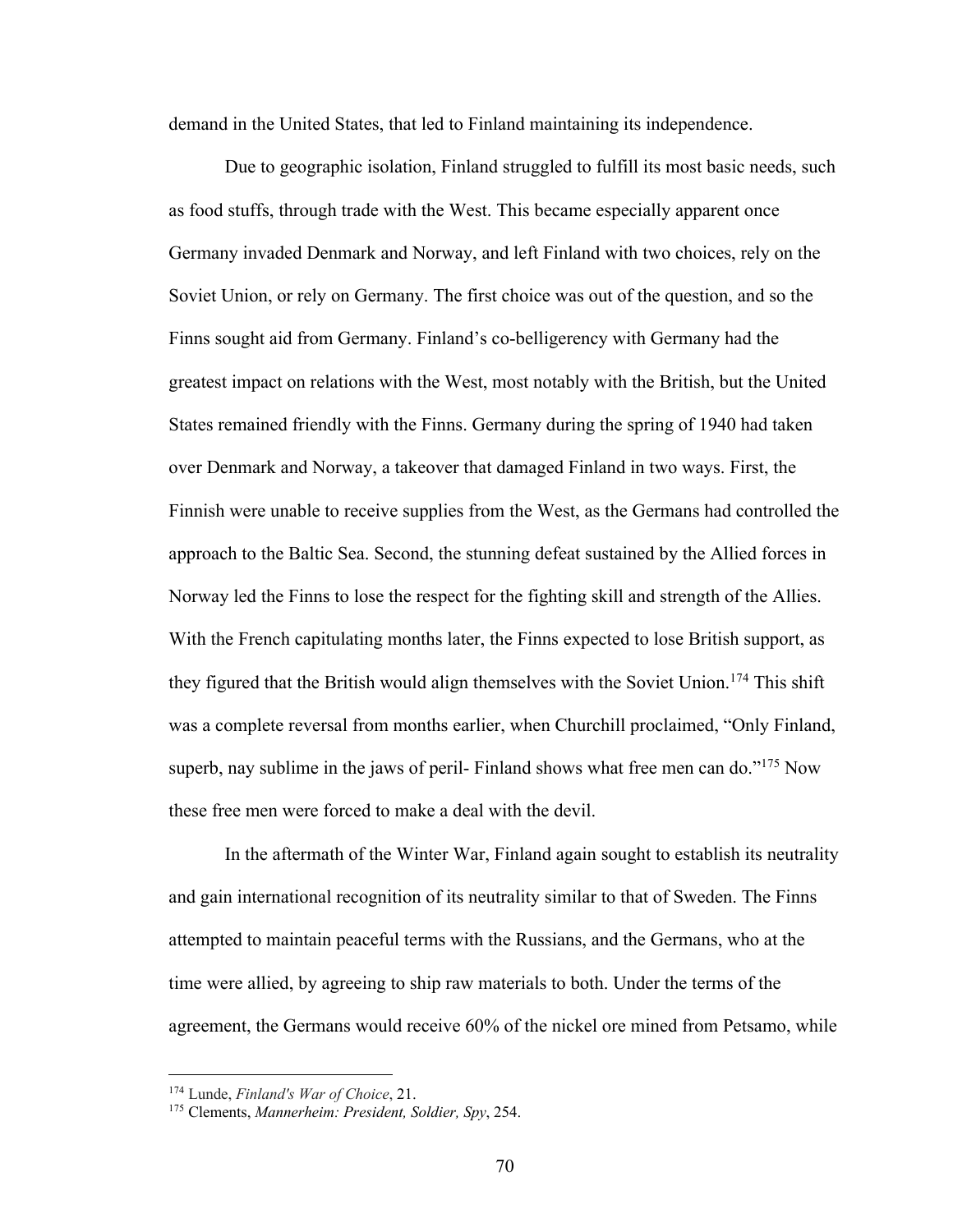the Russians would receive the other 40%, and these allocations would be after Finland had satisfied its own nickel needs. In his report to the Secretary of State, Minister Schoenfeld notes that this deal did not sit well with the British government.<sup>176</sup> By agreeing to this deal, the Finns attempted to do something that they had sought after all along, which was trading with their larger, more powerful neighbors while maintaining their neutrality. This neutrality, however, would not last long.

As 1941 drew closer, the fragile alliance between the Soviet Union and Germany began to show signs of strain, and Finland and its war material resources would soon become a cause for concern of both the Soviets and Germans. These rising tensions between the Germans and the Soviets caught Finland in a precarious position. While the Germans and the Soviets had a non-aggression pact in place, reports from American diplomats show a rising level of distrust. On August 19, 1940, the Chargé in the Soviet Union (Thurston) cabled the Secretary of State to inform him of the completion of Soviet troop movements, one that included twenty divisions along the Finnish border and another ten in Estonia.177 Thurston speculated that the reason for the movement was a sort of preparation for Soviet action in Finland. This action would speculatively kick off when the Germans began their invasion of Britain; however, this seems to be pure speculation on the part of Thurston as no clear plans have been uncovered. Knowing that the Germans invaded and overtook the Norwegians in April 1940, and with Poland partitioned between the Nazis and Soviets, the picture becomes clear that Finland would

<sup>176</sup> The Minister in Finland (Schoenfeld) to the Secretary of State, 29 July 1940, *Foreign Relations of the United States 1940*, (Washington, D.C.: U.S. Government Printing Office, 1956), I: 344-345 (hereafter *FRUS)*.

<sup>177</sup> The Chargé in the Soviet Union (Thurston) to the Secretary of State, 19 August 1940, *FRUS, 1940*, I: 340.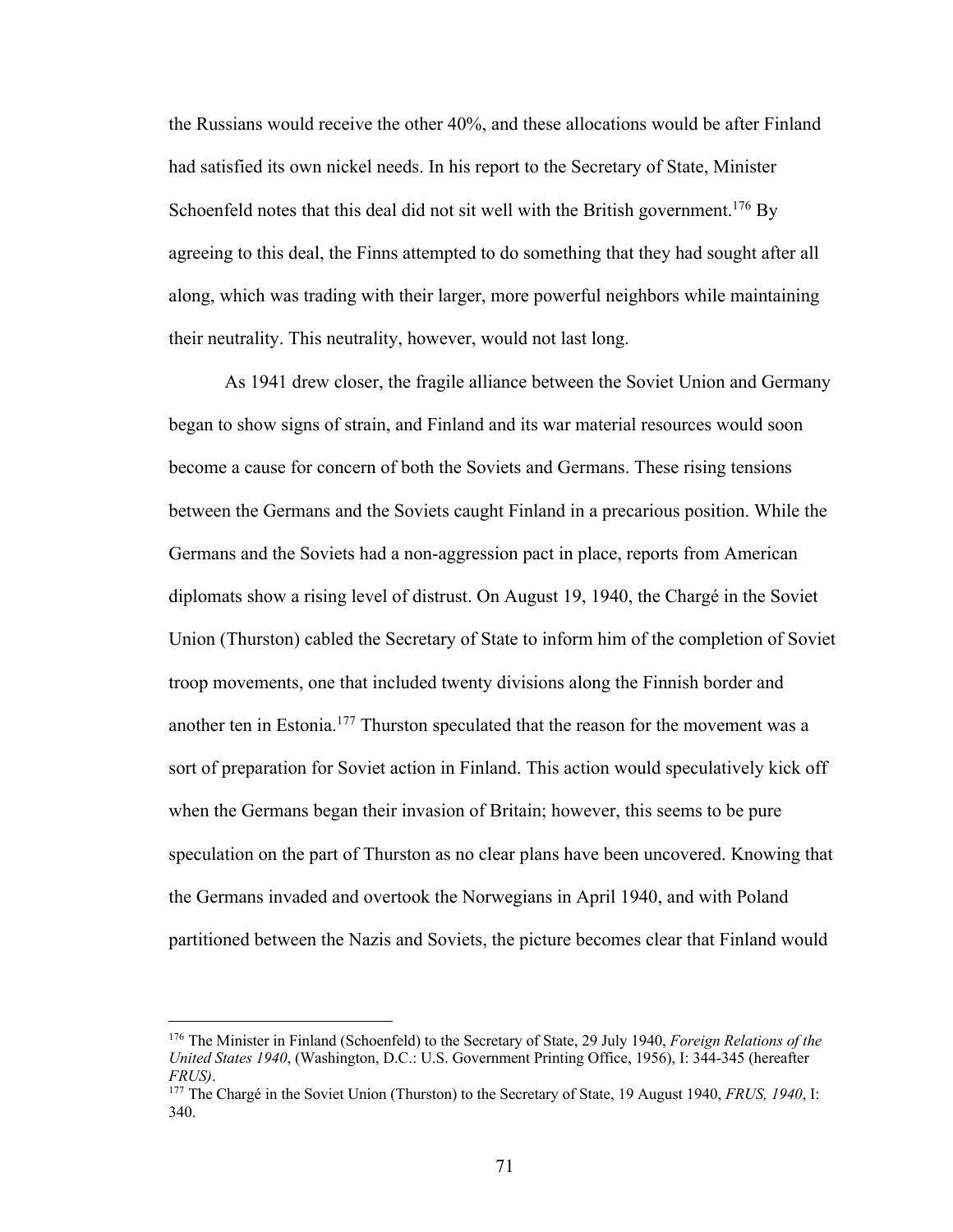soon become the next contested territory.

The Finnish government also knew that Finland was soon to be the site of contested territory, and again attempted to form a union, for purposes of unified neutrality and defense, with the Norwegians and Swedes. The Finnish government knew that by projecting strength, they would be able to stave off further attempts by foreign invaders to occupy their territory and drag them into the growing global conflict. This realization that strength was power was undoubtedly a motivator for Finland to seek and maintain friendly relations with the United States. In a cable to the Secretary of State, Minister Schoenfeld details a conversation with Finnish Prime Minister Ryti, where the latter discusses the planned union. He goes on to inform the Secretary of State that the plans were being kept secret, and out of the public for the time being, but that the Swedish government and military were seriously considering the proposal, according to the Prime Minister. Schoenfeld notes that he brought up during his conversation with Ryti the proposal brought upon by his predecessor, and the opposition that the Soviets gave to the idea of the Norwegians, Swedes, and Finns uniting in neutrality and defense. When Schoenfeld mentioned this to Ryti, the latter expressed regret that the plan had been made public.<sup>178</sup> The attempts of the Finns to form a union with their neighboring nations demonstrates their ultimate desire for neutrality, but also their acknowledgement that the Nazis and the Soviets respected the neutrality and military strength of the Swedes, strength that Finland knew it would need in the event of another conflict.

The Finnish government must have realized that the idea of a defensive alliance with Sweden, Norway, or both was futile, as a week after Schoenfeld reported to the

<sup>178</sup> The Minister in Finland (Schoenfeld) to the Secretary of State, 5 September 1940, *FRUS, 1940*, I: 341- 342.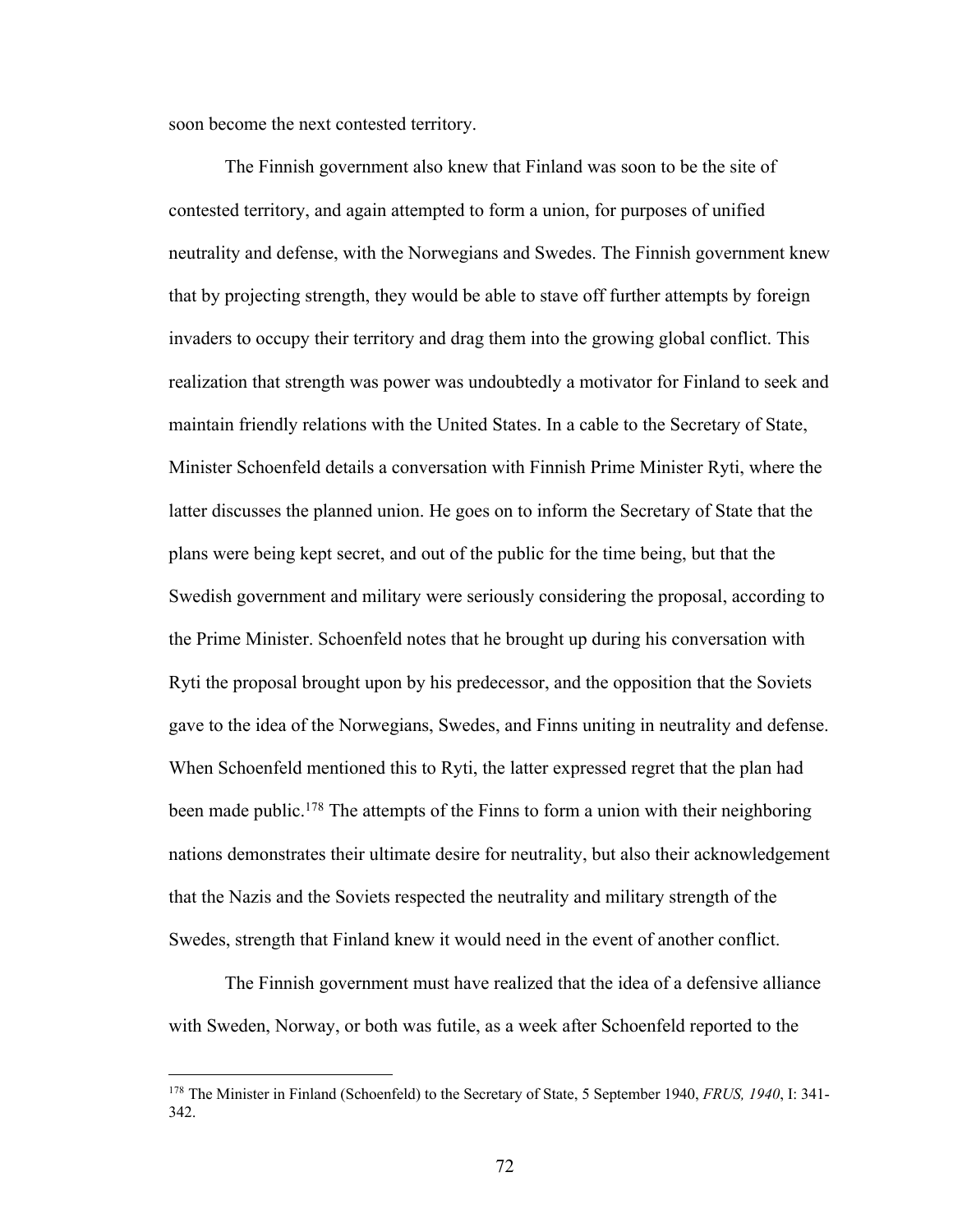Secretary of State Finland's desire for neutrality, he sent another telegram to the Secretary informing him of the improving relations between Finland and Nazi Germany. The warming of relations between the Finns and Germans was only natural. The Finns would not align themselves with the Soviets, especially after the Winter War, and western allies like Great Britain and the United States were too far away to provide any direct assistance. It is also worth mentioning that the German U-boat campaign being waged in the Atlantic on allied shipping limited any possible availability of ships to bring aid to Finland. In this telegram, Schoenfeld discussed how the relations were quickly warming up between the two nations, including Hitler directing German athletes to compete against Finnish and Swedish teams in a friendly meet in Finland. He also noted that the Finnish government had done well to suppress the anti-German feelings that were prevalent only a year prior when the Molotov-Ribbentrop pact was signed. Schoenfeld also casually warned the Secretary that it was very reasonable to conclude that Germany was not going to let the Soviets have a free hand in Finland as they had during the Winter War.<sup>179</sup> This warning is important in two ways: the first is that it shows that despite Nazi Germany and the Soviet Union being allies, the two are on a collision course for conflict. The second way that this warning is important is that it shows that the Germans were seeking to spread their influence in the same way that they did in 1918 with regards to Finland, and that they again would be a rival to the influence of the United States in Finland.

The relationship between the Finns and the Germans quickly blossomed past the point of simple commercial agreements. This budding relationship would arouse Soviet

<sup>179</sup> The Minister in Finland (Schoenfeld) to the Secretary of State, 5 September 1940, *FRUS, 1940,* I: 342- 343.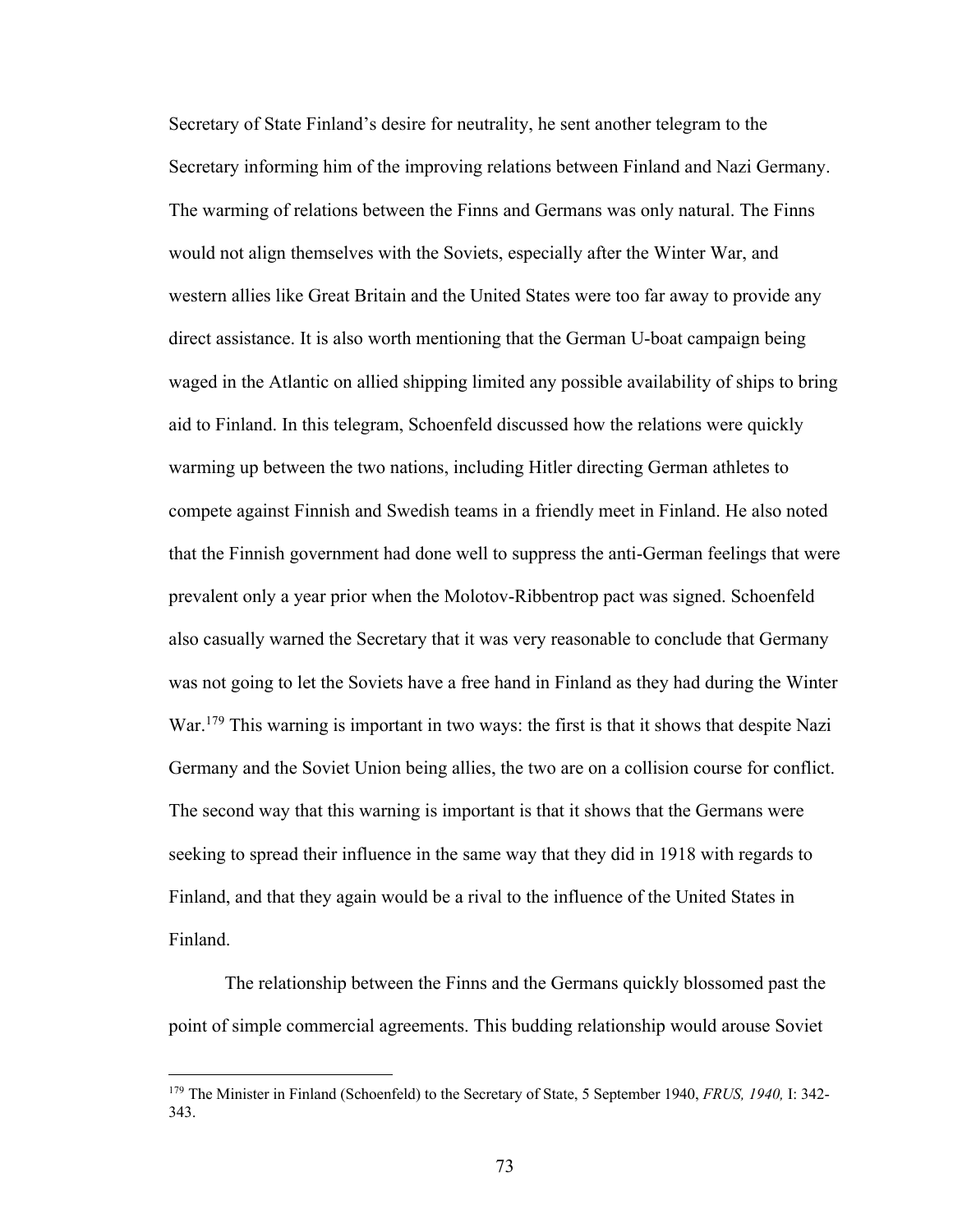suspicions of Finland's true intent and would eventually lead to Britain to side with the Soviets (as a means to keep them engaged with the Germans). However, the United States, while suspicious, would continue to seek ways to draw Finland away from Germany and back to the western allies. On September 26, 1940, Schoenfeld cabled the Secretary of State informing him of an agreement between the Germans and Finns that allowed Germany to use Finnish ports and railways to transport its soldiers and equipment to northern Norway. He also stated that the Minister of Foreign Affairs had told him that Finland had hoped that the United States would not take a negative view of this agreement.<sup>180</sup> On cables dated October 3<sup>rd</sup>, Schoenfeld reported to the Secretary of State that the Germans had planned to station four divisions in northern Norway (double the originally thought number) as a precautionary measure against the Soviet Union, and the Finnish military had rebuilt a new defense line said to be far superior to the Mannerheim Line. He added that Germany had delivered equipment, including a hundred anti-tank guns ordered before the outbreak of the Winter War, and the equipment and ammunition ordered from the United States had also arrived.<sup>181</sup> The Finnish and German governments continued to build closer ties, and by 1941, the Finnish fears of a Soviet invasion drove them deeper into German arms.<sup>182</sup>

In some ways, the United States is responsible for the Finns becoming friendlier with the Germans. Finland had been open with the US government in its shortage and need for food and other basic necessities, but the United States was slow to act and find a

<sup>180</sup> The Minister in Finland (Schoenfeld) to the Secretary of State, 26 September 1940, *FRUS, 1940,* I: 348. <sup>181</sup> The Minister in Finland (Schoenfeld) to the Secretary of State, 3 October 1940, *FRUS, 1940,* I:348-349; The Minister in Finland (Schoenfeld) to the Secretary of State, 3 October 1940, *FRUS, 1940*, I: 349-350. <sup>182</sup> The Ambassador in the Soviet Union (Steinhardt) to the Secretary of State, 4 April 1941, *Foreign Relations of the United States 1941*, (Washington, D.C.: U.S. Government Printing Office, 1958), I: 18, (hereafter *FRUS* ). accessed October 30, 2016, http://digital.library.wisc.edu/1711.dl/FRUS.FRUS1941v01.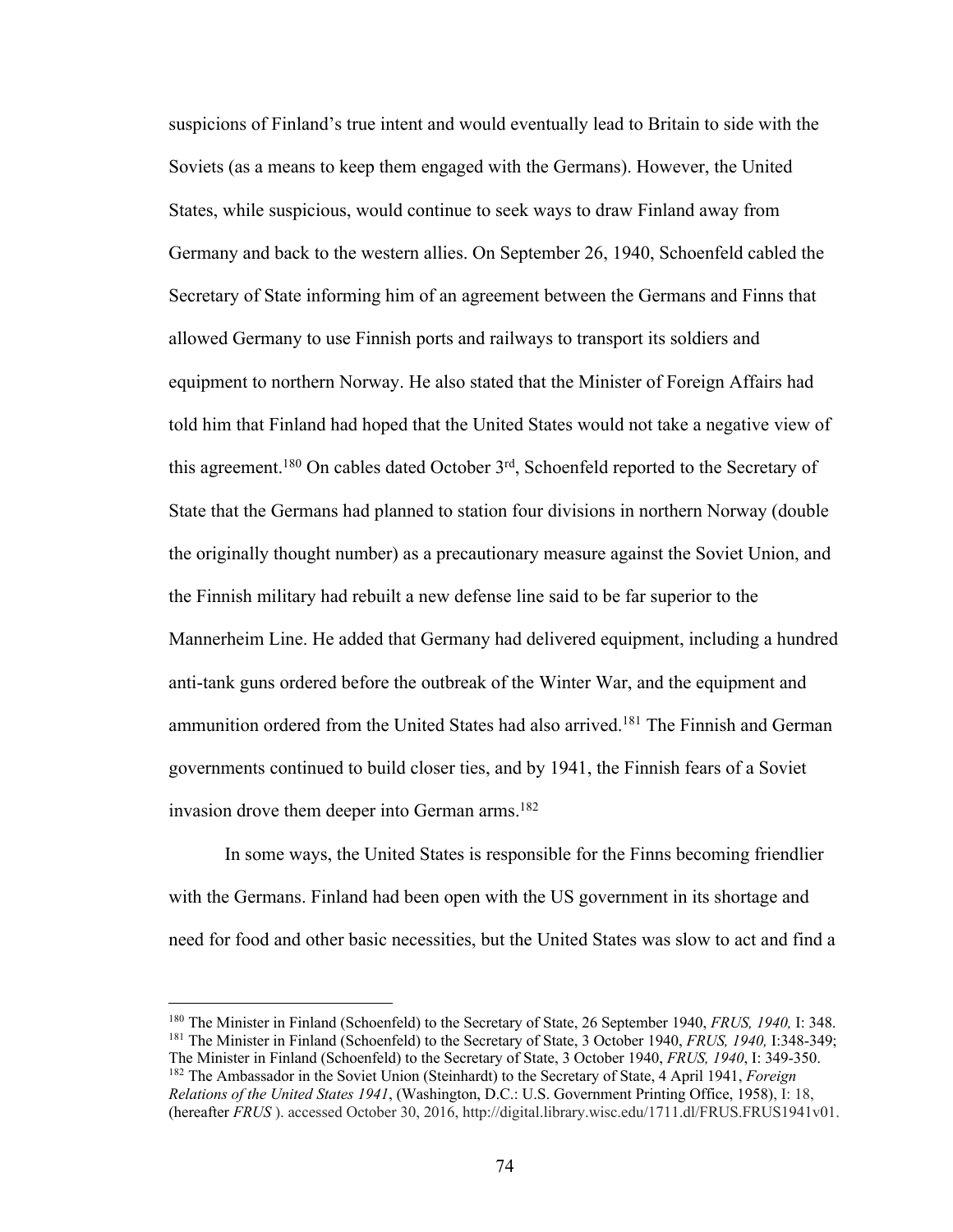viable solution. Most importantly, the United States did not assist Finland with military supplies necessary to help the Finns rebuild in the aftermath of the Winter War by including them into the Lend-Lease program. With Finland fearing further Soviet aggression, and the United States and Britain subsequently unable or unwilling to act, it was only natural that they sought out a powerful ally to preserve their independence. In a telegram to the Secretary of State, Schoenfeld spoke of the Finnish government's desire for \$7 million in loans for food; however, he noted that the Finnish Minister in Washington, Hjalmar Procopé, had publicly stated that there was little chance of the loan materializing.183 *Life* magazine noted in a February 1941 issue that the reason for the denial of the Finnish loan was that there were suspicions that the Finns were letting food pass to the Germans. The magazine denounces this claim, noting that the Finns had a very low supply of food, and had sent 100,000 men to cut 17,000,000 cubic meters of wood as a replacement for coal, which the Finns lacked. They also noted that Petsamo, Finland's northernmost port, was blockaded and the only imports allowed in were for Sweden and Finland.<sup>184</sup> U.S. suspicions were nothing new with American foreign policymakers, especially with regards to Finland; the same hesitations taken by the Americans in 1917 and 1918 led to the Finns aligning with Germany. Similar to the events following the First World War, the smaller nations of Europe were facing starvation. Herbert Hoover in 1940 had set up a Committee on Food that focused on the five small democracies of Europe (Belgium, Holland, Poland, Norway, and Finland), however the British had refused to allow Hoover to send food through the British Naval

<sup>183</sup> The Minister in Finland (Schoenfeld) to the Secretary of State, 15 January 1941, *FRUS, 1941*, I: 3-4. <sup>184</sup> "The Brave Finns Face the Peace," *Life Magazine*, February 17, 1941, 80-81.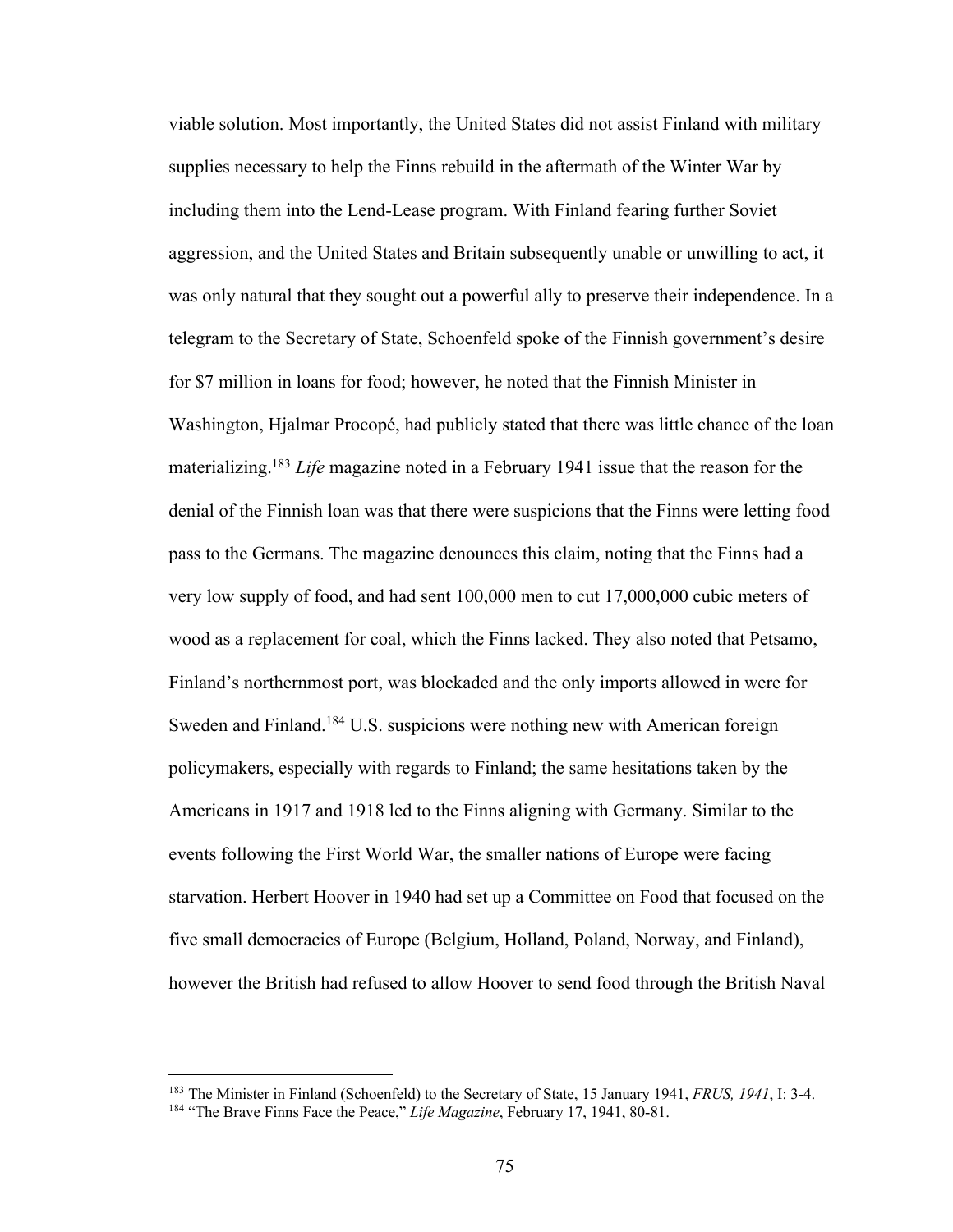Blockade.185 Unlike 1919, when Hoover had sailed food through the British blockade under American naval protection, this time he did not have the strength of the American Navy to rely on, as the US had yet to enter the war. *Life* brought the plight of the small democracy and its starving people to the American public and was critical of the American assumption that Finland was passing food to the Germans. The editor also wrote an article that details his support for feeding not only the people of the small democracies, but those in unoccupied France as well.<sup>186</sup>

In what could have been detrimental to long-term US-Finnish relations, the Germans took advantage of the lack of aid to the Finns and quickly escalated their relationship with Finland. Ambassador Steinhardt cabled the Secretary of State on April 8, 1941, relaying information from his informant that a large number of Germans arrived in civilian clothes, and that Finland requested to become a signatory of the Tripartite Pact, but the Germans had denied that request, claiming the timing was not favorable.<sup>187</sup> Minister Schoenfeld on April 26 painted a clearer picture for the Secretary of State about the nature of the German-Finnish relations when he reported: "It is strengthened as previously reported by deep and abiding distrust felt here for the Russians as result of historic experience of Finnish people and by belief that if they must choose between accepting German domination and that of Russia, former is to be preferred since Finns feel that their ethnic unity on their own soil would at least be preserved with hope for the future, whereas in latter event they expect their population would be deported and

<sup>185</sup> "Hunger is a Weapon," *Life*, March 24, 1941, 32-33.

<sup>186</sup> "Hunger is a Weapon," *Life*, March 24, 1941, 32-33.; "Food: We could eat less; Other men and women and children are starving," *Life*, March 24, 1941, 34.

<sup>187</sup> The Ambassador in the Soviet Union (Steinhardt) to the Secretary of State, 8 April 1941, *FRUS, 1941*, I: 19.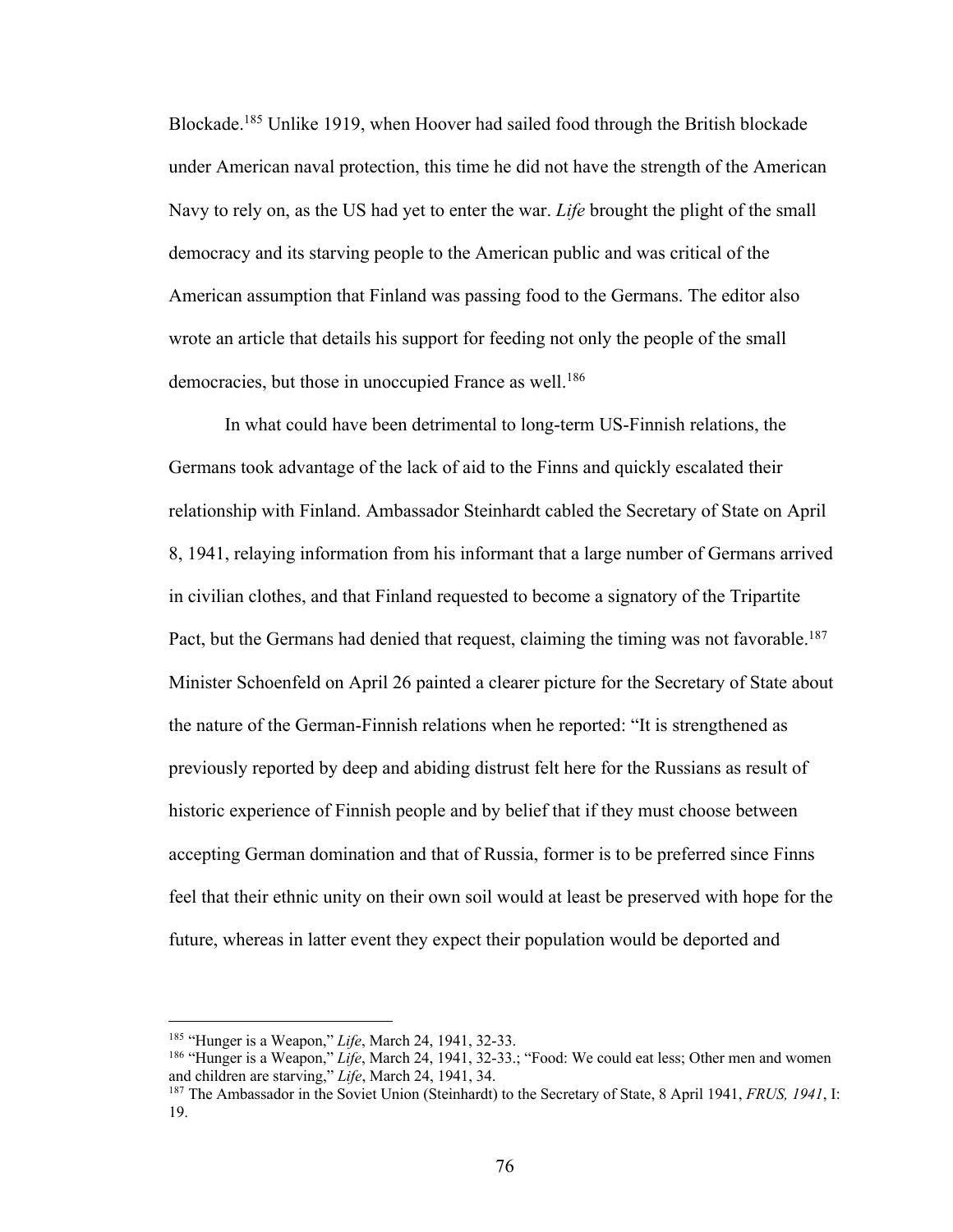dispersed."188 This quote shows that Finnish nationalism was just as strong as it was during the 1918 independence and subsequent civil war.

The Finnish public soon grew to embrace its country's relations with the Germans, due largely to the Soviets' aggressive policy towards Finland following the end of the Winter War. Certain key officials within the Finnish government were concerned with this growing sympathy among their people, as they were trying to maintain neutrality in the event of conflict between the Germans and Soviets. To this end, they were inquisitive as to whether the United States would be able to encourage Ambassador Steinhardt to persuade the Soviets to adopt a friendlier tone towards the Finns.189

The Soviets did nothing to ease the Finnish fears, and it didn't take long before the Germans exploited the Finnish fears, while also flexing their muscle on the Finns. In a cable dated June 9, 1941, the Minister in Sweden, Sterling, reported on a conversation that he had with "the Finnish Minister" (presumably the Minister of Foreign Affairs), whom he reported as being "extremely nervous and depressed." The reason for the Minister's concern was that the German government had demanded a larger German troop presence in Finland, and while Finland desired to maintain neutrality, he feared that they would be dragged into conflict with the Germans should one break out between Germany and the Soviet Union. The State Department replied back to Sterling informing him that this piece of information "... has been very helpful."<sup>190</sup> In the days that followed, Finland began calling up its reservists, and by June 12, 1941 they had a total of 100,000 troops in active service, with the bulk of the force being stationed in the southern part of

<sup>188</sup> The Minister in Finland (Schoenfeld) to the Secretary of State, 26 April 1941, *FRUS, 1941*, I: 22-23.

<sup>189</sup> The Minister in Sweden (Sterling) to the Secretary of State, 16 May 1941, *FRUS, 1941*, I: 27-28.

<sup>190</sup> The Minister in Sweden (Sterling) to the Secretary of State, 9 June 1941, *FRUS, 1941*, I: 31-32.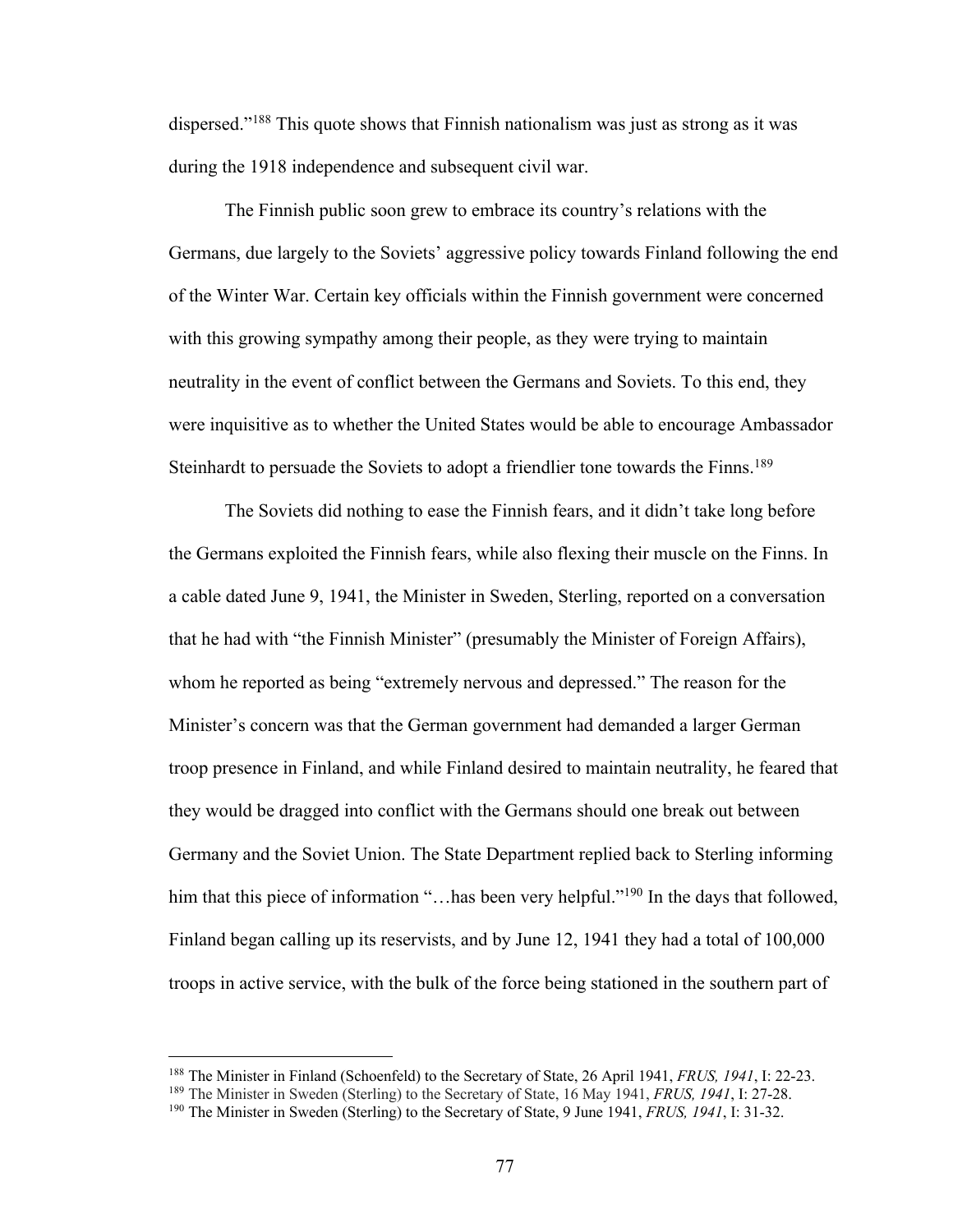the country as a precaution to a Russian attack.<sup>191</sup> On June 18, Schoenfeld reported to the Secretary of State that the number of German forces in Finland numbered 30,000 to 35,000 including fighter aircraft and light tanks. On the Russian side, between 15 and 16 divisions had massed, which led to Finland continuing to call up its reserve forces.<sup>192</sup> The following day Schoenfeld reported that a Finnish reserve officer that was connected with the Finnish General Staff told him that Finland did not plan to partake in any offensive operations should war breakout between Germany and Russia, and their mobilization of forces was purely a defensive precaution.<sup>193</sup>

Geography played a key role in the decision taken by the Finnish government to ally themselves with the Germans, and this must have been realized by the British and US governments as well. When the Nazis seized Norway, they effectively cut Finland off from receiving any supplies from allied nations, via a land route through Norway. The German U-boat menace that lurked beneath the waves of the Atlantic Ocean, Arctic Ocean, and North Sea wreaked havoc on allied shipping, and with the British fighting for their survival against the German Luftwaffe, the options for Finland to receive the supplies she needed were very limited. While the United States would do everything possible to try to keep Finland out of war with the Soviet Union, it was unable to provide Finland with the desperately needed supplies due to geographical distance. Furthermore, Finland sought to regain the territory that it lost during the Winter War.

The peace between the Soviet Union and Finland would be short lived, as hostilities soon resumed between the two sides. On June 22, Russia again attacked

<sup>191</sup> The Minister in Finland (Schoenfeld) to the Secretary of State, 12 June 1941, *FRUS, 1941*, I: 33-34.

<sup>192</sup> The Minister in Finland (Schoenfeld) to the Secretary of State, 18 June 1941, *FRUS, 1941*, I:, 36-37.

<sup>193</sup> The Minister in Finland (Schoenfeld) to the Secretary of State, 19 June 1941, *FRUS, 1941*, I: 37.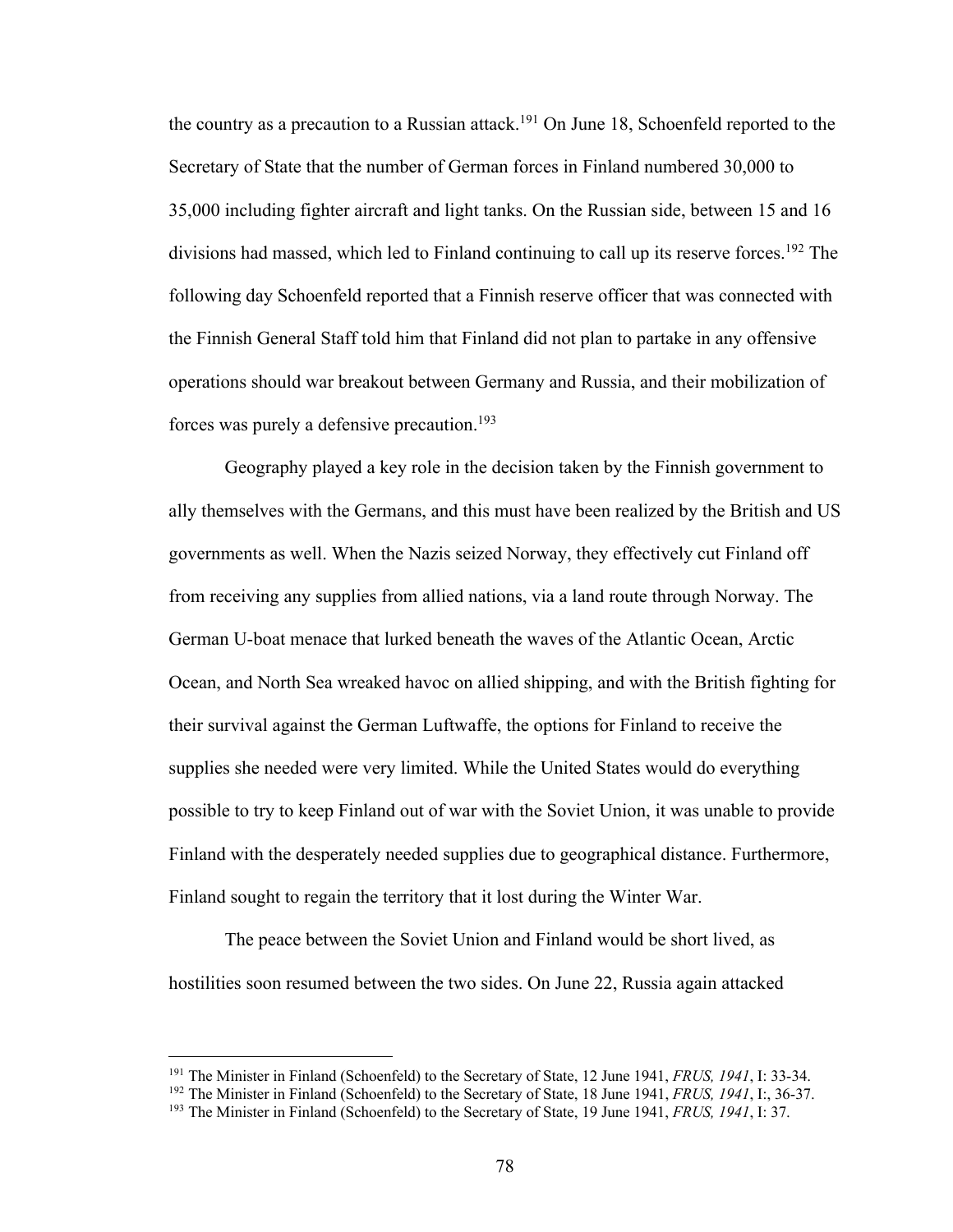Finland, this time by dropping bombs on two Finnish coastal defense battleships and islands in western Finland. When transmitting this information to the Secretary of State, Schoenfeld informed him that there was no indication that Finland would retaliate; however, if they were dragged into the conflict, they would seek to regain the territory lost at the end of the Winter War.<sup>194</sup> The Finnish Foreign Affairs department informed Schoenfeld on the 25<sup>th</sup> of June that they had shot down sixteen Soviet aircraft throughout the country that day, with Soviet plane formations numbering up to fifty aircraft, the targets of their bombs being populated areas. As a result, civilian casualties were high. Schoenfeld reported that the Finnish Foreign Affairs ministry informed him that the Soviets blamed Finland for the aggression, and that it would be met by 200,000,000 Russians at a to-be-determined date.<sup>195</sup>

The following day, in a memorandum of conversation, the U.S. Acting Secretary of State Sumner Welles noted that the Minister of Finland informed him that the Finns had been forced into taking defensive measures against the Soviets and the Minister told him off the record that he had hoped his country's policy would be one of neutrality with the Germans and the British.<sup>196</sup> Two days later, in another memorandum of conversation, Welles was able to get more clarity from the Finnish in the form of a declaration read to him by the Minister of Finland which said, "The Government of Finland desires to maintain unaltered its relations with Great Britain. The Government of Finland is a cobelligerent with Germany solely against Russia."<sup>197</sup> The English, however, were not pleased with the renewed hostilities between the Finns and the Soviets, and even less

<sup>194</sup> The Minister in Finland (Schoenfeld) to the Secretary of State, 22 June 1941, *FRUS, 1941*, I: 40-41.

<sup>195</sup> The Minister in Finland (Schoenfeld) to the Secretary of State, 25 June 1941, *FRUS, 1941*, I: 42.

<sup>196</sup> Memorandum of Conversation, by the Acting Secretary of State, 26 June 1941, *FRUS, 1941*, I: 43.

<sup>197</sup> Memorandum of Conversation, by the Acting Secretary of State, 26 June 1941, *FRUS, 1941*, I: 44.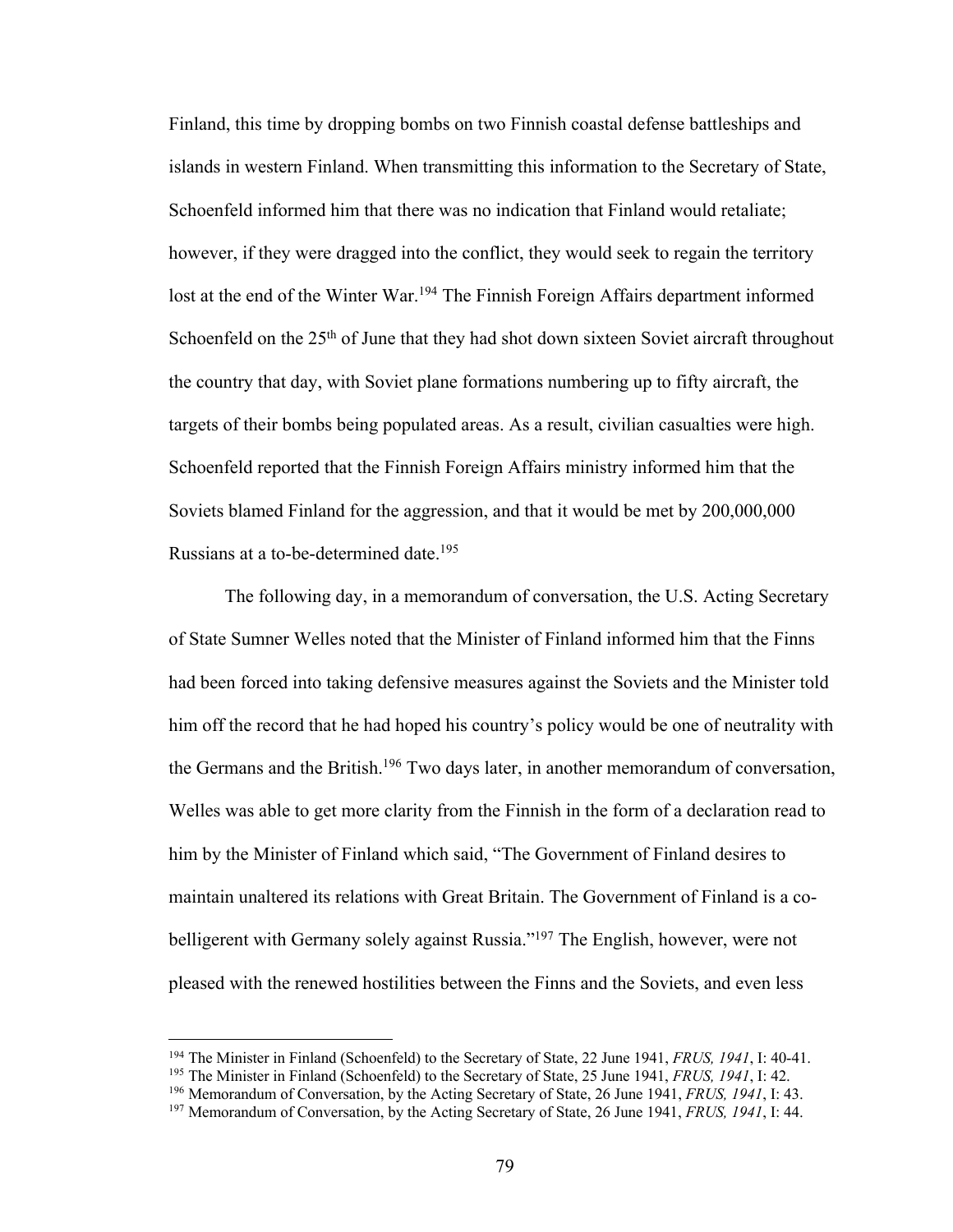pleased that the Finnish government recognized that they were co-belligerents against the Soviets. As a result, the British began restricting food exports to Finland, which played into German hands as Germany filled the gap and began supplying Finland with the food and other materials they so desperately needed. The Finnish President, and people, believed that their war with the Soviet Union was one that would help rid the world of Bolshevism, which they believed was in the best interest of the world.<sup>198</sup>

Unlike the Americans, the British did not recognize that Finland was fighting a defensive war, but instead viewed the Finnish as aggressors through the same lens that they viewed the Nazis. In fact, *Life* published in its July 7, 1941 issue that "Finland would be foolish to refuse Nazi aid to get back what Russia took last year."<sup>199</sup> This shows that not only did the US government believe that the Finns were fighting a separate war, but there was sympathy among the American press with the Finnish cause and no anger that they were seeking to reclaim territory that they had lost.

The British government's decision to reject Finnish claims that Finland was not engaged in a separate war outside of the European conflict, as the United States government had, meant that the Britain and Finland would soon be at odds with one another. It also demonstrated the level of commitment that the United States held towards Finland, as they would continue to seek out solutions to get Finland out of their war with the Soviets. The British blockade of Petsamo led to their severing of ties with Finland, which occurred on August 1, 1941, and which Minister Schoenfeld reported to the Secretary of State the following day. In his telegram, Schoenfeld goes into great detail about the causes for the severance of ties, as well as providing a bit of fact checking of

<sup>198</sup> The Minister in Finland (Schoenfeld) to the Secretary of State, 4 July 1941, *FRUS, 1941*, I: 48. <sup>199</sup> "War in Russia," *Life*, 7 July 1941, 40.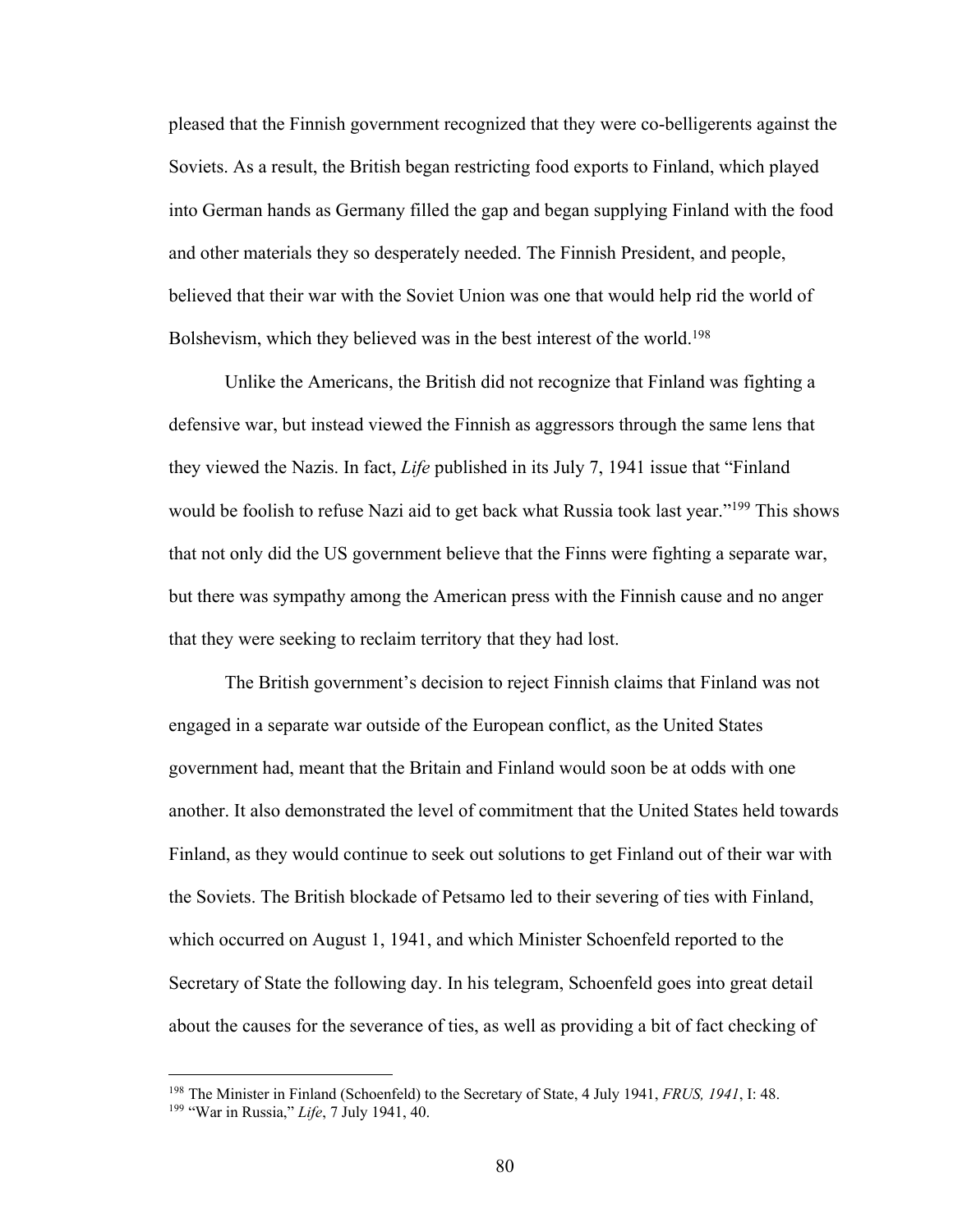the British claims. This is interesting in light of the American-British alliance, but also demonstrates how the US government felt towards Finland. He notes that the British claimed that the blockade was put in place due to Germany using Finland as a base of military operations, but counters the British claim by pointing out that it had been in place prior to the outbreak of German-Russian hostilities by more than a week.<sup>200</sup> He also points out that the British had been interfering with traffic originating from Petsamo, which was a key mining region for Finland, since July 1940, a region whose output was sought by all nations in the conflict. He says that this interference caused Finland difficulty in acquiring food and other necessary daily commodities, and while the overall aim of the British blockade was to hinder German troops, the real casualty of the blockade was the Finnish people.<sup>201</sup> The most scathing allegation that he makes against the British is that they had maintained relations with Finland despite their co-belligerency with Nazi Germany not because they were concerned with breaking off their "longstanding friendly relations" but rather because they were conducting information gathering, feeding the results to both their own government and the Soviets.<sup>202</sup>

The US government, having been a key contributor to Finnish aid at the end of their Civil War in 1919, clearly understood how and why Finland would side with a nation that promised food and other basic necessities. Unlike the end of the Finnish Civil War, the United States was in no position to send food supplies and credits to Finland due to the predation of its shipping by German U-boats. Despite this, the United States never stopped searching for a solution to bring peace to Finland once again. A little over two

<sup>200</sup> The Minister in Finland (Schoenfeld) to the Secretary of State, 2 August 1941, *FRUS, 1941*, I: 54-55.

<sup>201</sup> The Minister in Finland (Schoenfeld) to the Secretary of State, 2 August 1941, *FRUS, 1941*, I: 55. <sup>202</sup> Ibid.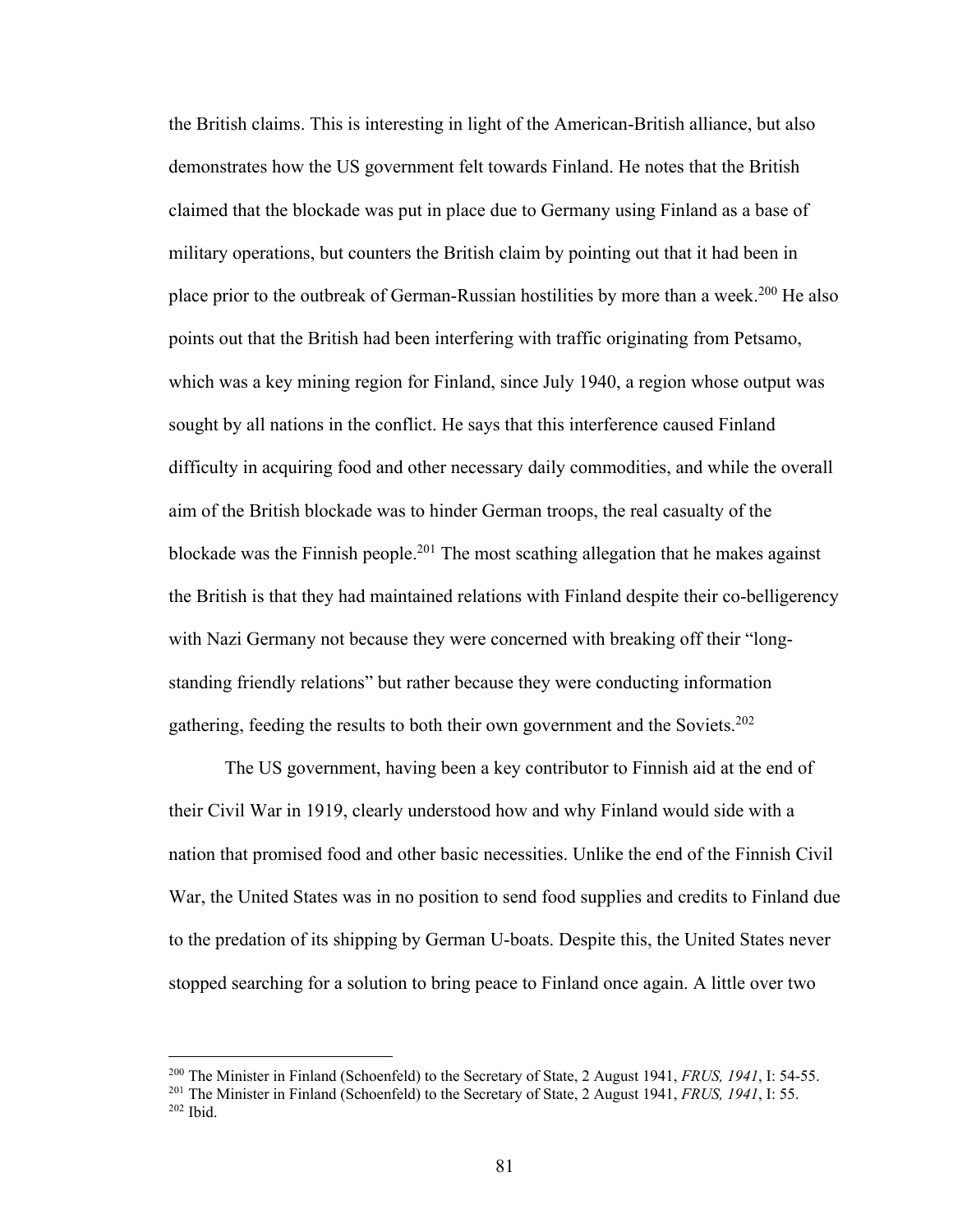weeks after the breaking of diplomatic ties between Britain and Finland, the Finnish ambassador to the United States called upon Under Secretary of State Welles for a meeting. In his memorandum of conversation, the Under Secretary noted that he relayed a desire from the Soviet government to make a separate peace with Finland to give territorial concessions. He noted that in this conversation he relayed that every indication the Americans had from the Soviets was that they were doing just fine militarily, and expected to soon gain the upper hand against the Germans.<sup>203</sup> It is clear that the Soviets wished to make a separate peace with the Finns so as to reallocate manpower to focus on the Germans. Welles notes that he told the Finnish ambassador that the Soviets were perhaps willing to make territorial concessions to Finland, should Finland agree to come to the negotiating table.<sup>204</sup> Welles also includes a note that he received from the British ambassador, who arrived after Welles had begun to meet with the Finnish ambassador, and in it Welles wrote: "I have told Eden [Anthony Eden, the British Secretary of State for Foreign Affairs] the difficulties you foresaw the Finns must feel in cutting clear of the Germans, quite apart from the Communist implication…"205 This note demonstrates that while there were no ties formally between the Finnish and British, the concern for Finland was still on the minds of some within the British government. The bulk of Welles' memorandum covers the two questions posed to him by the Finnish ambassador:

"what guarantees would Great Britain and the United States offer Finland that any peace treaty which the Soviet Union might now be disposed to negotiate would be maintained? And what assurance would Finland be given that, in the event that

<sup>203</sup> Memorandum of Conversation by the Under Secretary of State (Welles), 18 August 1941, *FRUS 1941,* I: 56.

<sup>204</sup> Memorandum of Conversation by the Under Secretary of State (Welles), 18 August 1941, *FRUS 1941*, I: 56; The offer by the Soviets would have been the best opportunity for Finland to regain territory lost at the end of the Winter War, however Finland and the allies were in no position to challenge Hitler's military might at this point in 1941..

<sup>205</sup> Memorandum of Conversation by the Under Secretary of State (Welles), 18 August 1941, *FRUS 1941*, I: 57.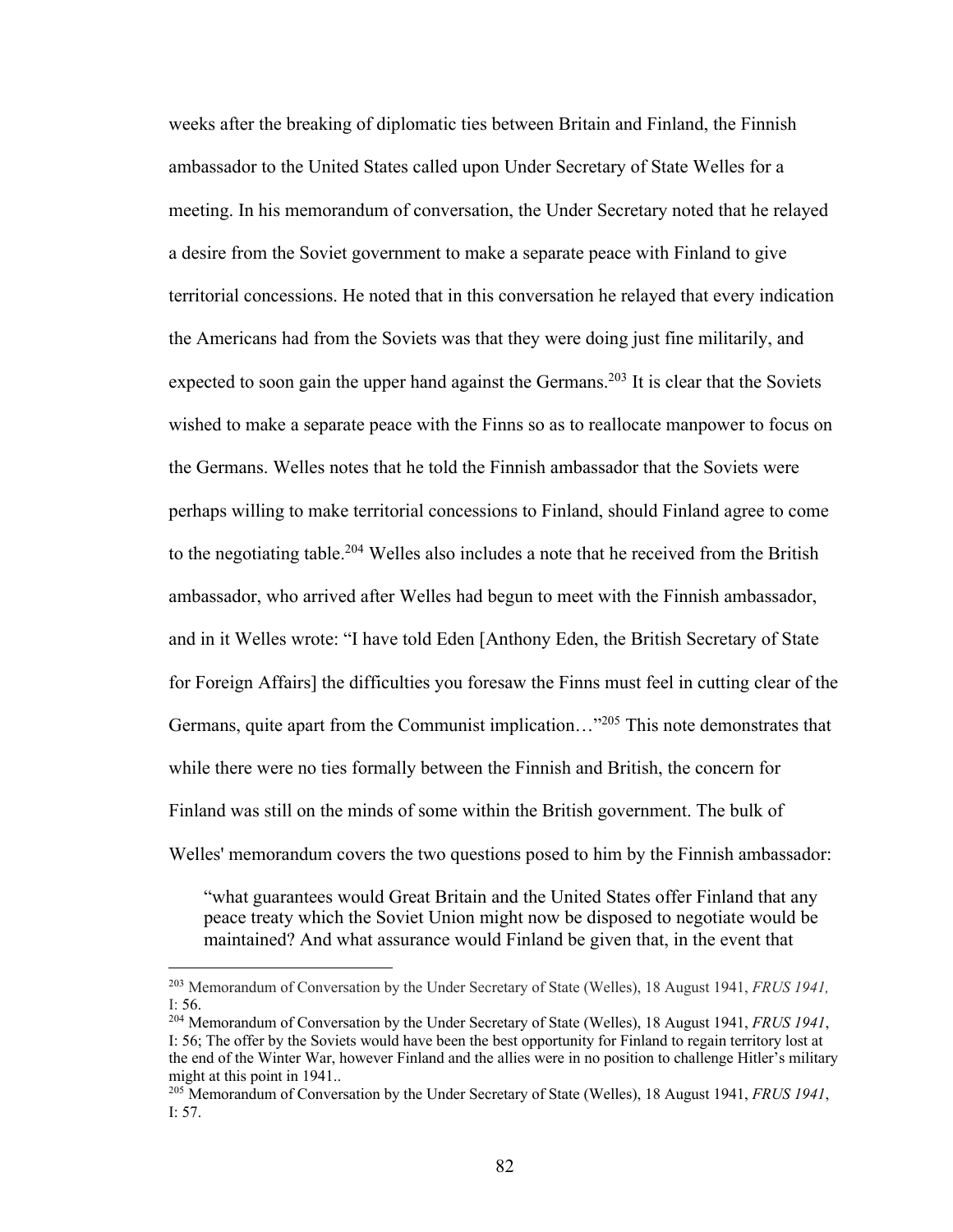Germany was defeated and the Soviet Union were to become the predominant military power, Russia would respect any promises which Great Britain or the United States might have made and would not again undertake to seize Finland and drive the Finnish people of their independence?"<sup>206</sup>

Welles replied to the Finnish ambassador that those questions only deserved discussion when Finland was ready to come to the negotiating table, but told the ambassador that should Germany lose the war "she (Finland) would have many extremely powerful friends on her side."207 Welles' memo showed that not only the United States, but Britain was willing to ensure that Finland remained an independent nation, despite her cobelligerence with Germany. It shows that the US and Britain planned to keep communism in check once World War II ended and sought prevent communism from spreading into a pre-war nation in which the United States had economic interests.

Unfortunately, the political situation was far more complicated, and Finland was at the mercy of the Germans. On August 21, 1941, Schoenfeld cabled the Secretary of State expressing his disappointment in press reporting of the Atlantic Charter to the Minister of Foreign Affairs Witting, which the Finnish press perceived was directed at Finland. In the cable, he included the current wishes of the Finnish government. The Finns were hopeful that they would be able to exit the war as soon as their military aims were achieved, and while these were not specifically stated, Schoenfeld hypothesized that the Finnish exit from the war would coincide with the German occupation of Stalingrad, and that the Finnish were preparing for an armed peace similar to what occurred between 1918 and 1921.208 He also noted Witting's skepticism that this desire would actually

<sup>206</sup> Memorandum of Conversation by the Under Secretary of State (Welles), 18 August 1941, *FRUS 1941*, I: 56

<sup>207</sup> Memorandum of Conversation by the Under Secretary of State (Welles), 18 August 1941, *FRUS 1941*, I: 57.

<sup>208</sup> The Minister in Finland (Schoenfeld) to the Secretary of State, 21 August 1941, *FRUS 1941*, I: 58-59.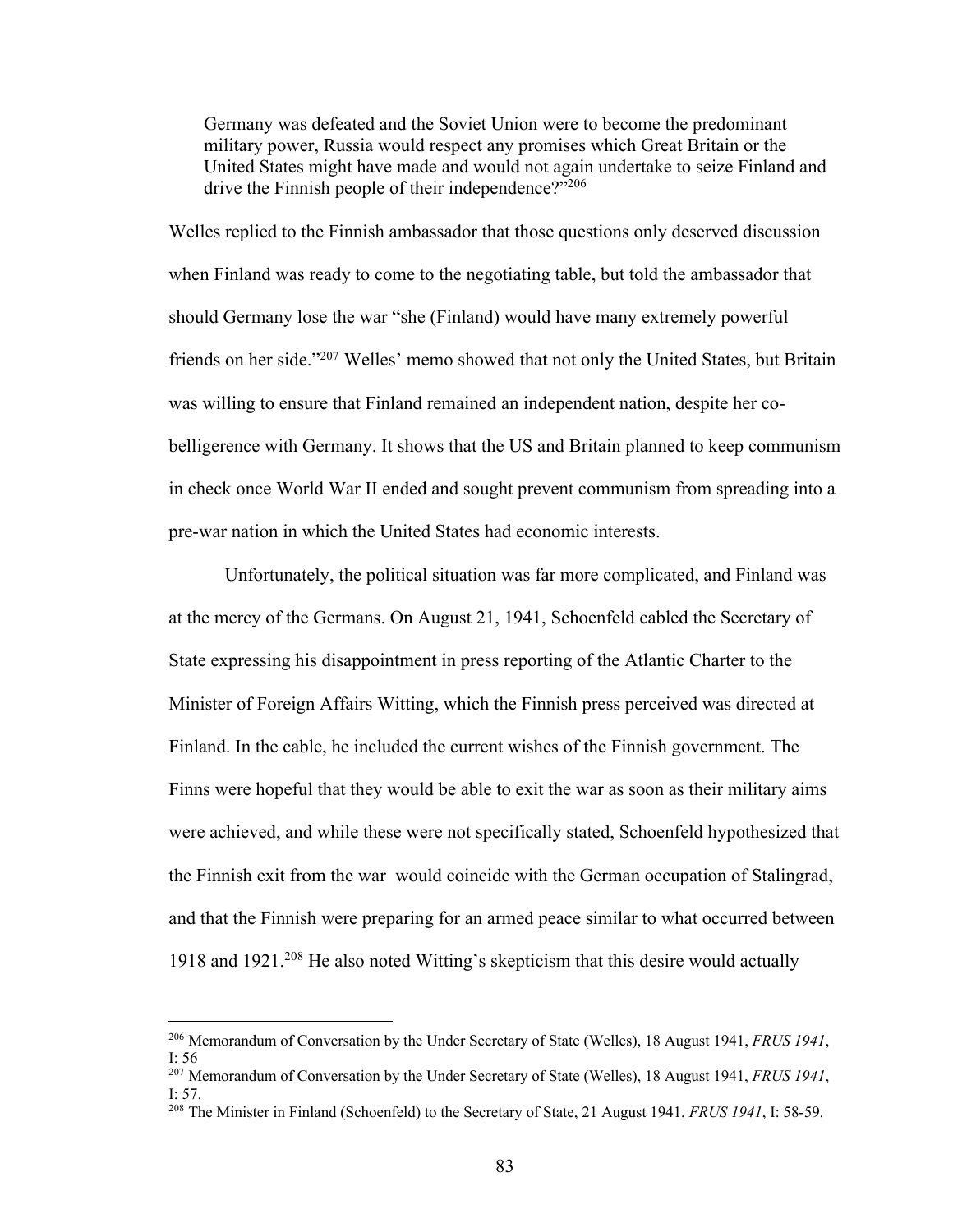come to fruition, as there was a concern that Germany would not allow Finland to withdraw from the conflict. Due to a lack of capital and foreign exchange, some 75% of Finnish businessmen said the Finnish economy would need to be converted to the German system. In this exchange Witting expressed concern that if the Germans were to be defeated, it would open the door to Bolshevism. Schoenfeld reassured the Minister that the United States planned to prevent the spread of Bolshevism and was already undertaking preparations to meet the supply demands of the European population at the end of the war. $209$ 

The question as to whether the Finnish people were also tiring of warfare, with the Finnish Military Attaché allegedly telling the American press that "Finland would drop out of the war (against the Soviet Union) as soon as it got its borders protected,"<sup>210</sup> was a hotly contested one. Schoenfeld repeatedly sent dispatches to the Secretary of State informing him that the Finnish press and government officials were saying that Finland was not ready to cease fighting, and reports that Finland was willing to end the fight were baseless rumors.211 Ambassador Steinhardt's cable to the Secretary of State on September 6 seemed to reinforce the suspicion of Soviet propaganda among some Finnish officials as reported by Schoenfeld earlier. Steinhardt's cable reported on a press conference held by Solomon Lozovsky (Lozovski), the Assistant People's Commissar for Foreign Affairs. When Lozovsky was asked by an American correspondent the truth of a Soviet/Finnish truce, mediated by the United States, he replied: "this report is not in accord with the facts, but certain Finnish newspapers are raising the question of peace for Finland

<sup>209</sup> The Minister in Finland (Schoenfeld) to the Secretary of State, 21 August 1941, *FRUS 1941*, I: 59.

<sup>210</sup> The Secretary of State to the Minister in Finland (Schoenfeld), 30 August 1941, *FRUS 1941*, I: 60.

<sup>211</sup> The Minister in Finland (Schoenfeld) to the Secretary of State, 29 August 1941, *FRUS 1941*, I: 59-60; The Minister in Finland (Schoenfeld) to the Secretary of State, 1 September 1941, *FRUS 1941*, I: 61.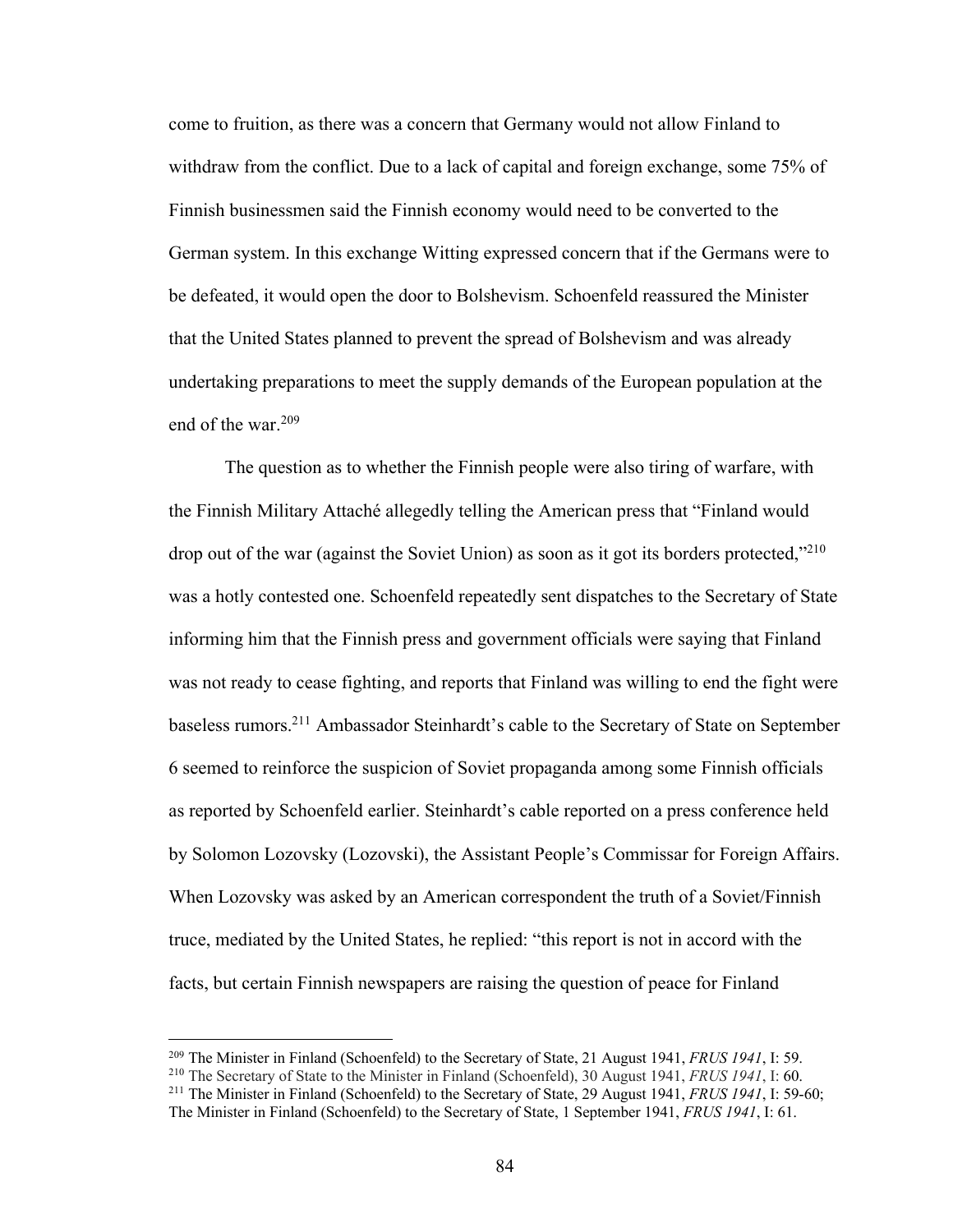because of the heavy Finnish losses on the front, the bad food situation in Finland, the growing desire of the Finnish people for peace, and their increasing hatred of Hitlerite Germany."<sup>212</sup> While the United States was not officially in the war, policymakers faced a difficult diplomatic situation, as on one side the Soviets were beneficiaries of Lend-Lease material. On the other side, Finland was the darling of the American public and many politicians for not only its stand against the Soviets less than a year before, but also its promptness in repaying its outstanding debt to the United States.<sup>213</sup> The decision was made by US policymakers that the best action was to keep applying pressure to Finnish diplomats.

The Americans continued their attempts to pressure the Finnish diplomats into breaking their co-belligerency with the Germans, while also clearly defining the American stance towards Finland, with an emphasis on its place in the post-war world. In his Memorandum of Conversation dated September 8, 1941, Secretary Hull spoke at length with the Finnish ambassador, elaborating U.S. support for Finland, even going so far as to congratulate Finland on regaining the territory lost in  $1940<sup>214</sup>$  The Finnish ambassador also told Secretary Hull during this conversation that Finland had advanced into Russian territory, but in the name of protecting Finnish territory. Secretary Hull told the Finnish ambassador that the United States would not only continue to resist communism but was committed to stopping Hitler. He attempted to reiterate to the ambassador that Germany would lose the war, and it would be best for Finland not to be

<sup>212</sup> The Ambassador in the Soviet Union (Steinhardt) to the Secretary of State, 6 September 1941, *FRUS 1941*, I: 61.

<sup>213</sup> Memorandum by the Acting Secretary of State, 13 November 1933, *Foreign Relations of the United States 1933*, (Washington, D.C.: U.S. Government Printing Office, 1950), I, 864

<sup>214</sup> Memorandum of Conversation by the Secretary of State, 8 September 1941, *FRUS 1941*, I: 62.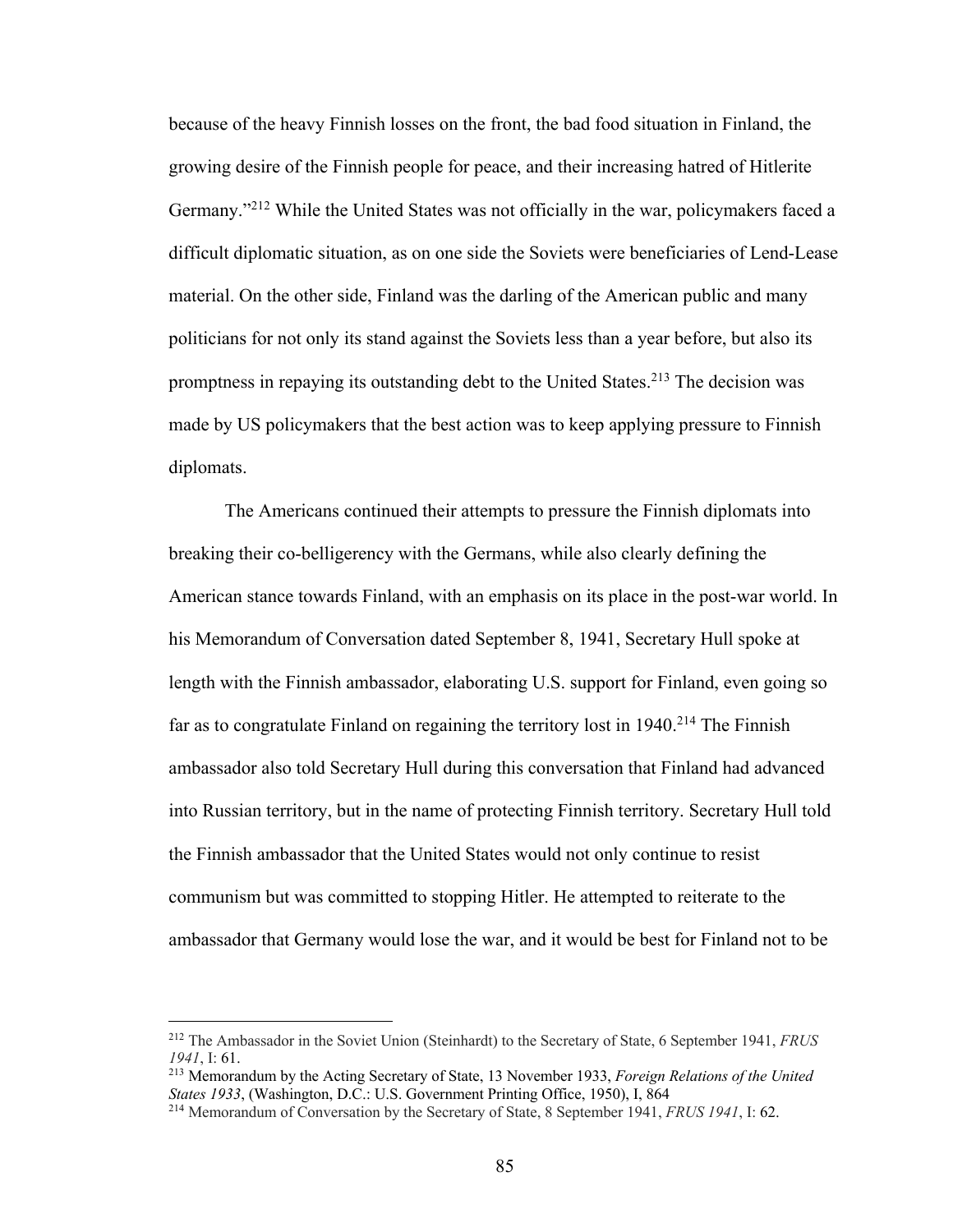on the losing side of the conflict. Finally, he told the ambassador that once Hitler was stopped, the United States would take a greater interest in Finland than it had at any time previously.215 This conversation showed that despite the lack of a U.S. state of war with Germany, the United States was clearly making preparations to enter the war in the very near future, and that after dealing with Germany it was making future preparations to resist the spread of communism. Ambassador Schoenfeld reported to the Secretary of State the following day that the Finns had no plans to participate in the impending siege of Leningrad. Three days later he reported that the Finns had no military agreement in writing for cooperative Finnish-German operations, but Finland and Germany had military advisors working closely together. He also reported that the Finnish army was ending its offensive operations and making preparations to hold its line by force, much as it had done between 1918-1921. More importantly, he reported that because Germany controlled the economic flow in the Baltics, Finland's economy was heavily dependent on the Germans.216

The United States understood Finland's precarious economic position and the US government was more than tolerant with its military policy and strategy during the early phase of Finland's war with the Soviets (known as the Continuation War, 1941-1944). US tolerance of Finland's military policy, however, would soon wane. The Finnish army continued to take territory in Russia, a move that upset not only the British, but also the United States, leading the Secretary of State to give a stern warning to Finland that the United States stood with Britain in its objections to the continued Finnish aggression.<sup>217</sup>

<sup>215</sup> Memorandum of Conversation by the Secretary of State, 8 September 1941, *FRUS 1941*, I: 63.

<sup>216</sup> The Minister in Finland (Schoenfeld) to the Secretary of State, 11 September 1941, *FRUS 1941*, I: 64- 66.

<sup>217</sup> The Secretary of State to the Minister in Finland (Schoenfeld), 4 October 1941, *FRUS 1941*, I: 75.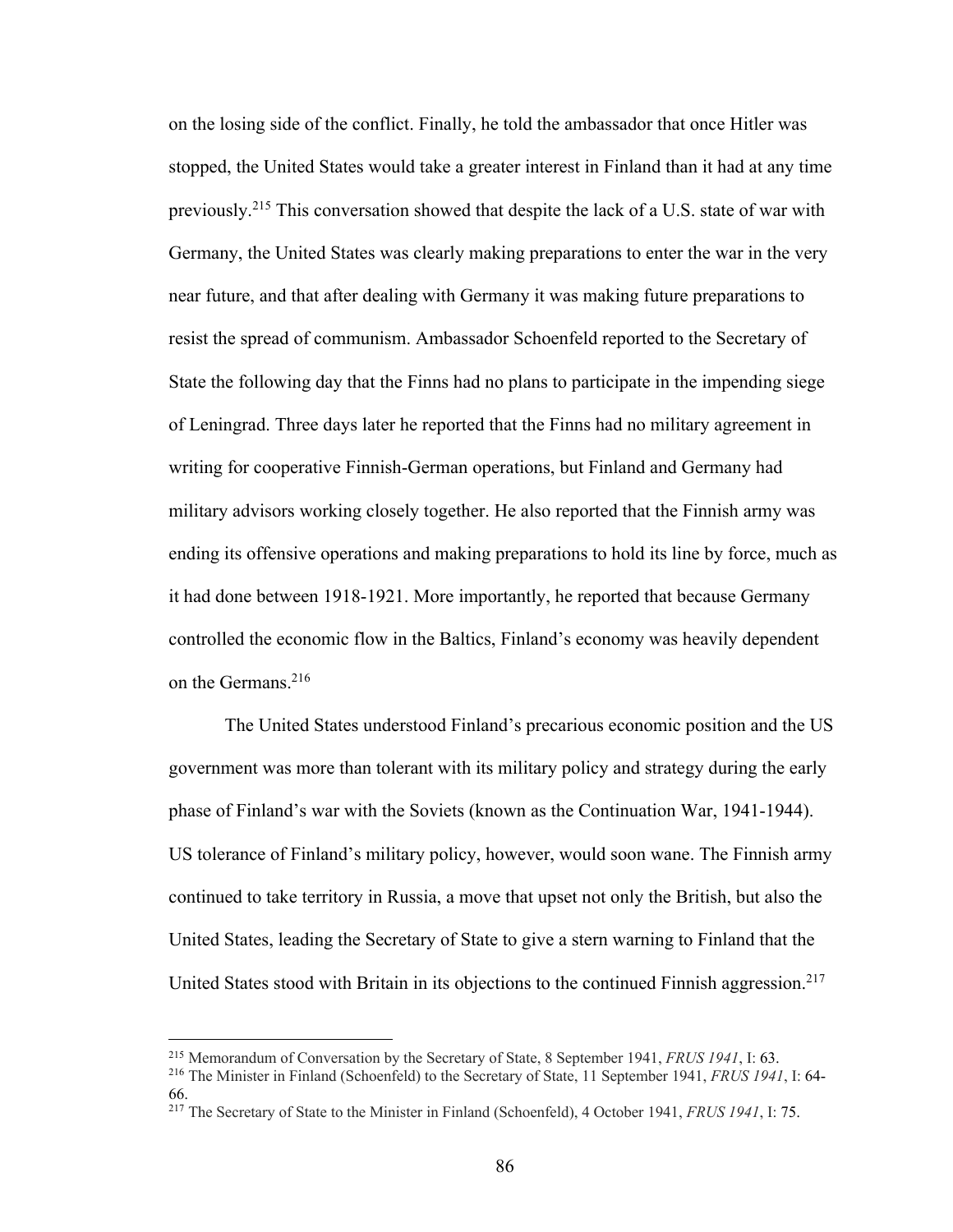This warning did cause worry among the Finnish government, which began to inquire with the allies as to how far its forces must withdraw from the current positions to regain favor with the British and Americans. It is interesting to note that Finland viewed the British position as one of bullying, but seemed to have no qualms with the Americans despite the two nations having the same stance on Finland's continued incursion into Russian territory.218 The Finnish government decided it was best to maintain its stance that the actions were the result of self-defense, and relayed a long message to the British government that was repeated by Minister Schoenfeld. In the message as evidence for their actions, Finland asserted that it was the Soviets that attacked them on June 22, and referenced an article in the Soviet paper *Pravda* written the following day that called for the extermination of the Finnish people. They also claimed that the territory that they were forced to cede in 1939 was not predominantly Russian, as the Soviets claimed, but rather between 93-99% Finnish. In the closing paragraph of their statement they wrote that "Finland wages her defensive war free from all political obligations, but grateful that she need not this time fight alone."219 This line was no doubt a slight towards the British for their lack of support to Finland during the Winter War. It is worth noting that on November 12, 1941 Finnish Foreign Minister Witting delivered to Ambassador Schoenfeld a lengthy memorandum that justified Finland's actions and reasons for war against the Soviet Union. In the memorandum, the Finns expressed gratitude towards the United States for material aid during the Winter War, but more importantly the "understanding and moral support which the American people lent Finland in her struggle

<sup>&</sup>lt;sup>218</sup> Memorandum of Conversation by Mr. L. Randolph Higgs of the Division of European Affairs, 6 October 1941, *FRUS 1941*, I: 76-77.

<sup>219</sup> The Minister in Finland (Schoenfeld) to the Secretary of State, 7 October 1941, *FRUS 1941*, I: 78-79.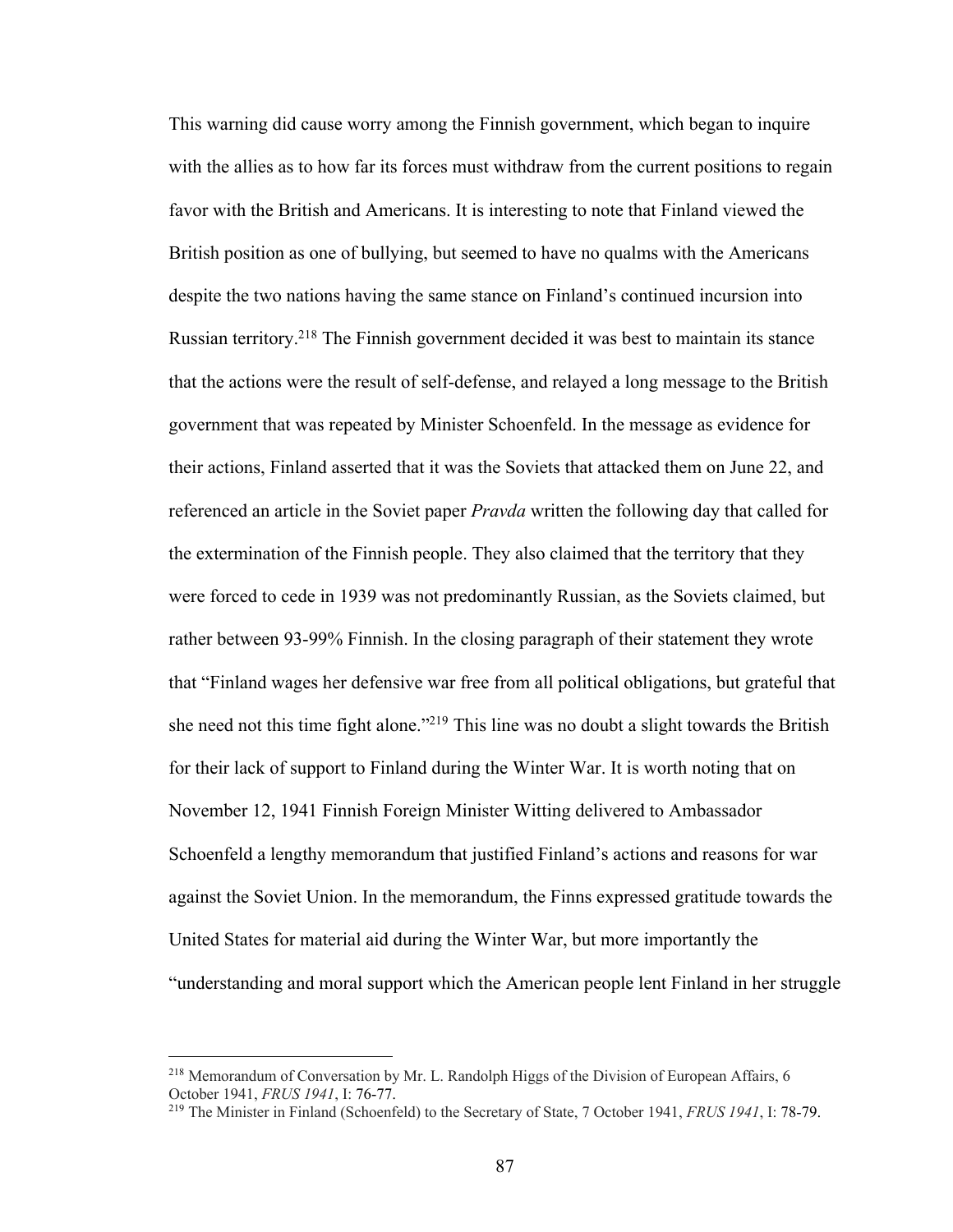against the Bolshevist invasion. "220 The Finnish attempt to ease US concerns was unsuccessful, as an important allied supply line was threatened.

What concerned the United States the most about Finland's incursion into Soviet territory was not the fact that Finnish forces were pushing into Karelia, a region that Finland had always wanted to claim due to ethnic similarities, but rather the threat posed to the Murmansk railroad. This railroad and its connecting networks were the lifeline of Soviet supplies received from the United States. The Finns' success in cutting it off would effectively cut off any military aid to the Soviet Union, thus providing an opportunity for Germany to knock the Soviets out of the war early and turn their focus towards the allies to the west. President Roosevelt, while publicly supporting the Soviets in their war effort by providing supplies, in private was still very skeptical of the Soviet Union and realized that any assurances he gave about their conflict with Finland could only be taken at face value. Naturally, the Finns were also wary of the Soviets, which is why they sought to retake their lost lands, and hopefully be able to exit the war against the Soviets with their gains intact. $221$ 

Finland's military success alongside the German military in Western Russia created a sense of uneasiness among the Allies. Not only was the Murmansk railroad threatened, but the British were under pressure from the Soviets to declare war on Finland. The U.S. Secretary of State, in a cable to Schoenfeld on October 25, 1941, confirmed that Finland was unwilling to make peace with the current Soviet government, and in a Memorandum of Conversation four days later noted that Russia had desired that

<sup>220</sup> The Minister in Finland (Schoenfeld) to the Secretary of State, 13 November 1941, *FRUS 1941*, I: 91- 93.

<sup>&</sup>lt;sup>221</sup> R. Michael Berry, American Foreign Policy and the Finnish Exception (Helsinki: SHS, 1987), 139-140.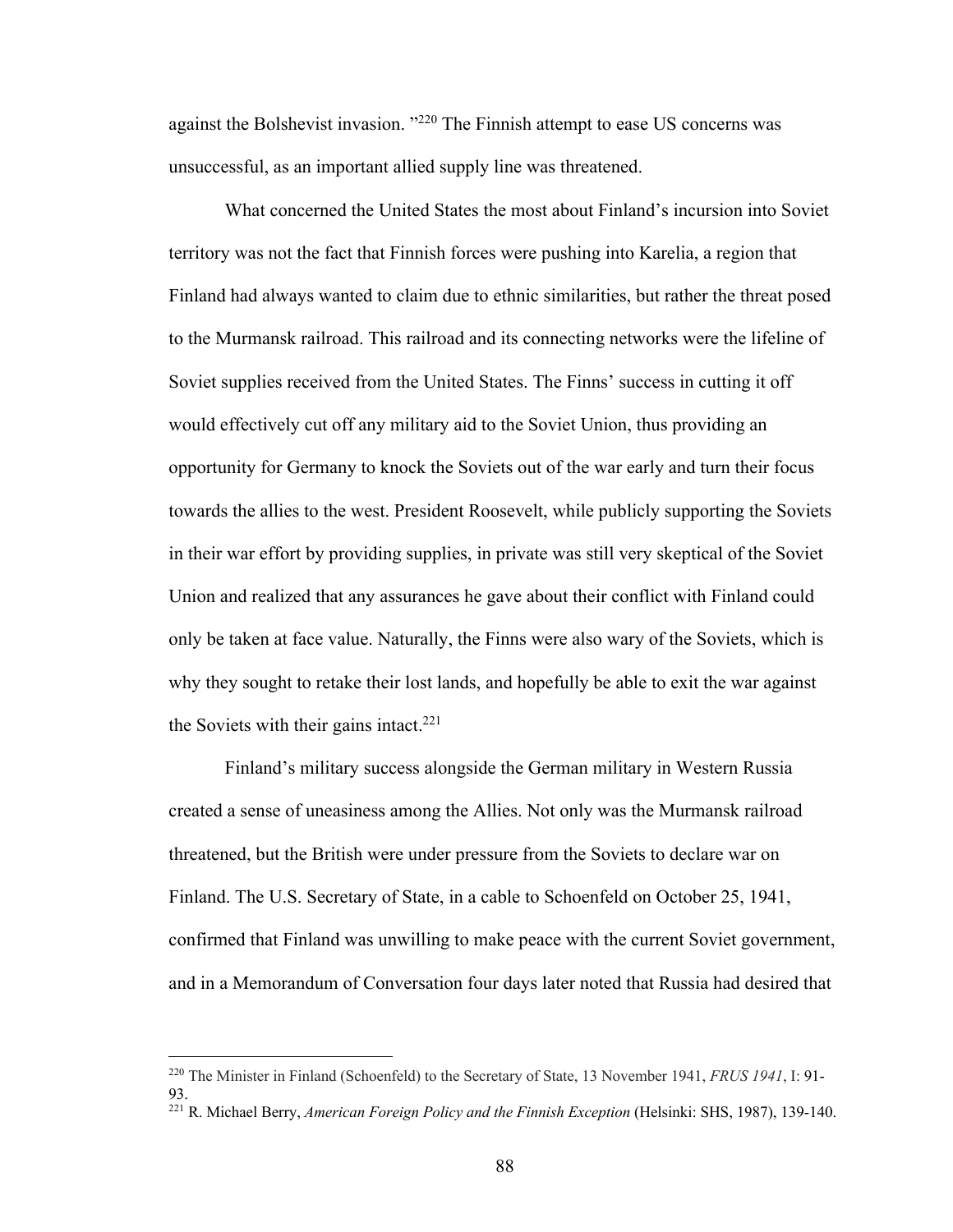Britain declare war on Finland.<sup>222</sup> The United States recognized the diplomatic nightmare that a declaration of war would have on U.S. relations with Finland, and the Secretary of State and other diplomats worked tirelessly to come up with a solution. Ray Atherton, the Acting Chief of the Division of European Affairs noted on October 30 that while a British declaration of war would be a measure to appease the Russians, but not provide any military impact, it would unite the Finnish people (whom he notes were divided politically) against Britain, and thus drive them deeper into the German alliance.<sup>223</sup> The United States was unsuccessful in its attempts at mediation, and the British on November 28, 1941 gave Finland an ultimatum to cease hostilities against the Soviet Union by December 3, or Britain would declare war.<sup>224</sup> On the morning of December 3, Ambassador Schoenfeld cabled the Secretary of State informing him that the Finnish government found it difficult to give a reply that would appease the American and British governments while not angering the Germans, and the Finns preferred that the United States and Britain have hostility towards them rather than Germany, Finland's main supplier of food, war materials, and other basic necessities. This feeling among the Finnish government was based simply on the fact of geographic proximity. Schoenfeld also stated the concern among Finnish officials that if the British were to cut off Finnish food imports from Sweden that it would be a huge political propaganda gain for Germany, as then Hitler could claim that Germany stood ready to prevent Finland from

<sup>222</sup> The Secretary of State to the Minister in Finland (Schoenfeld), 25 October 1941, *FRUS 1941*, I: 82; The Secretary of State to the Minister in Finland (Schoenfeld), 28 October 1941, *FRUS 1941*, I: 85. <sup>223</sup> Memorandum by the Acting Chief of the Division of European Affairs (Atherton), 30 October 1941,

*FRUS 1941*, I: 87-88.

<sup>224</sup> Memorandum of Conversation by the Under Secretary of State (Welles), 27 November 1941, *FRUS 1941*, I:108.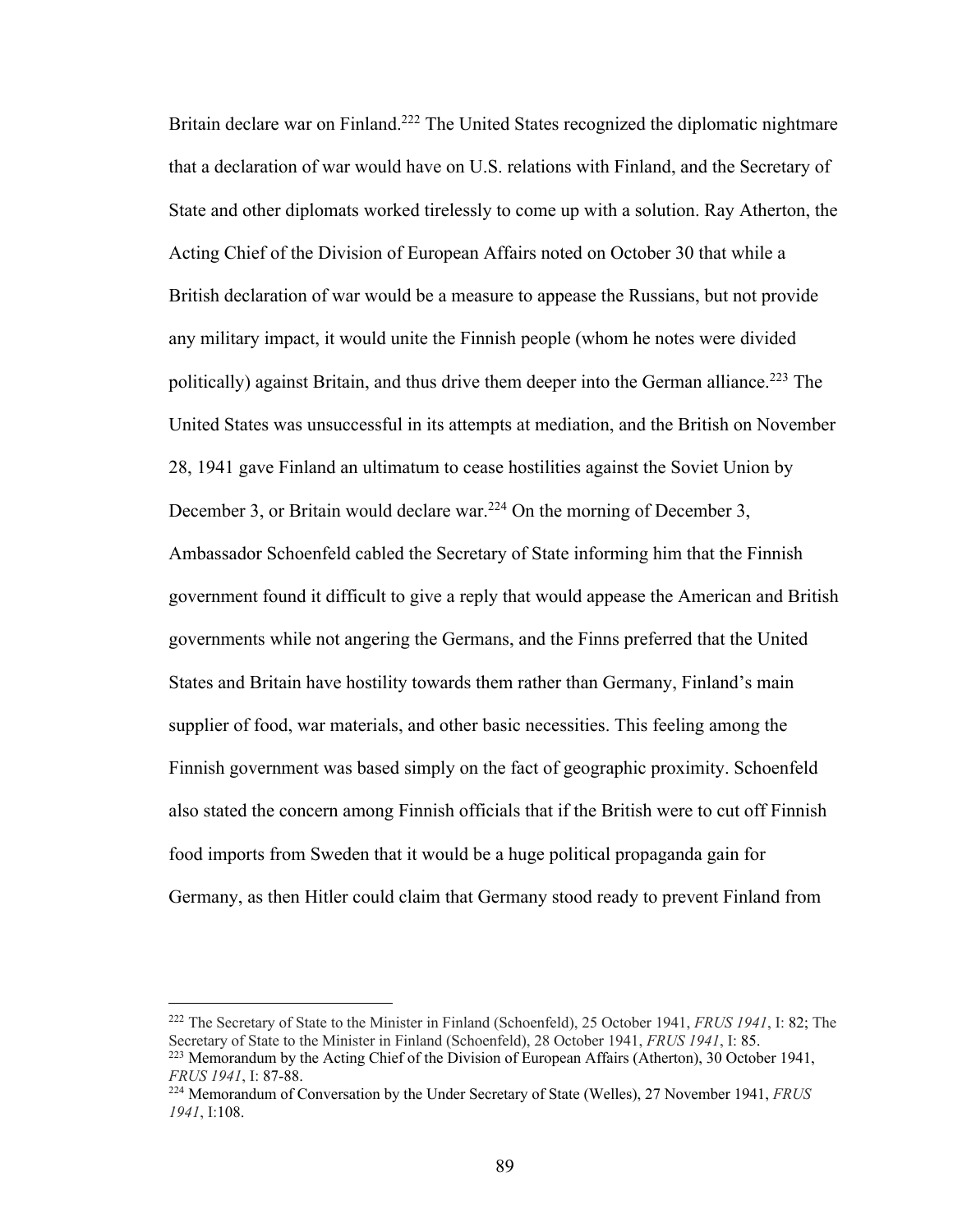starving.<sup>225</sup>

While it may appear on the surface that Britain had no qualms about declaring war on Finland, the truth was that the matter was very bothersome to Winston Churchill, who penned a personal note to Field Marshal Mannerheim, the leader of the Finnish army, whom he had known for many years. Mannerheim returned to Churchill a handwritten reply, through Ambassador Schoenfeld, to which he reiterated the Finnish position that the war was one of self-defense, but was very thankful that Churchill had taken the time to write him personally, and was deeply saddened at the prospect of a declaration of war.<sup>226</sup> In his memoir, Mannerheim said that he recognized that the British declaration was a result of Soviet pressure, and because he recognized that his reply would be repeated to Moscow, he was unable to inform Churchill that he had ordered his men in October to halt their advance at Karhumäki, of which they were in the vicinity by December 1941.<sup>227</sup> Ordering his men to halt demonstrated that Mannerheim and the Finnish government realized that they were playing a delicate diplomatic game, and they did not want the United States to get the impression that their supply shipments traveling along the Murmansk Railroad would be threatened, and worse, fall into German hands.

The personal minutes of Winston Churchill verify Mannerheim's account of their dealings; however, what he does not detail is the swing in mood that he felt towards Finland. In a minute dated July 5, 1941, Churchill stated that Finland had entered the war on Germany's side, and deserved severe treatment, but also that he saw no need to

<sup>225</sup> The Minister in Finland (Schoenfeld) to the Secretary of State, 3 December 1941, *FRUS 1941*, I: 111- 112.

<sup>226</sup> Carl Gustaf Emil Mannerheim, *The Memoirs of Marshal Mannerheim*, trans. Eric Lewenhaupt (New York: Dutton, 1954), 435-436.

<sup>227</sup> Mannerheim, *The Memoirs of Marshal Mannerheim*, 437.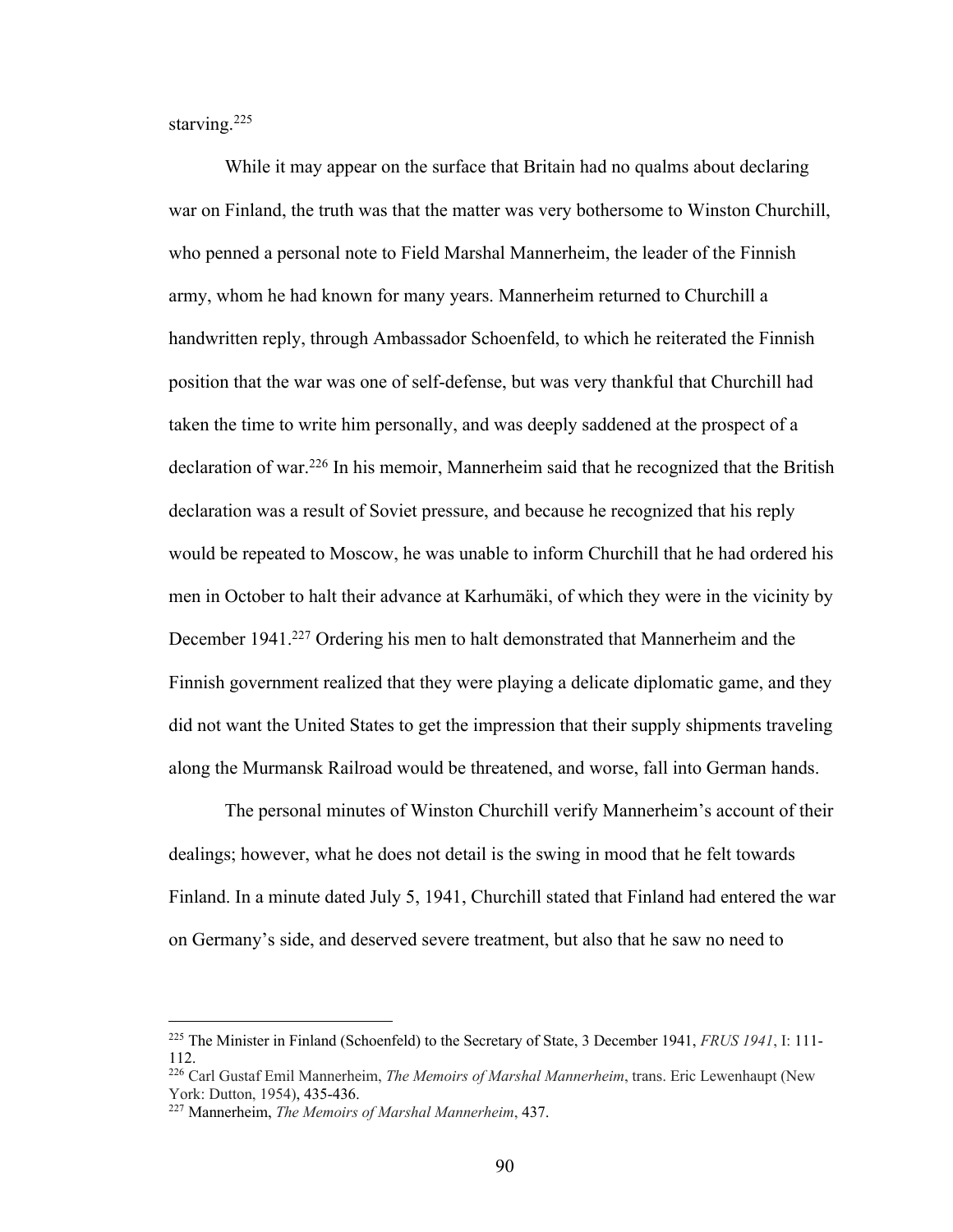declare war.228 A personal minute dated November 29, 1941 shows that Churchill was willing to declare war on Finland, Romania, and Hungary if Stalin still desired that the UK do so. "If he still wishes it" was underlined in the document.<sup>229</sup> This shows that Churchill did not desire to declare war on Finland, Romania, and Hungary, but knew he had to stand in solidarity with his ally to the east. It was obvious to Churchill that he needed to keep Russia in the war, much as the Allies had desired to keep Russia in the First World War, so that he would not have to face the entirety of the German army.

Despite being in a state of war with a former friend, 1942 began by looking bright for Finland. On January 20, 1942 the British Embassy sent a message to the US State Department informing them that their Minister in Sweden learned from his Soviet counterpart that the Soviets were willing to enter into peace talks. The Soviet ambassador to Sweden also informed the British Minister in Sweden that the terms of such peace would be more advantageous to Finland then they would be in the future.<sup>230</sup> Schoenfeld reported back to Secretary Hull on January 30 a conversation that he had with former Finnish Foreign Minister Erkko, in which the former Minister told him that the Finnish people were ready for hostilities to end, but the question plaguing the Finnish leadership was how and when to withdrawal. Erkko also told Schoenfeld that if the Finns could be assured that the Soviets would be prevented from occupying Finnish soil, and if basic necessities like food could be supplied, that the Finnish government may be willing to break their ties with Germany. In addition, he also informed Schoenfeld that there was

<sup>228</sup> Winston Churchill, "Prime Minister's Personal Minute," CAB 120/523, 5 July 1941.

<sup>&</sup>lt;sup>229</sup> Winston Churchill, "Prime Minister's Personal Minute," CAB 120/523, 29 November 1941.<br><sup>230</sup> The British Embassy to the Department of State, 20 January 1942, *Foreign Relations of the United States 1942*, (Washington, D.C.: U.S. Government Printing Office, 1962), II: 28, (hereafter *FRUS* ), accessed October 30, 2016, http://digital.library.wisc.edu/1711.dl/FRUS.FRUS1942v02.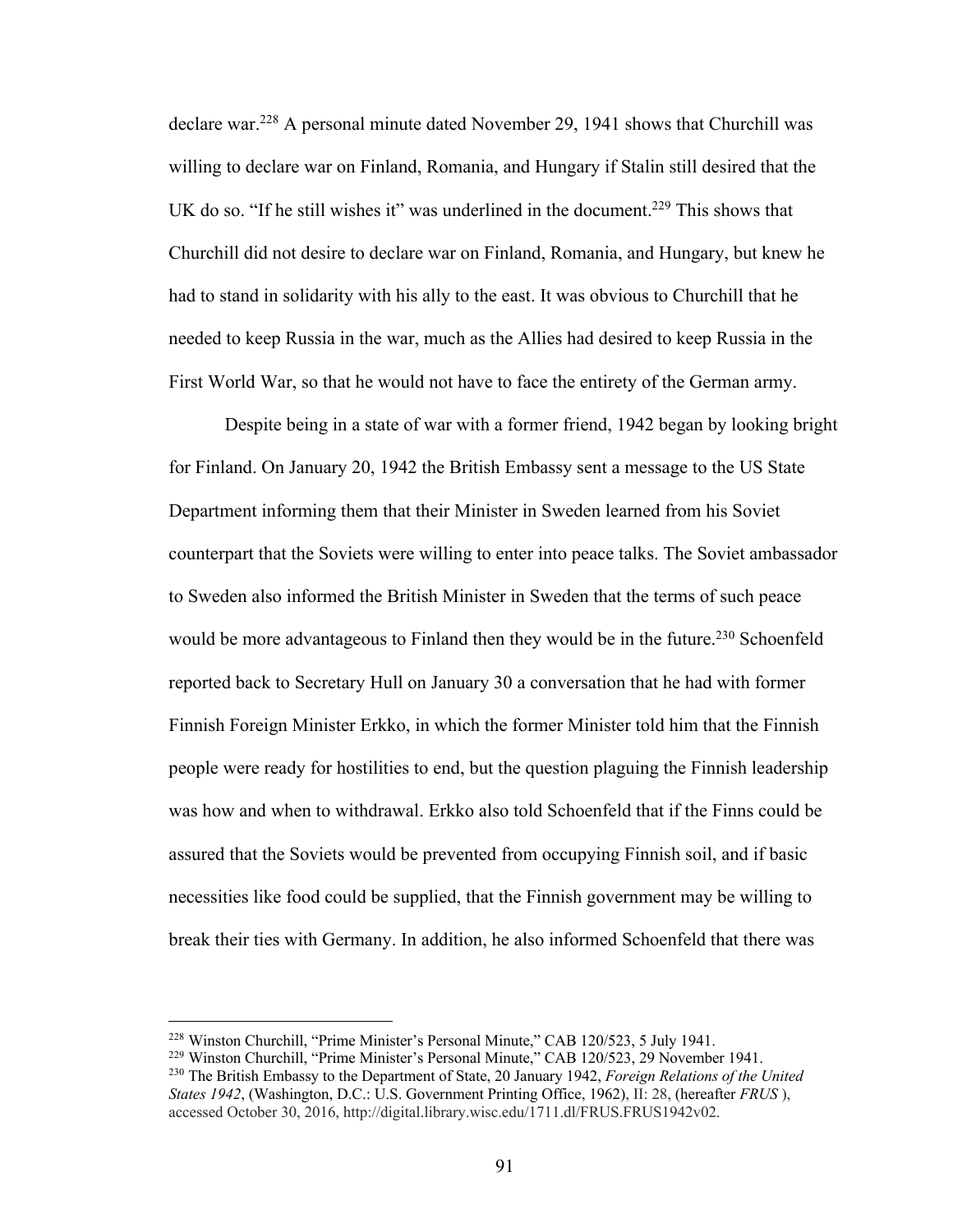growing tension among the Finnish and German soldiers, as the former were becoming more and more frustrated at their ability to repel Soviet attacks, whereas the latter could not.231 The United States and Finland were well aware of the serious hurdle that prevented an immediate end of hostilities against the Soviet Union by Finnish troops. Without the ability to guarantee Finland food stuffs and security from German retaliation, there could be no successful end to the Continuation War.

Germany's declaration of war on the United States placed Finland in a precarious position. The United States was now officially at war with a Finnish ally. It meant that US public opinion and favor of Finland could soon turn sour. The United States still sought to get Finland out of the war, but economic aid was still a deciding factor in Finland's decision to continue the fight. Secretary Hull noted that the Finnish government's lack of resistance towards the German presence would negatively affect its relationship with the United States. Schoenfeld, at the direction of Secretary Hull, spoke with the Finnish Foreign Minister Witting, who informed him that Finland was dependent on Germany for 93% of its imports. Foreign Minister Witting attempted to liken Finland's position to that of Iceland and claimed an inability to do anything about the German presence, much like the Icelandic government couldn't do anything about the Allied presence in its country. Schoenfeld relayed that this analogy was untrue, as Finland was actively engaged in the war.<sup>232</sup>

The military situation began deteriorating for Finland in February of 1942, with the ambassador in Sweden (Johnson) reporting that if the Russians were to push hard

<sup>231</sup> The Minister in Finland (Schoenfeld) to the Secretary of State, 30 January 1942, *FRUS 1942*, II: 32-33. <sup>232</sup> The Minister in Finland (Schoenfeld) to the Secretary of State, 3 February 1942, *FRUS 1942*, II: 34-35; The Minister in Finland (Schoenfeld) to the Secretary of State, 4 February 1942, *FRUS 1942*, II: 35-36.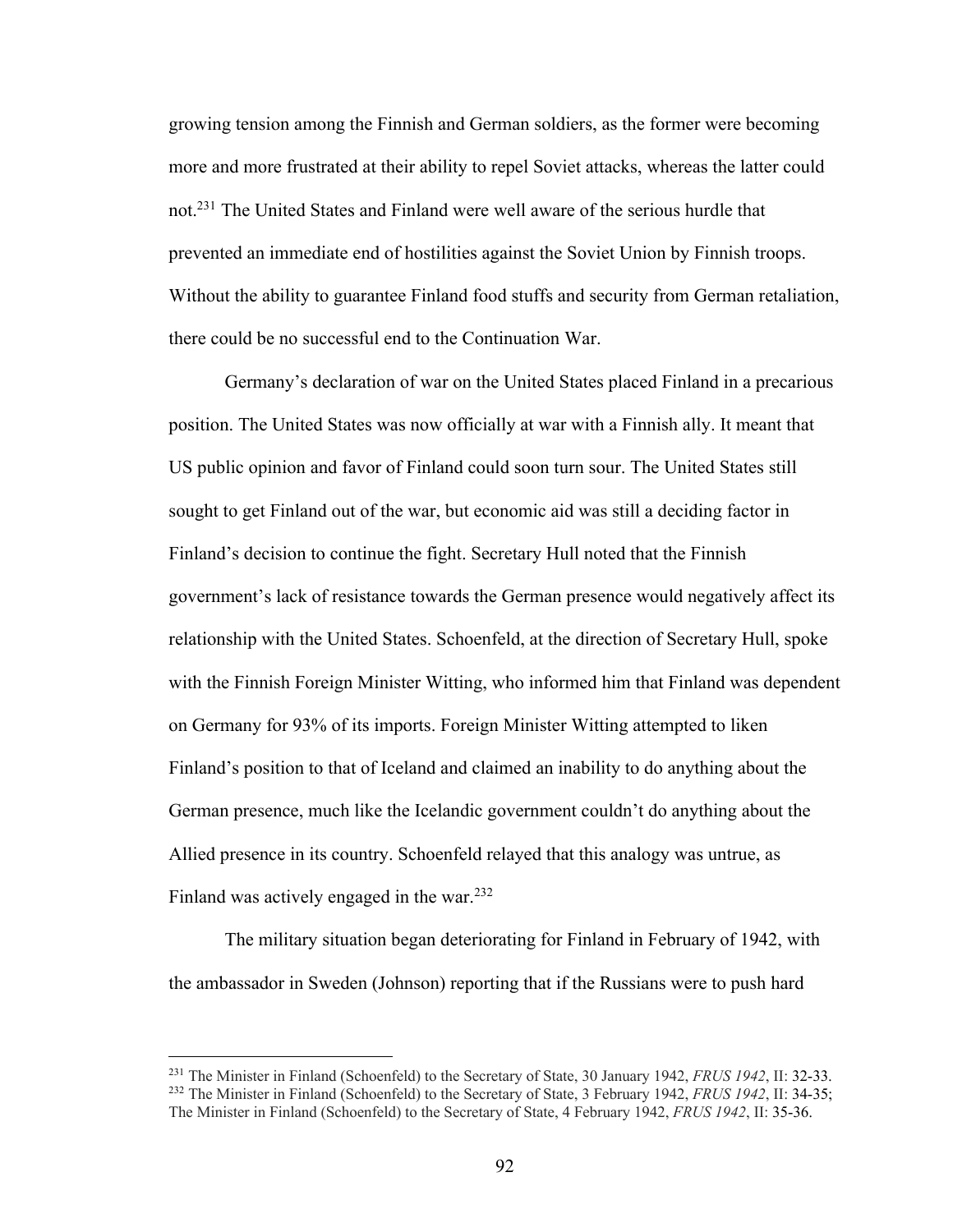towards Finland with an offensive, and if that offensive were to come close to the Swedish border, it may cause internal pressure on the Swedish government to come to the aid of Finland. Swedish aid would make it difficult to reach a peace deal between the Finnish and Soviet Russia, a concern that was admitted by the Soviet Minister in Sweden in private conversation.233 Despite increased American political pressure to cease the hostilities between Finland and Soviet Russia, the Finnish government maintained its position that it was acting defensively in this conflict. The Finns were not ready to cease hostilities, due largely to the military situation that they viewed out of their control, which hints at a fear of German reprisal. The Finns also pointed, again, to the fact that Finland was almost entirely dependent on Germany for economic survival.<sup>234</sup> This point was later reinforced in a cable Schoenfeld sent to the Secretary of State on February 28, in which he stated that Finland was entirely dependent on Germany for its food supply and the only way to influence Finland was to replace Germany as the primary source of food imports.235

The American declaration of war on Hungary, Romania, and Bulgaria on June 5, 1942 caused a great deal of concern for the Finnish government, which immediately asked the US whether Finland would soon find itself facing a declaration of war. Under Secretary of State Welles answered the Finnish concerns by saying that the American attitude towards Finland had been made very clear, meaning the Americans had no intention, or desire, to declare war with Finland, but instead to ensure that they were able to maintain favorable ties with the Finnish government and people. Welles did warn the

<sup>233</sup> The Minister in Sweden (Johnson) to the Secretary of State, 9 February 1942, *FRUS 1942*, II: 36-37.

<sup>234</sup> The Minister in Finland (Schoenfeld) to the Secretary of State, 16 February 1942, *FRUS 1942*, II: 41-43.

<sup>235</sup> The Minister in Finland (Schoenfeld) to the Secretary of State, 28 February 1942, *FRUS 1942*, II: 46.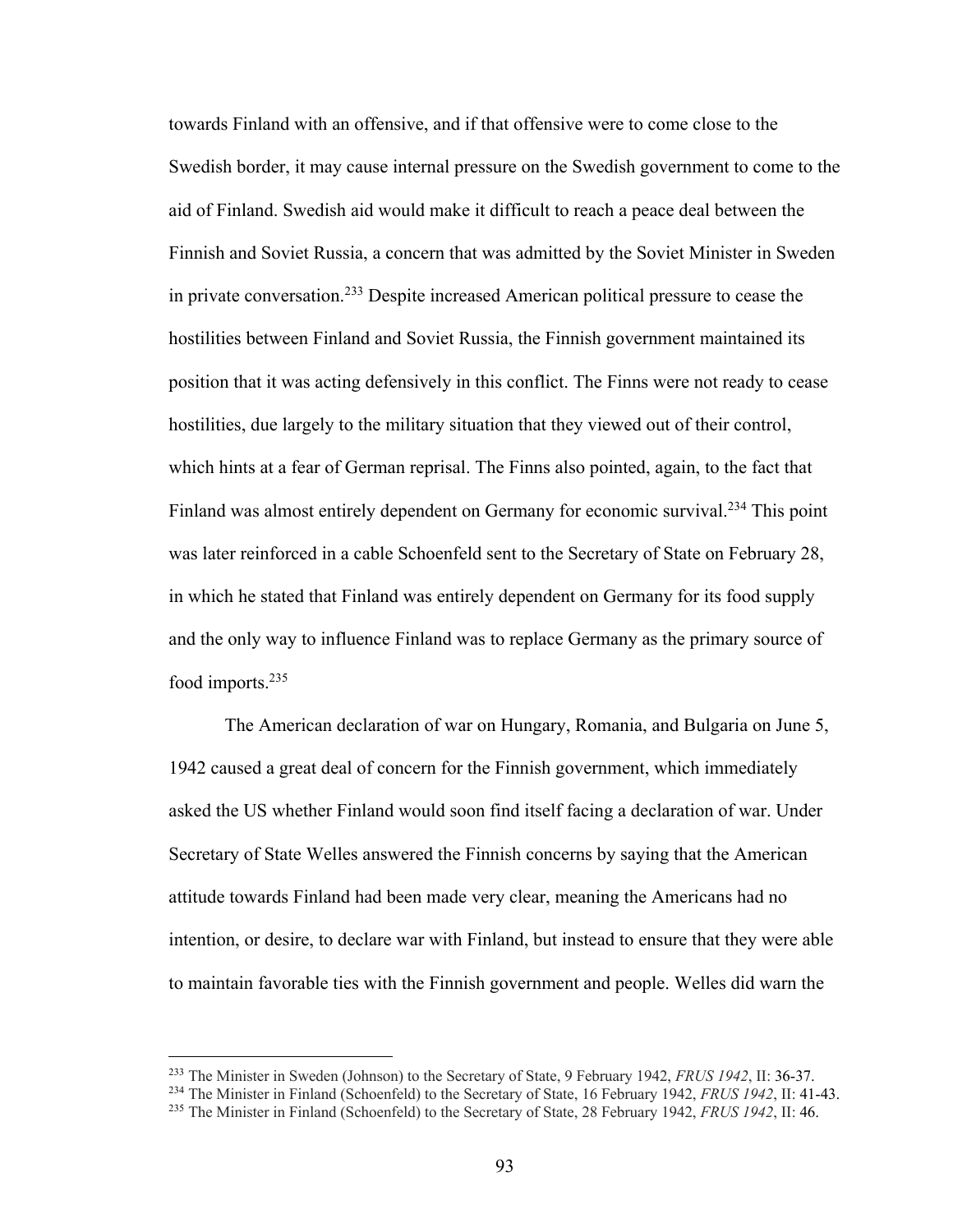Finns that if they were to give open and direct aid to Germany that the American position would drastically change.<sup>236</sup> This is important because it shows that the Americans were more than willing to look the other way in Finland's fight against their "ally" Soviet Russia, as long as Finland did not openly aid Germany in its fight, such as cooperating in joint offensives against Soviet forces. Little did Finland know, however, that U.S. patience was growing thin, and drastic measures were soon on the horizon.

The United States soon put pressure upon the Finnish government in an attempt to get the Finns out of the war by reducing their economic access to US markets. The United States ordered the withdrawal of its consuls from Finland (July 1942), and requested that Finland withdrawal its consuls from the United States, a move that had a great impact on Finland, especially with the loss of its consulate in New York, on which it relied on for advancing Finnish economic interests. The U.S. request also caused concern among Swedish officials that a complete severance of diplomatic relations and declaration of war by the United States on Finland was on the horizon.<sup>237</sup> The Swedish concern demonstrates that while Sweden was neutral in the war, it was very much invested in the fate of Finland, and was in favor of the United States maintaining relations with Finland. The US move seemed to be an effective one, as Schoenfeld reported that the Finnish public had hoped that there would be no break in diplomatic relations between the US and Finland. Schoenfeld noted that the Finnish government had refused to move its troops from their current lines, which, according to Schoenfeld's informant, prevented Germany from extending its lines. Schoenfeld's informant also expressed that

<sup>236</sup> Memorandum of Conversation, by the Under Secretary of State (Welles), 5 June 1942, *FRUS 1942*, II: 63-64.

<sup>237</sup> Memorandum of Conversation, by the Under Secretary of State (Welles), 22 July 1942, *FRUS 1942*, II: 74-75.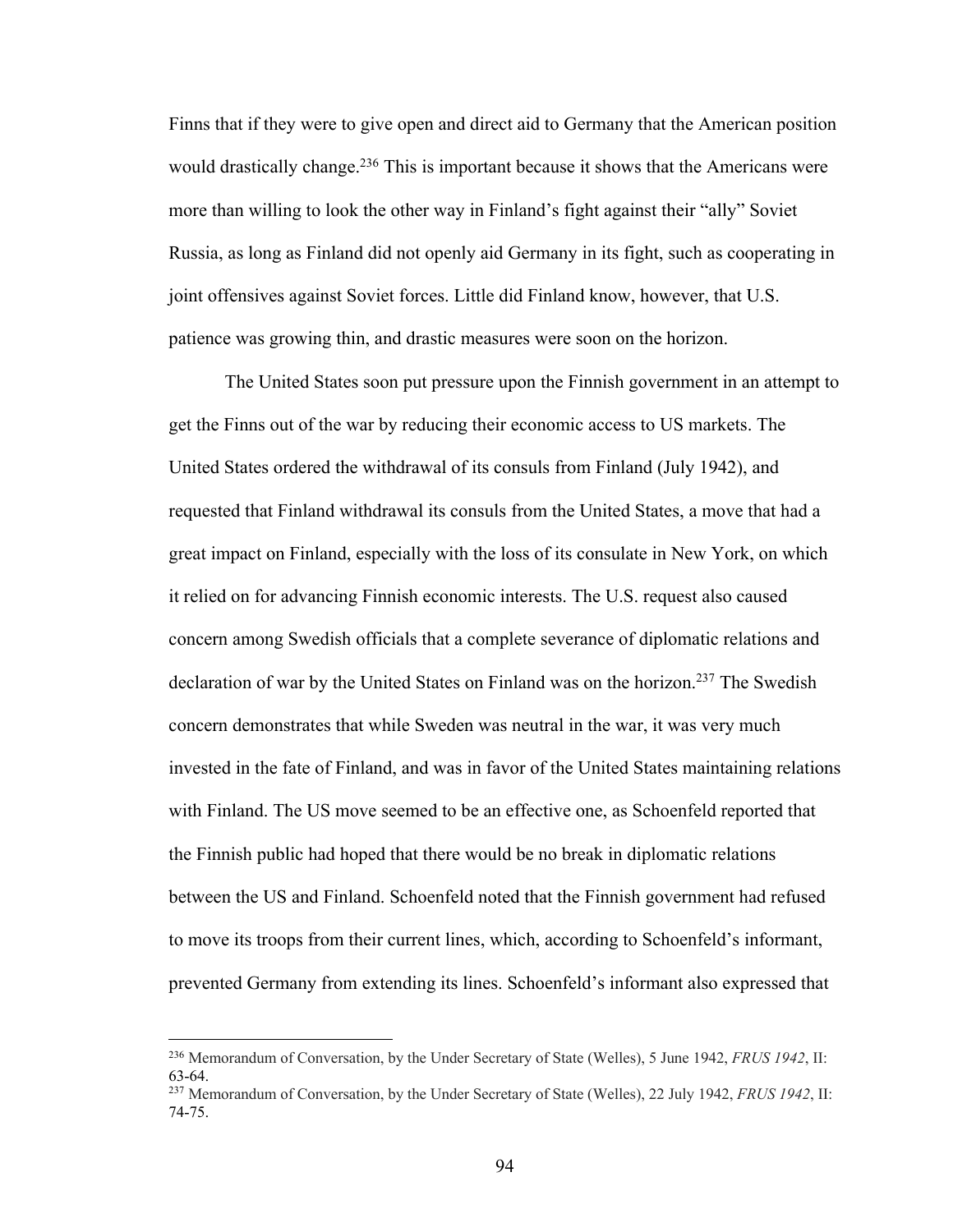the Finnish people's belief in their "sisu" was still very high and the Finnish people appeared to have no fear of the Germans.<sup>238</sup> Schoenfeld did report that there was concern among the people in Finland that the United States was succumbing to Soviet pressure, and that if the Soviets were victorious in the war the United States would not come to the aid of Finland. He recommended that the United States establish a Scandinavian base for its radio broadcasts, as he noted that the broadcasts coming from Boston were not reaching the country.<sup>239</sup> This seemed to imply that the Finnish people's concerns would be eased if the radio broadcasts were able to reach Finland.

The United States spent much of early 1943 attempting to bring about a peace between Finland and the Soviet Union but was unable to accomplish that goal. While the United States recognized that Finland was held at the mercy of the Germans, the US government was still hopeful that a solution could be found that would save Finland's autonomy, and appease the Soviet Union. In April 1943, Secretary of State Hull recommended to President Roosevelt that the United States sever diplomatic relations with Finland, due to the pressure exerted on Finland by the Germans. Prior to making this recommendation, the United States did consult with the Soviet Union, who agreed that this move would be advantageous to both the Soviets and the United States, because it would put immense pressure upon the Finnish government.<sup>240</sup> The decision to break relations was postponed for almost a year, until the United States finally broke diplomatic

<sup>238</sup> The Minister in Finland (Schoenfeld) to the Secretary of State, 31 August 1942, *FRUS 1942*, II: 79-80.

<sup>239</sup> The Minister in Finland (Schoenfeld) to the Secretary of State, 3 September 1942, *FRUS 1942*, II: 81.

<sup>240</sup> The Secretary of State to President Roosevelt, 19 April 1943, *Foreign Relations Papers of the United States 1943* (hereafter *FRUS)*, (Washington, D.C.: U.S. Government Printing Office, 1963), III: 269, accessed October 30, 2016, http://digital.library.wisc.edu/1711.dl/FRUS.FRUS1943v03.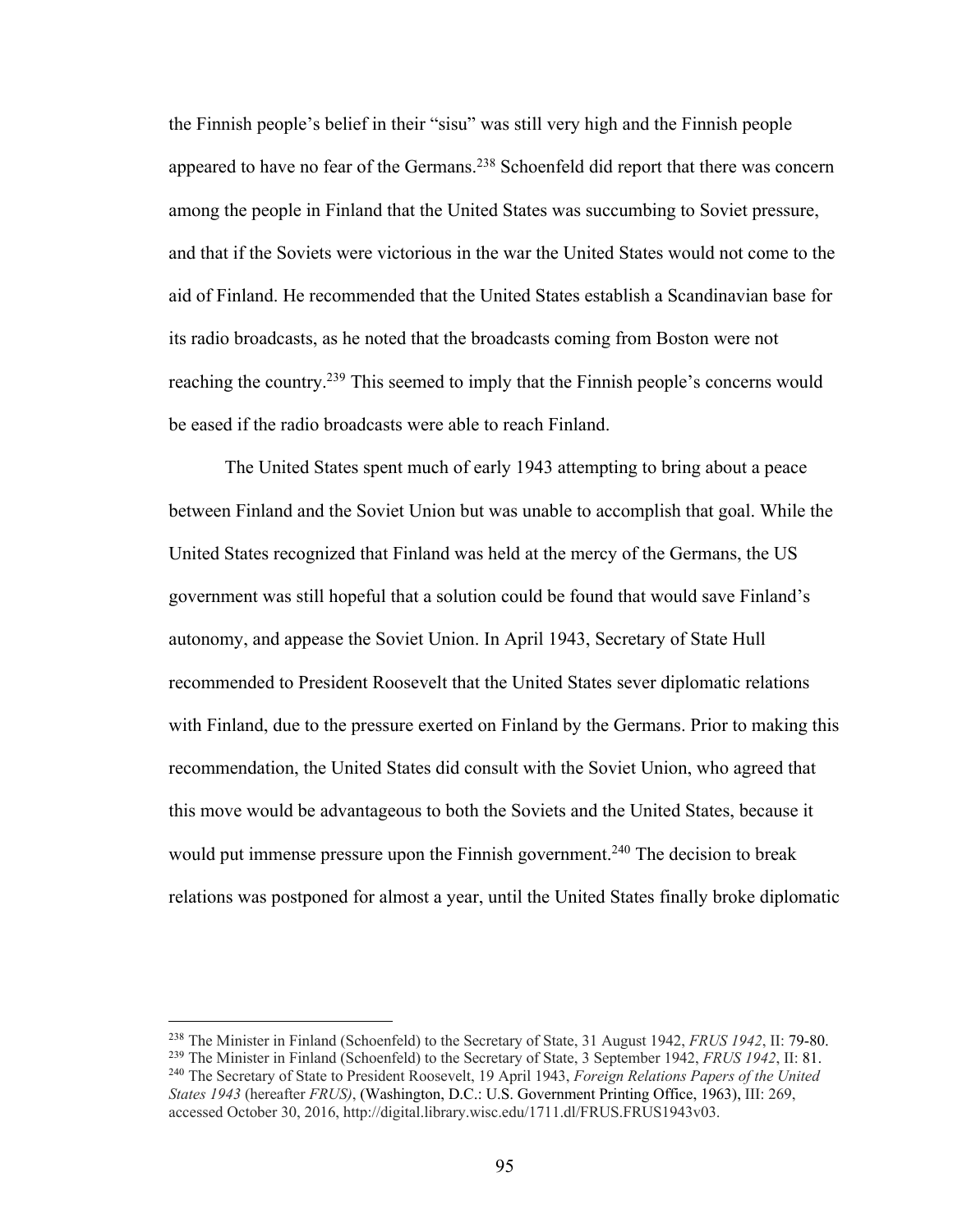relations with Finland on June 30,  $1944.<sup>241</sup>$  The cause for the delay was the hope among American officials that they could mediate a peace between Finland and the Soviet Union, but after it became clear to the United States that the Germans exerted an unshakeable control of Finland's political leadership, US officials felt there was no other option; Switzerland was left to manage the interests of the United States in Finland.<sup>242</sup>

Despite the diplomatic break, the United States was very aware of the image that Finland still maintained among the US public, both for its debt repayment and its governmental form. This favorability among the American public, and by the United States as a lender, was a crucial reason why despite the lack of formal diplomatic relations, Finland was still viewed as important by the United States. Discussions amongst members of the Treasury Department and the State Department recognized this predicament, and they were able to work out an agreement that would prevent Finland from defaulting on its loan debt.<sup>243</sup> The US government also realized that in order to get Finland out of the war it needed to guarantee it food and peace, both of which were unavailable due to the United States and the Allies not having the manpower to conduct an operation in Finland; however, Minister Shoenfield did propose the idea.<sup>244</sup> Ultimately, no invasion would be planned to free the Finns from German influence, but the United States still sought other avenues to assist Finland.

The reversal of fortunes for the Germans in the war, coupled with the Americans severing of diplomatic ties, pushed Finland into seeking a peace deal with the Soviets in

<sup>241</sup> Memorandum by the Secretary of State to President Roosevelt, 28 June 1944, *Foreign Relations Papers of the United States 1944* (hereafter *FRUS)*, (Washington, D.C.: U.S. Government Printing Office, 1965), III: 606, accessed October 30, 2016, http://digital.library.wisc.edu/1711.dl/FRUS.FRUS1944v03.

<sup>242</sup> The Secretary of State to the Finnish Chargé (Thesleff), 30 June 1944, *FRUS 1944*, III: 608.

<sup>243</sup> Berry, *American Foreign Policy and the Finnish Exception*, 230-231. 244 Berry, *American Foreign Policy and the Finnish Exception*, 242.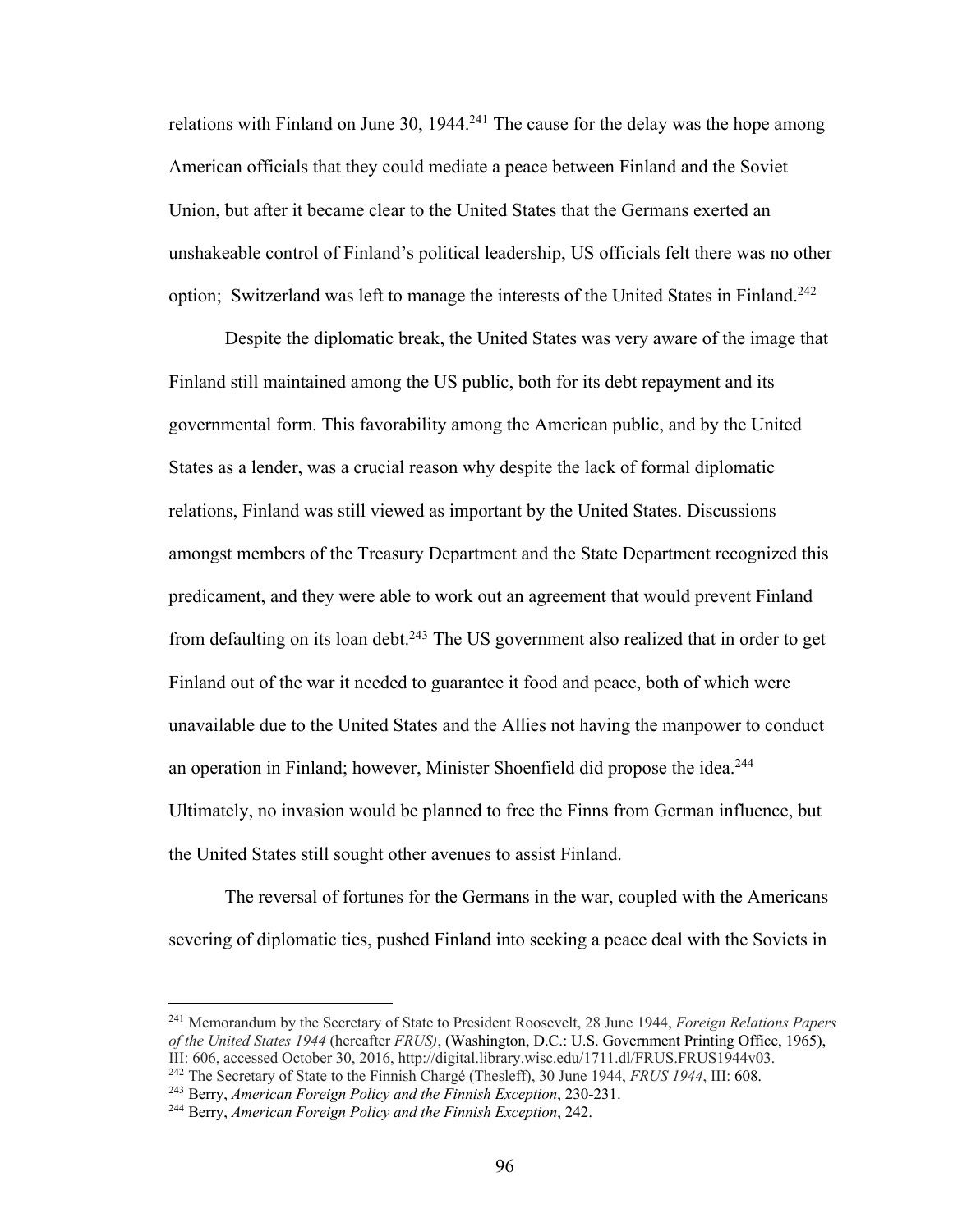1944. The efforts of the US State Department to push Finland out of the war seemed to have worked, though the weakening of the German military strength due to losses on both the eastern and western fronts also allowed Finland to seek a break from its "occupiers." The United States observed intently, and its Ambassadors and other officials kept the government in the loop with the progress of the negotiations, which concluded on September 19, 1944. The following day, the US ambassador in Sweden cabled the Secretary of State that his informants had provided him details about the peace treaty, which included Finland being controlled by the Russian Commission, a group that would control all facets of the Finnish economy.<sup>245</sup> In addition to the establishment of the Russian Commission, the Finns agreed to break relations with the Germans, and give them an ultimatum to leave peacefully, otherwise Finland would have to use force to push them out. Finland also agreed to withdraw to the 1940 borders, giving the Russians a 50-year lease on Porkkala for a naval base. Finally, Finland agreed to cede the Pechanga region (depriving Finland of an Artic port), and \$300,000,000 in reparations, to be paid via goods over a period of five years. Finally, Finland agreed to reduce the size of its military to its peacetime strength within ten weeks.<sup>246</sup> This no doubt was a cause for concern among American officials, who acted quickly to reestablish diplomatic relations, appointing Maxwell Hamilton as the United States Representative in Finland on November 14, 1944.<sup>247</sup> It would be nearly a year before relations were normalized, as the United States and Finland formally re-established diplomatic relations on August 31,

<sup>245</sup> The Minister in Sweden (Johnson) to the Secretary of State, 20 September 1944, *FRUS 1944*, III: 623. <sup>246</sup> Lunde, *Finland's War of Choice*, 317-319.

<sup>247</sup> The Acting Secretary of State to the Chargé in the Soviet Union (Kennan), 14 November 1944, *FRUS 1944*, III: 626.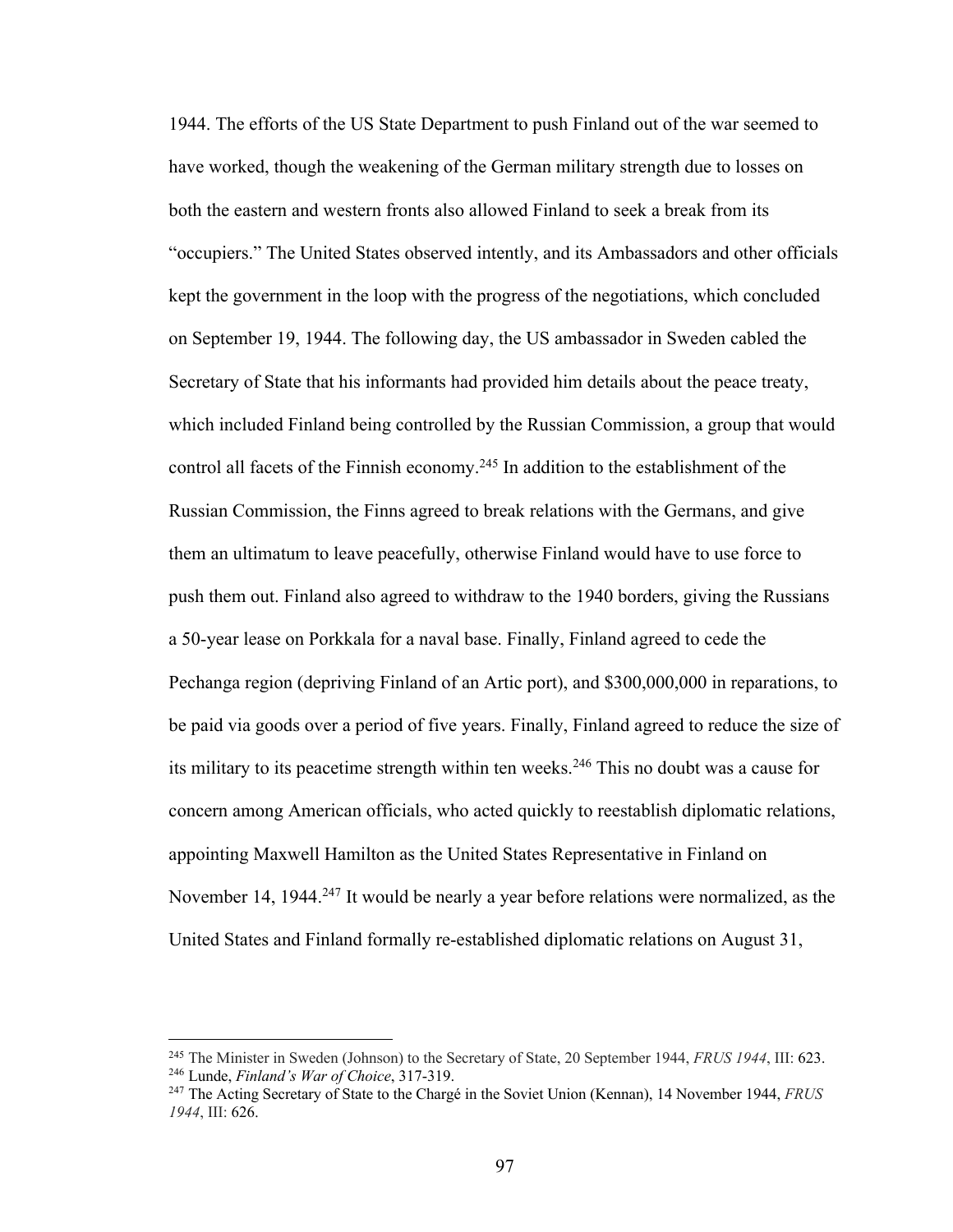1945.248

On the last day of the Tehran Conference in 1943, Roosevelt approached Stalin requesting that Finland escape harsh punishment at the conclusion of the war, and that they were to stay free and independent. The long standing, favorable economic relationship between the United States and Finland was the central reason why the United States sought Finnish independence. Not only had they proved themselves to be a worthy borrower, but there was a high level of favorability among the American media and public. At first Stalin objected, but when Churchill backed up Roosevelt, Stalin backed off of his objections and agreed.<sup>249</sup> Stalin, however, may have been playing a purely political game with the allies, as the Soviet Union would have had to realize that to completely subdue Finland would be an extremely taxing task, both in manpower and material. This seems to be backed up by a statement made by Foreign Minister Molotov decades after the war in which he said, "People are very stubborn there [in Finland], very stubborn. We were smart not to annex Finland. It would have been a festering wound."<sup>250</sup> Having secured Finland's survival at the Tehran Conference in 1943 also helps explain why the United States was willing to break diplomatic ties with Finland in 1944 as a means of getting Finland out of the war.

While the Soviets had given their word to Churchill and Roosevelt that Finland would remain free, that assurance did not stop the Soviet military from flexing its

<sup>248</sup> The Secretary of State to the United States Representative in Finland (Hamilton), 22 August 1945, *Foreign Relations Papers of the United States 1945* (hereafter *FRUS)*, (Washington, D.C.: U.S. Government Printing Office, 1968), IV: 654, accessed October 30, 2016,

http://digital.library.wisc.edu/1711.dl/FRUS.FRUS1945v04.

<sup>249</sup> Bohlen Minutes- Tripartite Luncheon Meeting, 1 P.M. Roosevelt's Quarters, Soviet Embassy, 1 December 1943, *Foreign Relations Papers of the United States The Conferences at Cairo and Tehran 1943*  (hereafter *FRUS)*, (Washington, D.C.: U.S. Government Printing Office, 1961): 590-593. Accessed October 30, 2016, http://digital.library.wisc.edu/1711.dl/FRUS.FRUS1943CairoTehran.

<sup>250</sup> Max Jakobson, *Finland in the New Europe* (Westport: Praeger Publishers, 1998), 62.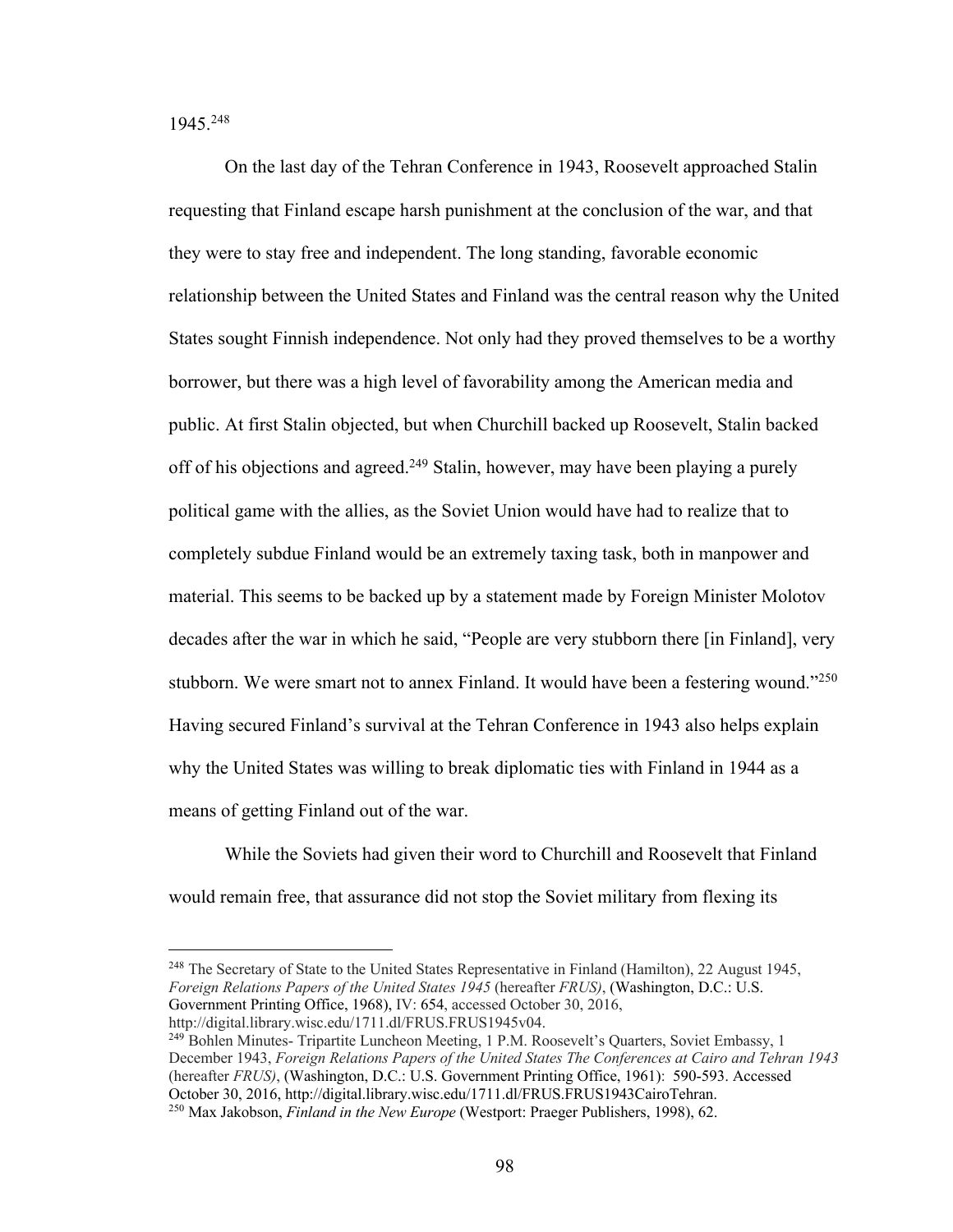military muscle against its stubborn neighbor. The Soviets did attempt an offensive to break the Finnish lines prior to conducting peace talks, but the Finns fiercely resisted. At dawn on June 9, 1944 the Soviets launched an offensive against Finnish forces which by June 20<sup>th</sup> had included 20 infantry divisions, five to six armored regiments, and four artillery regiments; however, despite the overwhelming numerical and technical superiority, progress was slow and despite some gains, overall the offensive began to stall out and on June 23 the Soviets signaled that they were willing to open up peace negotiations.<sup>251</sup> The Soviets attempted to continue their offensive in July, and again while they made some small gains, overall they were beaten back repeatedly by the defending Finnish soldiers and by July 20 the offensive ceased and the Soviets began moving their soldiers to the Baltic front.<sup>252</sup> In his memoirs, Mannerheim claimed that the Soviet offensive in Finland took the Allies by surprise, and they were pessimistic that Finland would prevail. He stated that while the United States wished to prevent the Soviet occupation of Finland, US officials also realized that influencing the Soviet Union not to occupy Finland was impossible, as the Soviets were now well aware of their strength.<sup>253</sup> Mannerheim, however, was unaware of developments at the Tehran Conference (1943) that secured his country's freedom.

The United States knew that the peace between Finland and the Soviet Union would be harsh towards the Finns, and the US government formulated plans to assist. Chief among these plans was economic assistance by means of loans and trade deals. The peace treaty's economic impact on Finland was immense, especially with Finland having

<sup>251</sup> Mannerheim, *The Memoirs of Marshal Mannerheim*, 475-482.

<sup>252</sup> Mannerheim, *The Memoirs of Marshal Mannerheim*, 483-485.

<sup>253</sup> Mannerheim, *The Memoirs of Marshal Mannerheim*, 488.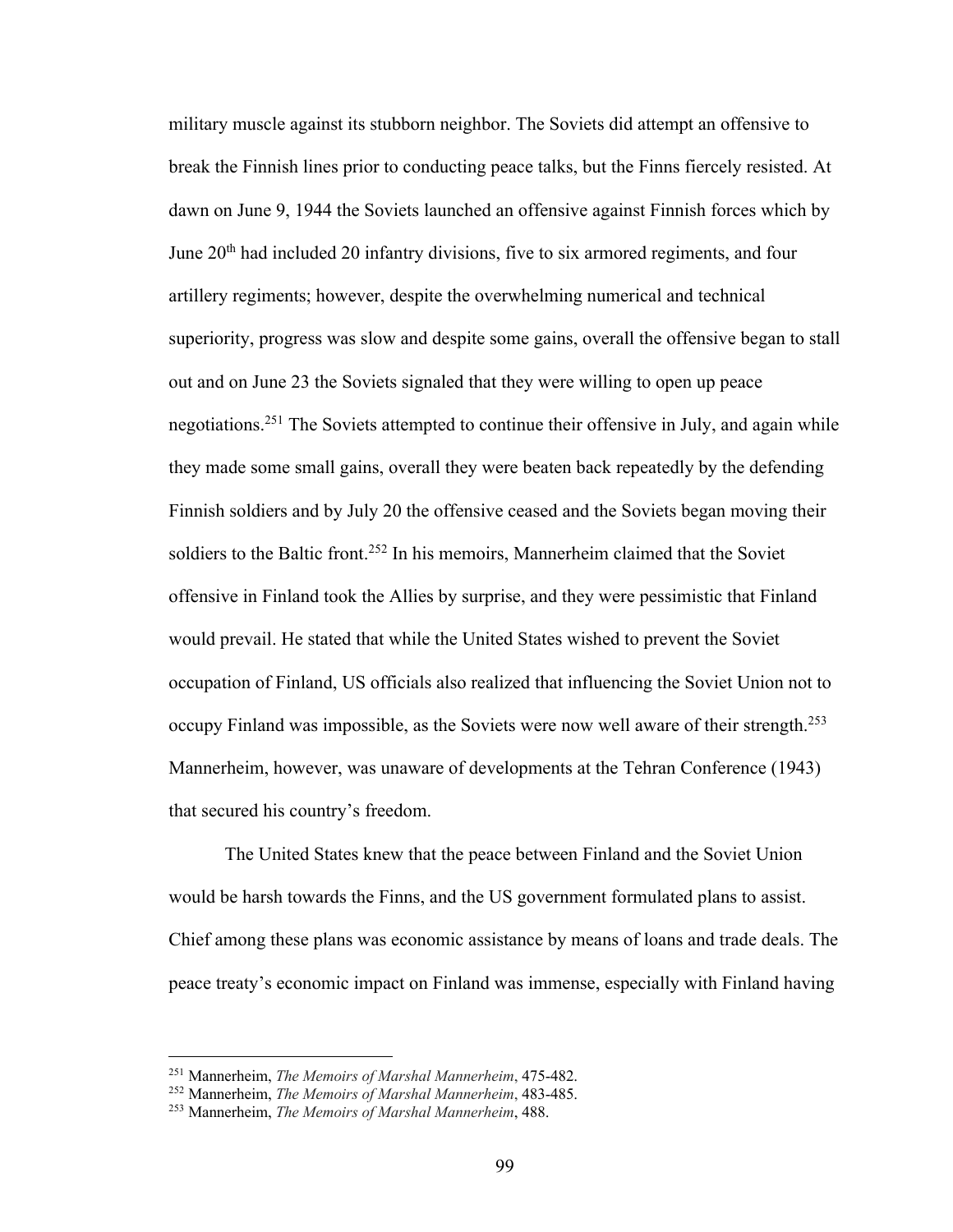to withdraw to their 1940 borders. As a result, Finland lost 20% of its sawn timber woodworking industry, 23% of its plywood industry, and 25% of its wood pulp board and chemical wood pulp industries. By losing control of the Saima Canal, Finland lost transport facilities accounting for 13% of its sawn timber exports, and 13.5% of their pit props and pulpwood exports. The loss of other ports led to between 6.5% and 31% of various other timber industry related exports, which was Finland's primary industry and income source.254 Ambassador Hamilton was well aware of this economic impact, and upon his arrival in Finland met with Finnish government representatives to address the needs of their country, and was vocal to his superiors at the advantages he thought the United States could have by conducting trade with Finland. In a meeting with Prime Minister Paasikivi on March 9, 1945, Hamilton reported that the Finnish looked to the United States to furnish them with items, such as metals, as they believed the United States to be the only country that could meet their needs. In return they offered to supply the United States with certain wood products for which there was a high demand in the United States.255 Other officials in Finland, such as the Chargé in Finland (Hulley) recognized Finland's ability to prioritize its economy, and no doubt remembered Finland's track record of repaying loans in the interwar period, recommending that the United States extend credits to Finland because they were the most likely to repay their obligations should they remain sovereign.256 On December 14, 1945 the Export-Import Bank extended a \$35 million credit to Finland (in addition to the \$25 million outstanding

<sup>254</sup> The Chargé in Finland (Gullion) to the Secretary of State, 7 March 1944, *FRUS 1944*, III: 572.

<sup>255</sup> The United States Representative in Finland (Hamilton) to the Secretary of State, 10 March 1945, *FRUS 1945, IV:* 641-642.

<sup>256</sup> The Acting Secretary of State to the Chargé in Finland (Hulley), 12 December 1945, *FRUS 1945, IV:*  659.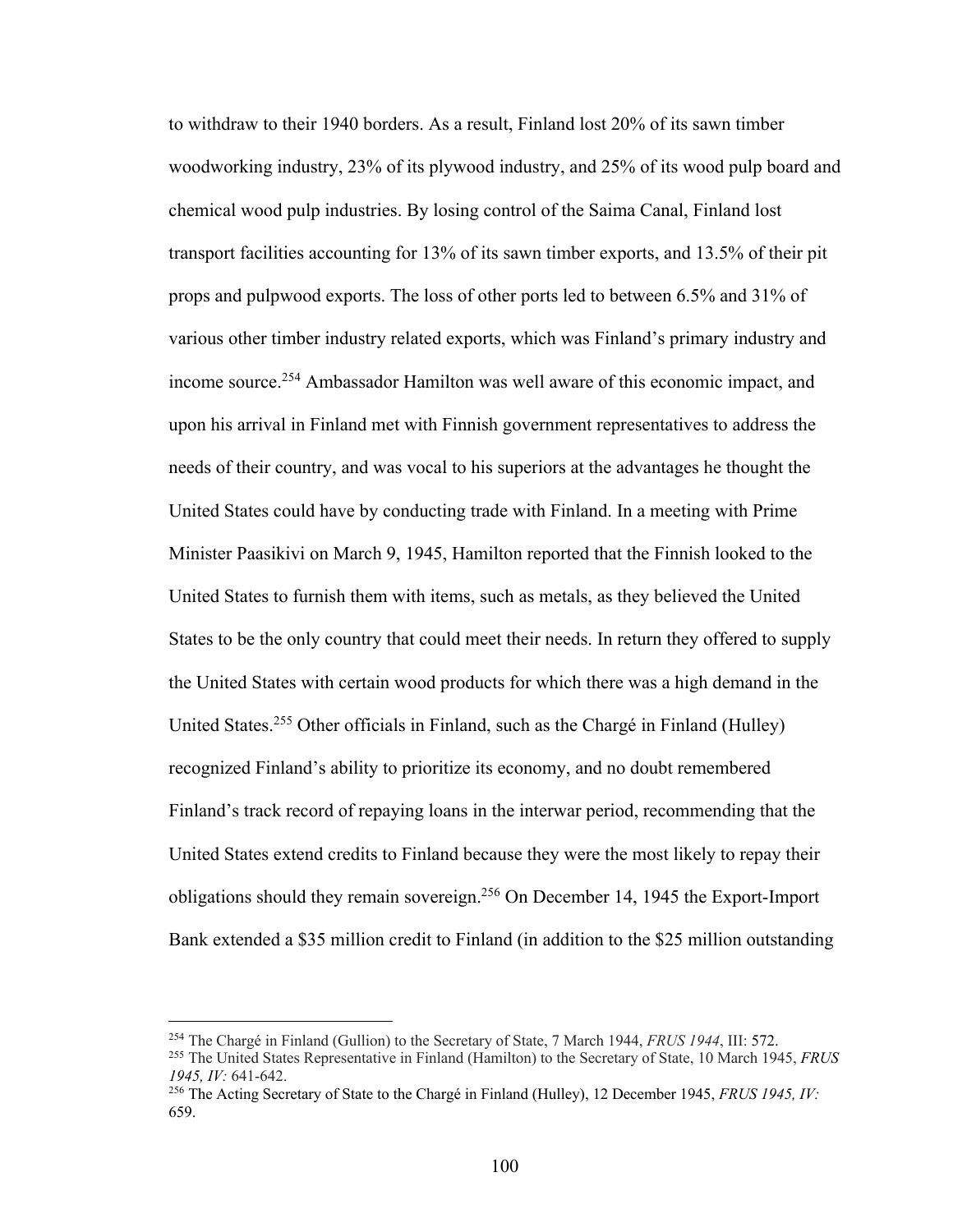balance) totaling \$60 million in general credit. In addition, the bank approved \$5 million for cotton credit that would allow for 40,000 bales of cotton to be shipped to Finland.<sup>257</sup>

Finland's ability to maintain its independence between 1939 and 1945 was nothing short of a miracle. Finland's ability to survive two wars against the Soviet Union can be attributed to its close relationship with the United States, which was constantly seeking diplomatic resolution to the conflicts despite long periods of Finnish resistance, and to a small extent the military materiel received from Germany during the period of Finnish-German cooperation.<sup>258</sup> Finland was also a beneficiary of sheer luck at times, such as facing poor Soviet military leadership during the Winter War, and the successes of the Allied forces on the Western front, which led the Soviets to end their offensive in 1944 and reallocate forces to the Eastern front in order to ensure that they adhered to the Tehran agreement.259 Finland's close economic ties with the Unites States, specifically its swift repayment of inter-war debt, and its resistance of Communism dating back to the 1917 declaration of independence from the Soviets secured Finland a special place in American opinion, that no doubt played a role in their survival.

<sup>257</sup> Ibid.

<sup>258</sup> Mannerheim, *The Memoirs of Marshall Mannerheim*, 489-490.

<sup>259</sup> Mannerheim, *The Memoirs of Marshall Mannerheim*, 488-489.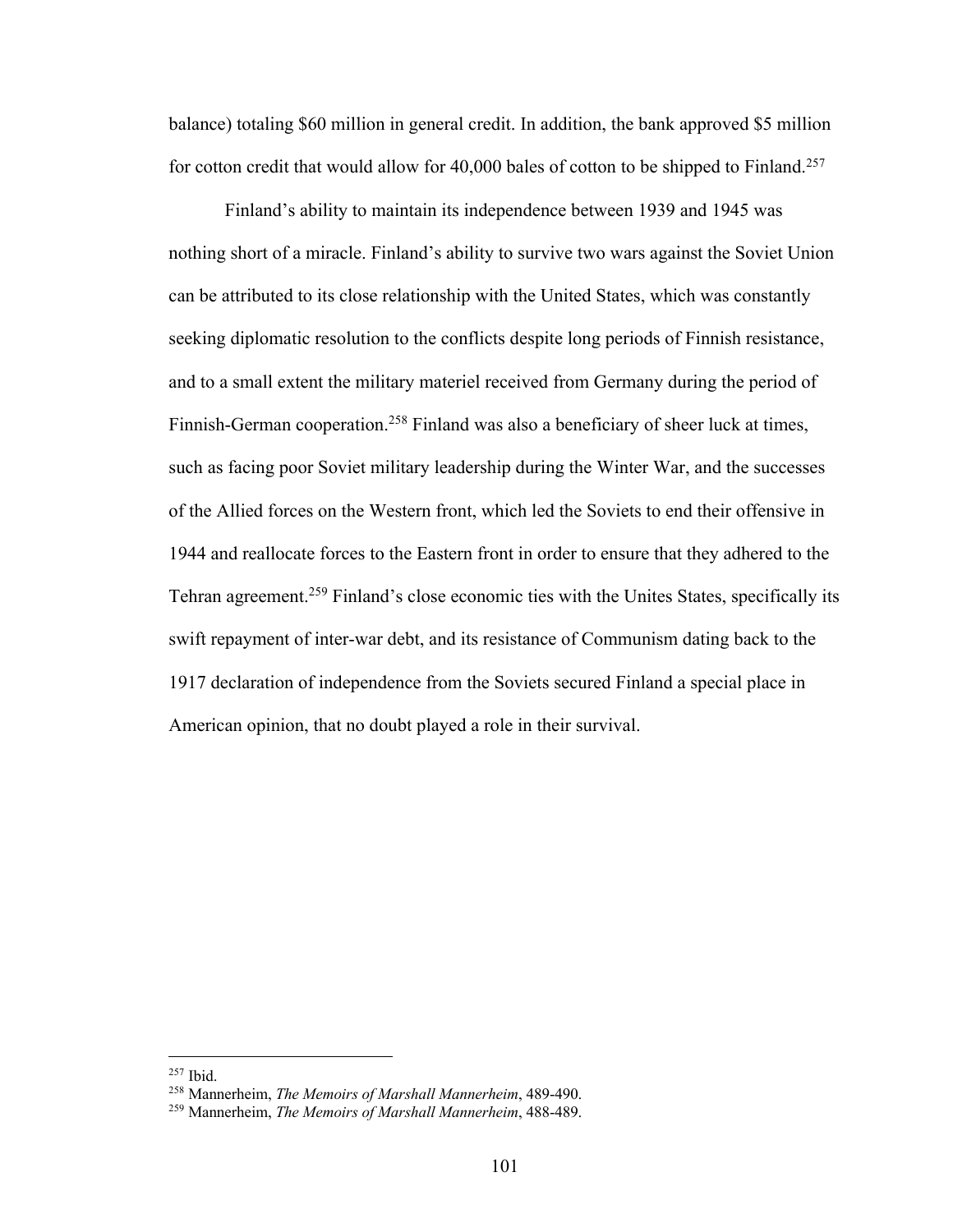## VI. CONCLUSION: FINLANDIZATION

For the second time in six years, Finland had found itself bloodied, but still standing as an independent nation at the end of war with the Soviet Union. The previous chapters have detailed the wartime struggles of Finland, and the diplomatic conversations that ensured that it would remain a free, independent nation. Despite this, Finland was still not in the clear as it had to figure out how to pay its war reparations to the Soviet Union and evict the now unwelcome German army. Finland's government also had to figure out how to relocate its displaced citizens. Most importantly, the country had to figure out how it was going to survive in an ever-changing geopolitical landscape, one that saw the rise of two superpowers- the Soviet Union and the United States. What emerged, was a policy that became known in the West as Finlandization. This policy was criticized by western diplomats initially, however it showed that countries like Finland could peacefully coexist with neighbors that had vastly different ideologies.

Finland and the Soviet Union agreed to a cessation of hostilities on September 4, 1944. As a part of their agreement, the Finns broke diplomatic relations with the Germans, and had to ensure that they were out of Finland by September 15, or else they were to be disarmed and handed over to allied forces and considered prisoners of war.<sup>260</sup> What followed was known as the Lapland War, and while the war remains an unknown and understudied area of history, this chapter will only briefly cover it as it deserves more attention under a further study. The Finnish military shifted forces from its eastern border and slowly moved units towards Lapland, where German forces were concentrated. The

<sup>260</sup> The Minister in Sweden (Johnson) to the Secretary of State, 4 September 1944, *Foreign Relations of the United States 1944*, (Washington, D.C.: U.S. Government Printing Office, 1956), III: 615 (hereafter *FRUS)*.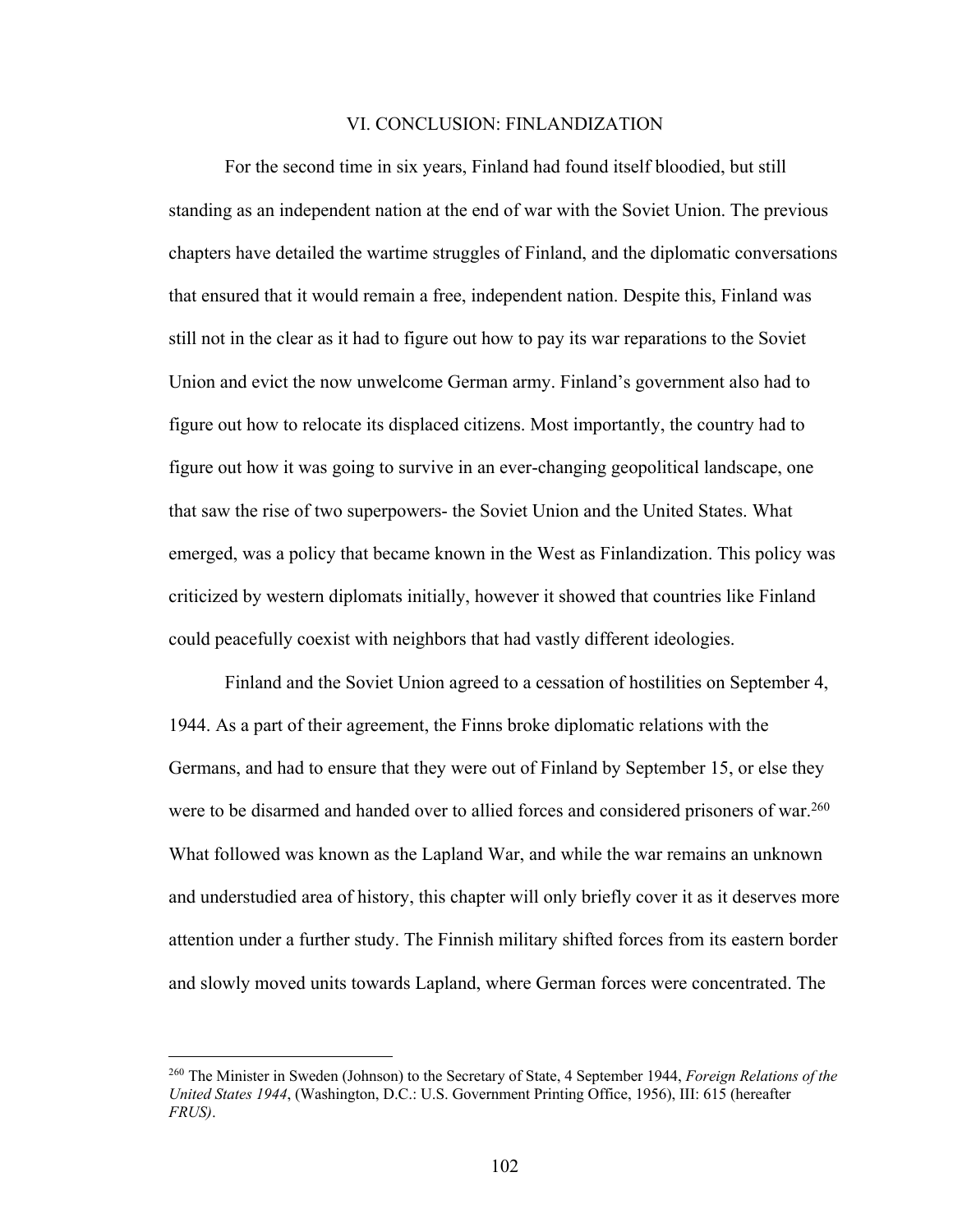Germans, feeling betrayed by the Finns, laid waste to Lapland on their way towards the Norwegian border, burning buildings and destroying land as they moved out. While the Germans were eventually forced out, the damage they left in their wake only added to the cost of Finnish recovery. The Finns lost around 16,500 buildings, 233 rail and 516 road bridges, nearly the entire road network in Lapland, and almost half of the local reindeer population, which was a key industry for the residents of Lapland.<sup>261</sup> American diplomatic correspondence does not make any mention to the Lapland War until a cable from the US Representative in Finland dated April 28, 1945. A footnote in the *Foreign Relations of the United States* page containing the correspondence notes that the Finns had not declared war on Germany until March 1, 1945, despite having waged a campaign to expel the Germans since September 15,  $1945.^{262}$ 

The Americans had greater concerns on their hands, rather than worry about a war that Finland was waging on the Germans in accordance with their treaty with the Soviet Union. The Americans sought to retake control of their citizen and material interests in Finland. When the US broke off diplomatic ties with Finland, they had asked the Swiss to look after their interests, and after the peace between the Finns and Soviets, the American policy makers became concerned that the Soviets would not respect the Swiss looking after the American interests.<sup>263</sup> This shows that the United States had very little trust in their "ally" and were keen to secure their interests, before they lost them with minimal compensation. The British, more specifically the Canadians, knew all too well what

<sup>261</sup> Vesa Neye, Peter Munter, Toni Wirtanen, Chris Berks, *Finland at War: The Continuation and Lapland Wars 1941-45* (Oxford: Osprey Publishing, 2016), *316*-317.

<sup>&</sup>lt;sup>262</sup> The United States Representative in Finland (Hamilton) to the Secretary of State, 28 April 1945, *Foreign Relations of the United States 1945*, (Washington, D.C.: U.S. Government Printing Office, 1956)*,*  IV: 614 (hereafter *FRUS*).

<sup>263</sup> The Chargé in the Soviet Union (Kennan) to the Secretary of State, 1 November 1944, *FRUS 1944*, III: 626.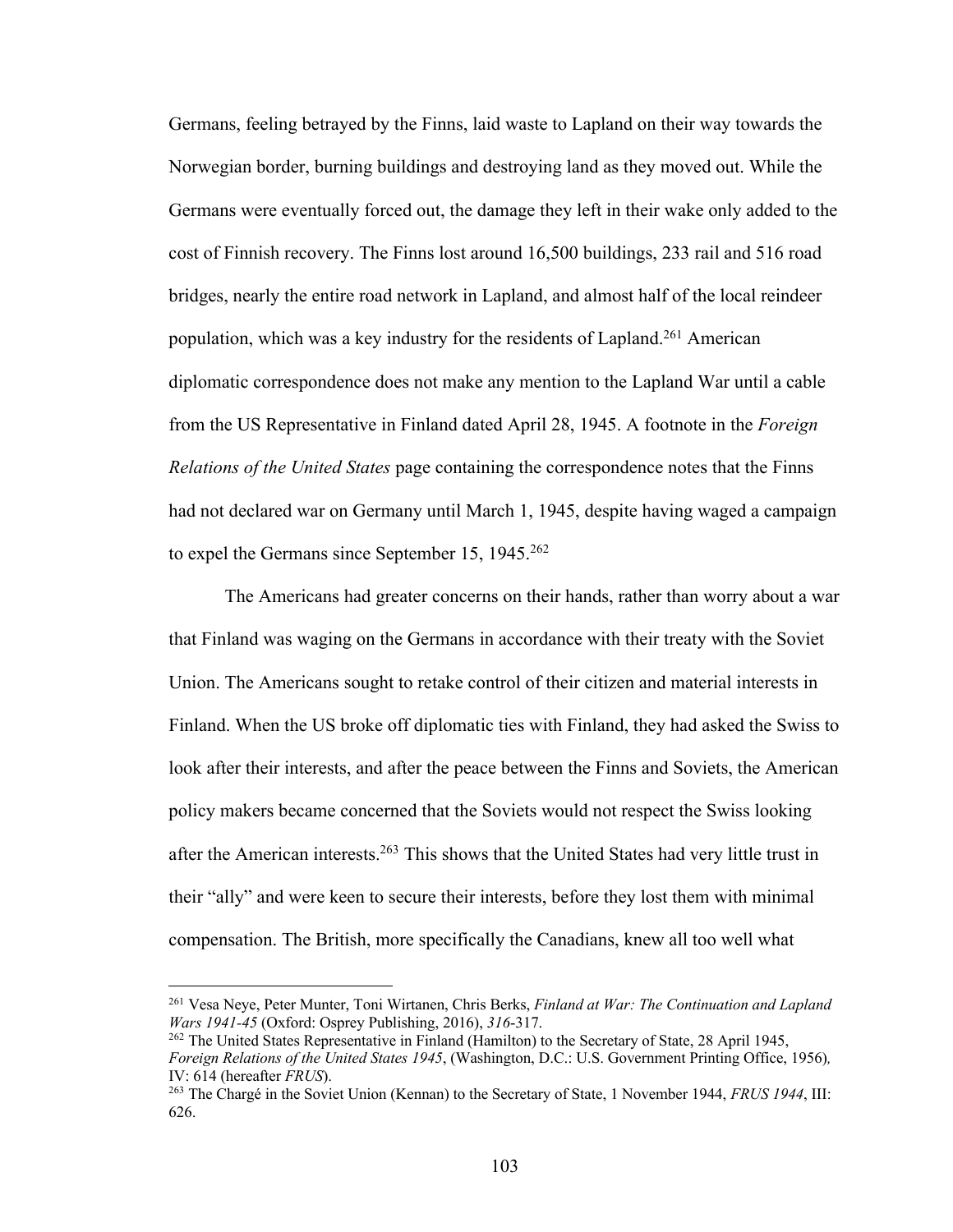happened when the Soviets seized property. When Finland ceded the Petsamo region to the Soviets, they lost the valuable nickel mines that were operated by a Canadian mining company. While this company valued the mine at \$50 million, the Soviets were only prepared to offer \$20 million for it, as foreign companies were not allowed to operate in the Soviet Union.264 Recognizing this, the Americans quickly made plans to re-establish a representative in Finland.

When President Roosevelt approved the nomination of Maxwell Hamilton as the United States Representative in Finland, with the rank of Minister, acting Secretary of State Stettinius made it clear that this appointment was not a re-establishment of diplomatic or consular relations with Finland, but merely so that he could protect American interests in Finland. In the interim, the US sent Randolph Higgs, the number two diplomat in Sweden, to re-open the US mission in Finland.<sup>265</sup> The appointment of Hamilton, and his rank, seem especially odd for someone that was not serving as an official diplomatic representative, especially when the staff had the ability to send encrypted messages. It becomes clear that the US saw Finland as one of its interests, one that must be protected against any Soviet plans to interfere in the sovereignty of Finland. While the US was interested in protecting the sovereignty of Finland, they were cautious to not take up a position that was counter to the Finnish-Soviet treaty.

Despite not having formal diplomatic ties with Finland, the United States kept a close eye on the internal developments in Finland. In accordance with their armistice

<sup>264</sup> Memorandum by the Secretary of State for Foreign Affairs, "Armistice with Finland," W.P. (44) 542, CAB 66/55/42, 24 September 1944, 229.

<sup>265</sup> The Acting Secretary of State to the Chargé in the Soviet Union (Kennan), 14 November 1944, *FRUS 1944*, III: 626-627; Despite not officially having relations with Finland, the US wanted to ensure that Hamilton and Higgs would have all rights afforded to diplomatic representatives.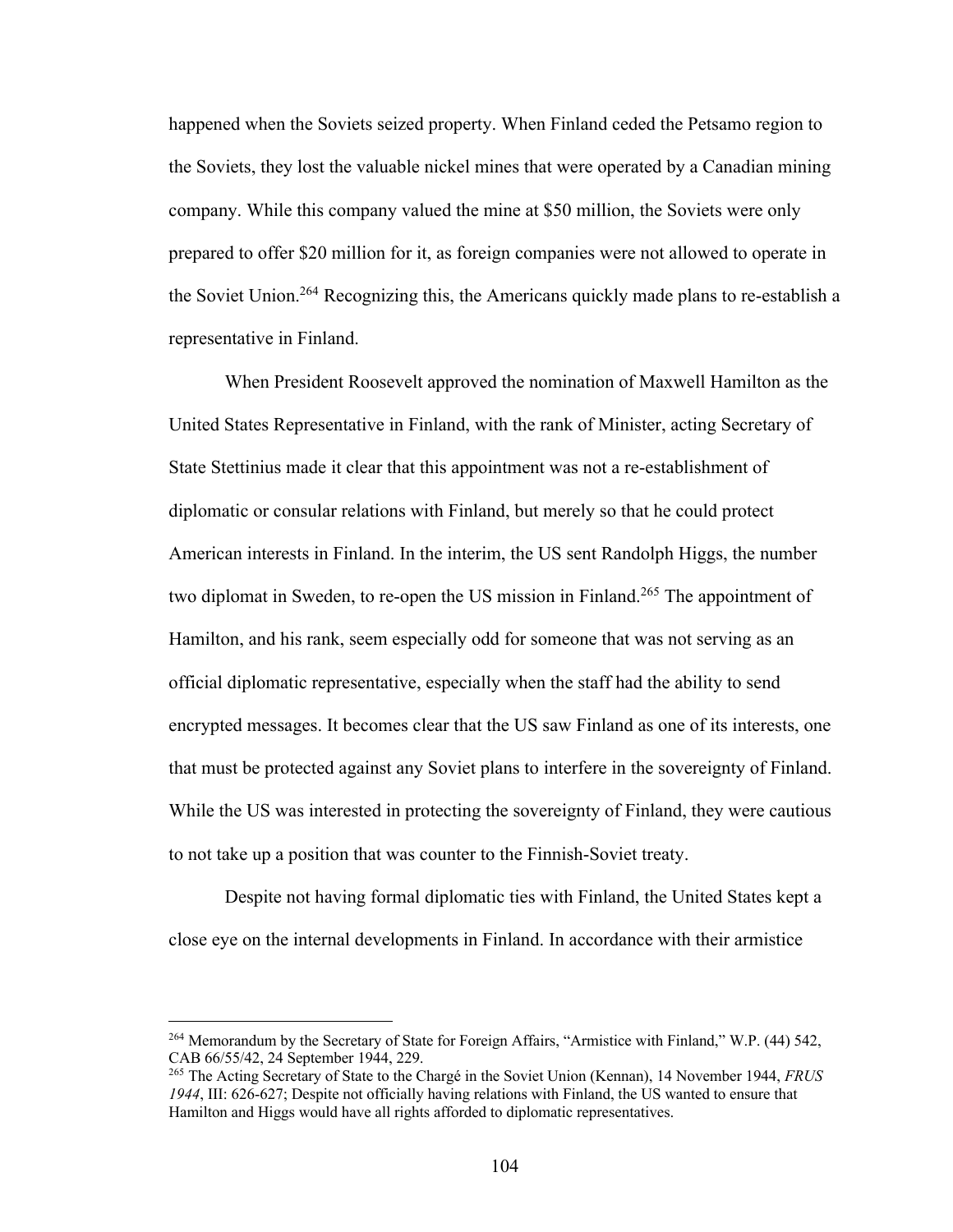agreement, the Finns were required to arrest and charge "war criminals" that is, Finns that the Soviets saw as conspiring with the Germans to take actions against the Soviet Union during the Continuation War. The Finns viewed these individuals in two categories, actual war criminals, and politicians that had advocated for pro-war policies beginning in 1941. The Allied Control Commission had given the Finns a list of 100 or so names and arrests were subsequently made.<sup>266</sup> Some politicians, despite being charged, still planned to run for office during the upcoming Finnish elections. Naturally, this worried the Finnish government, and Higgs was approached by former Foreign Minister Erkko who attempting to solicit the United States into exerting its influence to get the Finnish politicians that were deemed war criminals or advocates dropped from the ballot of the upcoming election.<sup>267</sup> Higgs recommended to the Secretary of State that the United States make a public statement in support of the removal of the accused politicians from the ballot, citing the chance of improving Finnish-Soviet relations, however this recommendation was rejected by the Secretary of State as it was "not regarded as within the limited purview of our mission."268 Despite the official rejection, it seems very likely that Higgs would have relayed the US concerns about the Finns keeping accused politicians on the ballot, as the Assistant Chief of the Division of Northern European Affairs cabled the Assistant Secretary of State on February 1, 1945 indicating that it was likely that in unofficial conversation that Higgs would relay the concerns of the United

<sup>266</sup> The Secretary of Mission in Finland (Higgs) to the Secretary of State, 25 January 1945, *FRUS 1945*, IV: 598-599.

<sup>267</sup> The Secretary of Mission in Finland (Higgs) to the Secretary of State, 28 January 1945, *FRUS 1945*, IV: 600-601.

<sup>268</sup> The Secretary of Mission in Finland (Higgs) to the Secretary of State, 30 January 1945, *FRUS 1945*, IV: 601-602; The Secretary of State to the Secretary of Mission in Finland, 3 February 1945, *FRUS 1945*, IV: 602-603.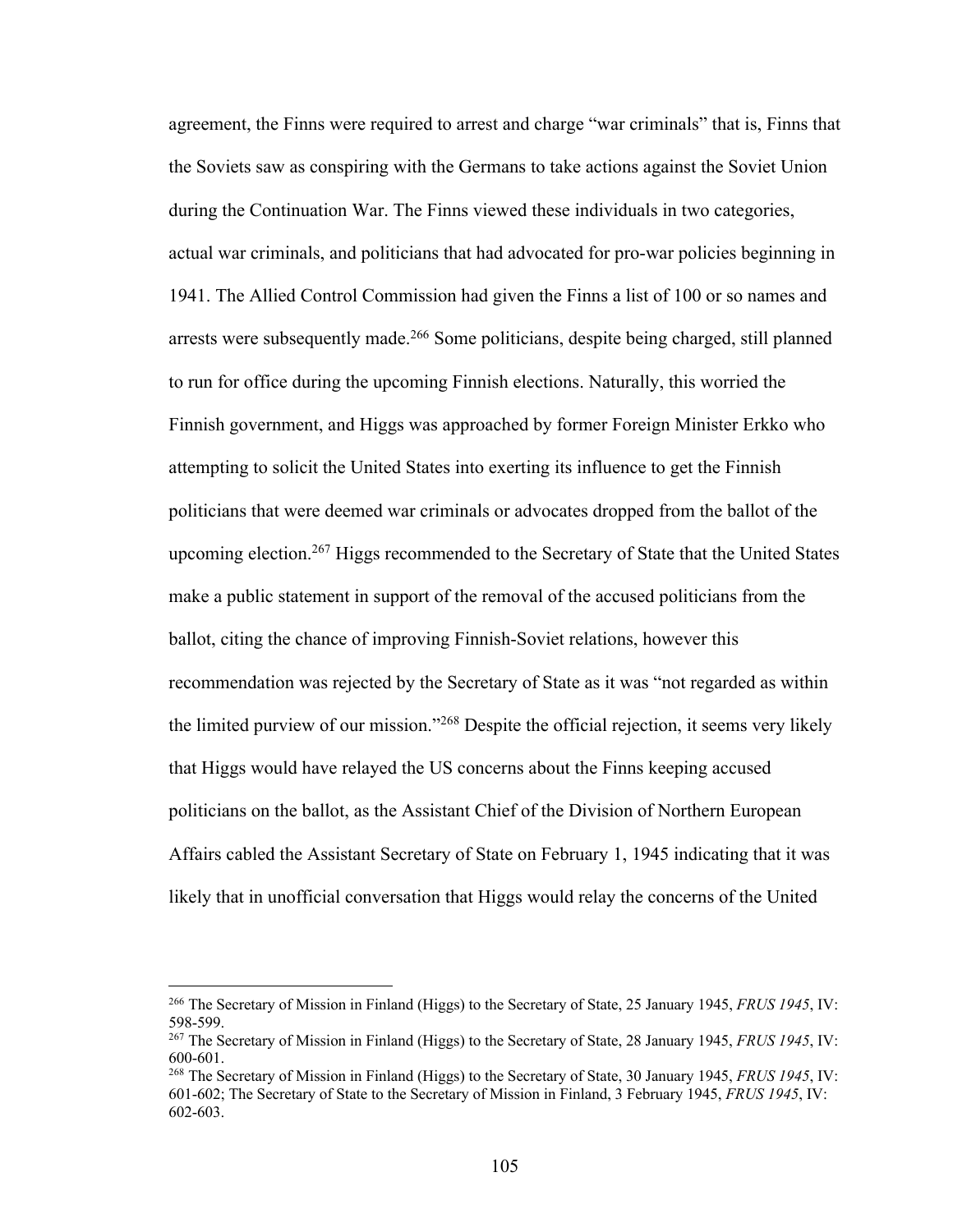States.<sup>269</sup>

In addition to monitoring the political situation in Finland, the United States kept an eye on the economic situation. Upon his arrival in Finland, Minister Hamilton established contact with both the British and Soviet members of the Control Commission and seemed to enjoy open communication. He reported back to the Secretary of State that there were minimal Soviet troops stationed in Finland, and that the British had figured that Finland could meet its reparation requirements, however they may be in need of some assistance from "abroad" which while broad meant that Finland would first look to the United States.270 Internally, the State department had prepared a memorandum for the President in late December 1944 discussing the question of financial assistance to Finland in order for it to meet its reparation payments. In this memo, the department recommended that the United States not provide financial assistance to Finland that would be used for direct reparation payments.<sup>271</sup> The United States remained firm, allowing Finland to suffer the consequences of their defeat at the hands of the Soviets, consequences that the United States had warned Finland were coming. Despite the American government not coming to aid Finland directly, the US Treasury removed Finland from its list of enemy occupied or controlled countries, which allowed US

<sup>269</sup> The Secretary of State to the Secretary of Mission in Finland, 3 February 1945, *FRUS 1945*, IV: 603, 605; The memorandum mentioned in text above is cited as footnote 17 in *FRUS*. The Finns did not kick the accused off of the ballot, however they did remove themselves, cited in footnote 23 on page 605. <sup>270</sup> The United States Representative in Finland (Hamilton) to the Secretary of State, 3 March 1945, *FRUS* 

<sup>1945,</sup> IV: 605-606; <sup>270</sup> The United States Representative in Finland (Hamilton) to the Secretary of State, 5 March 1945, *FRUS 1945*, IV: 606.

<sup>&</sup>lt;sup>271</sup> Memorandum for the President, "Financial Assistance to Finland in Meeting its Reparations Obligations to the USSR", 29 December 1944, Online, Accessed 30 October 2016, http://www.fdrlibrary.marist.edu/\_resources/images/msf/msf01296.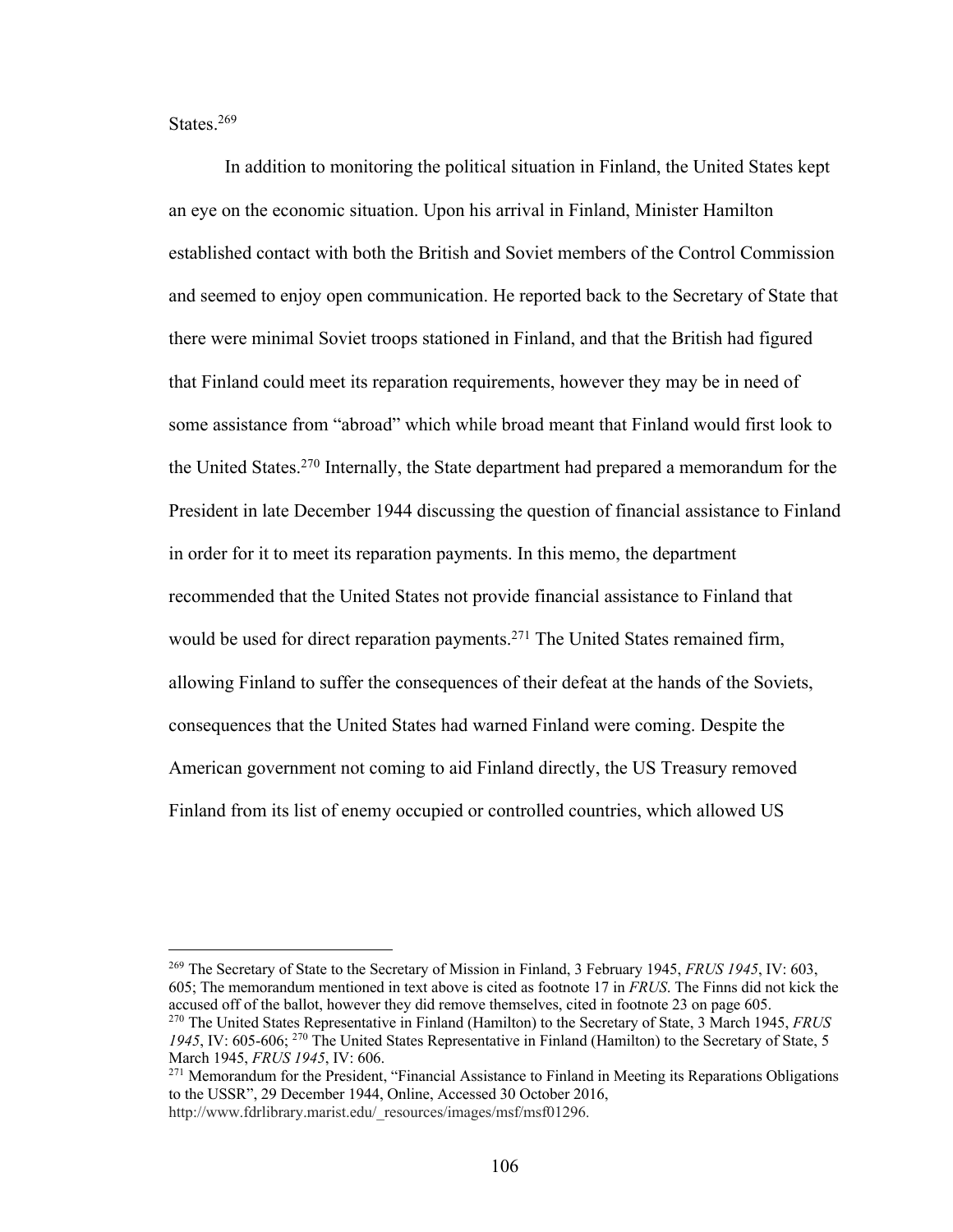businesses to trade with their counterparts.272 Although trade was soon allowed with Finland, the United States still withheld a formal re-establishment of diplomatic ties.<sup>273</sup>

The United States would come to the economic assistance of Finland, but that would come after formal ties between the nations were re-established. The US realized that Finland was in a deep trade hole given the amount of reparations that were owed to the Soviet Union, and the State Department supported the Finnish request for a loan from the Export-Import (Ex-Im) Bank. The approved amount of the loan was \$35 million, plus the total of \$25 million already outstanding, for a total loan debt of \$60 million. The Ex-Im Bank had actually recommended to the State Department that the loan total should be \$110 million, which was the full amount that Finland had requested, however this was shot down by the State Department as it did not stay in line with other loans during that period.274 There is no doubt that the previous payment history of Finland, and its reputation as a reliable borrower influenced the decision of the Ex-Im Bank to support the Finnish request for the full loan amount.

The lack of an official diplomatic relationship between Finland and the United States did not stop Finnish leadership from reaching out to the American mission to inquire about the plausibility of attaining financial support. While Hamilton followed State Department instructions, he also made pleas to the department to reconsider their position. These pleas echo the pleas of Thornwell Haynes, who in 1918-1919 plead with the State Department to abandon its cautious policy towards Finland and recognize the

<sup>272</sup> Footnote 10, *FRUS 1945*, IV: 633; While Finland was no longer considered occupied or in enemy control, there still existed a list of prohibited individuals/firms with whom trade was prohibited except when under license.

<sup>&</sup>lt;sup>273</sup> The United States re-established official diplomatic ties with Finland on August 31, 1945. The Secretary of State to the Secretary of Mission in Finland (Hulley), 20 August 1945, *FRUS 1945*, IV: 632.

<sup>274</sup> The Acting Secretary of State to the Chargé in Finland, 12 December 1945, *FRUS 1945*, IV: 659.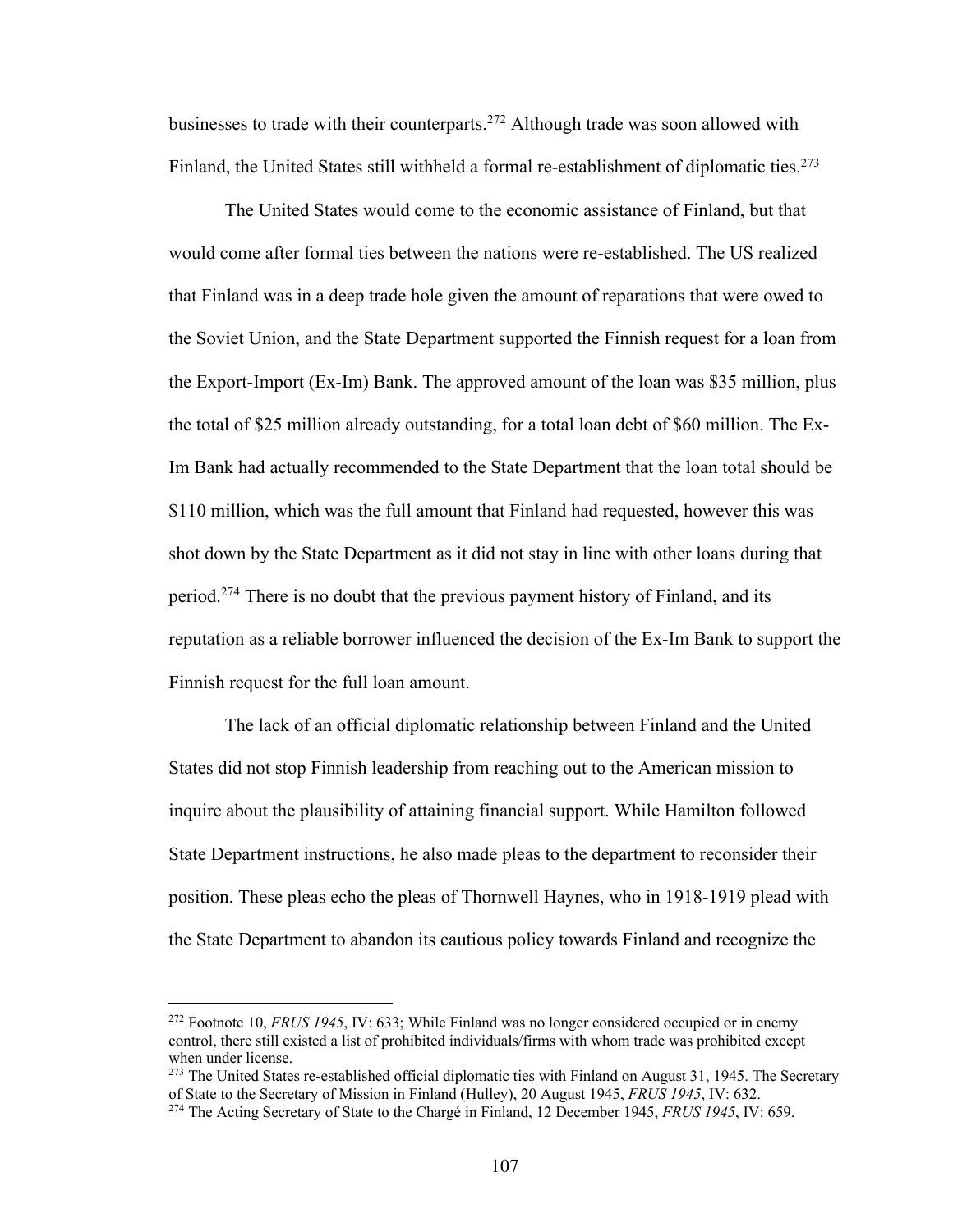opportunity that Finland gave the US. In Hamilton's case, he noted that any credit extended to Finland could be used to gain wood products, which were in high demand in the United States. He argued that coming to such an arrangement could prove to be extremely advantageous to the United States.<sup>275</sup> Unfortunately for Hamilton, and similar to 1919, the United States was slow to act.

While the government was slow to act, charitable organizations, including the American Red Cross were ready to provide aid to Finnish citizens in need. As early as January 1945, private organizations in the US and the American Red Cross were making inquiries to the British Foreign Office regarding the possibility of providing aid to Finland.<sup>276</sup> While the private organizations that made the inquiries were not listed, it shows that within the US sympathies for Finland still existed. During the early communications between American diplomats and the Secretary of State, Higgs makes mention that the head of the Finnish Aid organization is a Rockefeller Foundation man.<sup>277</sup> This piece of information shows that deep ties existed between the Finns and influential Americans, and in this case specifically the most influential American family in modern US history. As with the aid in 1919, there was a long delay in approval by the American government, and it would not be until August that aid was approved.278

The aid by the United States and the Ex-Im Bank was vital to helping Finland recover and survive economically in the early years of paying reparations to the Soviet

<sup>275</sup> The United States Representative in Finland (Hamilton) to the Secretary of State, 10 March 1945, *FRUS 1945*, IV: 641-643.

<sup>276</sup> The Ambassador in the United Kingdom (Winant) to the Secretary of State, 6 January 1945, *FRUS 1945*, IV: 635.

<sup>277</sup> The Secretary of Mission in Finland (Higgs) to the Secretary of State, 27 Jan 1945, *FRUS 1945*, IV: 638-639.

<sup>278</sup> The Secretary of State to the United States Representative in Finland (Hamilton), 22 August 1945, *FRUS 1945*, IV: 654.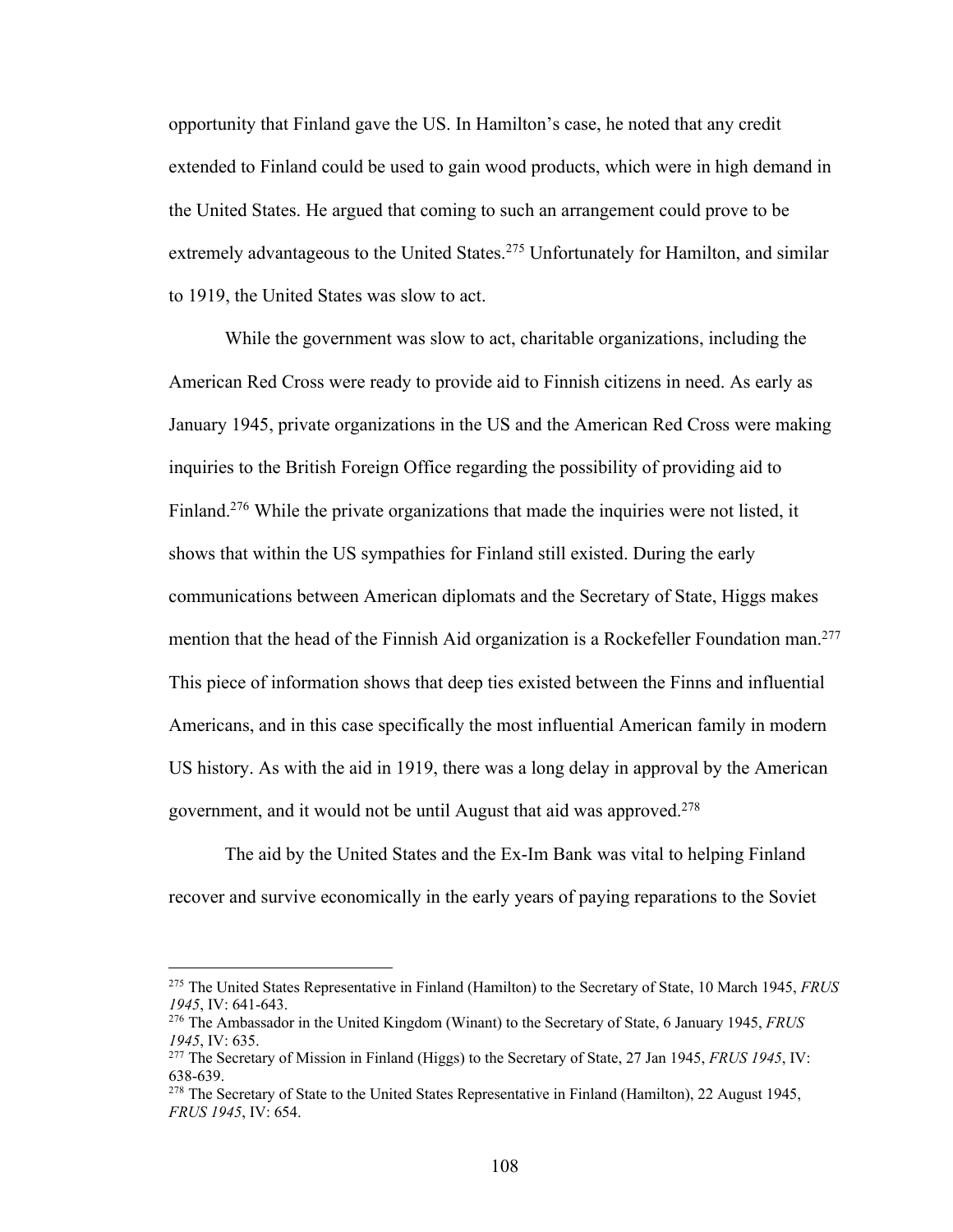Union. While Finland was beginning to be on solid economic footing, they still faced a challenge of showing the Soviet Union that they could peacefully coexist, despite having different political philosophies. Things did not get off to a good start, as in July 1945, a weapons cache was discovered and increased tensions between Finland and the Soviet Union even more. Interestingly, this incident is not discussed in Mannerheim's memoirs, in-depth by the Americans, nor is it heavily discussed by the British. In a memo from the Foreign Office to the British Embassy in Moscow, the British chalk up the incident to a few "hot head" officers that wanted to conduct a coup d'état or create a disturbance. They recognized that the Finnish government was extremely nervous about the aesthetics of the situation, however they were under the impression that the Russians take care of the situation internally.<sup>279</sup> While the Finns did take care of the situation internally, a British communication from F.M. Shepherd of the Helsinki Legation informed the British government that the Finnish stockpile of arms was larger than originally thought. It was found that there were arms stockpiles in all 34 Finnish military districts, showing that this was the work of more than hot headed officers.<sup>280</sup> While it may not have been wise, it is completely understandable why the Finns would want to be ready for war against the Soviet Union, especially having been attacked without warning once, and engaging in two wars in less than 10 years against the Soviets.

Luckily, for all parties involved, there would be no war between Finland and the Soviet Union. Instead, relations would warm between the two countries, thanks to a policy that became known as "The Paasikivi Line." This policy was named after the Finnish President J.K. Paasikivi, who undertook a two part policy of convincing the

<sup>&</sup>lt;sup>279</sup> British Foreign Office to British Embassy Moscow, 15 July 1945, FO 181/997/3: 82/26/45.

<sup>&</sup>lt;sup>280</sup> British Legation, Helsinki (Shepherd) to the Foreign Office, 18 February 1946, FO 181/1016/3, No. 32.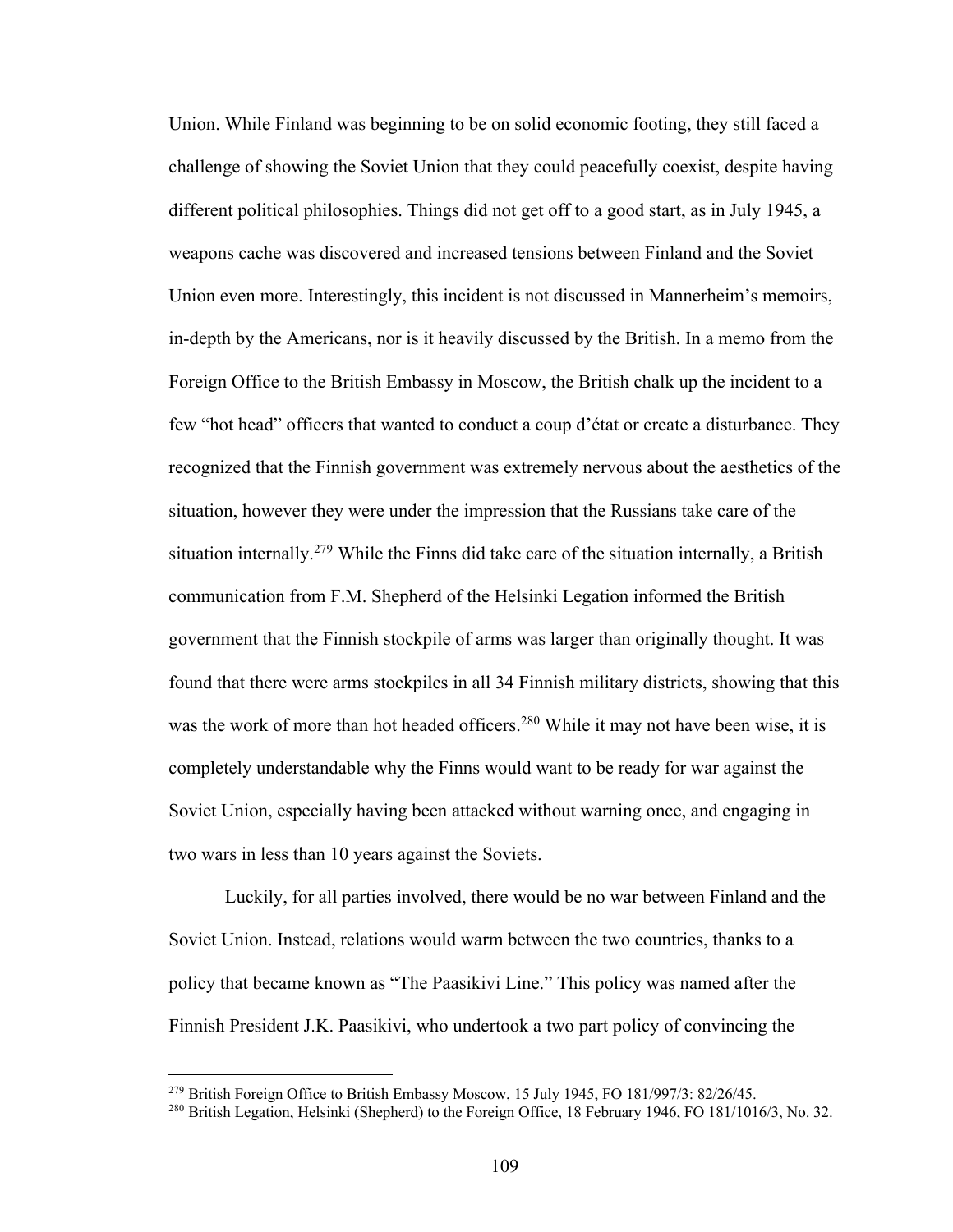Soviets that the Finnish democracy and liberal economic methods did not pose a threat to them, and to convince the Finnish people that recognition of Soviet security concerns did not mean that Finnish independence was threatened. This policy was successful, and continued by Paasikivi's successor, Urho Kekkonen, who held the presidency from 1956- 1982.281

With the success of "The Paasikivi Line" Finland was able to achieve what it had long desired- live peacefully amongst its neighbors and have their neutrality recognized. Both the Soviet Union and the United States signed trade deals with Finland in the aftermath of World War II, and the United States extending most favored nation status to Finland, which it did not do for other European neighbors in the Soviet Union.<sup>282</sup> While Finland ended up paying a heavy cost in material and manpower to secure their independence and recognition of neutrality, it would not have been done without the backing of the United States. Finland's ability to repay its debts to the United States, especially when others would not, struck a chord with the American public, one that they would not forget. Finland's status as a Constitutional Republic was also very relatable in the eyes of the US public, and the media's ability to paint Finland as a defender of Western values and democracy against the Soviets ensured that the American public would put pressure on their leaders to not abandon Finland. Finally, Finnish "sisu" was a national motto that Finland survived as an independent nation. Had the outnumbered,

<sup>281</sup> Berry, *Finland and the United States*, 59; The "Paasikivi Line" policy was a part of "Finlandization" as it was known in the West.

<sup>282</sup> Berry, *Finland and the United States*, 66-68.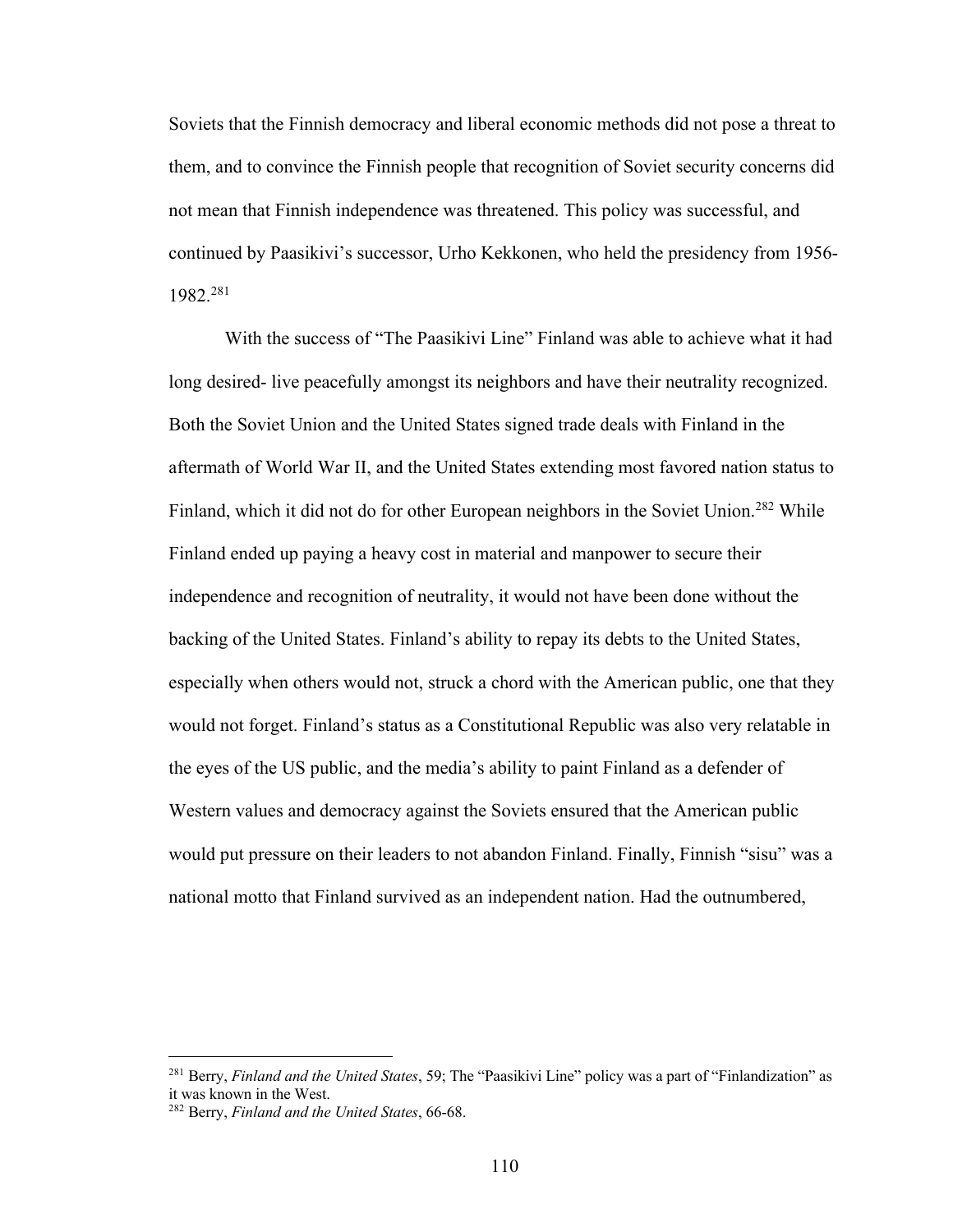outgunned Finns not bloodied the Soviets so badly during the Winter War, and during the Continuation War, Finland surely would have ended up like its Baltic neighbors- Soviet puppets.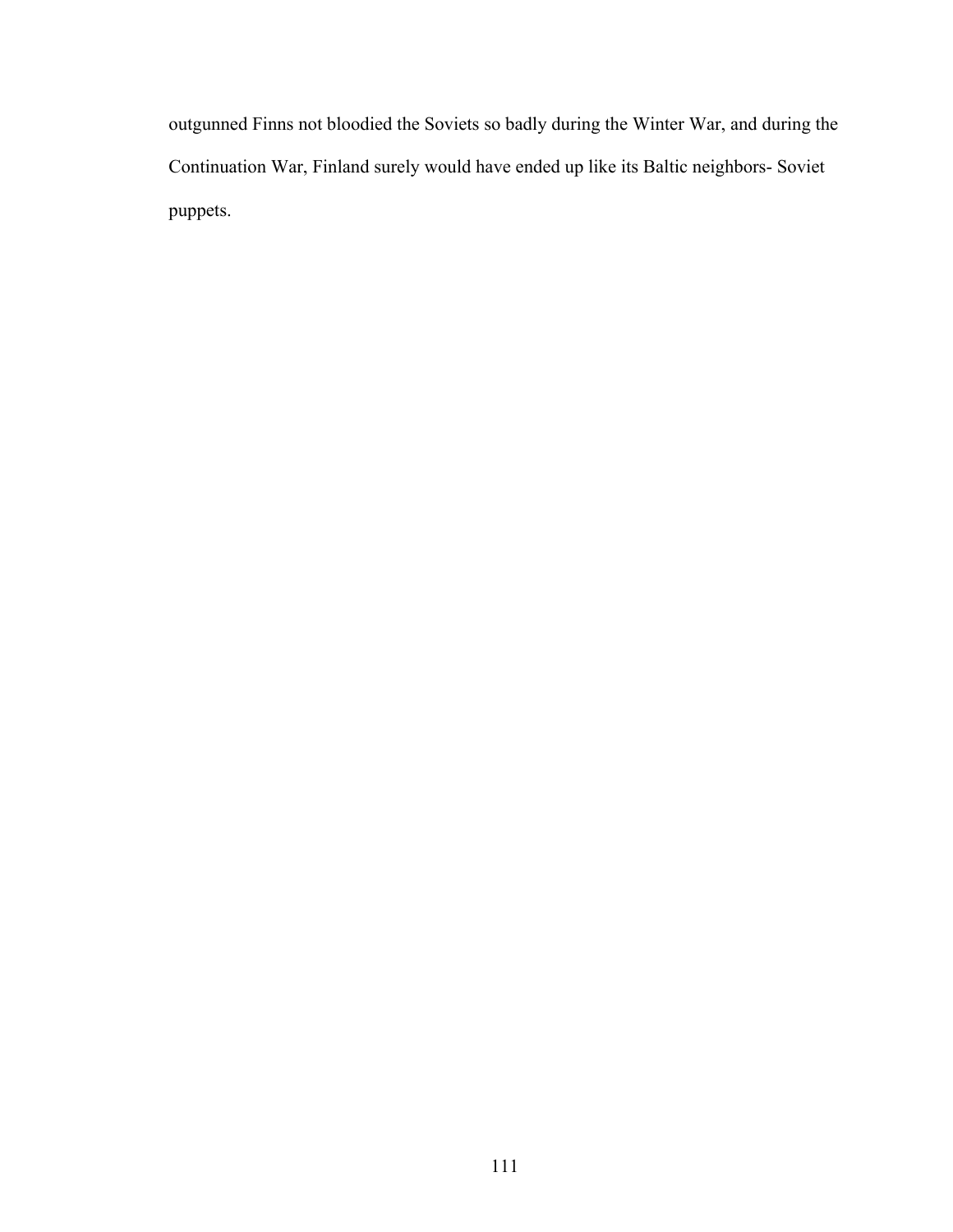## LITERATURE CITED

- Aldridge, James. "Northern Theater: Sisu." *Life Magazine*, January 8, 1940. http://content.time.com/time/subscriber/article/0,33009,763161-1,00.html.
- Appropriations. Bill, 1935 Appropriations Bill § (1935). https://www.loc.gov/law/help/statutes-at-large/74th-congress/session-1/c74s1ch508.pdf.
- "Atlantic Charter." 2016. *Funk & Wagnalls New World Encyclopedia*, Accessed October 30, 2016. https://search-ebscohostcom.libproxy.txstate.edu/login.aspx?direct=true&db=funk&AN=at167900&site=ed s-live&scope=site.
- Berry, R. Michael. *American Foreign Policy and the Finnish Exception: Ideological, Preferences and Wartime Realities*. Helsinki: SHS, 1987.
- "Biographies of the Secretaries of State: Robert Lansing (1864-1928)." U.S. Department of State. U.S. Department of State. Accessed April 2, 2018. https://history.state.gov/departmenthistory/people/lansing-robert.
- "The Brave Finns Face the Peace." *Life Magazine*, February 17, 1941.
- British Foreign Office to British Embassy Moscow, 15 July 1945. The National Archives. FO 181/997/3: 82/26/45.
- British Legation, Helsinki (Shepherd) to the Foreign Office, 18 February 1946. The National Archives. FO 181/1016/3, No. 32.
- Burns, W B. "Finland Needs Food." *Milling and Grain News*, November 6, 1917, Vol 30 edition, No. 24. https://books.google.com/books?id=4hcfAQAAMAAJ&pg=PA50&lpg=PA50&dq =von+wendt+finnish+food+commissioner&source=bl&ots=ZJS70fHjLs&sig=ACf U3U1A9\_ayMQabMwk4U4wU8FahiQkxg&hl=en&sa=X&ved=2ahUKEwjLvq7C0aHlAhVNL6wK HdL1BA4Q6AEwC3oECAgQAQ#v=onepage&q=Finland&f=false.
- CAB 24/43/13. The National Archives. February 22, 1918.
- Churchill, Winston. "Prime Minister's Personal Minute." The National Archives. CAB 120/523, 5 July 1941.
- Churchill, Winston. "Prime Minister's Personal Minute." The National Archives. CAB 120/523, 29 November 1941.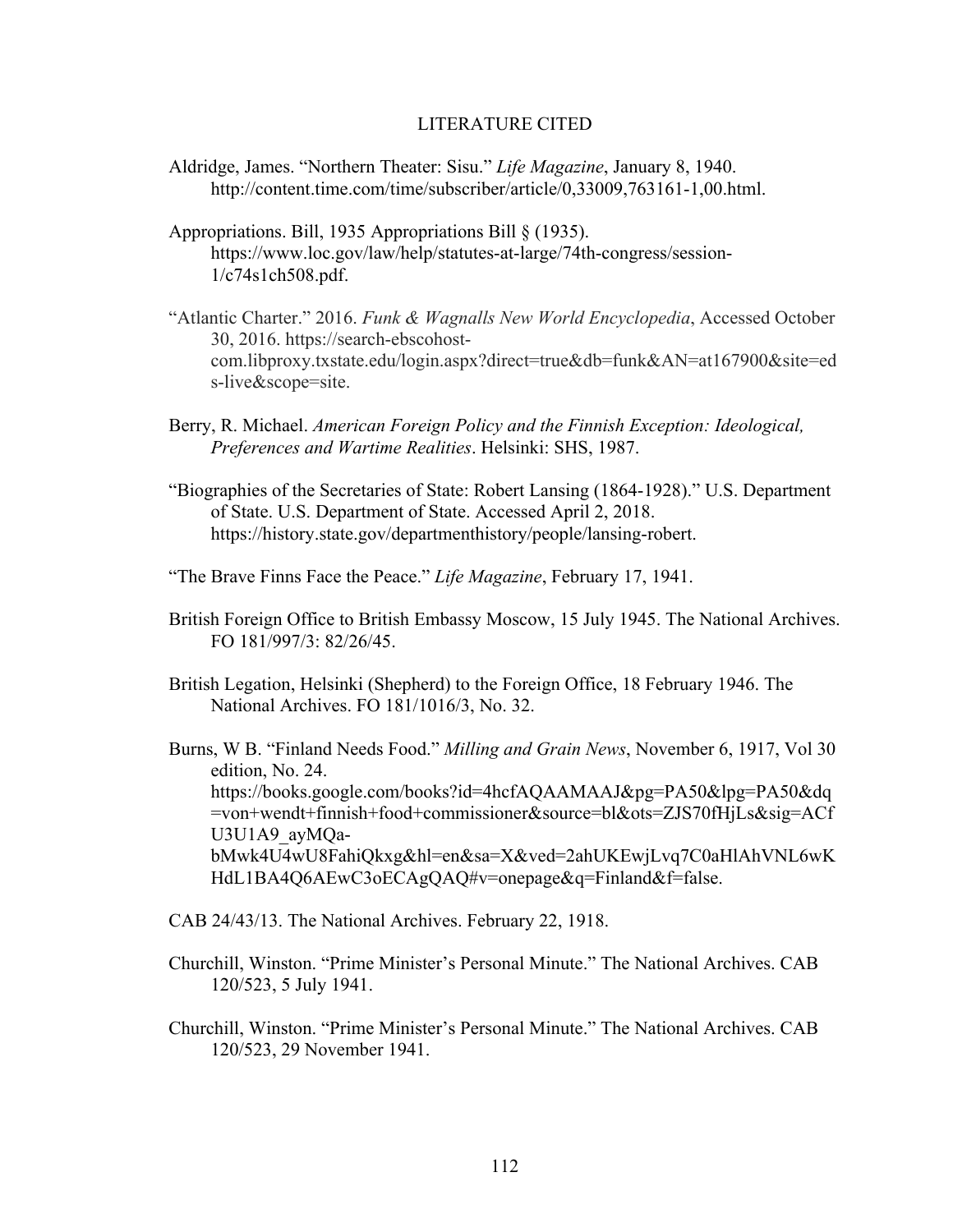Clements, Jonathan. *Mannerheim: President, Soldier, Spy*. London: Haus, 2012.

- Coben, Stanley. "A Study in Nativism: The American Red Scare of 1919-20." *Political Science Quarterly* 79, no. 1 (1964): 52–75. https://doi.org/10.2307/2146574.
- Colburn, David R. "Governor Alfred E. Smith and the Red Scare, 1919-20." *Political Science Quarterly* 88, no. 3 (1973): 423. https://doi.org/10.2307/2148992.
- *Documents on British Foreign Policy: 1919-1939.* London: His Majesty's Stationary Office, 1949. First Series, III.
- Dunn, Dennis J. *Caught between Roosevelt & Stalin: America's Ambassadors to Moscow*. Lexington, KY: University Press of Kentucky, 1998.
- "Envoy Says Finland Has Stamped Out Reds." *New York Times*, February 21, 1931. https://timesmachine.nytimes.com/timesmachine/1931/02/21/98323683.html?page Number=4.
- Federal Reserve, St. Louis. "Report on the Finances 1922." Federal Reserve Bank of St. Louis. Accessed January 25, 2018. https://fraser.stlouisfed.org/files/docs/publications/treasar/pages/59321\_1920- 1924.pdf.

"Finland. Active Neutrality!" *Time*, October 23, 1939.

- "Finland's Creation Helped by Hoover." *New York Times*, December 21, 1939. https://timesmachine.nytimes.com/timesmachine/1939/12/21/112735994.html?page Number=13.
- Foglesong, David S. "The United States, Self-Determination and the Struggle against Bolshevism in the Eastern Baltic Region, 1918–1920." *Journal of Baltic Studies* 26, no. 2 (1995): 107–44. https://doi.org/10.1080/01629779500000031.
- "Food: We could eat less; Other men and women and children are starving." *Life Magazine*, March 24, 1941.
- *Foreign Relations of the United States 1928*. II. Vol. II. III vols. Washington, DC: Govt. Printing Office, 1943. http://digital.library.wisc.edu/1711.dl/FRUS.FRUS1928v02.
- *Foreign Relations of the United States 1931*. I. Vol. I. III vols. Washington, DC: Govt. Printing Office, 1946. http://digital.library.wisc.edu/1711.dl/FRUS.FRUS1931v01.
- *Foreign Relations of the United States 1934. I. Vol. I. V vols. Washington, DC: Govt.* Printing Office, 1951. http://digital.library.wisc.edu/1711.dl/FRUS.FRUS1934v01.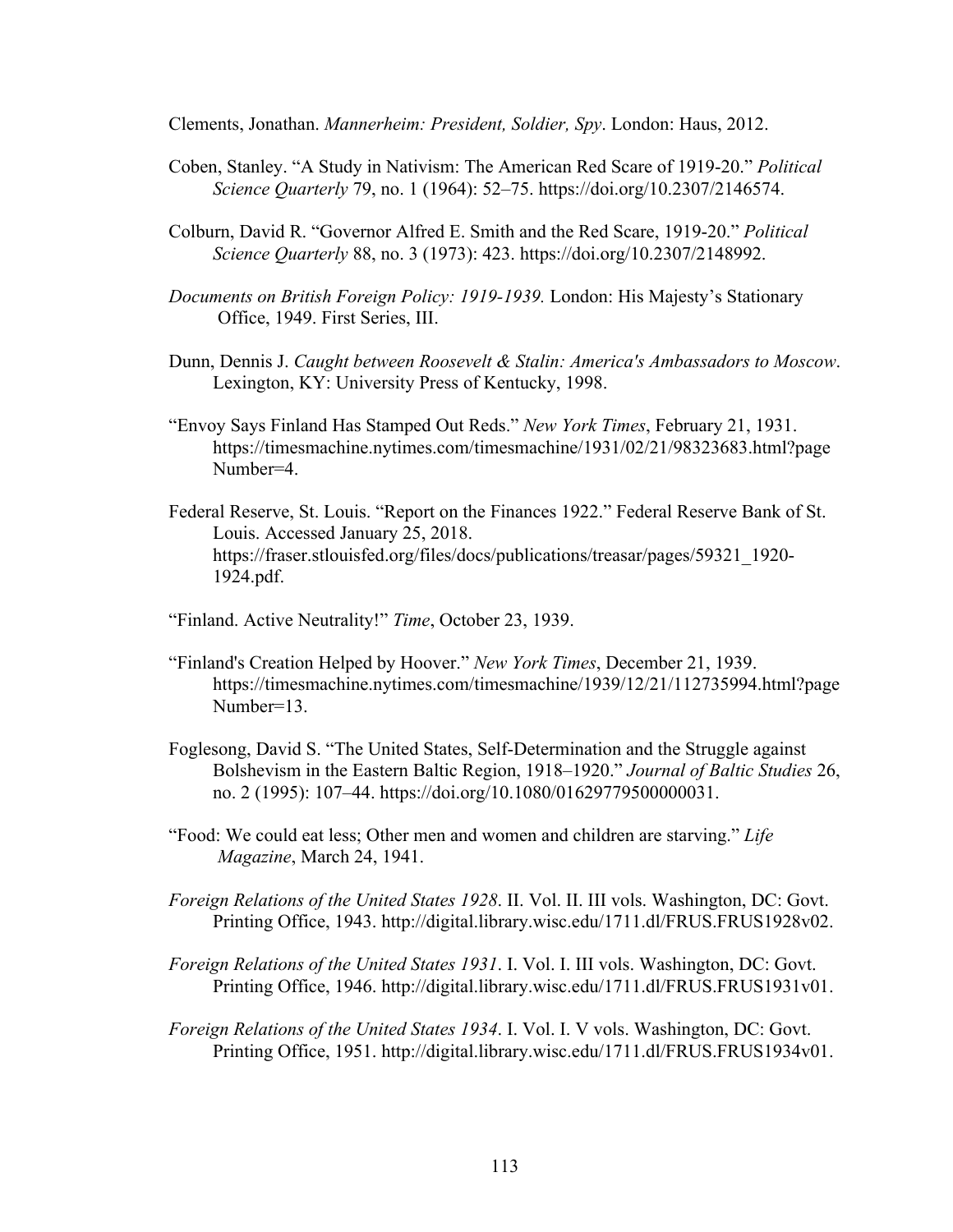- *Foreign Relations of the United States, 1934: Diplomatic Papers*. II. Vol. II. II vols. Washington, DC: U.S. Govt. Print. Off., 1950. http://digital.library.wisc.edu/1711.dl/FRUS.FRUS1934v02.
- *Foreign Relations of the United States, Diplomatic Papers, 1939, General*. I. Vol. I. V vols. Washington, DC: United States G.P.O., 1956. http://digital.library.wisc.edu/1711.dl/FRUS.FRUS1939v01.
- *Foreign Relations of the United States, Diplomatic Papers, 1945*. IV. Vol. IV. Washington, DC: United States Government Printing Office, 1967. http://digital.library.wisc.edu/1711.dl/FRUS.FRUS1945v04.
- *Foreign Relations of the United States: 1939, American Republics. V. Vol. V. V vols.* Washington, DC: Govt. Printing Office, 1956. http://digital.library.wisc.edu/1711.dl/FRUS.FRUS1939v05.
- *Foreign Relations of the United States: 1941 General, Soviet Union*. I. Vol. I. VII vols. Washington, DC: US Govt. Printing Office, 1958. http://digital.library.wisc.edu/1711.dl/FRUS.FRUS1941v01.
- *Foreign Relations of the United States: Diplomatic Papers 1933 (in Five Volumes)*. I. Vol. I. V vols. Washington, DC: United States Government Printing Office, 1950. http://digital.library.wisc.edu/1711.dl/FRUS.FRUS1933v01.
- *Foreign Relations of the United States: Diplomatic Papers 1933 (in Five Volumes)*. II. Vol. II. V vols. Washington, DC: United States Government Printing Office, 1949. http://digital.library.wisc.edu/1711.dl/FRUS.FRUS1933v02.
- *Foreign Relations of the United States: Diplomatic Papers: 1940*. I. Vol. I. V vols. Washington, DC: United States G.P.O., 1959. http://digital.library.wisc.edu/1711.dl/FRUS.FRUS1940v01.
- *Foreign Relations of the United States: Diplomatic Papers: 1944*. III. Vol. III. Washington, DC: United States G.P.O., 1965. http://digital.library.wisc.edu/1711.dl/FRUS.FRUS1944v03.
- Gallup Survey #179, 31 December 1939, n.d. http://www.ibiblio.org/pha/Gallup/Gallup.pdf. Question #4a, page 197
- Golden, Nancy L., and Blair Mitchell. *The United States and Finland: an Enduring Relationship 1919-1989*. *US State Department*. Helsinki: United States Information Service, 1989. https://fi.usembassy.gov/wpcontent/uploads/sites/243/2016/11/history015\_040tt8393.pdf.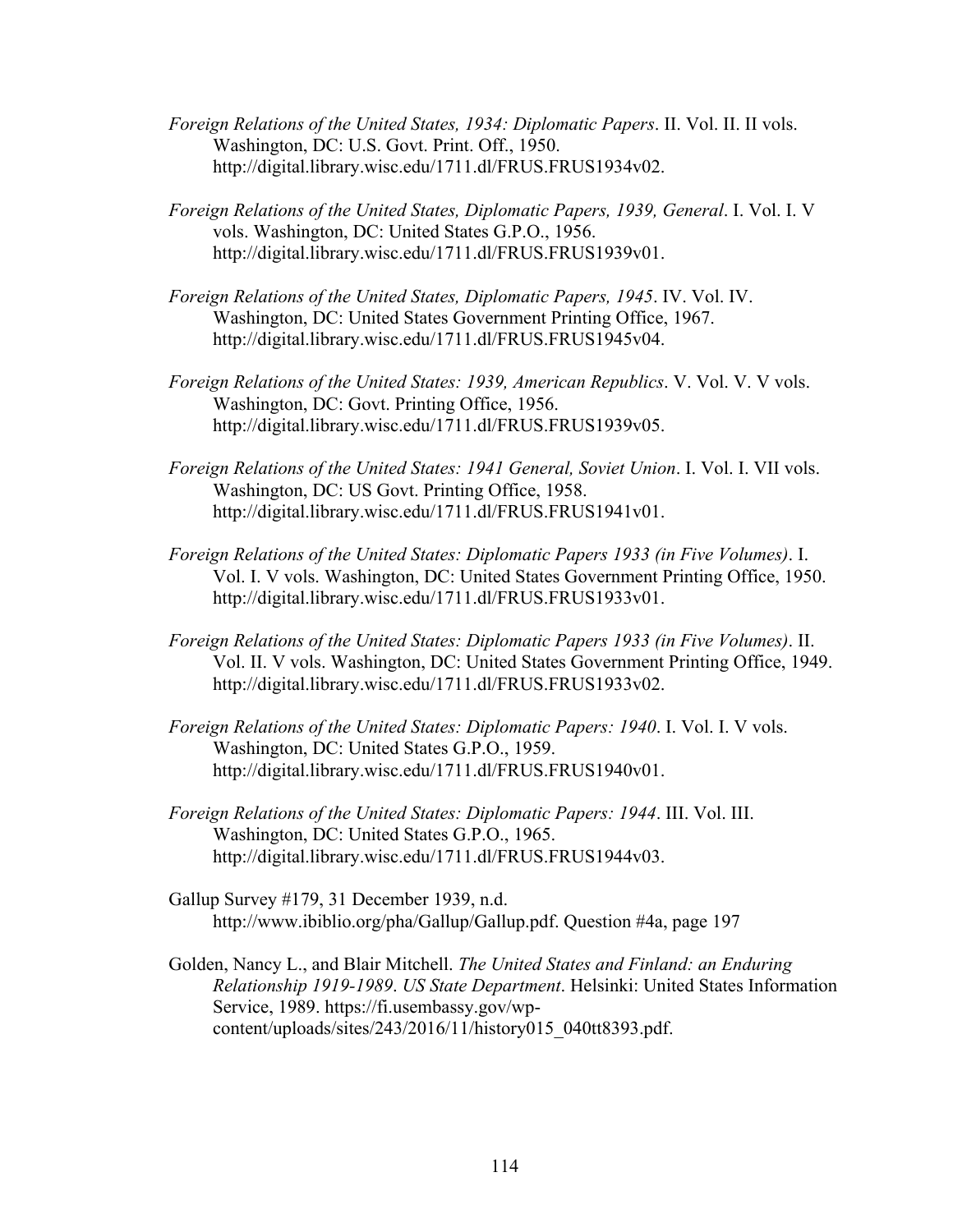- Golubev, Alexey, and Irina Takala. *The Search for a Socialist El Dorado: Finnish Immigration to Soviet Karelia from the United States and Canada in the 1930s*. East Lansing, MI: Michigan State University Press, 2014.
- "Hoover Issues Call to Feed Peoples." *New York Times*. Accessed February 17, 2018. https://timesmachine.nytimes.com/timesmachine/1919/01/08/102847300.html?page Number=18.
- Hoover, Herbert. *The Memoirs of Herbert Hoover: Volume II, 1874-1924, Years of Adventure*. New York, NY: The Macmillan Company, 1952.
- "Hunger is a Weapon." *Life Magazine*, March 24, 1941.
- "Inflation Rate between 1940-2020: Inflation Calculator."  $$2,000,000$  in 1940  $\rightarrow$  2019 | Inflation Calculator. Accessed September 25, 2019. https://www.officialdata.org/us/inflation/1940?amount=2000000.
- Jacobs, Travis Beal. *America and the Winter War, 1939-1940*. New York, NY: Garland., 1981.
- Jakobson, Max. *Finland in the New Europe*. Westport, CT: Praeger, 1998.
- James, Edwin L. "Soviet Russia Adopts Technique of Germany." *New York Times*, December 3, 1939. https://timesmachine.nytimes.com/timesmachine/1939/12/03/94746544.html?page Number=87.
- Jeansonne, Glen. *Herbert Hoover: a Life*. New York, NY: New American Library, 2016.
- Jonas, Michael. *Scandinavia and the Great Powers in the First World War*. London: Bloomsbury Academic, 2019.
- Kamm, Jacob O. "Purchase of Foreign Securities in the Interwar Period." *The American Journal of Economics and Sociology* 11, no. 2 (1952): 161-70. Accessed April 30, 2017. http://www.jstor.org/stable/3483355.
- Kirby, D. G. *A Concise History of Finland*. Cambridge, UK: Cambridge University Press, 2006.
- Kivisto, Peter. "Finnish Americans and the Homeland, 1918-1958." *Journal of American Ethnic History* 7, no. 1 (1987): 7-28. Accessed April 2, 2018. http://www.jstor.org/stable/27500560.
- Little, Douglas. "Antibolshevism and American Foreign Policy, 1919-1939: The Diplomacy of Self-Delusion." *American Quarterly* 35, no. 4 (1983): 376–90. https://doi.org/10.2307/2712876.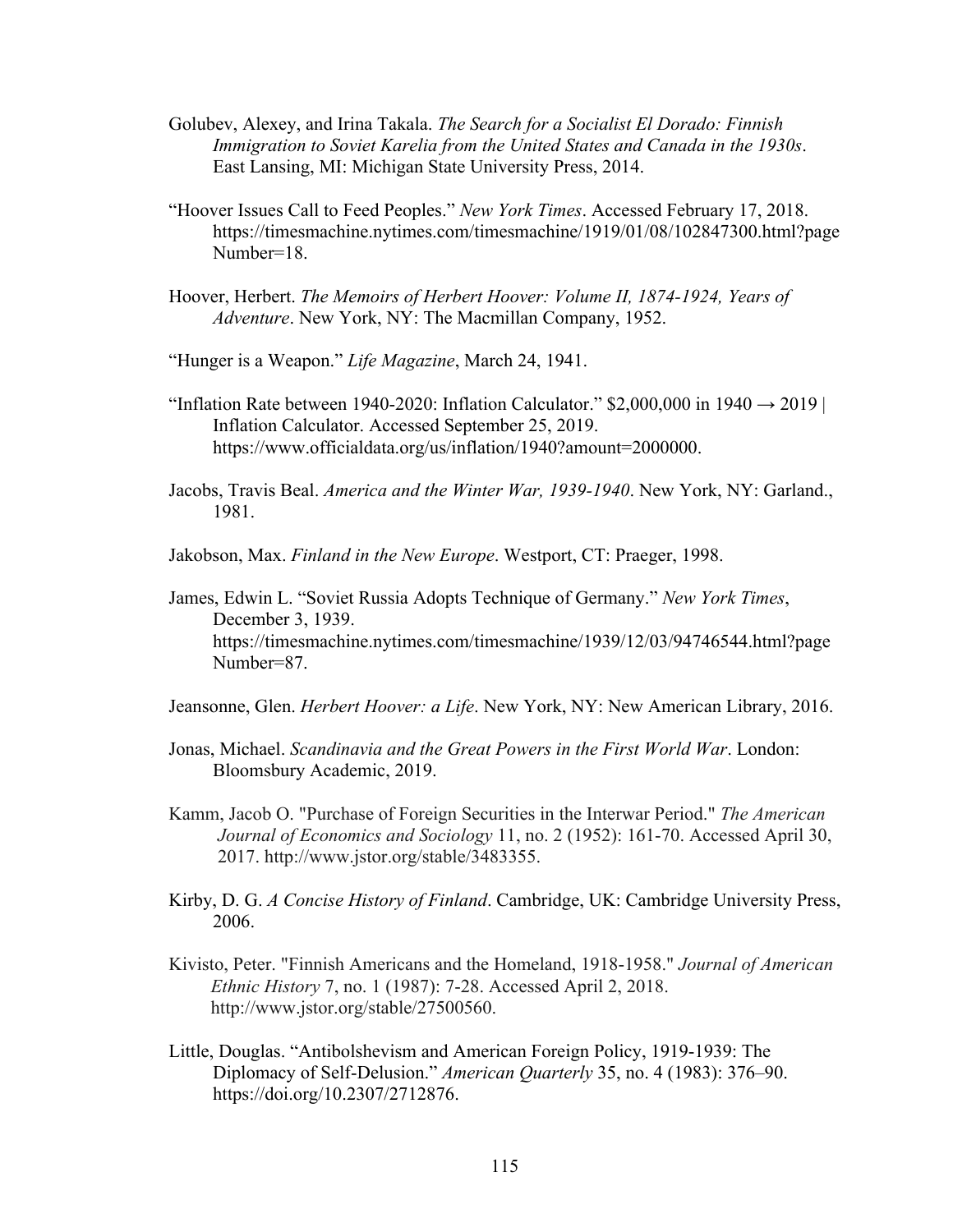- Lunde, Henrik O. *Finland's War of Choice: the Troubled German-Finnish Coalition in WWII*. Havertown, PA: Casemate, 2011.
- Mannerheim, Carl Gustaf Emil. *The Memoirs of Marshall Mannerheim*. Translated by Eric Lewenhaupt. London: Cassell, 1954.
- Marvin, Uzo. *Finland: History*. Abidjan, Cote d'Ivoire: Sonit Education Academy, 2016.
- Memorandum by the Secretary of State for Foreign Affairs. "Armistice with Finland." The National Archives. W.P. (44) 542, CAB 66/55/42. 24 September 1944.
- "Memorandum for the President, 'Financial Assistance to Finland in Meeting Its Reparations Obligations to the USSR'." PSF Finland Part 2. FDR Presidential Library. Accessed October 30, 2016. http://www.fdrlibrary.marist.edu/\_resources/images/psf/psfa0287.pdf.
- Nenye, Vesa, Peter Munter, Toni Wirtanen, and Chris Birks. *Finland at War: the Continuation and Lapland Wars, 1941-45*. Oxford: Osprey, 2016.
- Newall C.L.N., Nemund Ironside, and T.S.V. Phillips. "Soviet Aggression Against Finland or Other Scandinavian Countries." 31 October 1939. National Archives. CAB 66/3/7. 71-76.
- *Papers Relating to the Foreign Relations of the United States 1918. Russia*. II. Vol. II. III vols. Washington, D.C.: U.S. Government Printing Office, 1932. http://digital.library.wisc.edu/1711.dl/FRUS.FRUS1918Russiav02.
- *Papers Relating to the Foreign Relations of the United States 1919*. II. Vol. II. II vols. Washington, DC: Government Printing Office, 1934. http://digital.library.wisc.edu/1711.dl/FRUS.FRUS1919v02.
- *Papers Relating to the Foreign Relations of the United States 1920*. II. Vol. II. III vols. Washington, DC: United States G.P.O., 1936. http://digital.library.wisc.edu/1711.dl/FRUS.FRUS1920v02.
- *Papers Relating to the Foreign Relations of the United States 1925*. II. Vol. II. II vols. Washington, DC: U.S. Government Printing Office, 1940. http://digital.library.wisc.edu/1711.dl/FRUS.FRUS1925v02.
- *Papers Relating to the Foreign Relations of the United States, 1942: Diplomatic Papers, Europe*. II. Vol. II. VII vols. Washington, DC: U.S. Government Printing Office, 1962. http://digital.library.wisc.edu/1711.dl/FRUS.FRUS1942v02.
- *Papers Relating to the Foreign Relations of the United States, 1943: Diplomatic Papers*. III. Vol. III. Washington,, DC: U.S. Government Printing Office, 1963. http://digital.library.wisc.edu/1711.dl/FRUS.FRUS1943v03.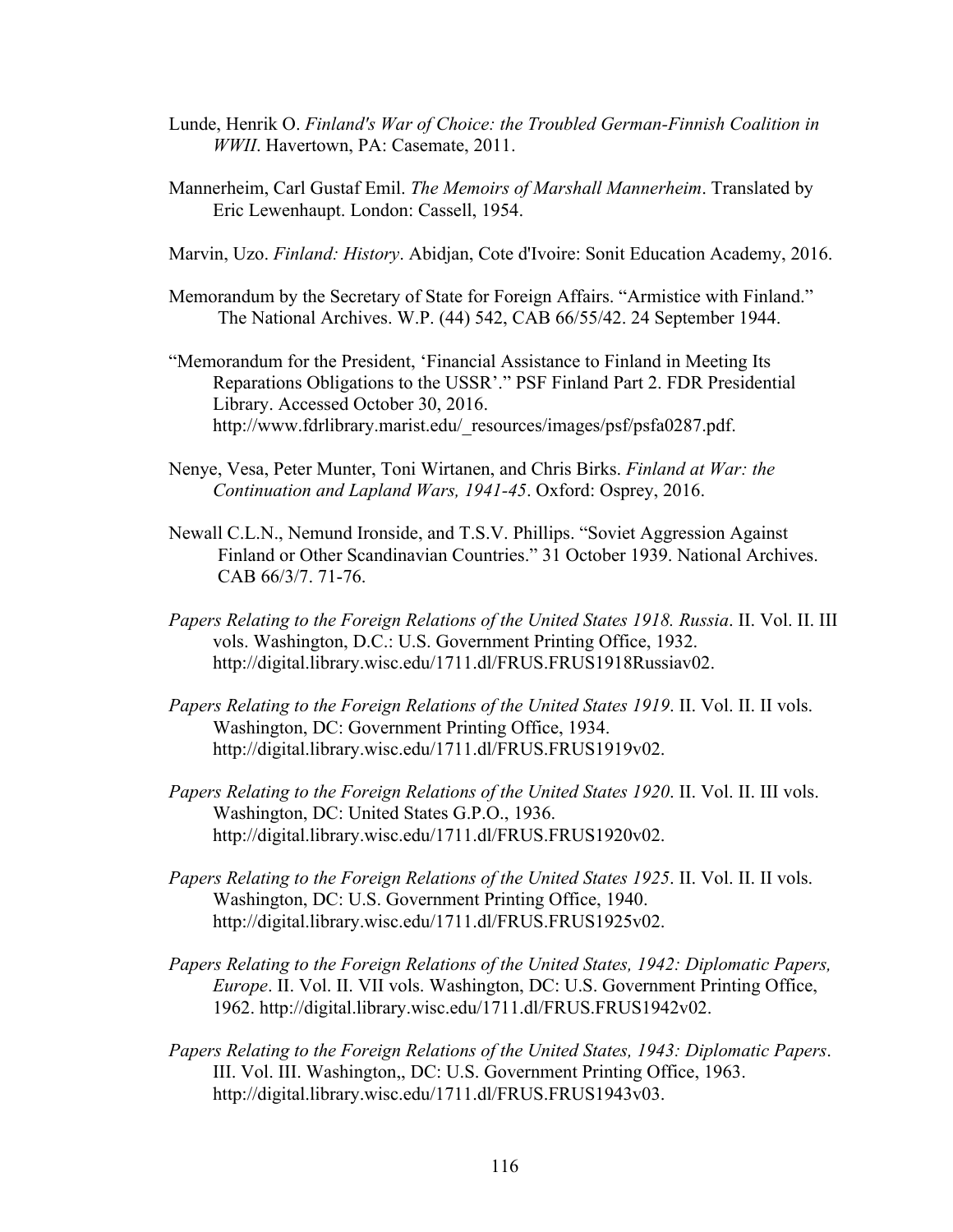- "The Peace Treaty of Brest-Litovsk." The Peace Treaty of Brest-Litovsk World War I Document Archive. Accessed January 24, 2020. https://wwi.lib.byu.edu/index.php/The\_Peace\_Treaty\_of\_Brest-Litovsk.
- Pressman, Matthew. "Black and White and Red All Over?" *Journalism History* 39, no. 1 (2013): 29–39. https://doi.org/10.1080/00947679.2013.12062898.
- PSF Finland. FDR Presidential Library. Accessed October 30, 2016. http://www.fdrlibrary.marist.edu/ resources/images/psf/psfa0286.pdf.
- "Reciprocal Trade Treaty." Reciprocal Trade Treaty, 50 Stat.1436, "Executive Agreement Series 97." Library of Congress. Accessed January 25, 2018. https://www.loc.gov/law/help/us-treaties/bevans/b-fi-ust000007-0736.pdf.
- Saarela, Tauno. "To Commemorate or Not: The Finnish Labor Movement and the Memory of the Civil War in the Interwar Period." Essay. In *The Finnish Civil War 1918: History, Memory, Legacy*, edited by Tuomas Tepora and Aapo Roselius, 331–63. Leiden: Brill, 2014.
- "Second Battle of Suomussalmi." *Life Magazine*, 12 February 1940.
- Smith, S. A. *Russia in Revolution: an Empire in Crisis, 1890-1928*. Oxford: Oxford University Press, 2017.
- Soviet Aggression in Finland. FDR Presidential Library. Accessed October 30, 2016. http://www.fdrlibrary.marist.edu/\_resources/images/msf/msf01296.
- Style, W. S. "Excerpts of Letters on Many Subjects- Appreciating Finland." *New York Times*, June 24, 1934. https://timesmachine.nytimes.com/timesmachine/1934/06/24/94544991.html?page Number=54 .
- Suchople, Jaroslaw. *Finland and the United States, 1917-1919*. Translated by Tadeuz Z Wolanski. Helsinki: Suomalaisen Kirjallisuuden Seura, 2000.
- Tepora, Tuomas, and Aapo Roselius. "Introduction: The Finnish Civil War, Revolution, and Scholarship." Introduction. In *The Finnish Civil War 1918: History, Memory, Legacy*, edited by Tuomas Tepora and Aapo Roselius, 1–18. Leiden: Brill, 2014.
- "Treaty of Friendship, Commerce, and Consular Rights." Treaty of Friendship, Commerce, and Consular Rights, 49 Stat. 2659; "Treaty Series 868." Library of Congress. Accessed January 25, 2018. https://www.loc.gov/law/help/ustreaties/bevans/b-fi-ust000007-0718.pdf.
- "Treaty of Non-Aggression." *American Journal of International Law* 27, no. S4 (1933): 188–90. https://doi.org/10.2307/2213562.